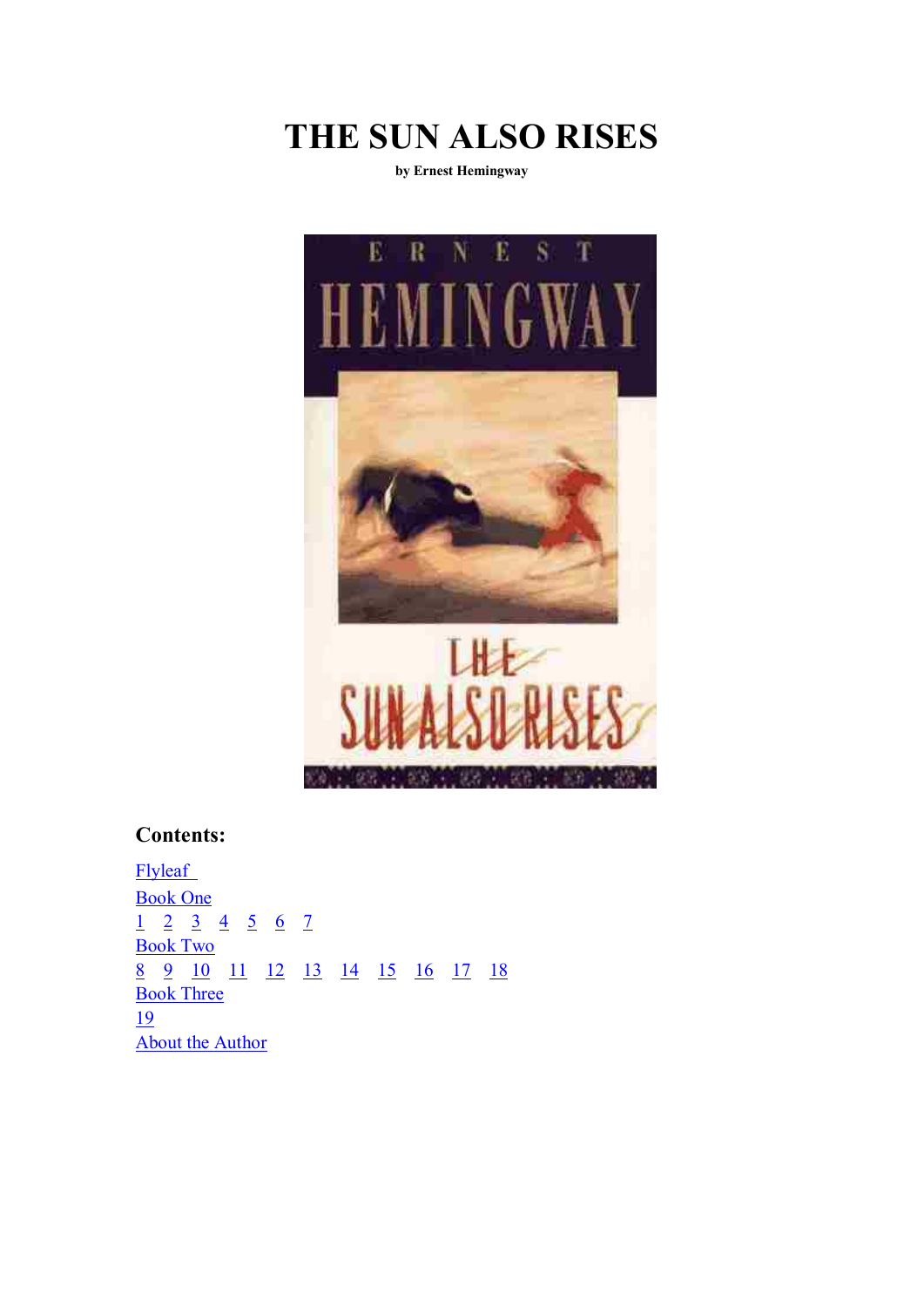### **Flyleaf:**

Published in 1926 to explosive acclaim, The Sun Also Rises stands as perhaps the most impressive first novel ever written by an American writer. A roman à clef about <sup>a</sup> group of American and English expatriates on an excursion from Paris's Left Bank to Pamplona for the July fiesta and its climactic bull fight, <sup>a</sup> journey from the center of <sup>a</sup> civilization spirtually bankrupted by the First World War to <sup>a</sup> vital, God-haunted world in which faith and honor have ye<sup>t</sup> to lose their currency, the novel captured for the generation that would come to be called "Lost" the spirit of its age, and marked Ernest Hemingway as the preeminent writer of his time.

This book is for Hadley and for John Hadley Nicanor

"You are all <sup>a</sup> lost generation\_." --GERTRUDE STEIN IN CONVERSATION

"One generation passeth away, and another generation cometh; but the earth abideth forever... The sun also ariseth, and the sun goeth down, and hasteth to the place where he arose... The wind goeth toward the south, and turneth about unto the north; it whirleth about continually, and the wind returneth again according to his circuits. .. . All the rivers run into the sea; ye<sup>t</sup> the sea is not full; unto the place from whence the rivers come, thither they return again\_."

-- ECCLESIASTES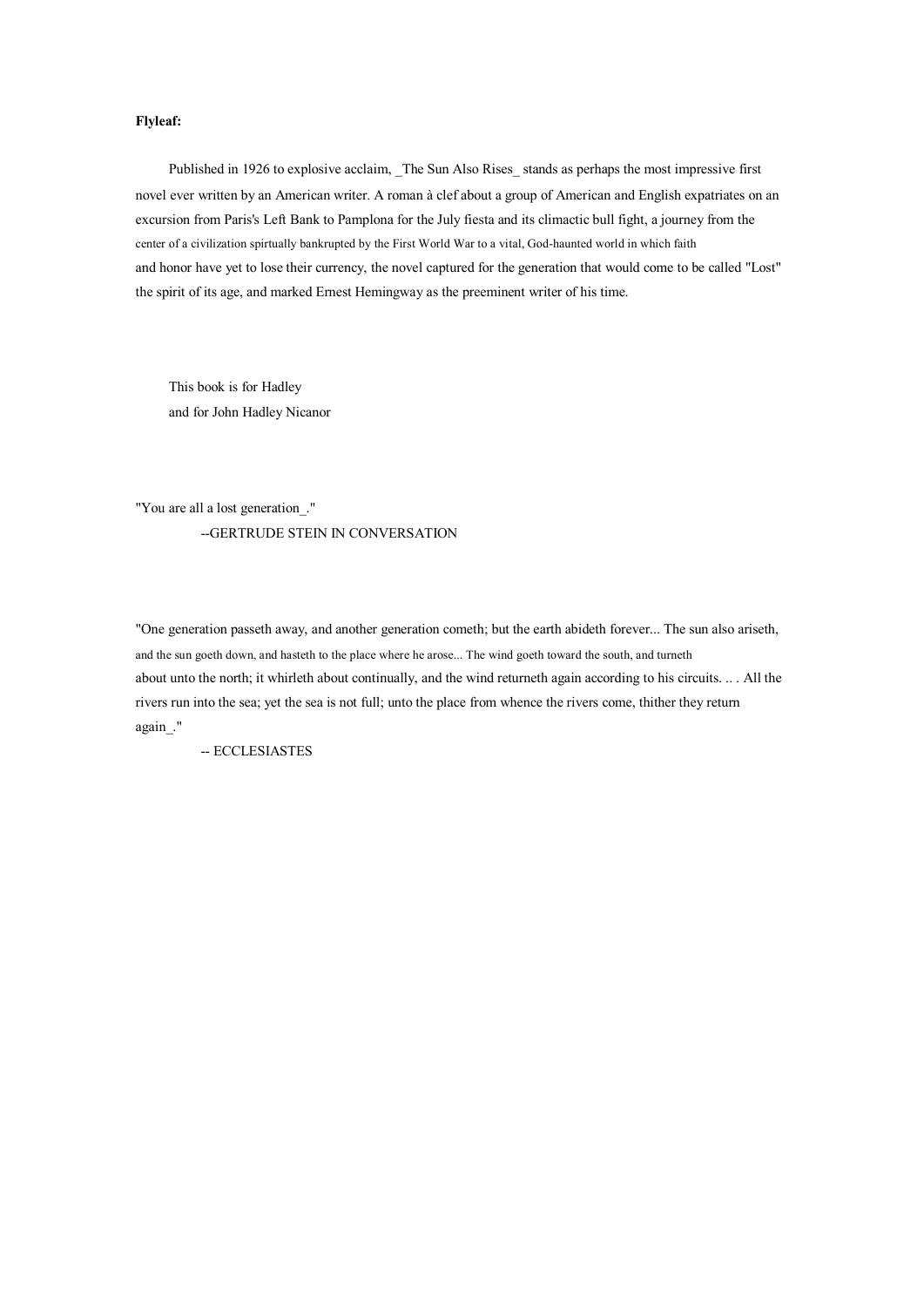## **BOOK ONE**

**1**

Robert Cohn was once middleweight boxing champion of Princeton. Do not think that I am very much impressed by that as <sup>a</sup> boxing title, but it meant <sup>a</sup> lot to Cohn. He cared nothing for boxing, in fact he disliked it, but he learned it painfully and thoroughly to counteract the feeling of inferiority and shyness he had felt on being treated as <sup>a</sup> Jew at Princeton. There was <sup>a</sup> certain inner comfort in knowing he could knock down anybody who was snooty to him, although, being very shy and <sup>a</sup> thoroughly nice boy, he never fought excep<sup>t</sup> in the gym. He was Spider Kelly's star pupil. Spider Kelly taught all his young gentlemen to box like featherweights, nomatter whether they weighed one hundred and five or two hundred and five pounds. But it seemed to fit Cohn. He was really very fast. He was so good that Spider promptly overmatched him and go<sup>t</sup> his nose permanently flattened. This increased Cohn's distaste for boxing, but it gave him <sup>a</sup> certain satisfaction of some strange sort, and it certainly improved his nose. In his last year at Princeton he read too much and took to wearing spectacles. I never met any one of his class who remembered him. They did not even remember that he was middleweight boxing champion.

I mistrust all frank and simple people, especially when their stories hold together, and I always had <sup>a</sup> suspicion that perhaps Robert Cohn had never been middleweight boxing champion, and that perhaps <sup>a</sup> horse had stepped on his face, or that maybe his mother had been frightened or seen something, or that he had, maybe, bumped into something as <sup>a</sup> young child, but I finally had somebody verify the story from Spider Kelly. Spider Kelly not only remembered Cohn. He had often wondered what had become of him.

Robert Cohn was <sup>a</sup> member, through his father, of one of the richest Jewish families in New York, and through his mother of one of the oldest. At the military school where he prepped for Princeton, and played <sup>a</sup> very good end on the football team, noone had made himrace-conscious. No one had ever made him feel he was <sup>a</sup> Jew, and hence any different from anybody else, until he went to Princeton. He was <sup>a</sup> nice boy, <sup>a</sup> friendly boy, and very shy, and it made him bitter. He took it out in boxing, and he came out of Princeton with painful self-consciousness and the flattened nose, and was married by the first girl who was nice to him. He was married five years, had three children, lost most of the fifty thousand dollars his father left him, the balance of the estate having gone to his mother, hardened into <sup>a</sup> rather unattractive mould under domestic unhappiness with <sup>a</sup> rich wife; and just when he had made up his mind to leave his wife she left him and went off with <sup>a</sup> miniature-painter. As he had been thinking for months about leaving his wife and had not done it because it would be too cruel to deprive her of himself, her departure was <sup>a</sup> very healthful shock.

The divorce was arranged and Robert Cohn went out to the Coast. In California he fell among literary people and, as he still had <sup>a</sup> little of the fifty thousand left, in <sup>a</sup> short time he was backing <sup>a</sup> review of the Arts. The review commenced publication in Carmel, California, and finished in Provincetown, Massachusetts. By that time Cohn, who had been regarded purely as an angel, and whose name had appeared on the editorial page merely as <sup>a</sup> member of the advisory board, had become the sole editor. It was his money and he discovered he liked the authority of editing. He was sorry when the magazine became too expensive and he had to give it up.

By that time, though, he had other things to worry about. He had been taken in hand by <sup>a</sup> lady who hoped to rise with the magazine. She was very forceful, and Cohn never had <sup>a</sup> chance of not being taken in hand. Also he was sure that he loved her. When this lady saw that the magazine was not going to rise, she became <sup>a</sup> little disgusted with Cohn and decided that she might as well ge<sup>t</sup> what there was to ge<sup>t</sup> while there was still something available, so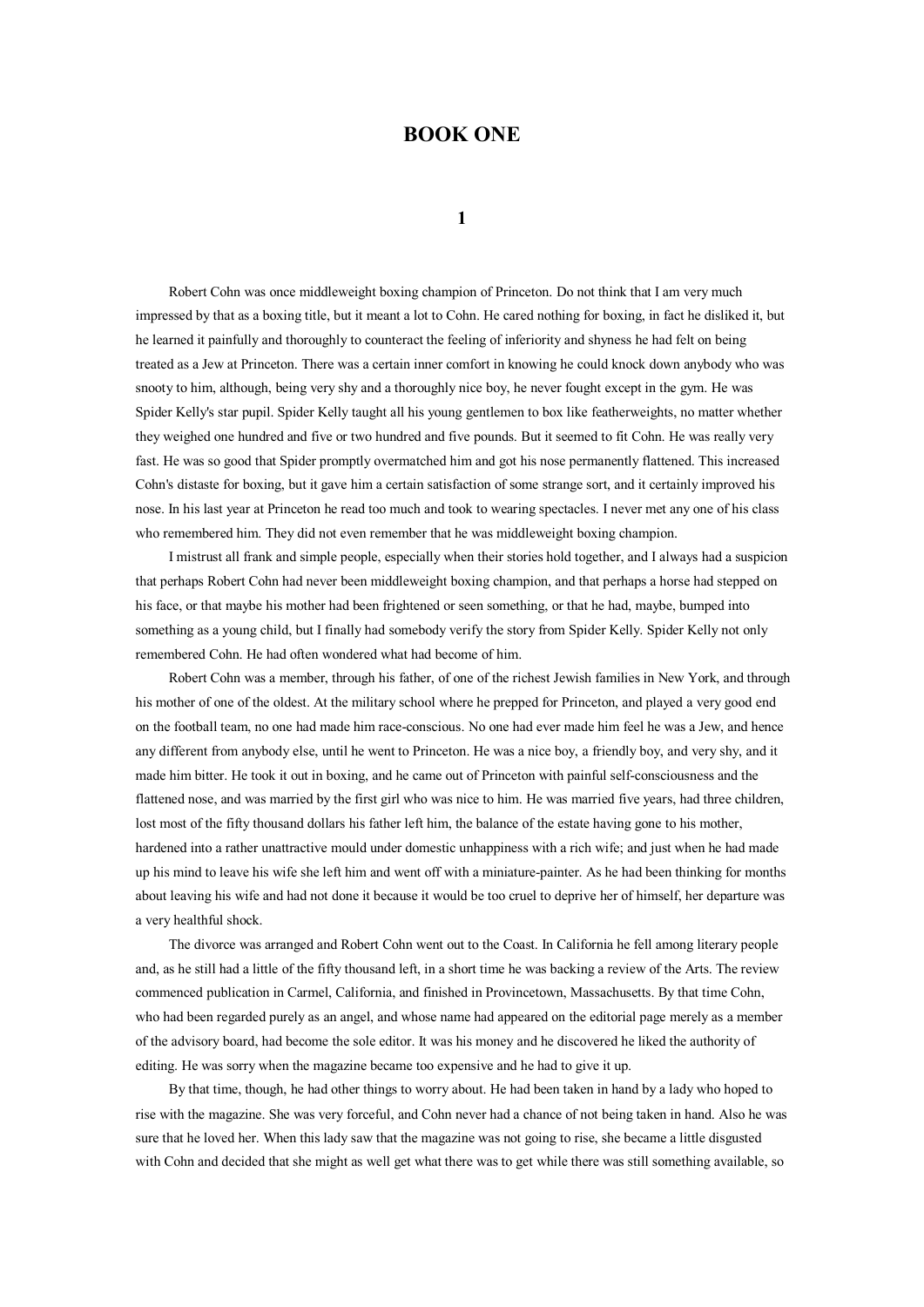she urged that they go to Europe, where Cohn could write. They came to Europe, where the lady had been educated, and stayed three years. During these three years, the first spent in travel, the last two in Paris, Robert Cohn had two friends, Braddocks and myself. Braddocks was his literary friend. I was his tennis friend.

The lady who had him, her name was Frances, found toward the end of the second year that her looks were going, and her attitude toward Robert changed from one of careless possession and exploitation to the absolute determination that he should marry her. During this time Robert's mother had settled an allowance on him, about three hundred dollars <sup>a</sup> month. During two years and <sup>a</sup> half I do not believe that Robert Cohn looked at another woman. He was fairly happy, excep<sup>t</sup> that, like many people living in Europe, he would rather have been in America, and he had discovered writing. He wrote <sup>a</sup> novel, and it was not really such <sup>a</sup> bad novel as the critics later called it, although it was <sup>a</sup> very poor novel. He read many books, played bridge, played tennis, and boxed at <sup>a</sup> local gymnasium.

I first became aware of his lady's attitude toward him one night after the three of us had dined together. We had dined at l'Avenue's and afterward went to the Café de Versailles for coffee. We had several \_fines\_ after the coffee, and I said I must be going. Cohn had been talking about the two of us going off somewhere on <sup>a</sup> weekend trip. He wanted to ge<sup>t</sup> out of town and ge<sup>t</sup> in <sup>a</sup> good walk. I suggested we fly to Strasbourg and walk up to Saint Odile, or somewhere or other in Alsace. "I know <sup>a</sup> girl in Strasbourg who can show us the town," I said.

Somebody kicked me under the table. I thought it was accidental and went on: "She's been there two years and knows everything there is to know about the town. She's <sup>a</sup> swell girl."

I was kicked again under the table and, looking, saw Frances, Robert's lady, her chin lifting and her face hardening.

"Hell," I said, "why go to Strasbourg? We could go up to Bruges, or to the Ardennes."

Cohn looked relieved. I was not kicked again. I said good-night and went out. Cohn said he wanted to buy <sup>a</sup> paper and would walk to the corner with me. "For God's sake," he said, "why did you say that about that girl in Strasbourg for? Didn't you see Frances?"

"No, why should I? If I know an American girl that lives in Strasbourg what the hell is it to Frances?" "It doesn't make any difference. Any girl. I couldn't go, that would be all."

"Don't be silly."

"You don't know Frances. Any girl at all. Didn't you see the way she looked?"

"Oh, well," I said, "let's go to Senlis."

"Don't ge<sup>t</sup> sore."

"I'm not sore. Senlis is <sup>a</sup> good place and we can stay at the Grand Cerf and take <sup>a</sup> hike in the woods and come home."

"Good, that will be fine."

"Well, I'll see you to-morrow at the courts," I said.

"Good-night, Jake," he said, and started back to the café.

"You forgot to ge<sup>t</sup> your paper," I said.

"That's so." He walked with me up to the kiosque at the corner. "You are not sore, are you, Jake?" He turned with the paper in his hand.

"No, why should I be?"

"See you at tennis," he said. I watched him walk back to the café holding his paper. I rather liked him and evidently she led him quite <sup>a</sup> life.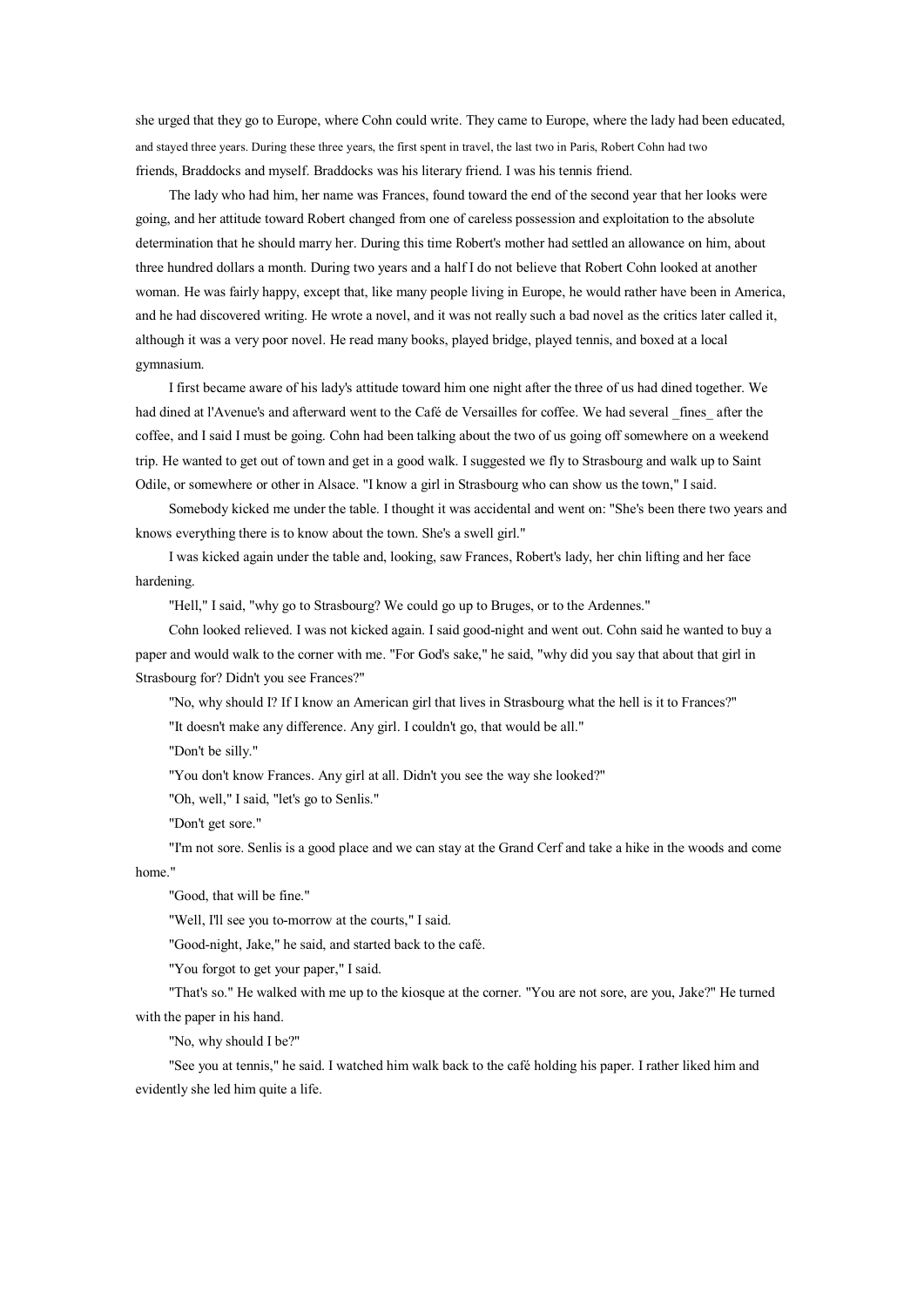That winter Robert Cohn went over to America with his novel, and it was accepted by <sup>a</sup> fairly good publisher. His going made an awful row I heard, and I think that was where Frances lost him, because several women were nice to him in New York, and when he came back he was quite changed. He was more enthusiastic about America than ever, and he was not sosimple, and he was not sonice. The publishers had praised his novel pretty highly and it rather went to his head. Then several women had pu<sup>t</sup> themselves out to be nice to him, and his horizons had all shifted. For four years his horizon had been absolutely limited to his wife. For three years, or almost three years, he had never seen beyond Frances. I am sure he had never been in love in his life.

He had married on the rebound from the rotten time he had in college, and Frances took him on the rebound from his discovery that he had not been everything to his first wife. He was not in love ye<sup>t</sup> but he realized that he was an attractive quantity to women, and that the fact of <sup>a</sup> woman caring for him and wanting to live with him was not simply <sup>a</sup> divine miracle. This changed him so that he was not sopleasant to have around. Also, playing for higher stakes than he could afford in some rather steep bridge games with his New York connections, he had held cards and won several hundred dollars. It made himrather vain of his bridge game, and he talked several times of how <sup>a</sup> man could always make <sup>a</sup> living at bridge if he were ever forced to.

Then there was another thing. He had been reading W. H. Hudson. That sounds like an innocent occupation, but Cohn had read and reread "The Purple Land." "The Purple Land" is <sup>a</sup> very sinister book if read too late in life. It recounts splendid imaginary amorous adventures of <sup>a</sup> perfect English gentleman in an intensely romantic land, the scenery of which is very well described. For <sup>a</sup> man to take it at thirty-four as <sup>a</sup> guide-book to what life holds is about as safe as it would be for <sup>a</sup> man of the same age to enter Wall Street direct from <sup>a</sup> French convent, equipped with <sup>a</sup> complete set of the more practical Alger books. Cohn, I believe, took every word of "The Purple Land" as literally as though it had been an R. G. Dun report. You understand me, he made some reservations, but on the whole the book to him was sound. It was all that was needed to set him off. I did not realize the extent to which it had set him off until one day he came into my office.

"Hello, Robert," I said. "Did you come in to cheer me up?"

"Would you like to go to South America, Jake?" he asked.

"No."

"Whynot?"

"I don't know. I never wanted to go. Too expensive. You can see all the South Americans you want in Paris anyway."

"They're not the real South Americans."

"They look awfully real to me."

I had <sup>a</sup> boat train to catch with <sup>a</sup> week's mail stories, and only half of themwritten.

"Do you know any dirt?" I asked.

"No."

it."

"None of your exalted connections getting divorces?"

"No; listen, Jake. If I handled both our expenses, would you go to South America with me?"

"Why

"You can talk Spanish. And it would be more fun with two of us."

"No," I said, "I like this town and I go to Spain in the summertime."

"All my life I've wanted to go on <sup>a</sup> trip like that," Cohn said. He sat down. "I'll be too old before I can ever do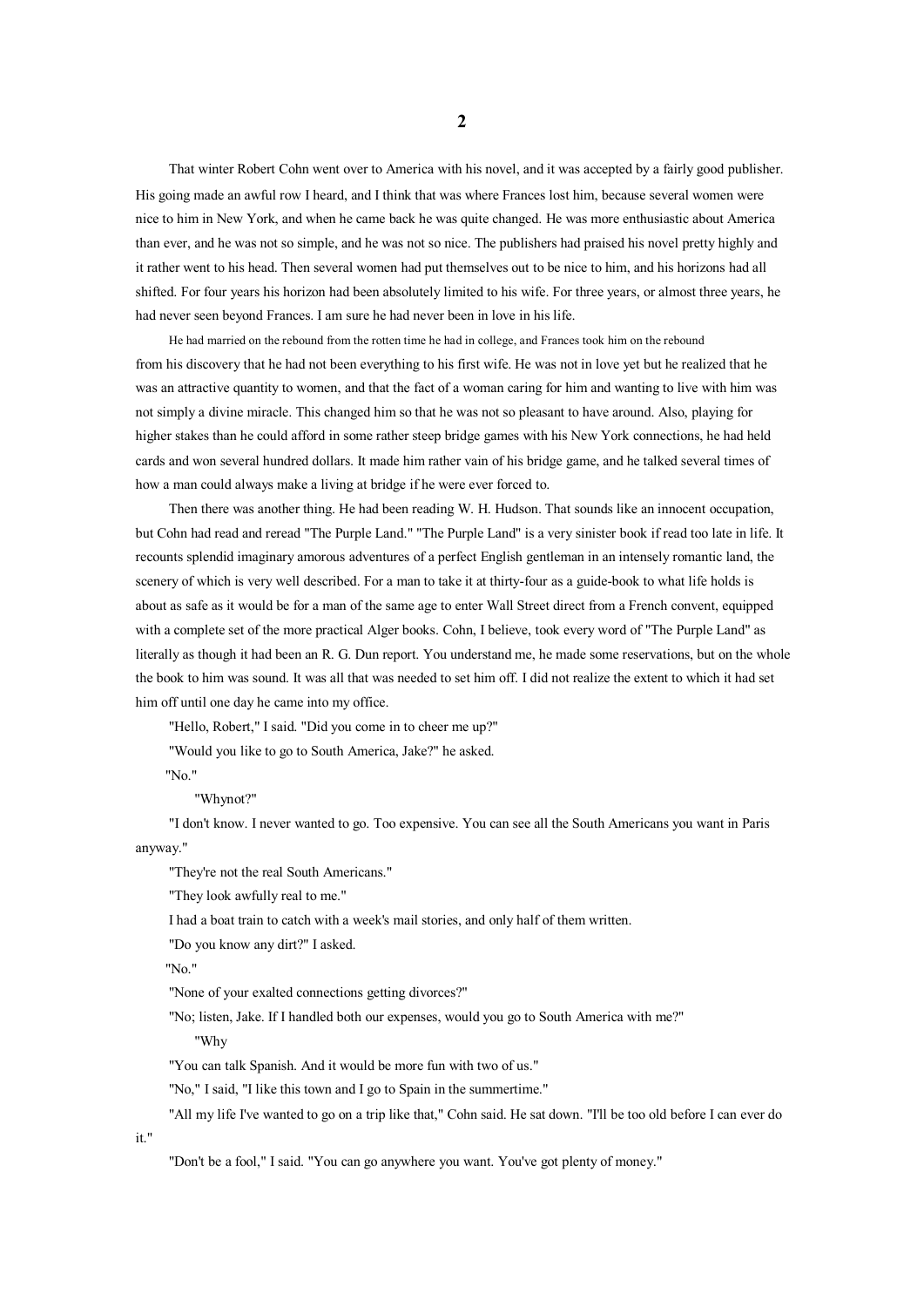"I know. But I can't ge<sup>t</sup> started."

"Cheer up," I said. "All countries look just like the moving pictures."

But I felt sorry for him. He had it badly.

"I can't stand it to think my life is going so fast and I'm not really living it."

"Nobody ever lives their life all the way up excep<sup>t</sup> bullfighters."

"I'm not interested in bull-fighters. That's an abnormal life. I want to go back in the country in South America.

We could have <sup>a</sup> great trip."

"Did you ever think about going to British East Africa to shoot?"

"No, I wouldn't like that."

"I'd go there with you."

"No; that doesn't interest me."

"That's because you never read <sup>a</sup> book about it. Go on and read <sup>a</sup> book all full of love affairs with the beautiful shiny black princesses."

"I want to go to South America."

He had <sup>a</sup> hard, Jewish, stubborn streak.

"Come on down-stairs and have <sup>a</sup> drink."

"Aren't you working?"

"No," I said. We went down the stairs to the café on the ground floor. I had discovered that was the best way to ge<sup>t</sup> rid of friends. Once you had <sup>a</sup> drink all you had to say was: "Well, I've go<sup>t</sup> toget back and ge<sup>t</sup> off some cables," and it was done. It is very important to discover graceful exits like that in the newspaper business, where it is such an important par<sup>t</sup> of the ethics that you should never seemto be working. Anyway, we went down-stairs to the bar and had <sup>a</sup> whiskey and soda. Cohn looked at the bottles in bins around the wall. "This is <sup>a</sup> good place," he said.

"There's <sup>a</sup> lot of liquor," I agreed.

"Listen, Jake," he leaned forward on the bar. "Don't you ever ge<sup>t</sup> the feeling that all your life is going by and you're not taking advantage of it? Do you realize you've lived nearly half the time you have to live already?"

"Yes, every once in <sup>a</sup> while."

"Do you know that in about thirty-five years more we'll be dead?"

"What the hell, Robert," I said. "What the hell."

"I'm

"It's one thing I don't worry about," I said.

"You ought to."

"I've had plenty to worry about one time or other. I'm through worrying."

"Well, I want to go to South America."

"Listen, Robert, going to another country doesn't make any difference. I've tried all that. You can't ge<sup>t</sup> away from yourself by moving from one place to another. There's nothing to that."

"But you've never been to South America."

"South America hell! If you went there the way you feel now it would be exactly the same. This is <sup>a</sup> good

town. Why don't you start living your life in Paris?"

"I'm sick of Paris, and I'm sick of the Quarter."

"Stay away from the Quarter. Cruise around by yourself and see what happens to you."

"Nothing happens to me. I walked alone all one night and nothing happened excep<sup>t</sup> <sup>a</sup> bicycle cop stopped me and asked to see my papers."

"Wasn't the town nice at night?"

"I don't care for Paris."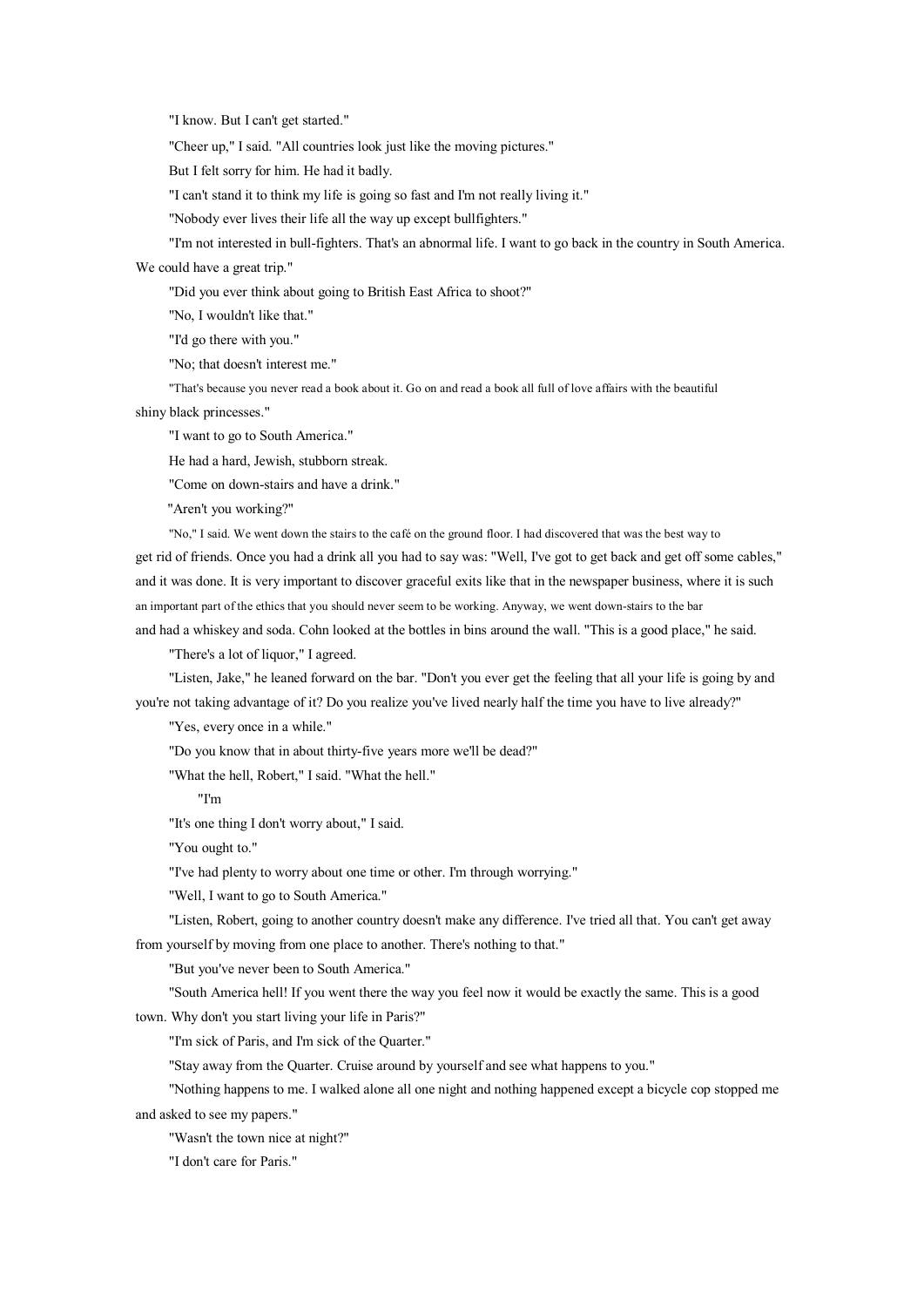So there you were. I was sorry for him, but it was not <sup>a</sup> thing you could do anything about, because right away you ran up against the two stubbornnesses: South America could fix it and he did not like Paris. He go<sup>t</sup> the first idea out of <sup>a</sup> book, and I suppose the second came out of <sup>a</sup> book too.

"Well," I said, "I've go<sup>t</sup> to go up-stairs and ge<sup>t</sup> off some cables."

"Do you really have to go?"

"Yes, I've got to get these cables off."

"Do you mind if I come up and sit around the office?"

"No, come on up."

He sat in the outer roomand read the papers, and the Editor and Publisher and I worked hard for two hours. Then I sorted out the carbons, stamped on <sup>a</sup> by-line, put the stuff in <sup>a</sup> couple of big manila envelopes and rang for <sup>a</sup> boy to take them to the Gare St. Lazare. I went out into the other roomand there was Robert Cohn asleep in the big chair. He was asleep with his head on his arms. I did not like to wake him up, but I wanted to lock the office and shove off. I pu<sup>t</sup> my hand on his shoulder. He shook his head. "I can't do it," he said, and pu<sup>t</sup> his head deeper into his arms. "I can't do it. Nothing will make me do it."

"Robert," I said, and shook him by the shoulder. He looked up. He smiled and blinked.

"Did I talk out loud just then?"

"Something. But it wasn't clear."

"God, what <sup>a</sup> rotten dream!"

"Did the typewriter put you to sleep?"

"Guess so. I didn't sleep all last night."

"What was the matter?"

"Talking," he said.

I could picture it. I have <sup>a</sup> rotten habit of picturing the bedroom scenes of my friends. We went out to the Café Napolitain to have an aperitif and watch the evening crowd on the Boulevard.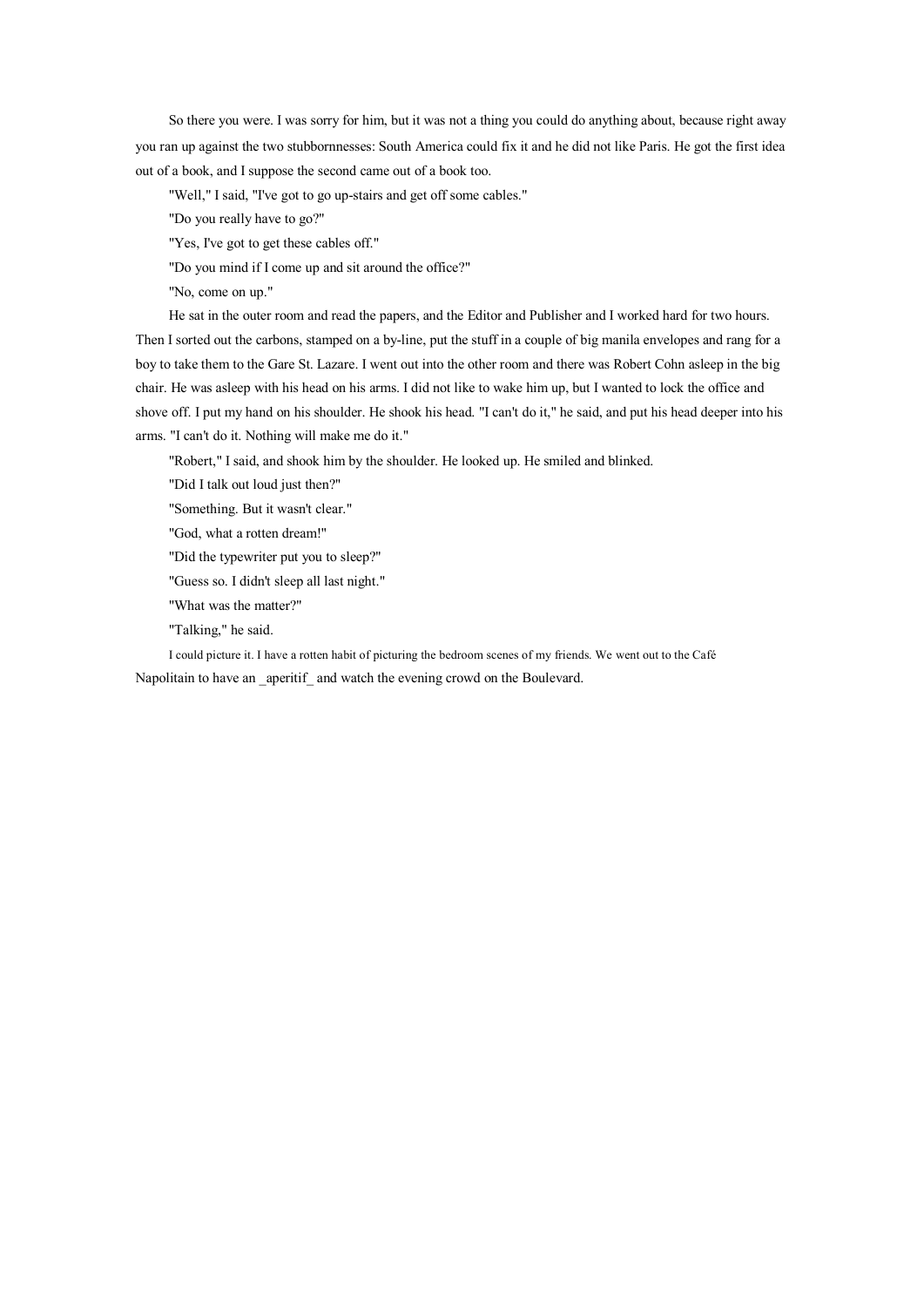It was <sup>a</sup> warm spring night and I sat at <sup>a</sup> table on the terrace of the Napolitain after Robert had gone, watching it ge<sup>t</sup> dark and the electric signs come on, and the red and green stop-and-go traffic-signal, and the crowd going by, and the horse-cabs clippety-clopping along at the edge of the solid taxi traffic, and the poules going by, singly and in pairs, looking for the evening meal. I watched <sup>a</sup> good-looking girl walk pas<sup>t</sup> the table and watched her go up the street and lost sight of her, and watched another, and then saw the first one coming back again. She went by once more and I caught her eye, and she came over and sat down at the table. The waiter came up.

"Well, what will you drink?" I asked.

"Pernod."

"That's not good for little girls."

"Little girl yourself. Dites garcon, un pernod."

"A pernod for me, too."

"What's the matter?" she asked. "Going on <sup>a</sup> party?"

"Sure. Aren't you?"

"I don't know. You never know in this town."

"Don't you like Paris?"

"No."

"Why don't you go somewhere else?"

"Isn't anywhere else."

"You're happy, all right."

"Happy, hell!"

Pernod is greenish imitation absinthe. When you add water it turns milky. It tastes like licorice and it has <sup>a</sup> good uplift, but it drops you just as far. We sat and drank it, and the girl looked sullen.

"Well," I said, "are you going to buy me <sup>a</sup> dinner?"

She grinned and I saw why she made <sup>a</sup> point of not laughing. With her mouth closed she was <sup>a</sup> rather pretty girl. I paid for the saucers and we walked out to the street. I hailed <sup>a</sup> horse-cab and the driver pulled up at the curb. Settled back in the slow, smoothly rolling fiacre we moved up the Avenue de l'Opéra, passed the locked doors of the shops, their windows lighted, the Avenue broad and shiny and almost deserted. The cab passed the New York Herald bureau with the window full of clocks.

"What are all the clocks for?" she asked.

"They show the hour all over America."

"Don't kid me."

We turned off the Avenue up the Rue des Pyramides, through the traffic of the Rue de Rivoli, and through <sup>a</sup> dark gate into the Tuileries. She cuddled against me and I put my arm around her. She looked up to be kissed. She touched me with one hand and I put her hand away.

"Never mind."

"What's the matter? You sick?"

"Yes."

"Everybody's sick. I'm sick, too."

We came out of the Tuileries into the light and crossed the Seine and then turned up the Rue des Saints Pères. "You oughtn't to drink pernod if you're sick."

"You neither."

"It doesn't make any difference with me. It doesn't make any difference with <sup>a</sup> woman."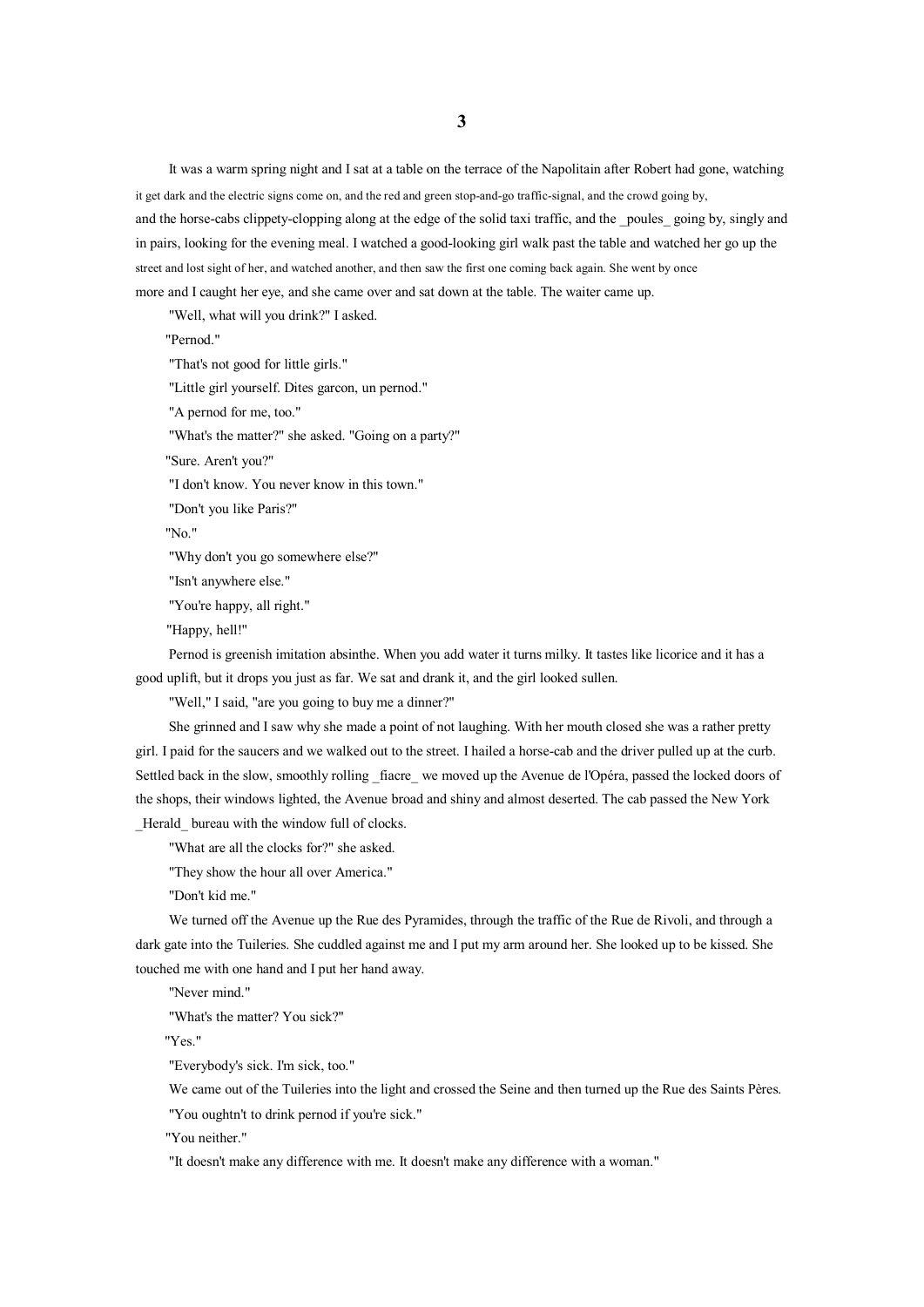"What are you called?"

"Georgette. How are you called?"

"Jacob."

"That's <sup>a</sup> Flemish name."

"American too."

"You're not Flamand?"

"No, American."

"Good, I detest Flamands."

By this time we were at the restaurant. I called to the cocher to stop. We got out and Georgette did not like the looks of the place. "This is no great thing of <sup>a</sup> restaurant."

"No," I said. "Maybe you would rather go to Foyot's. Why don't you keep the cab and go on?"

I had picked her up because of <sup>a</sup> vague sentimental idea that it would be nice to eat with some one. It was <sup>a</sup> long time since I had dined with a \_poule\_, and I had forgotten how dull it could be. We went into the restaurant, passed Madame Lavigne at the desk and into <sup>a</sup> little room. Georgette cheered up <sup>a</sup> little under the food.

"It isn't bad here," she said. "It isn't chic, but the food is all right."

"Better than you eat in Liege."

"Brussels, you mean."

We had another bottle of wine and Georgette made <sup>a</sup> joke. She smiled and showed all her bad teeth, and we

touched glasses.

"You're not <sup>a</sup> bad type," she said. "It's <sup>a</sup> shame you're sick. We ge<sup>t</sup> onwell. What's the matter with you, anyway?"

"I go<sup>t</sup> hurt in the war," I said.

"Oh, that dirty war."

We would probably have gone on and discussed the war and agreed that it was in reality <sup>a</sup> calamity for civilization, and perhaps would have been better avoided. I was bored enough. Just then from the other roomsome one called: "Barnes! I say, Barnes! Jacob Barnes!

"It's <sup>a</sup> friend calling me," I explained, and went out.

There was Braddocks at <sup>a</sup> big table with <sup>a</sup> party: Cohn, Frances Clyne, Mrs. Braddocks, several people I did not know.

"You're coming to the dance, aren't you?" Braddocks asked.

"What dance?"

"Why, the dancings. Don't you know we've revived them?" Mrs. Braddocks put in.

"You must come, Jake. We're all going," Frances said from the end of the table. She was tall and had <sup>a</sup> smile. "Of course, he's coming," Braddocks said. "Come in and have coffee with us, Barnes."

"Right."

"And bring your friend," said Mrs. Braddocks laughing. She was <sup>a</sup> Canadian and had all their easy social

graces.

"Thanks, we'll be in," I said. I went back to the small room.

"Who are your friends?" Georgette asked.

"Writers and artists."

"There are lots of those on this side of the river."

"Too many."

"I think so. Still, some of them make money."

"Oh, yes."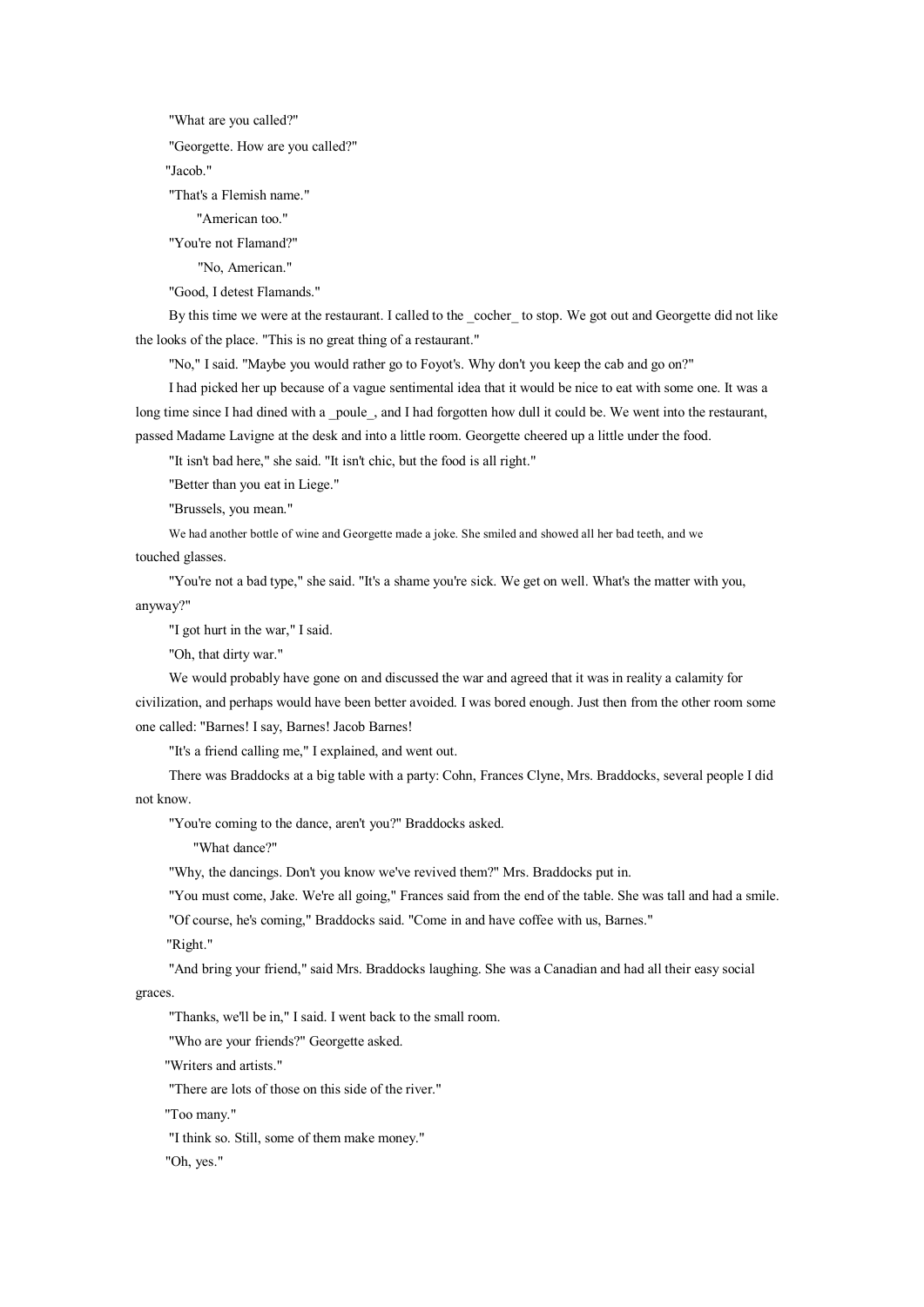We finished the meal and the wine. "Come on," I said. "We're going to have coffee with the others."

Georgette opened her bag, made <sup>a</sup> few passes at her face as she looked in the little mirror, re-defined her lips with the lip-stick, and straightened her hat.

"Good," she said.

We went into the room full of people and Braddocks and the men at his table stood up.

"I wish to present my fiancée, Mademoiselle Georgette Leblanc," I said. Georgette smiled that wonderful smile, and we shook hands all round.

"Are you related to Georgette Leblanc, the singer?" Mrs. Braddocks asked.

"Connais pas," Georgette answered.

"But you have the same name," Mrs. Braddocks insisted cordially.

"No," said Georgette. "Not at all. My name is Hobin."

"But Mr. Barnes introduced you as Mademoiselle Georgette Leblanc. Surely he did," insisted Mrs. Braddocks, who in the excitement of talking French was liable to have no idea what she was saying.

"He's <sup>a</sup> fool," Georgette said.

"Oh, it was <sup>a</sup> joke, then," Mrs. Braddocks said.

"Yes," said Georgette. "To laugh at."

"Did you hear that, Henry?" Mrs. Braddocks called down the table to Braddocks. "Mr. Barnes introduced his fiancee as Mademoiselle Leblanc, and her name is actually Hobin."

"Of course, darling. Mademoiselle Hobin, I've known her for <sup>a</sup> very long time."

"Oh, Mademoiselle Hobin," Frances Clyne calIed, speaking French very rapidly and not seeming so proud and astonished as Mrs. Braddocks at its coming out really French. "Have you been in Paris long? Do you like it here? You love Paris, do you not?"

"Who's she?" Georgette turned to me. "Do I have to talk to her?"

She turned to Frances, sitting smiling, her hands folded, her head poised on her long neck, her lips pursed ready to start talking again.

"No, I don't like Paris. It's expensive and dirty."

"Really? I find it so extraordinarily clean. One of the cleanest cities in all Europe."

"I find it dirty."

"How strange! But perhaps you have not been here very long."

"I've been here long enough."

"But it does have nice people in it. One must gran<sup>t</sup> that."

Georgette turned to me. "You have nice friends."

Frances was <sup>a</sup> little drunk and would have liked to have kept it up but the coffee came, and Lavigne with the liqueurs, and after that we all went out and started for Braddocks's dancing-club.

The dancing-club was a \_bal musette \_in the Rue de la Montagne Sainte Genevieve. Five nights a week the working people of the Pantheon quarter danced there. One night <sup>a</sup> week it was the dancingclub. On Monday nights it was closed. When we arrived it was quite empty, excep<sup>t</sup> for <sup>a</sup> policeman sitting near the door, the wife of the proprietor back of the zinc bar, and the proprietor himself. The daughter of the house came down-stairs as we went in. There were long benches, and tables ran across the room, and at the far end <sup>a</sup> dancing-floor.

"I wish people would come earlier," Braddocks said. The daughter came up and wanted to know what we would drink. The proprietor go<sup>t</sup> up on <sup>a</sup> high stool beside the dancing-floor and began to play the accordion. He had <sup>a</sup> string of bells around one of his ankles and beat time with his foot as he played. Every one danced. It was hot and we came off the floor perspiring.

"My God," Georgette said. "What <sup>a</sup> box to sweat in!"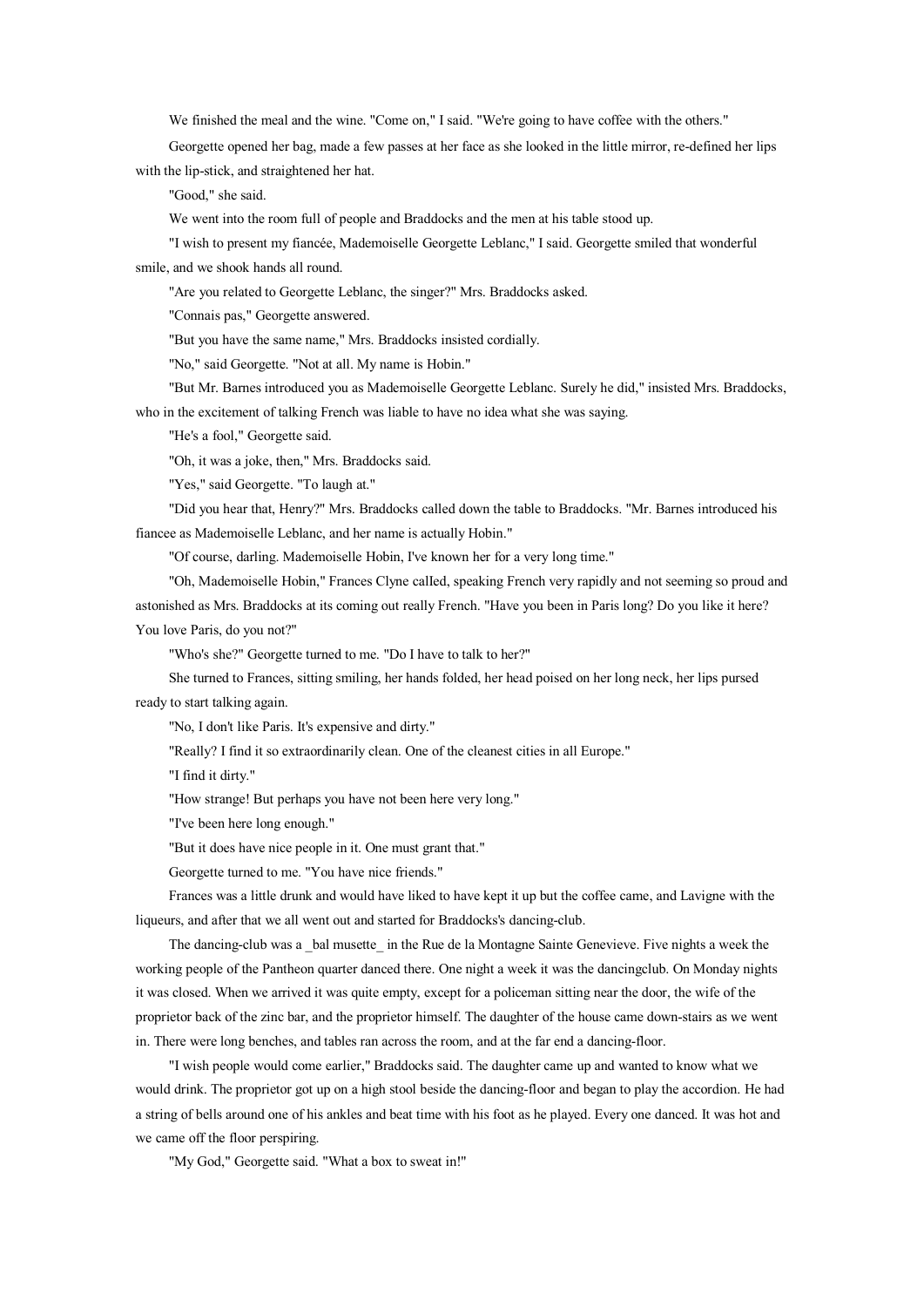"It's hot."

"Hot, my God!"

"Take off your hat."

"That's a good idea."

Some one asked Georgette to dance, and I went over to the bar. It was really very hot and the accordion music was pleasant in the hot night. I drank <sup>a</sup> beer, standing in the doorway and getting the cool breath of wind from the street. Two taxis were coming down the steep street. They both stopped in front of the Bal. A crowd of young men, some in jerseys and some in their shirt-sleeves, go<sup>t</sup> out. I could see their hands and newly washed, wavy hair in the light from the door. The policeman standing by the door looked at me and smiled. They came in. As they went in, under the light I saw white hands, wavy hair, white faces, grimacing, gesturing, talking. With them was Brett. She looked very lovely and she was very much with them.

One of them saw Georgette and said: "I do declare. There is an actual harlot. I'm going to dance with her, Lett. You watch me."

The tall dark one, called Lett, said: "Don't you be rash.".

The wavy blond one answered: "Don't you worry, dear." And with them was Brett.

I was very angry. Somehow they always made me angry. I know they are supposed to be amusing, and you should be tolerant, but I wanted to swing on one, any one, anything to shatter that superior, simpering composure. Instead, I walked down the street and had <sup>a</sup> beer at the bar at the next Bal. The beer was not good and I had <sup>a</sup> worse cognac to take the taste Out of my mouth. When I came back to the Bad there was <sup>a</sup> crowd on the floor and Georgette was dancing with the tall blond youth, who danced big-hippily, carrying his head on one side, his eyes lifted as he danced. As soon as the music stopped another one of them asked her to dance. She had been taken up by them. I knew then that they would all dance with her. They are like that.

I sat down at <sup>a</sup> table. Cohn was sitting there. Frances was dancing. Mrs. Braddocks brought up somebody and introduced him as Robert Prentiss. He was from New York by way of Chicago, and was <sup>a</sup> rising new novelist. He had some sort of an English accent. I asked him to have <sup>a</sup> drink.

"Thanks so much," he said, "I've just had one."

"Have another."

"Thanks, I will then."

We got the daughter of the house over and each had a \_fine a l'eau \_.

"You're from Kansas City, they tell me," he said.

"Yes."

"Do you find Paris amusing?"

"Yes."

"Really?"

I was <sup>a</sup> little drunk. Not drunk in any positive sense but just enough to be careless.

"For God's sake," I said, "yes. Don't you?"

"Oh, how charmingly you ge<sup>t</sup> angry," he said. "I wish I had that faculty."

I go<sup>t</sup> up and walked over toward the dancing-floor. Mrs. Braddocks followed me. "Don't be cross with Robert," she said. "He's still only <sup>a</sup> child, you know."

"I wasn't cross," I said. "I just thought perhaps I was going to throw up."

"Your fiancée is having <sup>a</sup> grea<sup>t</sup> success," Mrs. Braddocks looked out on the floor where Georgette was

dancing in the arms of the tall, dark one, called Lett.

"Isn't she?" I said.

"Rather," said Mrs. Braddocks.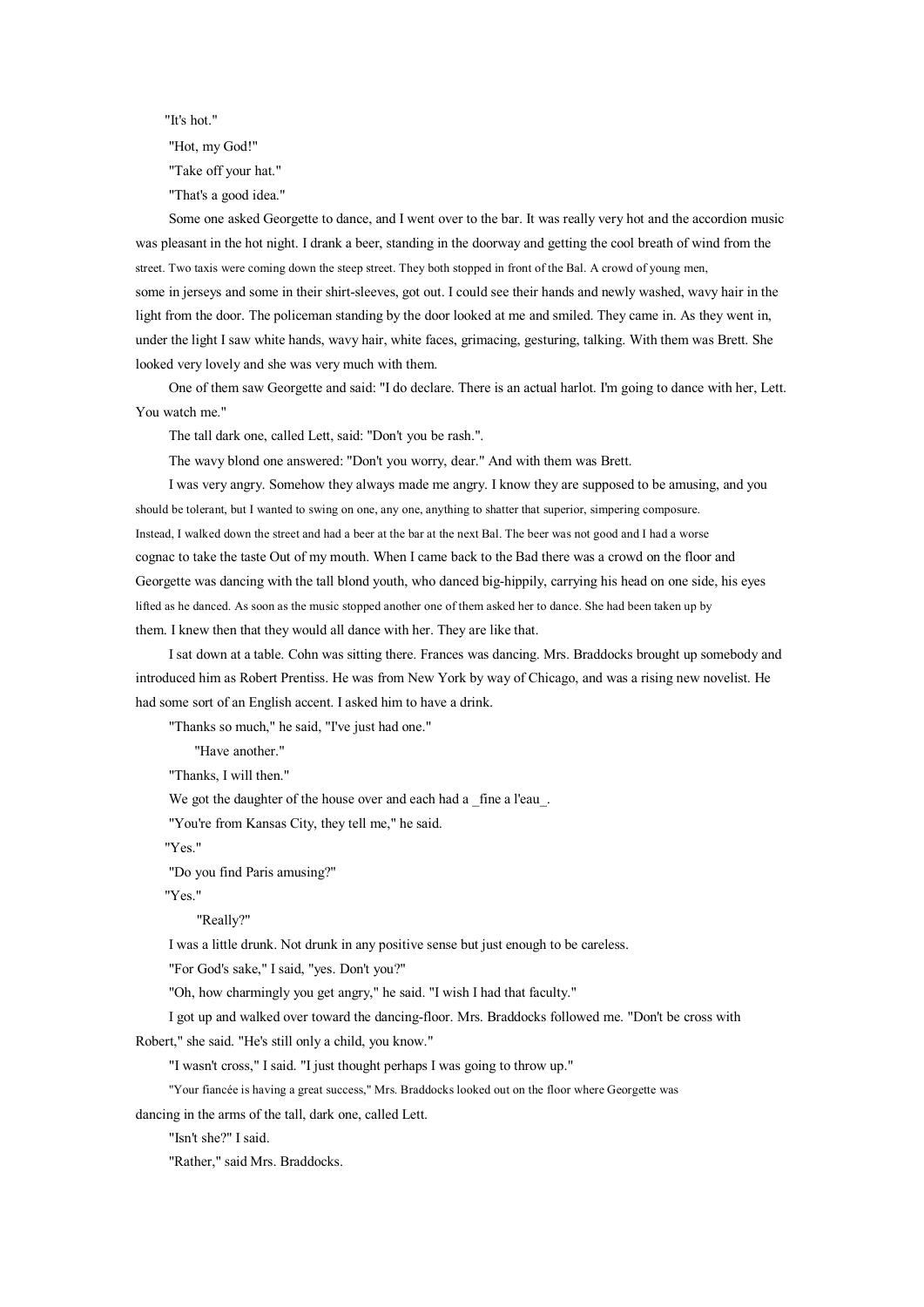Cohn came up. "Come on, Jake," he said, "have <sup>a</sup> drink." We walked over to the bar. "What's the matter with

you? You seem all worked up over something?"

"Nothing. This whole show makes me sick is all."

Brett came up to the bar.

"Hello,you chaps."

"Hello, Brett," I said. "Why aren't you tight?"

"Never going to ge<sup>t</sup> tight any more. I say, give <sup>a</sup> chap <sup>a</sup> brandy and soda."

She stood holding the glass and I saw Robert Cohn looking at her. He looked <sup>a</sup> grea<sup>t</sup> deal as his compatriot

must have looked when he saw the promised land. Cohn, of course, was much younger. But he had that look of eager, deserving expectation.

Brett was damned good-looking. She wore <sup>a</sup> slipover jersey sweater and <sup>a</sup> tweed skirt, and her hair was brushed back like <sup>a</sup> boy's. She started all that. She was built with curves like the hull of <sup>a</sup> racing yacht, and you missed none of it with that wool jersey.

"It's <sup>a</sup> fine crowd you're with, Brett," I said.

"Aren't they lovely? And you, my dear. Where did you get it?"

"At the Napolitain."

"And have you had <sup>a</sup> lovely evening?"

"Oh, priceless," I said.

Brett laughed. "It's wrong of you, Jake. It's an insult to all of us. Look at Frances there, and Jo."

This for Cohn's benefit.

"It's in restraint of trade," Brett said. She laughed again.

"You're wonderfully sober," I said.

"Yes. Aren't I? And when one's with the crowd I'm with, one can drink in such safety, too."

The music started and Robert Cohn said: "Will you dance this with me, Lady Brett?"

Brett smiled at him. "I've promised to dance this with Jacob," she laughed. "You've <sup>a</sup> hell of <sup>a</sup> biblical name,

## Jake."

"How about the next?" asked Cohn.

"We're going," Brett said. "We've <sup>a</sup> date up at Montmartre."

Dancing, I looked over Brett's shoulder and saw Cohn, standing at the bar, still watching her.

"You've made <sup>a</sup> new one there," I said to her.

"Don't talk about it. Poor chap. I never knew it till just now."

"Oh, well," I said. "I suppose you like to add them up."

"Don't talk like <sup>a</sup> fool."

"You do."

"Oh, well. What if I do?"

"Nothing," I said. We were dancing to the accordion and some one was playing the banjo. It was hot and I felt happy. We passed close to Georgette dancing with another one of them.

"What possessed you to bring her?"

"I don't know, I just brought her."

"You're getting damned romantic."

"No, bored."

"Now?"

"No, not now."

"Let's ge<sup>t</sup> out of here. She's well taken care of."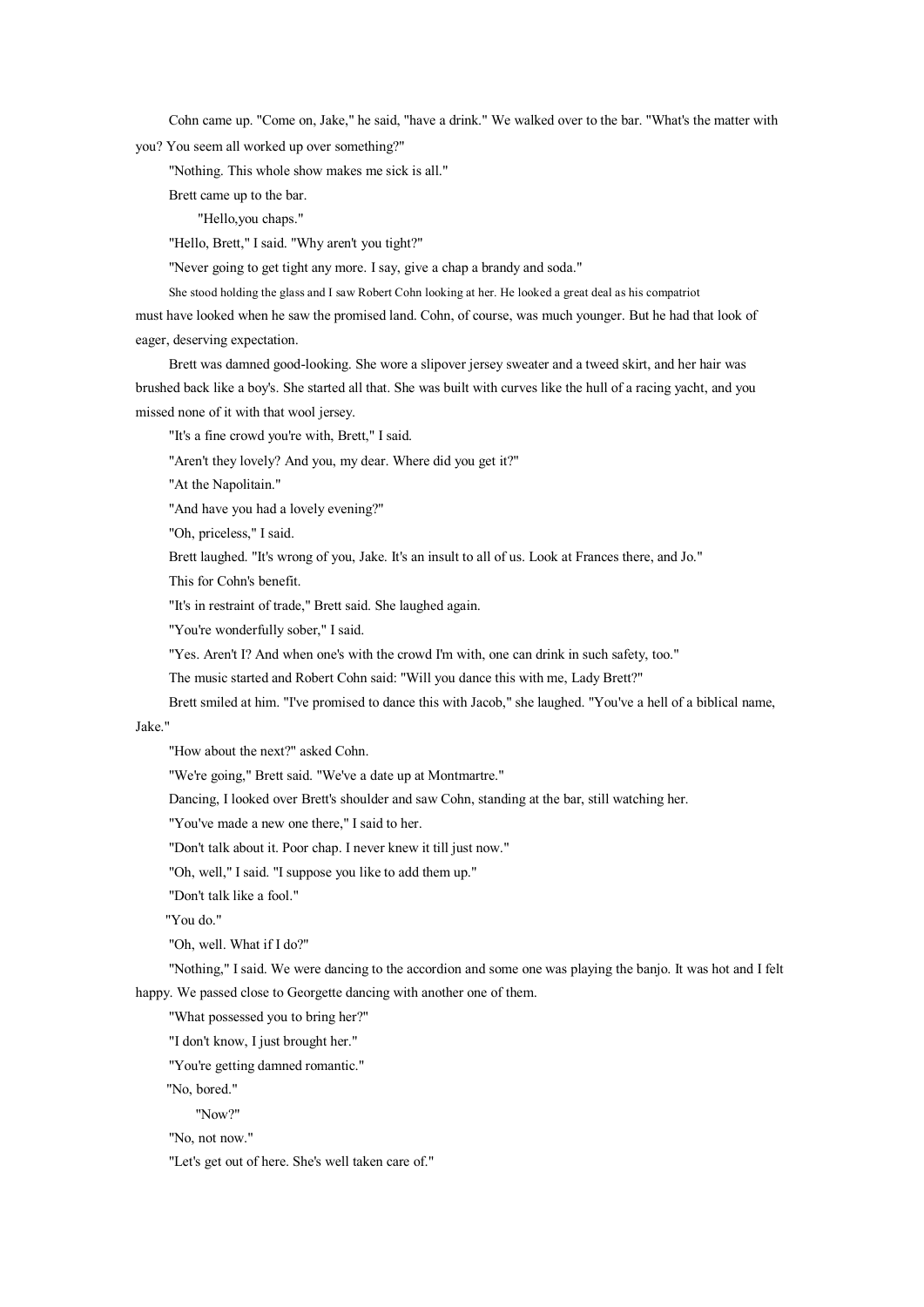"Do you want to?"

"Would I ask you if I didn't want to?"

We left the floor and I took my coat off <sup>a</sup> hanger on the wall and put it on. Brett stood by the bar. Cohn was talking to her. I stopped at the bar and asked them for an envelope. The patronne found one. I took <sup>a</sup> fifty-franc note from my pocket, put it in the envelope, sealed it, and handed it to the patronne.

"If the girl I came with asks for me, will you give her this?" I said. "If she goes out with one of those gentlemen, will you save this for me?"

"C'est entendu, Monsieur," the patronne said. "You go now? So early?"

"Yes," I said.

We started out the door. Cohn was still talking to Brett. She said good night and took my arm. "Good night,

Cohn," I said. Outside in the street we looked for <sup>a</sup> taxi.

"You're going to lose your fifty francs," Brett said.

"Oh, yes."

"No taxis."

"We could walk up to the Pantheon and ge<sup>t</sup> one."

"Come on and we'll ge<sup>t</sup> <sup>a</sup> drink in the pub next door and send for one."

"You wouldn't walk across the street."

"Not if I could help it."

We went into the next bar and I sent <sup>a</sup> waiter for <sup>a</sup> taxi.

"Well," I said, "we're out away from them."

We stood against the tall zinc bar and did not talk and looked at each other. The waiter came and said the taxi was outside. Brett pressed my hand hard. I gave the waiter <sup>a</sup> franc and we went out. "Where should I tell him?" I asked.

"Oh, tell him to drive around."

I told the driver to go to the Parc Montsouris, and go<sup>t</sup> in, and slammed the door. Brett was leaning back in the corner, her eyes closed. I sat beside her. The cab started with <sup>a</sup> jerk.

"Oh, darling, I've been so miserable," Brett said.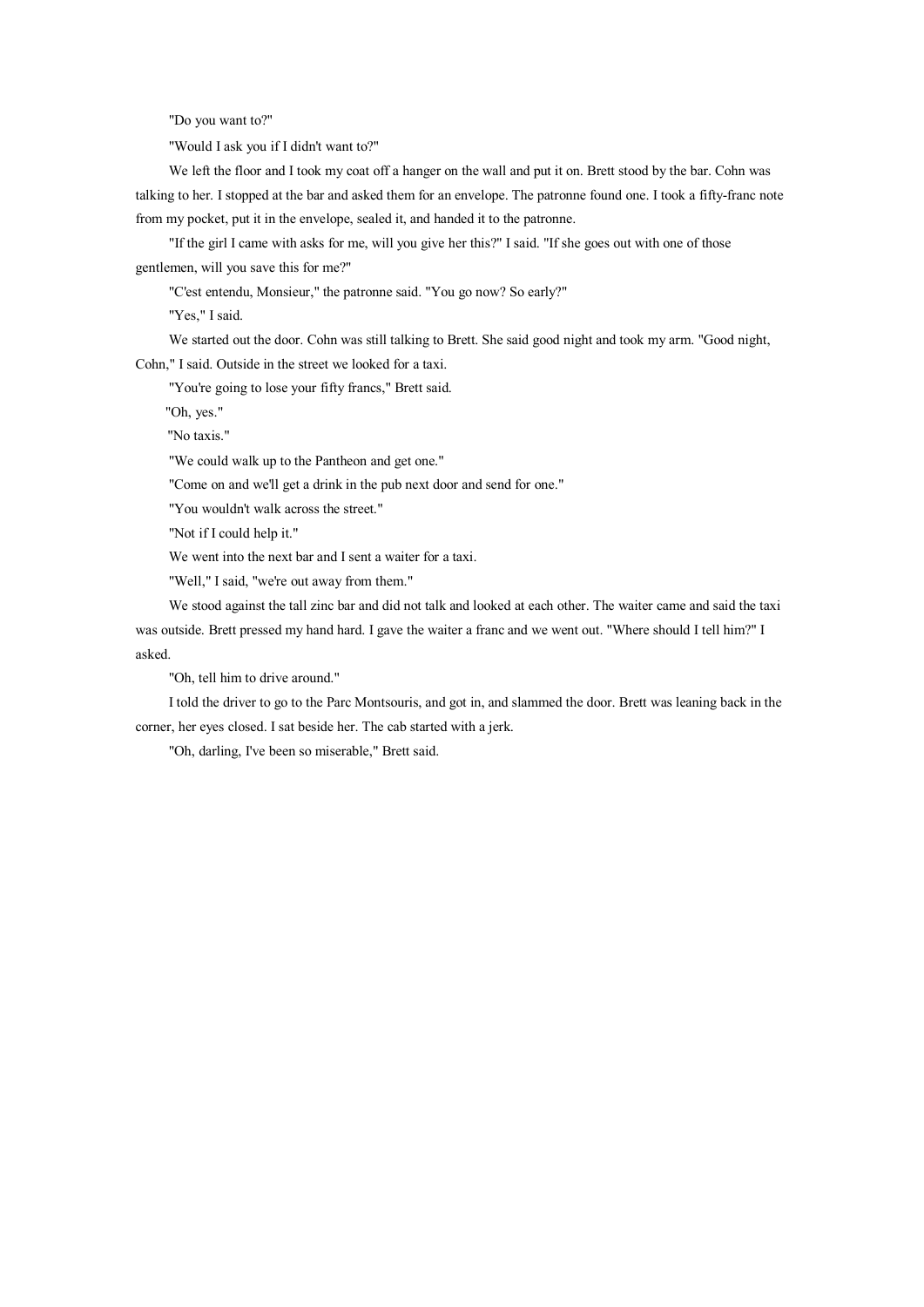The taxi went up the hill, passed the lighted square, then on into the dark, still climbing, then levelled out onto <sup>a</sup> dark street behind St. Etienne du Mont, went smoothly down the asphalt, passed the trees and the standing bus at the Place de la Contrescarpe, then turned onto the cobbles of the Rue Mouffetard. There were lighted bars and late open shops on each side of the street. We were sitting apart and we jolted close together going down the old street. Brett's hat was off. Her head was back. I saw her face in the lights from the open shops, then it was dark, then I saw her face clearly as we came out on the Avenue des Gobelins. The street was torn up and men were working on the car-tracks by the light of acetylene flares. Brett's face was white and the long line of her neck showed in the bright light of the flares. The street was dark again and I kissed her. Our lips were tight together and then she turned away and pressed against the corner of the seat, as far away as she could get. Her head was down.

"Don't touch me," she said. "Please don't touch me."

"What's the matter?"

"I can't stand it."

"Oh, Brett."

"You mustn't. You must know. I can't stand it, that's all. Oh, darling, please understand!"

"Don't you love me?"

"Love you? I simply turn all to jelly when you touch me."

"Isn't there anything we can do about it?"

She was sitting up now. My arm was around her and she was leaning back against me, and we were quite calm. She was looking into my eyes with that way she had of looking that made you wonder whether she really saw out of her own eyes. They would look on and on after every one else's eyes in the world would have stopped looking. She looked as though there were nothing on earth she would not look at like that, and really she was afraid of so many things.

"And there's not a damn thing we could do," I said.

"I don't know," she said. "I don't want to go through that hell again."

"We'd better keep away from each other."

"But, darling, I have to see you. It isn't all that you know."

"No, but it always gets to be."

"That's my fault. Don't we pay for all the things we do, though?"

She had been looking into my eyes all the time. Her eyes had different depths, sometimes they seemed

perfectly flat. Now you could see all the way into them.

"When I think of the hell I've pu<sup>t</sup> chaps through. I'm paying for it all now."

"Don't talk like <sup>a</sup> fool," I said. "Besides, what happened to me is supposed to be funny. I never think about it."

"Oh, no. I'll lay you don't."

"'Well, let's shut up about it."

"I laughed about it too, myself, once." She wasn't looking at me. "A friend of my brother's came home that way from Mons. It seemed like a hell of a joke. Chaps never know anything, do they?"

"No," I said. "Nobody ever knows anything."

I was pretty well through with the subject. At one time or another I had probably considered it from most of its various angles, including the one that certain injuries or imperfections are <sup>a</sup> subject of merriment while remaining quite serious for the person possessing them.

"It's funny," I said. "It's very funny. And it's <sup>a</sup> lot of fun, too, to be in love."

"Do you think so?" her eyes looked flat again.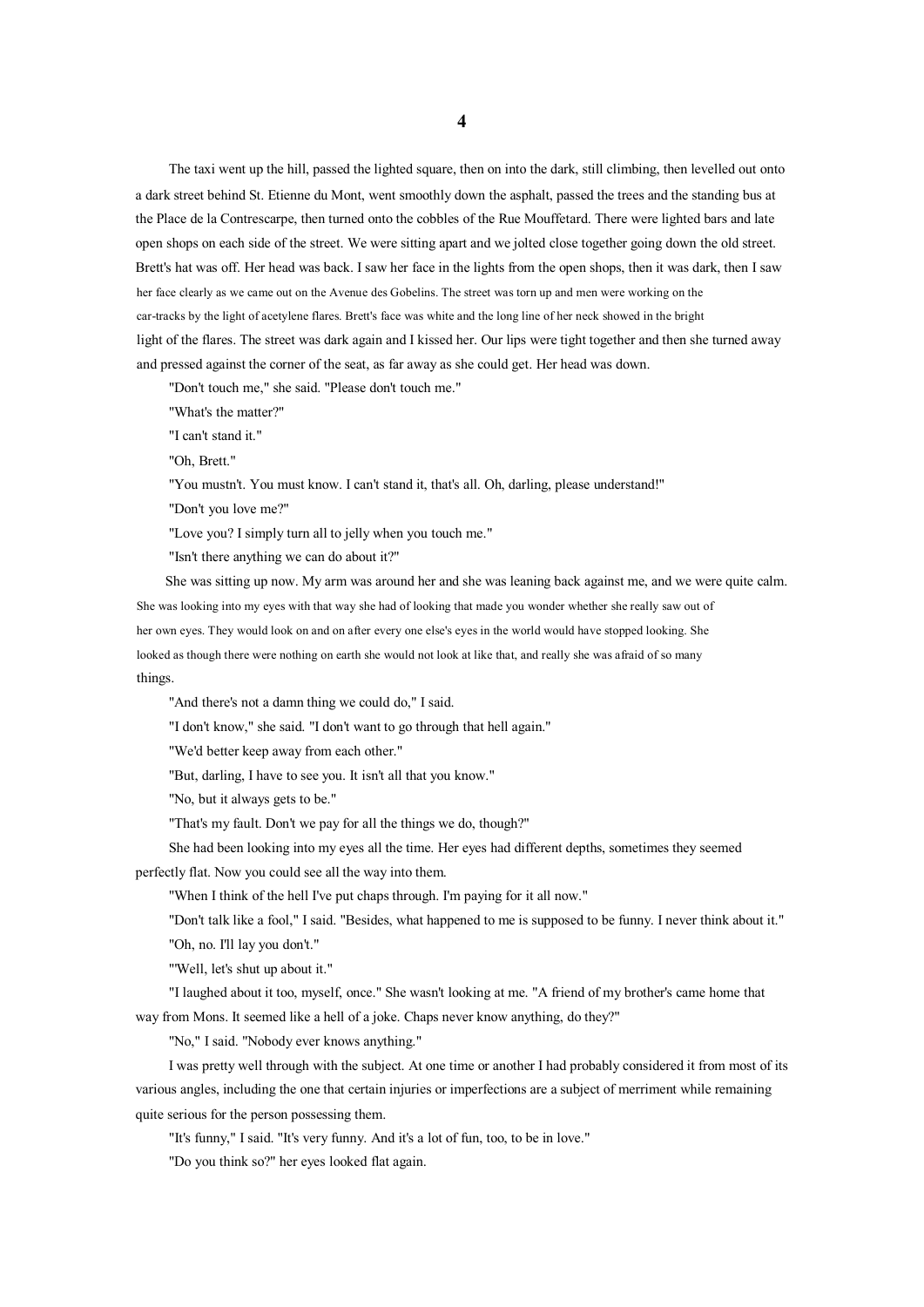"I don't mean fun that way. In <sup>a</sup> way it's an enjoyable feeling."

"No," she said. "I think it's hell on earth."

"It's good to see each other."

"No. I don't think it is."

"Don't you want to?"

"I have to."

We were sitting now like two strangers. On the right was the Parc Montsouris. The restaurant where they have the pool of live trout and where you can sit and look out over the park was closed and dark. The driver leaned his head around.

"Where do you want to go?" I asked. Brett turned her head away.

"Oh, go to the Select."

"Café Select," I told the driver. "Boulevard Montparnasse." We drove straight down, turning around the Lion de Belfort that guards the passing Montrouge trams. Brett looked straight ahead. On the Boulevard Raspail, with the lights of Montparnasse in sight, Brett said: "Would you mind very much if I asked you to do something?"

"Don't be silly."

"Kiss me just once more before we ge<sup>t</sup> there."

When the taxi stopped I go<sup>t</sup> out and paid. Brett came out putting on her hat. She gave me her hand as she stepped down. Her hand was shaky. "I say, do I look too much of a mess?" She pulled her man's felt hat down and started in for the bar. Inside, against the bar and at tables, were most of the crowd who had been at the dance.

"Hello, you chaps," Brett said. "I'm going to have a drink."

"Oh, Brett! Brett!" the little Greek portrait-painter, who called himself <sup>a</sup> duke, and whom everybody called

Zizi, pushed up to her. "I go<sup>t</sup> something fine to tell you."

"Hello, Zizi," Brett said.

"I want you to meet <sup>a</sup> friend," Zizi said. A fat man came up.

"Count Mippipopolous, meet my friend Lady Ashley."

"How do you do?" said Brett.

"Well, does your Ladyship have <sup>a</sup> good time here in Paris?" asked Count Mippipopolous, who wore an elk's tooth on his watchchain.

"Rather," said Brett.

"Paris is <sup>a</sup> fine town all right," said the count. "But I guess you have pretty big doings yourself over in London."

"Oh, yes," said Brett. "Enormous."

Braddocks called to me from <sup>a</sup> table. "Barnes," he said, "have <sup>a</sup> drink. That girl of yours go<sup>t</sup> in <sup>a</sup> frightful row."

"What about?"

"Something the patronne's daughter said. A corking row. She was rather splendid, you know. Showed her yellow card and demanded the patronne's daughter's too. I say it was <sup>a</sup> row."

"What finally happened?"

"Oh, some one took her home. Not <sup>a</sup> bad-looking girl. Wonderful command of the idiom. Do stay and have <sup>a</sup> drink."

"No," I said. "I must shove off. Seen Cohn?"

"He went home with Frances," Mrs. Braddock put in.

"Poor chap, he looks awfully down," Braddocks said.

"I dare say he is," said Mrs. Braddocks.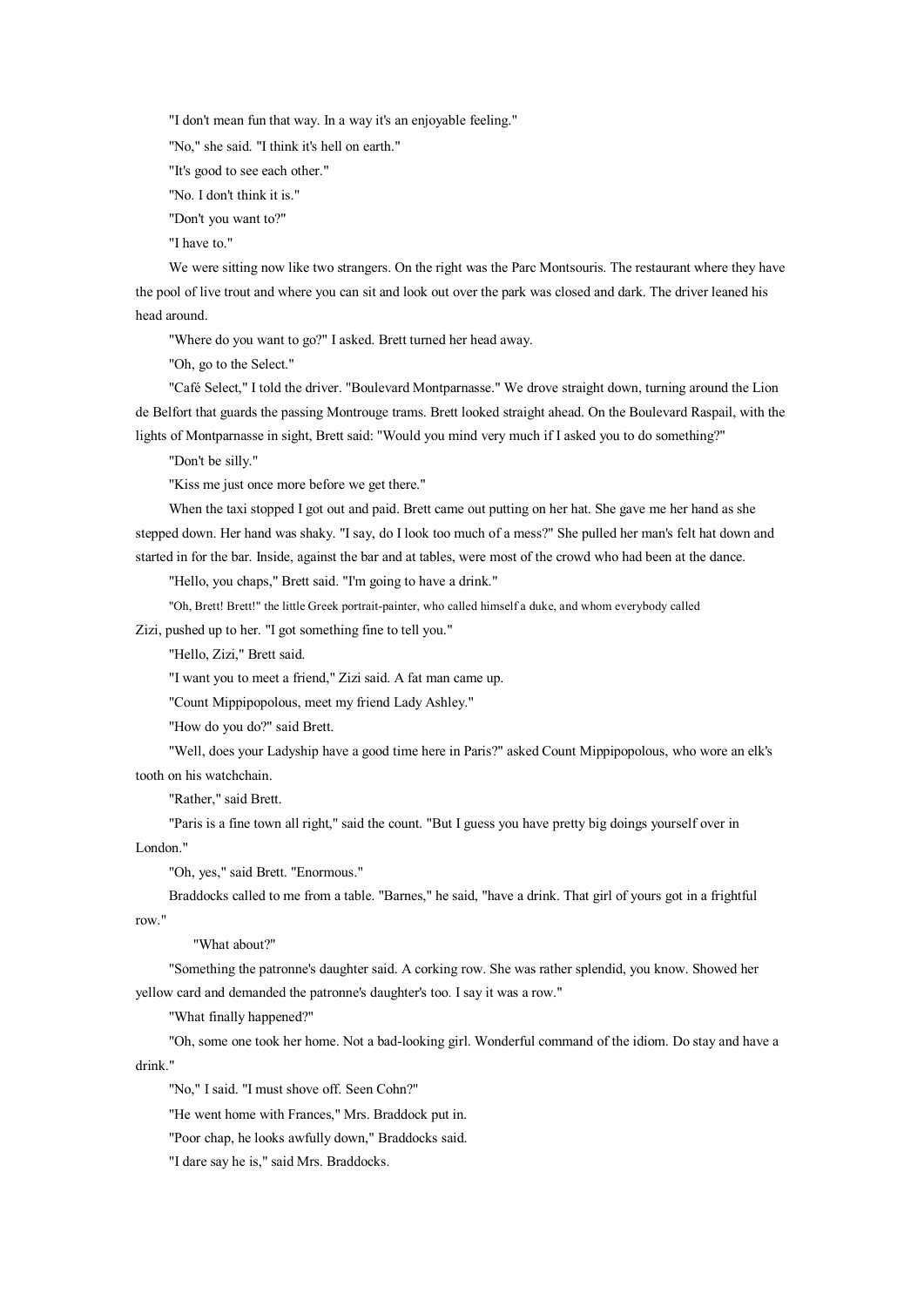"I have to shove off," I said. "Good night."

I said good night to Brett at the bar. The count was buying champagne. "Will you take <sup>a</sup> glass of wine with us, sir?" he asked.

"No. Thanks awfully. I have to go." "Really going?" Brett asked. "Yes," I said. "I've go<sup>t</sup> <sup>a</sup> rotten headache." "I'll see you to-morrow?" "Come in at the office." "Hardly." "Well, where will I see you?" "Anywhere around five <sup>o</sup>'clock." "Make it the other side of town then." "Good. I'll be at the Crillon at five." "Try and be there," I said. "Don't worry," Brett said. "I've never let you down, have I?" "Heard from Mike?" "Letter to-day." "Good night, sir," said the count.

I went out onto the sidewalk and walked down toward the Boulevard St. Michel, passed the tables of the Rotonde, still crowded, looked across the Street at the Dome, its tables running out to the edge of the pavement. Some one waved at me from <sup>a</sup> table, I did not see who it was and went on. I wanted to ge<sup>t</sup> home. The Boulevard Montparnasse was deserted. Lavigne's was closed tight, and they were stacking the tables outside the Closerie des Lilas. I passed Ney's Statue standing among the new-leaved chestnut-trees in the arc-light. There was <sup>a</sup> faded purple wreath leaning against the base. I stopped and read the inscription: from the Bonapartist Groups, some date; I forget. He looked very fine, Marshal Ney in his top-boots, gesturing with his sword among the green new horse-chestnut leaves. My flat was just across the street, <sup>a</sup> little way down the Boulevard St. Michel.

There was <sup>a</sup> light in the concierge's room and I knocked on the door and she gave me my mail. I wished her good night and went up-stairs. There were two letters and some papers. I looked at them under the gas-light in the dining-room. The letters were from the States. One was <sup>a</sup> bank statement. It showed <sup>a</sup> balance of \$2432.60. I go<sup>t</sup> out my check-book and deducted four checks drawn since the first of the month, and discovered I had <sup>a</sup> balance of \$1832.60. I wrote this on the back of the statement. The other letter was <sup>a</sup> wedding announcement. Mr. and Mrs. Aloysius Kirby announce the marriage of their daughter Katherine--I knew neither the girl nor the man she was marrying. They must be circularizing the town. It was <sup>a</sup> funny name. I felt Sure I could remember anybody with <sup>a</sup> name like Aloysius. It was <sup>a</sup> good Catholic name. There was <sup>a</sup> crest on the announcement. Like Zizi the Greek duke. And that count. The count was funny. Brett had <sup>a</sup> title, too. Lady Ashley. To hell with Brett. To hell with you, Lady Ashley.

I lit the lamp beside the bed, turned off the gas, and opened the wide windows. The bed was far back from the windows, and I sat with the windows open and undressed by the bed. Outside <sup>a</sup> night train, running on the street-car tracks, went by carrying vegetables to the markets. They were noisy at night when you could not sleep. Undressing, I looked at myself in the mirror of the big armoire beside the bed. That was <sup>a</sup> typically French way to furnish <sup>a</sup> room. Practical, too, I suppose. Of all the ways to be wounded. I suppose it was funny. I pu<sup>t</sup> on my pajamas and go<sup>t</sup> into bed. I had the two bull-fight papers, and I took their wrappers off. One was orange. The other yellow. They would both have the same news, so whichever I read first would spoil the other. Le Toril was the better paper, so I started to read it. I read it all the way through, including the Petite Correspondance and the Cornigrams. I blew out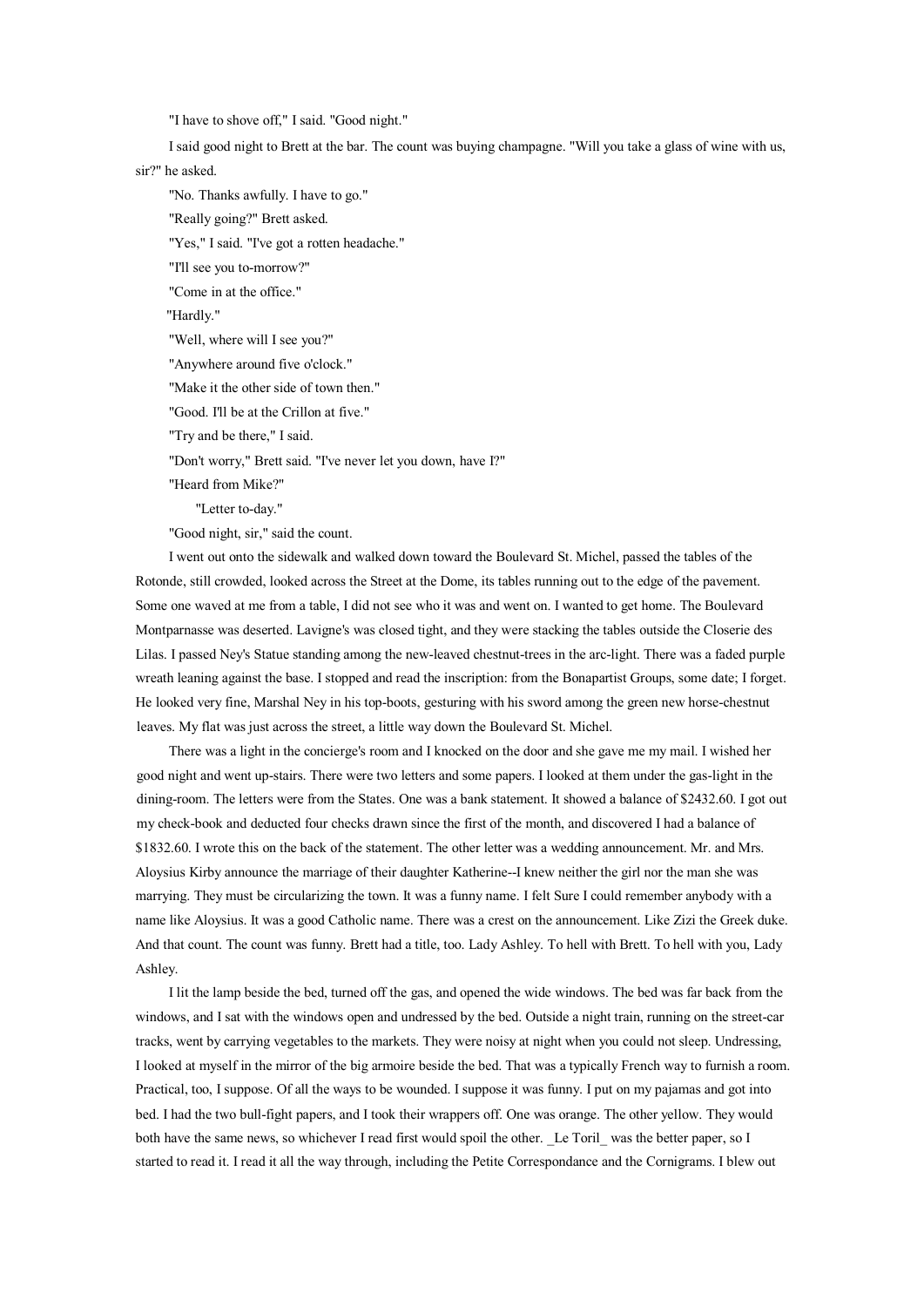the lamp. Perhaps I would be able to sleep.

My head started to work. The old grievance. Well, it was <sup>a</sup> rotten way to be wounded and flying on <sup>a</sup> joke front like the Italian. In the Italian hospital we were going to form <sup>a</sup> society. It had <sup>a</sup> funny name in Italian. I wonder what became of the others, the Italians. That was in the Ospedale Maggiore in Milano, Padiglione Ponte. The next building was the Padiglione Zonda. There was <sup>a</sup> statue of Ponte, or maybe it was Zonda. That was where the liaison colonel came to visit me. That was funny. That was about the first funny thing. I was all bandaged up. But they had told him about it. Then he made that wonderful speech: "You, <sup>a</sup> foreigner, an Englishman" (any foreigner was an Englishman) "have given more than your life." What <sup>a</sup> speech! I would like to have it illuminated to hang in the office. He never laughed. He was putting himself in my place, I guess. "Che mala fortuna! Che mala fortuna!"

I never used to realize it, I guess. I try and play it along and just not make trouble for people. Probably I never would have had any trouble if I hadn't run into Brett when they shipped me to England. I suppose she only wanted what she couldn't have. Well, people were that way. To hell with people. The Catholic Church had an awfully good way of handling all that. Good advice, anyway. Not tothink about it. Oh, it was swell advice. Try and take it sometime. Try and take it.

I lay awake thinking and my mind jumping around. Then I couldn't keep away from it, and I started to think about Brett and all the rest of it went away. I was thinking about Brett and my mind stopped jumping around and started to go in sort of smooth waves. Then all of <sup>a</sup> sudden I started to cry. Then after <sup>a</sup> while it was better and I lay in bed and listened to the heavy trams go by and way down the street, and then I went to sleep.

I woke up. There was <sup>a</sup> row going on outside. I listened and I thought I recognized <sup>a</sup> voice. I pu<sup>t</sup> on <sup>a</sup> dressing-gown and went to the door. The concierge was talking down-stairs. She was very angry. I heard my name and called down the stairs.

"Is that you, Monsieur Barnes?" the concierge called.

"Yes. It's me."

"There's <sup>a</sup> species of woman here who's waked the whole street up. What kind of <sup>a</sup> dirty business at this time of night! She says she must see you. I've told her you're asleep."

Then I heard Brett's voice. Half asleep I had been sure it was Georgette. I don't know why. She could not have known my address.

"Will you send her up, please?"

Brett came up the stairs. I sawshe was quite drunk. "Silly thing to do," she said. "Make an awful row. I say,

you weren't asleep, were you?"

"What did you think I was doing?"

"Don't know. What time is it?"

I looked at the clock. It was half-past four. "Had no idea what hour it was," Brett said. "I say, can <sup>a</sup> chap sit down? Don't be cross, darling. Just left the count. He brought me here."

"What's he like?" I was getting brandy and soda and glasses.

"Just <sup>a</sup> little," said Brett. "Don't try and make me drunk. The count? Oh, rather. He's quite one of us."

"Is he <sup>a</sup> count?"

"Here's how. I rather think so, you know. Deserves to be, anyhow. Knows hell's own amount about people.

Don't know where he go<sup>t</sup> it all. Owns <sup>a</sup> chain of sweetshops in the States."

She sipped at her glass.

"Think he called it <sup>a</sup> chain. Something like that. Linked them all up. Told me <sup>a</sup> little about it. Damned

interesting. He's one of us, though. Oh, quite. No doubt. One can always tell."

She took another drink.

"How do I buck on about all this? You don't mind, do you? He's putting up for Zizi, you know."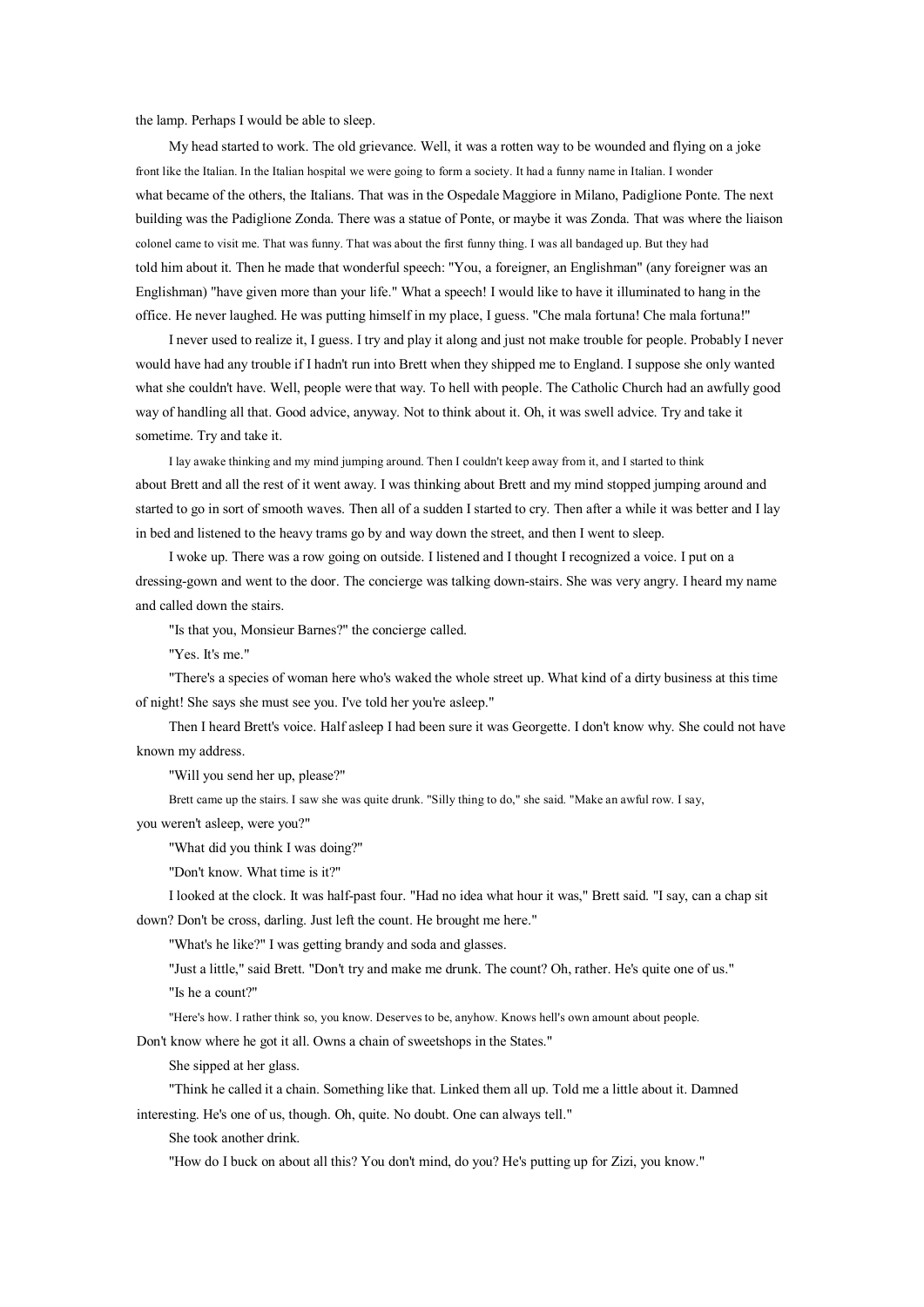"Is Zizi really <sup>a</sup> duke, too?"

"I shouldn't wonder. Greek, you know. Rotten painter. I rather liked the count."

"Where did you go with him?"

"Oh, everywhere. He just brought me here now. Offered me ten thousand dollars to go to Biarritz with him. How much is that in pounds?"

"Around two thousand."

"Lot of money. I told him I couldn't do it. He was awfully nice about it. Told him I knew too many people in Biarritz."

Brett

"I say, you are slow on the up-take," she said. I had only sipped my brandy and soda. I took <sup>a</sup> long drink.

"That's better. Very funny," Brett said. "Then he wanted me to go to Cannes with him. Told him I knew too many people in Cannes. Monte Carlo. Told him I knew too many people in Monte Carlo. Told him I knew too many people everywhere. Quite true, too. So I asked him to bring me here."

She looked at me, her hand on the table, her glass raised. "Don't look like that," she said. "Told him I was in love with you. True, too. Don't look like that. He was damn nice about it. Wants to drive us out to dinner to-morrow night. Like to go?"

"Whynot?"

"I'd better go now."

"Why?"

"Just wanted to see you. Damned silly idea. Want to get dressed and come down? He's got the car just up the Street."

"The count?"

"Himself. And <sup>a</sup> chauffeur in livery. Going to drive me around and have breakfast in the Bois. Hampers. Got it all at Zelli's. Dozen bottles of Mumms. Tempt you?"

"I have to work in the morning," I said. "I'm too far behind you now to catch up and be any fun."

"Don't be an ass."

"Can't

"Right. Send him <sup>a</sup> tender message?"

"Anything.Absolutely."

"Good night, darling."

"Don't be sentimental."

"You make me ill."

We kissed good night and Brett shivered. "I'd better go," she said. "Good night, darling."

"You don't have to go."

"Yes."

We kissed again on the stairs and as I called for the cordon the concierge muttered something behind her door. I went back upstairs and from the open window watched Brett walking up the street to the big limousine drawn up to the curb under the arc-light. She got in and it started off. I turned around. On the table was an empty glass and a glass half-full of brandy and soda. I took them both out tothe kitchen and poured the half-full glass down the sink. I turned off the gas in the dining-room, kicked off my slippers sitting on the bed, and go<sup>t</sup> into bed. This was Brett, that I had felt like crying about. Then I thought of her walking up the street and stepping into the car, as I had last seen her, and of course in <sup>a</sup> little while I felt like hell again. It is awfully easy to be hard-boiled about everything in the daytime, but at night it is another thing.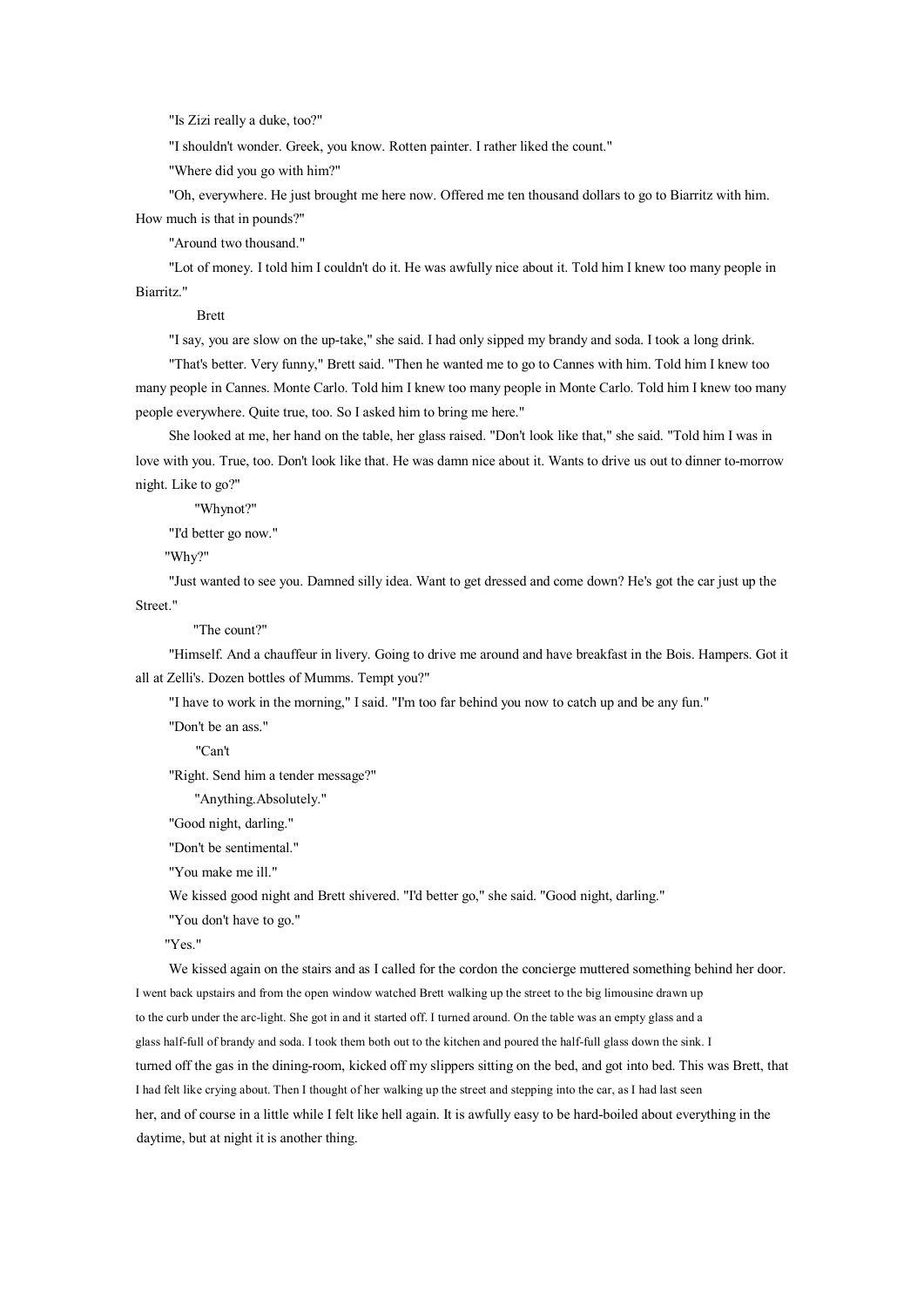In the morning I walked down the Boulevard to the Rue Soufflot for coffee and brioche. It was <sup>a</sup> fine morning. The horse-chestnut trees in the Luxembourg gardens were in bloom. There was the pleasant early-morning feeling of <sup>a</sup> hot day. I read the papers with the coffee and then smoked <sup>a</sup> cigarette. The flower-women were coming up from the market and arranging their daily stock. Students went by going up to the law school, or down to the Sorbonne. The Boulevard was busy with trams and people going to work. I go<sup>t</sup> on an S bus and rode down to the Madeleine, standing on the back platform. From the Madeleine I walked along the Boulevard des Capucines to the Opéra, and up to my office. I passed the man with the jumping frogs and the man with the boxer toys. I stepped aside to avoid walking into the thread with which his girl assistant manipulated the boxers. She was standing looking away, the thread in her folded hands. The man was urging two tourists to buy. Three more tourists had stopped and were watching. I walked on behind <sup>a</sup> man who was pushing <sup>a</sup> roller that printed the name CINZANO on the sidewalk in damp letters. All along people were going to work. It felt pleasant to be going to work. I walked across the avenue and turned in to my office.

Up-stairs in the office I read the French morning papers, smoked, and then sat at the typewriter and go<sup>t</sup> off <sup>a</sup> good morning's work. At eleven <sup>o</sup>'clock I went over to the Quai d'Orsay in <sup>a</sup> taxi and went in and sat with about <sup>a</sup> dozen correspondents, while the foreign-office mouthpiece, <sup>a</sup> young Nouvelle Revue Francaise diplomat in hornrimmed spectacles, talked and answered questions for half an hour. The President of the Council was in Lyons making <sup>a</sup> speech, or, rather he was on his way back. Several people asked questions to hear themselves talk and there were <sup>a</sup> couple of questions asked by news service men who wanted to know the answers. There was no news. I shared <sup>a</sup> taxi back from the Quai d'Orsay with Woolsey and Krum.

"What do you do nights, Jake?" asked Krum. "I never see you around."

"Oh, I'm over in the Quarter."

"I'm coming over some night. The Dingo. That's the great place, isn't it?"

"Yes. That, or this new dive, the Select."

"I've meant to ge<sup>t</sup> over," said Krum. "You know how it is, though, with <sup>a</sup> wife and kids."

"Playing any tennis?" Woolsey asked.

"Well, no," said Krum. "I can't say I've played any this year. I've tried to ge<sup>t</sup> away, but Sundays it's always rained, and the courts are so damned crowded."

"The Englishmen all have Saturday off," Woolsey said.

"Lucky beggars," said Krum. "Well, I'll tell you. Some day I'm not going to be working for an agency. Then I'll have plenty of time to ge<sup>t</sup> out in the country."

"That's the thing to do. Live out in the country and have <sup>a</sup> little car."

"I've been thinking some about getting <sup>a</sup> car next year."

I banged on the glass. The chauffeur stopped. "Here's my street," I said. "Come in and have <sup>a</sup> drink."

"Thanks, old man," Krum said. Woolsey shook his head. "I've go<sup>t</sup> tofile that line he go<sup>t</sup> off this morning."

I pu<sup>t</sup> <sup>a</sup> two-franc piece in Krum's hand.

"You're crazy, Jake," he said. "This is on me."

"It's all on the office, anyway."

"Nope. I want to ge<sup>t</sup> it."

I waved good-by. Krum pu<sup>t</sup> his head out. "See you at the lunch on Wednesday."

"You bet."

I went tothe office in the elevator. Robert Cohn was waiting for me. "Hello, Jake," he said. "Going out to lunch?"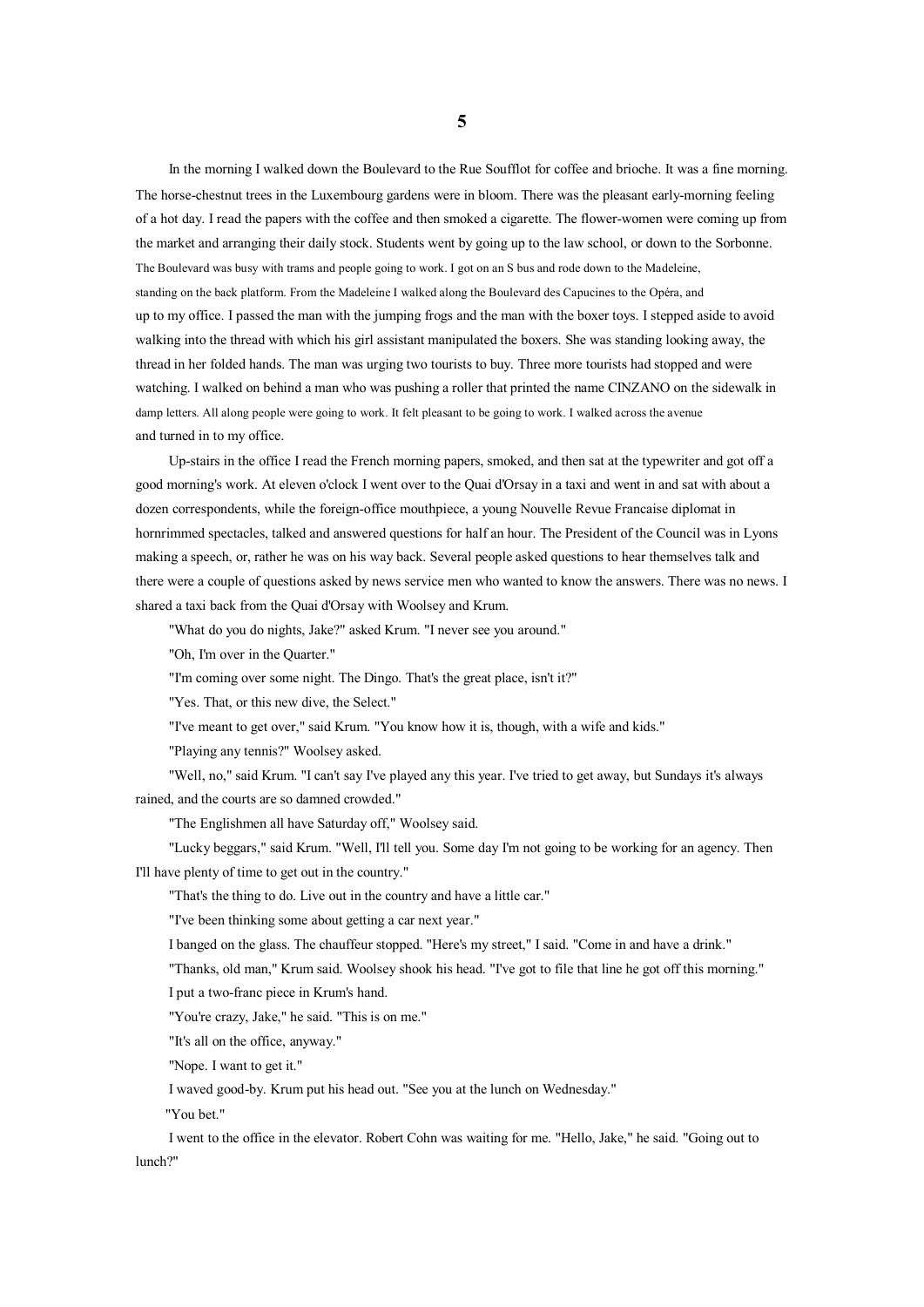"Yes. Let me see if there is anything new."

"Where will we eat?"

"Anywhere."

I was looking over my desk. "Where do you want to eat?"

"How about Wetzel's? They've go<sup>t</sup> good hors d'oeuvres."

In the restaurant we ordered hors d'oeuvres and beer. The sommelier brought the beer, tall, beaded on the

outside of the stems, and cold. There were <sup>a</sup> dozen different dishes of hors d'oeuvres.

"Have any fun last night?" I asked.

"No. I don't think so."

"How's the writing going?"

"Rotten. I can't ge<sup>t</sup> this second book going."

"That happens to everybody."

"Oh, I'm sure of that. It gets me worried, though."

"Thought any more about going to South America?"

"I mean that."

"Well, why don't you start off?"

"Frances."

"Well," I said, "take her with you."

"She wouldn't like it. That isn't the sort of thing she likes. She likes <sup>a</sup> lot of people around."

"Tell her to go to hell."

"I can't. I've go<sup>t</sup> certain obligations to her."

He shoved the sliced cucumbers away and took <sup>a</sup> pickled herring.

"What do you know about Lady Brett Ashley, Jake?"

"Her name's Lady Ashley. Brett's her own name. She's <sup>a</sup> nice girl," I said. "She's getting <sup>a</sup> divorce and she's

going to marry Mike Campbell. He's over in Scotland now. Why?"

"She's <sup>a</sup> remarkably attractive woman."

"Isn't

"There's <sup>a</sup> certain quality about her, <sup>a</sup> certain fineness. She seems to be absolutely fine and straight." "She'sverynice."

"I don't know how to describe the quality," Cohn said. "I suppose it's breeding."

"You sound as though you liked her pretty well."

"I do. I shouldn't wonder if I were in love with her."

"She's <sup>a</sup> drunk," I said. "She's in love with Mike Campbell, and she's going to marry him. He's going to be rich as hell some day."

"I don't believe she'll ever marry him."

"Whynot?"

"I don't know. I just don't believe it. Have you known her <sup>a</sup> long time?"

"Yes," I said. "She was a V. A. D. in a hospital I was in during the war."

"She must have been just <sup>a</sup> kid then."

"She's thirty-four now."

"When did she marry Ashley?"

"During the war. Her own true love had just kicked off with the dysentery."

"You talk sort of bitter."

"Sorry. I didn't mean to. I was just trying to give you the facts."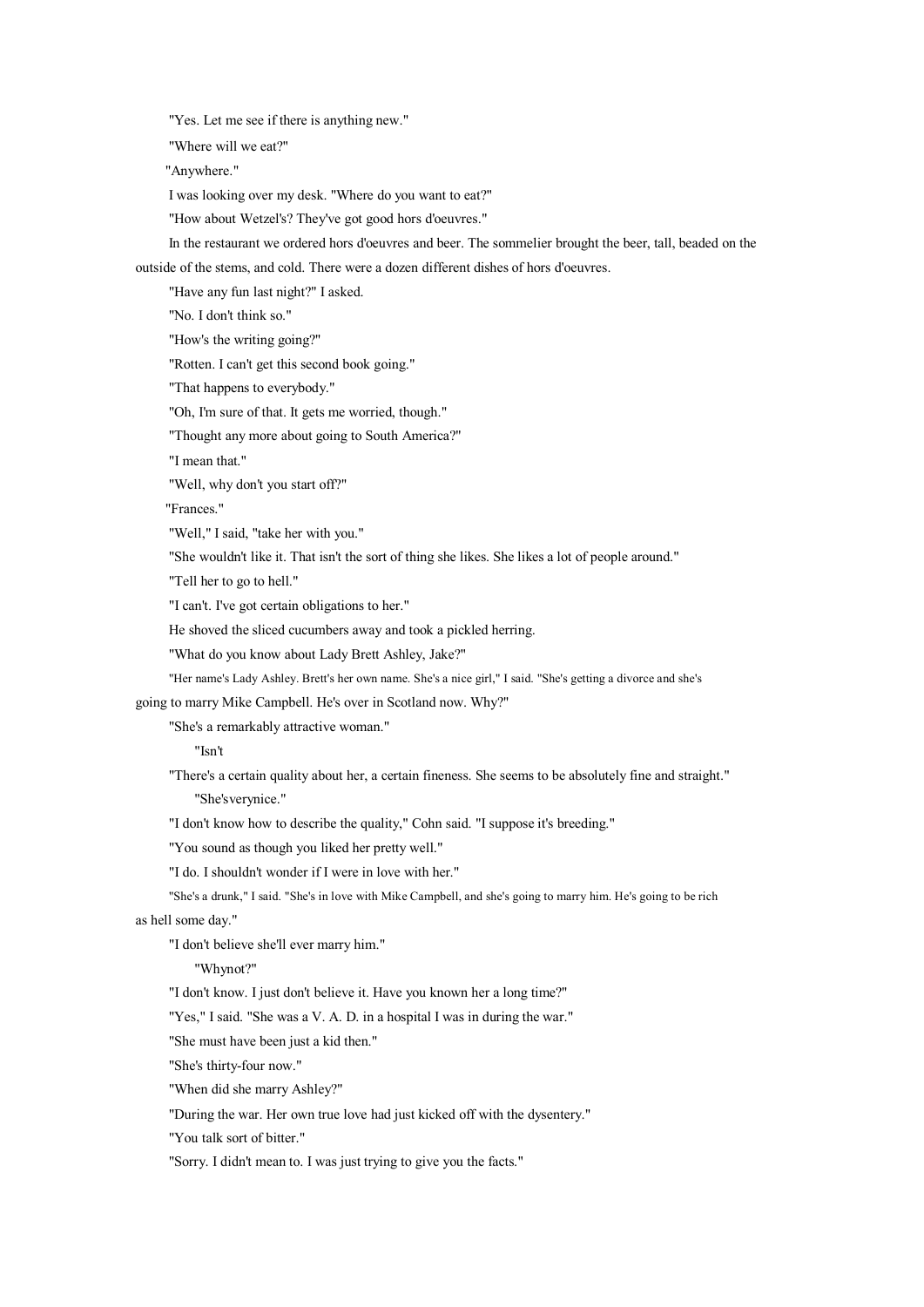"I don't believe she would marry anybody she didn't love."

"Well," I said. "She's done it twice."

"I don't believe it."

"Well," I said, "don't ask me <sup>a</sup> lot of fool questions if you don't like the answers."

"I didn't ask you that."

"You asked me what I knew about Brett Ashley."

"I didn't ask you to insult her."

"Oh, go to hell."

He stood up from the table his face white, and stood there white and angry behind the little plates of hors

d'ceuvres.

"Sit down," I said. "Don't be <sup>a</sup> fool."

"You've got to take that back."

"Oh, cut out the prep-school stuff."

"Take it back."

"Sure. Anything. I never heard of Brett Ashley. How's that?"

"No. Not that. About me going to hell."

"Oh, don't go to hell," I said. "Stick around. We're just starting lunch."

Cohn smiled again and sat down. He seemed glad to sit down. What the hell would he have done if he hadn't

sat down? "You say such damned insulting things, Jake."

"I'm sorry. I've go<sup>t</sup> <sup>a</sup> nasty tongue. I never mean it when I say nasty things."

"I know it," Cohn said. "You're really about the best friend I have, Jake."

God help you, I thought. "Forget what I said," I said out loud. "I'm sorry."

"It's all right. It's fine. I was just sore for <sup>a</sup> minute."

"Good. Let's ge<sup>t</sup> something else to eat."

After we finished the lunch we walked up to the Café de la Paix and had coffee. I could feel Cohn wanted to bring up Brett again, but I held him off it. We talked about one thing and another, and I left him to come to the office.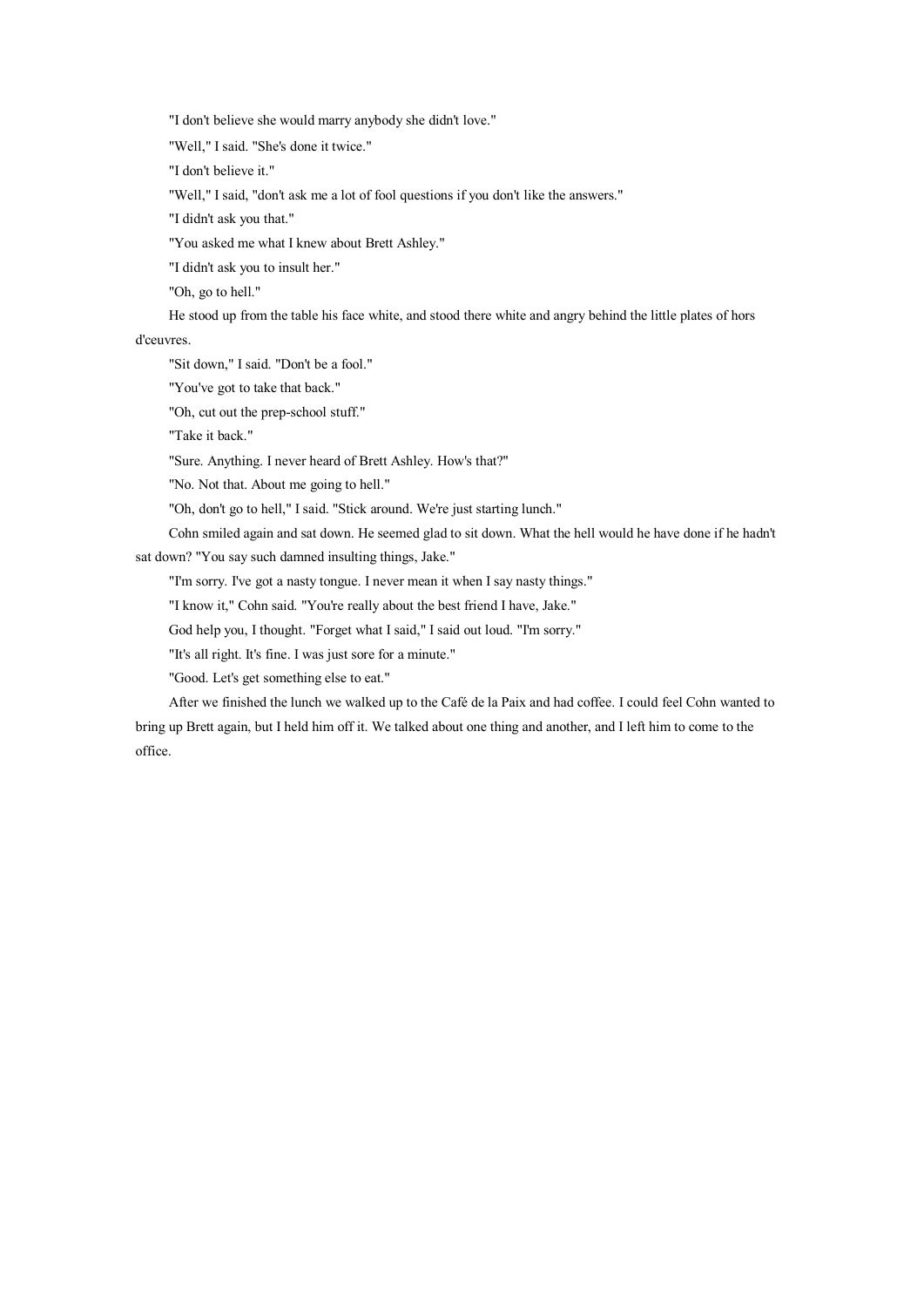At five <sup>o</sup>'clock I was in the Hotel Crillon waiting for Brett. She was not there, so I sat down and wrote some letters. They were not very good letters but I hoped their being on Crillon stationery would help them. Brett did not turn up, so about quarter to six I went down to the bar and had <sup>a</sup> Jack Rose with George the barman. Brett had not been in the bar either, and so I looked for her up-stairs on my way out, and took <sup>a</sup> taxi to the Café Select. Crossing the Seine I saw <sup>a</sup> string of barges being towed empty down the current, riding high, the bargemen at the sweeps as they came toward the bridge. The river looked nice. It was always pleasant crossing bridges in Paris.

The taxi rounded the statue of the inventor of the semaphore engaged in doing same, and turned up the Boulevard Raspail, and I sat back to let that par<sup>t</sup> of the ride pass. The Boulevard Raspail always made dull riding. It was like <sup>a</sup> certain stretch on the P.L.M. between Fontainebleau and Montereau that always made me feel bored and dead and dull until it was over. I suppose it is some association of ideas that makes those dead places in <sup>a</sup> journey. There are other streets in Paris as ugly as the Boulevard Raspail. It is <sup>a</sup> street I do not mind walking down at all. But I cannot stand to ride along it. Perhaps I had read something about it once. That was the way Robert Cohn was about all of Paris. I wondered where Cohn go<sup>t</sup> that incapacity to enjoy Paris. Possibly from Mencken. Mencken hates Paris, I believe. Somany young men ge<sup>t</sup> their likes and dislikes from Mencken.

The taxi stopped in front of the Rotonde. No matter what café in Montparnasse you ask <sup>a</sup> taxi-driver to bring you to from the right bank of the river, they always take you to the Rotonde. Ten years from now it will probably be the Dome. It was near enough, anyway. I walked pas<sup>t</sup> the sad tables of the Rotonde to the Select. There were <sup>a</sup> few people inside at the bar, and outside, alone, sat Harvey Stone. He had <sup>a</sup> pile of saucers in front of him, and he needed <sup>a</sup> shave.

"Sit down," said Harvey, "I've been looking for you."

"What's the matter?"

"Nothing. Just looking for you."

"Been out to the races?"

"No. Not since Sunday."

"What do you hear from the States?"

"Nothing. Absolutelynothing."

"What's the matter?"

"I don't know. I'm through with them. I'm absolutely through with them."

He leaned forward and looked me in the eye.

"Do you want to know something, Jake?"

"Yes."

"I haven't had anything to eat for five days."

I figured rapidly back in my mind. It was three days ago that Harvey had won two hundred francs from me shaking poker dice in the New York Bar.

"What's the matter?"

"No money. Money hasn't come," he paused. "I tell you it's strange, Jake. When I'mlike this I just want to be alone. I want to stay in my own room. I'm like <sup>a</sup> cat."

I felt in my pocket.

"Would <sup>a</sup> hundred help you any, Harvey?"

"Yes."

"Come on. Let's go and eat."

"There's no hurry. Have <sup>a</sup> drink."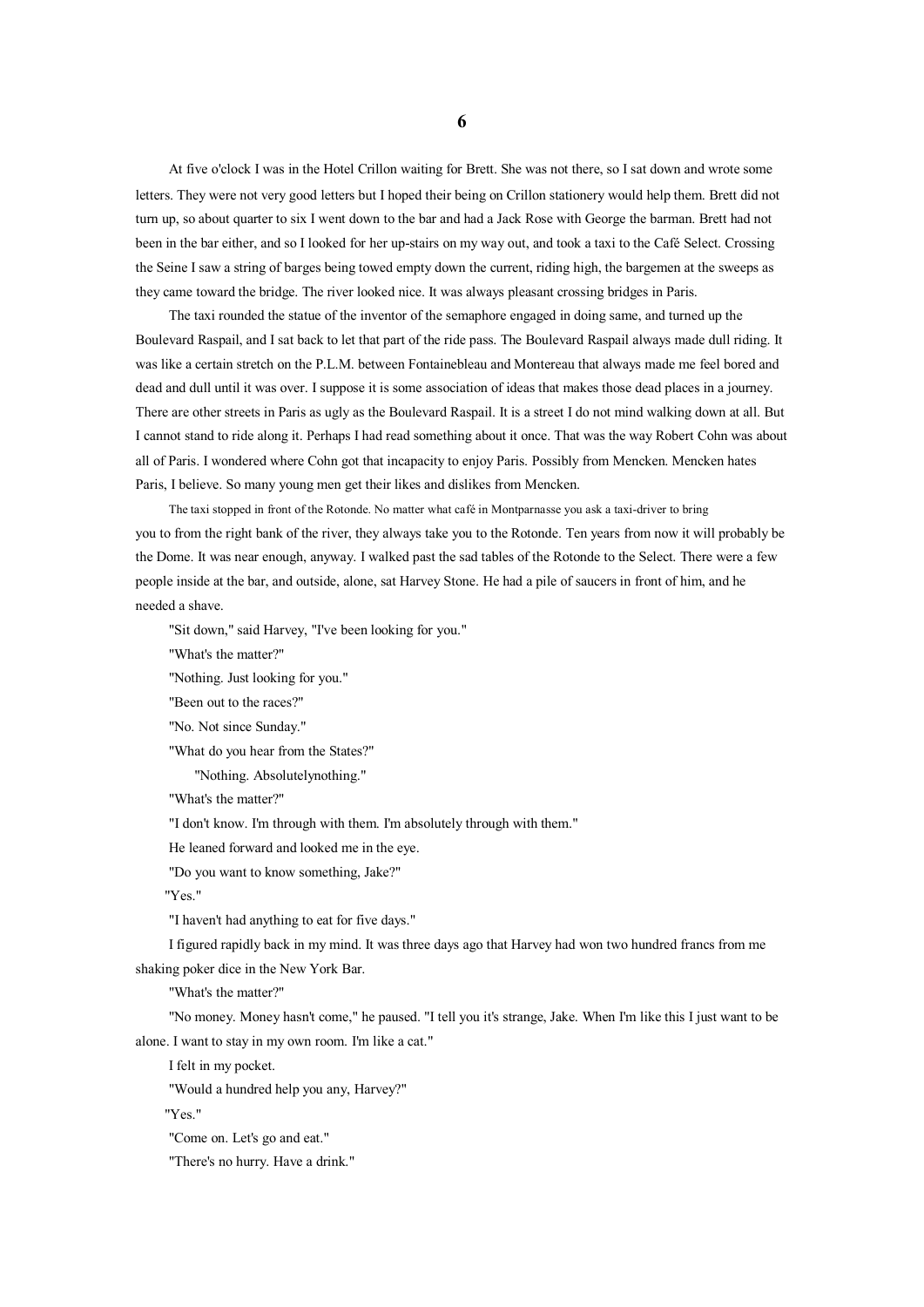#### "Better

"No. When I ge<sup>t</sup> like this I don't care whether I eat or not."

We had <sup>a</sup> drink. Harvey added my saucer to his own pile.

"Do you know Mencken, Harvey?"

"Yes. Why?"

"What's he like?"

"He's all right. He says some pretty funny things. Last time I had dinner with him we talked about

Hoffenheimer. 'The trouble is,' he said, 'he's <sup>a</sup> garter snapper.' That's not bad."

"That's not bad."

"He's through now," Harvey went on. "He's written about all the things he knows, and now he's on all the things he doesn't know."

"I guess he's all right," I said. "I just can't read him."

"Oh, nobody reads him now," Harvey said, "except the people that used to read the Alexander Hamilton

Institute."

"Well," I said. "That was <sup>a</sup> good thing, too."

"Sure," said Harvey. So we sat and thought deeply for <sup>a</sup> while.

"Have another port?"

"All right," said Harvey.

"There comes Cohn," I said. Robert Cohn was crossing the street.

"That moron," said Harvey. Cohn came up to our table.

"Hello, you bums," he said.

"Hello, Robert," Harvey said. "I was just telling Jake here that you're a moron."

"What do you mean?"

"Tell us right off. Don't think. What would you rather do if you could do anything you wanted?"

Cohn started to consider.

"Don't think. Bring it right out."

"I don't know," Cohn said. "What's it all about, anyway?"

"I mean what would you rather do. What comes into your head first. No matter how silly it is."

"I don't know," Cohn said. "I think I'd rather play football again with what I know about handling myself,

now."

"I misjudged you," Harvey said. "You're not a moron. You're only a case of arrested development."

"You're awfully funny, Harvey," Cohn said. "Some day somebody will push your face in."

Harvey Stone laughed. "You think so. They won't, though. Because it wouldn't make any difference to me. I'm not <sup>a</sup> fighter."

"It would make <sup>a</sup> difference to you if anybody did it."

"No, it wouldn't. That's where you make your big mistake. Because you're not intelligent."

"Cut it out about me."

"Sure," said Harvey. "It doesn't make any difference to me. You don't mean anything to me."

"Come on, Harvey," I said. "Have another porto."

"No," he said. "I'm going up the street and eat. See you later, Jake."

He walked out and up the street. I watched him crossing the street through the taxis, small, heavy, slowly sure of himself in the traffic.

"He always gets me sore," Cohn said. "I can't stand him."

"I like him," I said. "I'm fond of him. You don't want to ge<sup>t</sup> sore at him."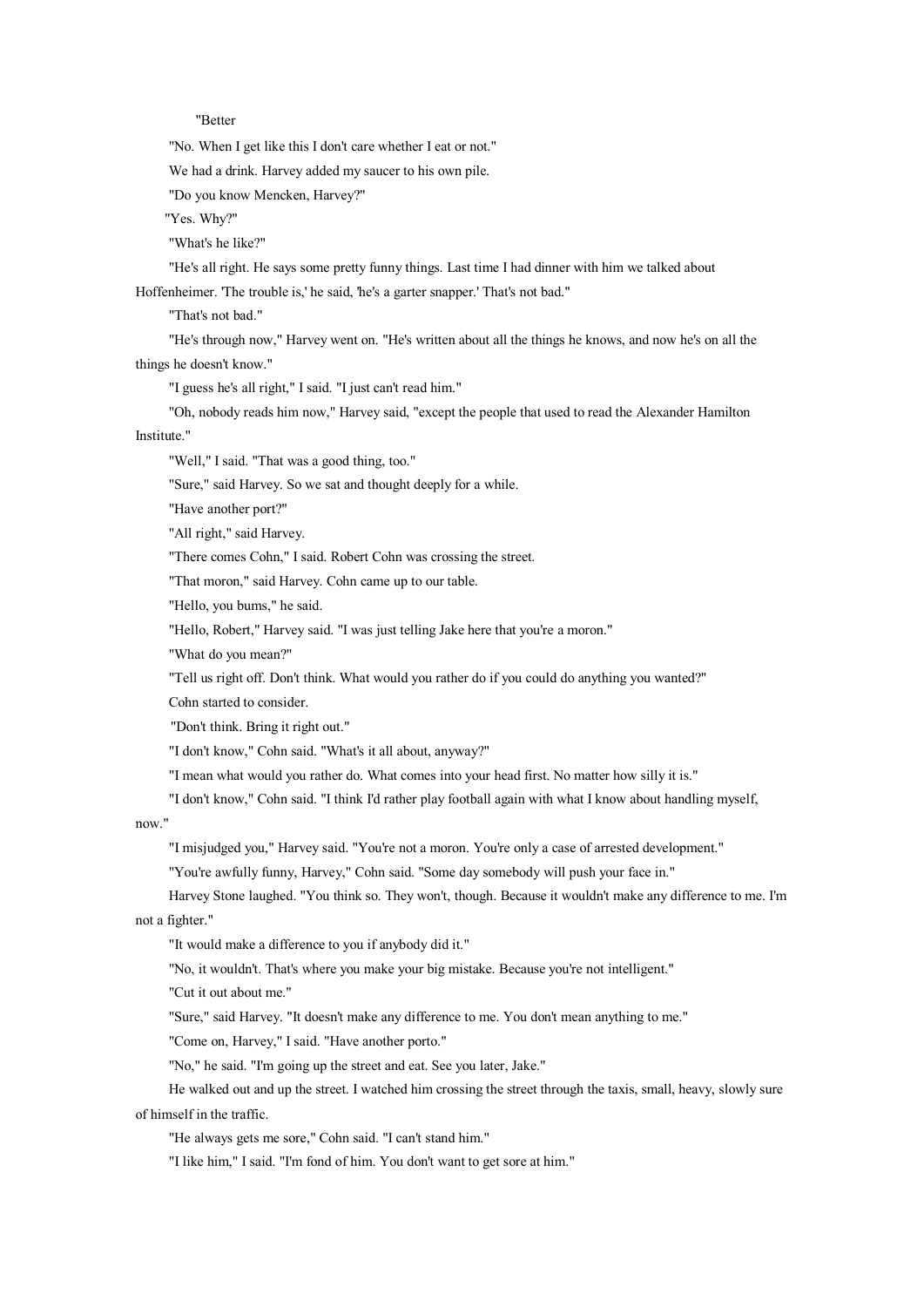"I know it," Cohn said. "He just gets on my nerves."

"Write this afternoon?"

"No. I couldn't ge<sup>t</sup> it going. It's harder to do than my first book. I'm having <sup>a</sup> hard time handling it."

The sort of healthy conceit that he had when he returned from America early in the spring was gone. Then he had been sure of his work, only with these personal longings for adventure. Now the sureness was gone. Somehow I feel I have not shown Robert Cohn clearly. The reason is that until he fell in love with Brett, I never heard him make one remark that would, in any way, detach him from other people. He was nice to watch on the tennis-court, he had <sup>a</sup> good body, and he kept it in shape; he handled his cards well at bridge, and he had <sup>a</sup> funny sort of undergraduate quality about him. If he were in <sup>a</sup> crowd nothing he said stood out. He wore what used to be called polo shirts at school, and may be called that still, but he was not professionally youthful. I do not believe he thought about his clothes much. Externally he had been formed at Prii1ceton. Internally he had been moulded by the two women who had trained him. He had a nice, boyish sort of cheerfulness that had never been trained out of him, and I probably have not brought it out. He loved to win at tennis. He probably loved to win as much as Lenglen, for instance. On the other hand, he was not angry at being beaten. When he fell in love with Brett his tennis game went all to pieces. People beat him who had never had <sup>a</sup> chance with him. He was very nice about it.

Anyhow, we were sitting on the terrace of the Café Select, and Harvey Stone had just crossed the street.

"Come on up to the Lilas," I said.

"I have <sup>a</sup> date."

"What time?"

"Frances is coming here at seven-fifteen."

"There she is."

Frances Clyne was coming toward us from across the street. She was <sup>a</sup> very tall girl who walked with <sup>a</sup> great deal of movement. She waved and smiled. We watched her cross the street.

"Hello," she said, "I'm so glad you're here, Jake. I've been wanting to talk to you."

"Hello, Frances," said Cohn. He smiled.

"Why, hello, Robert. Are you here?" She went on, talking rapidly. "I've had the darndest time. This one"--shaking her head at Cohn--"didn't come home for lunch."

"I wasn't supposed to."

"Oh, I know. But you didn't say anything about it to the cook. Then I had <sup>a</sup> date myself, and Paula wasn't at her office. I went tothe Ritz and waited for her, and she never came, and of course I didn't have enough money to lunch at the Ritz--"

"What did you do?"

"Oh, went out, of course." She spoke in <sup>a</sup> sort of imitation joyful manner. "I always keep my appointments. No one keeps theirs, nowadays. I ought to know better. How are you, Jake, anyway?"

"Fine."

"That was <sup>a</sup> fine girl you had at the dance, and then went off with that Brett one."

"Don't you like her?" Cohn asked.

"I think she's perfectly charming. Don't you?"

Cohn said nothing.

"Look, Jake. I want to talk with you. Would you come over with me to the Dome? You'll stay here, won't you, Robert? Come on, Jake."

We crossed the Boulevard Montparnasse and sat down at a table. A boy came up with the Paris Times, and I bought one and opened it.

"What's the matter, Frances?"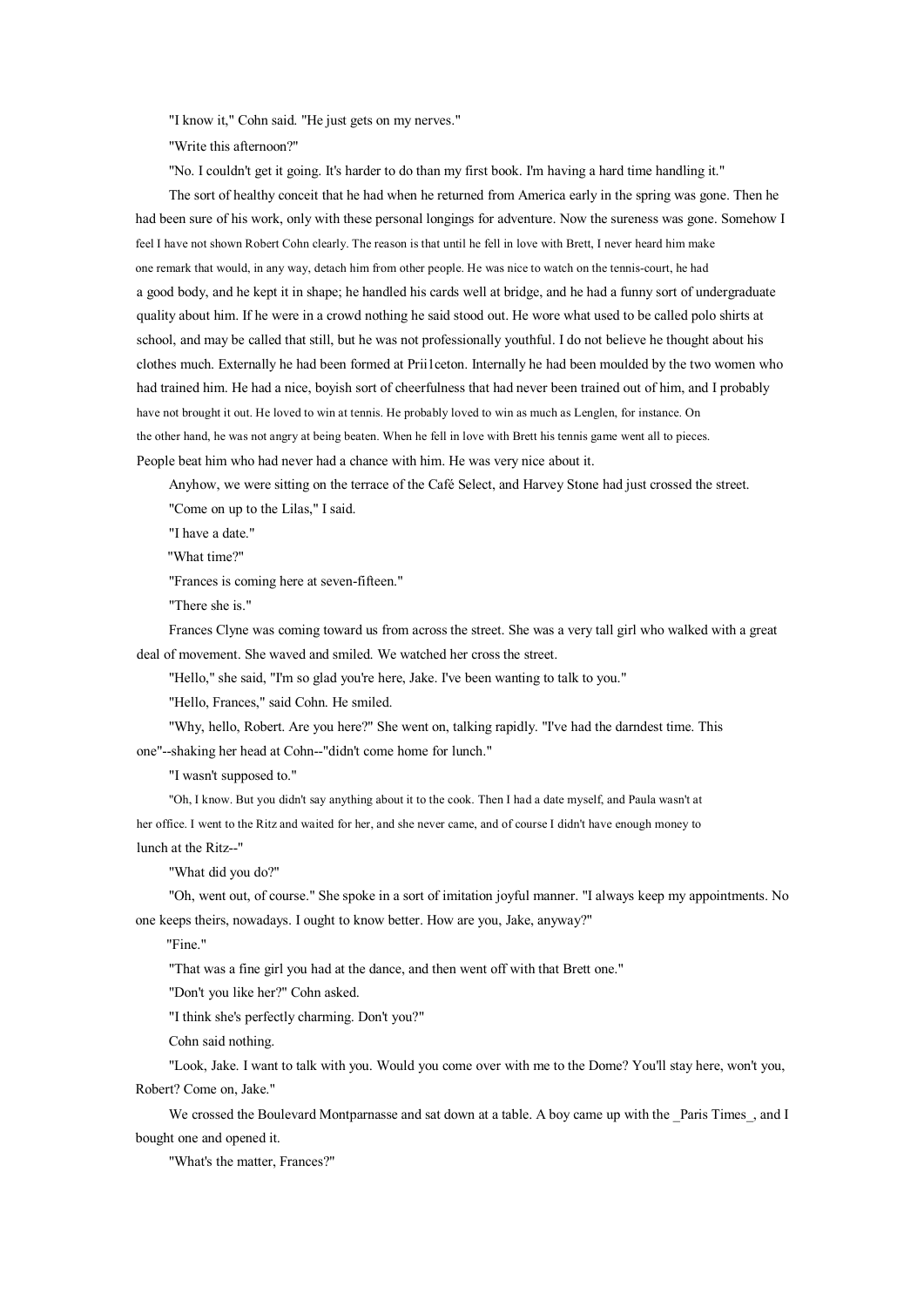"Oh, nothing," she said, "except that he wants to leave me."

"How do you mean?"

"Oh, he told every one that we were going to be married, and I told my mother and every one, and now he doesn't want to do it."

"What's the matter?"

"He's decided he hasn't lived enough. I knew it would happen when he went to New York."

She looked up, very bright-eyed and trying to talk inconsequentially.

"I wouldn't marry him if he doesn't want to. Of course I wouldn't. I wouldn't marry him now for anything. But it does seem to me to be <sup>a</sup> little late now, after we've waited three years, and I've just gotten my divorce."

I said nothing.

"We were going to celebrate so, and instead we've just had scenes. It's so childish. We have dreadful scenes,

and he cries and begs me to be reasonable, but he says he just can't do it."

"It's rotten luck."

"I should say it is rotten luck. I've wasted two years and <sup>a</sup> half on him now. And I don't know now if any man will ever want to marry me. Two years ago I could have married anybody I wanted, down at Cannes. All the old ones that wanted to marry somebody chic and settle down were crazy about me. Now I don't think I could ge<sup>t</sup>

## anybody."

"Sure, you could marry anybody."

"No, I don't believe it. And I'm fond of him, too. And I'd like to have children. I always thought we'd have children."

She looked at me very brightly. "I never liked children much, but I don't want to think I'll never have them. I always thought I'd have them and then like them."

"He's go<sup>t</sup> children."

"Oh, yes. He's go<sup>t</sup> children, and he's go<sup>t</sup> money, and he's go<sup>t</sup> <sup>a</sup> rich mother, and he's written <sup>a</sup> book, and nobody will publish my stuff, nobody at all. It isn't bad, either. And I haven't go<sup>t</sup> any money at all. I could have had alimony, but I go<sup>t</sup> the divorce the quickest way."

She looked at me again very brightly.

"It isn't right. It's my own fault and it's not, too. I ought to have known better. And when I tell him he just cries and says he can't marry. Why can't he marry? I'd be <sup>a</sup> good wife. I'm easy to ge<sup>t</sup> along with. I leave him alone. It doesn't do any good."

"It's <sup>a</sup> rotten shame."

"Yes, it is <sup>a</sup> rotten shame. But there's no use talking about it, is there? Come on, let's go back to the café."

"And of course there isn't anything I can do."

"No. Just don't let him know I talked to you. I know what he wants." Now for the first time she dropped her bright, terribly cheerful manner. "He wants to go back to New York alone, and be there when his book comes out so when <sup>a</sup> lot of little chickens like it. That's what he wants."

"Maybe they won't like it. I don't think he's that way. Really."

"You don't know him like I do, Jake. That's what he wants to do. I know it. I know it. That's why he doesn't want to marry. He wants to have <sup>a</sup> big triumph this fall all by himself."

"Want to go back to the café?"

"Yes. Come on."

We got up from the table--they had never brought us a drink-- and started across the street toward the Select, where Cohn sat smiling at us from behind the marble-topped table.

"Well, what are you smiling at?" Frances asked him. "Feel pretty happy?"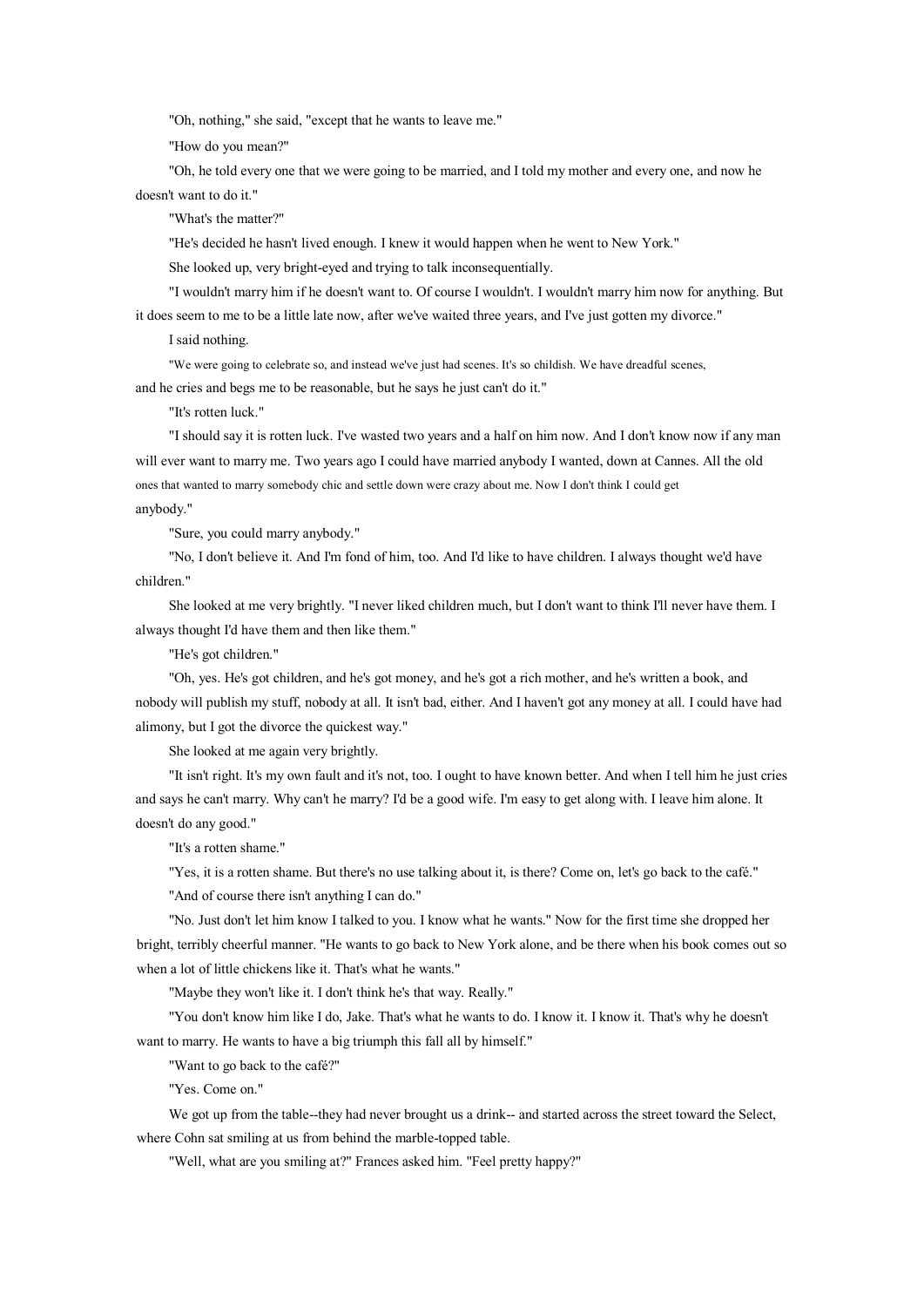"I was smiling at you and Jake with your secrets."

"Oh, what I've told Jake isn't any secret. Everybody will know it soon enough. I only wanted to give Jake <sup>a</sup> decent version."

"What was it? About your going to England?"

"Yes, about my going to England. Oh, Jake! I forgot to tell you. I'm going to England."

"Isn'tthat fine!"

"Yes, that's the way it's done in the very best families. Robert's sending me. He's going to give me two hundred pounds and then I'm going to visit friends. Won't it be lovely? The friends don't know about it, yet." She turned to Cohn and smiled at him. He was not smiling now.

"You were only going to give me <sup>a</sup> hundred pounds, weren't you, Robert? But I made himgive me two hundred. He's really very generous. Aren't you, Robert?"

I do not know how people could say such terrible things to Robert Cohn. There are people to whom you could not say insulting things. They give you <sup>a</sup> feeling that the world would be destroyed, would actually be destroyed before your eyes, if you said certain things. But here was Cohn taking it all. Here it was, all going on right before me, and I did not even feel animpulse to try and stop it. And this was friendly joking to what went onlater.

"How can you say such things, Frances?" Cohn interrupted.

"Listen to him. I'm going to England. I'm going to visit friends. Ever visit friends that didn't want you? Oh, they'll have to take me, all right. 'How do you do, my dear? Such <sup>a</sup> long time since we've seen you. And how is your dear mother?' Yes, how is my dear mother? She put all her money into French war bonds. Yes, she did. Probably the only person in the world that did. 'And what about Robert?' or else very careful talking around Robert. 'You must be most careful not to mention him, my dear. Poor Frances has had <sup>a</sup> most unfortunate experience.' Won't it be fun, Robert? Don't you think it will be fun, Jake?"

She turned to me with that terribly bright smile. It was very satisfactory to her to have an audience for this.

"And where are you going to be, Robert? It's my own fault, all right. Perfectly my own fault. When I made you ge<sup>t</sup> rid of your little secretary on the magazine I ought tohave known you'd ge<sup>t</sup> rid of me the same way. Jake doesn't know about that. Should I tell him?"

"Shut up, Frances, for God's sake."

"Yes, I'll tell him. Robert had <sup>a</sup> little secretary on the magazine. Just the sweetest little thing in the world, and he thought she was wonderful, and then I came along and he thought I was pretty wonderful, too. So I made him ge<sup>t</sup> rid of her, and he had brought her to Provincetown from Carmel when he moved the magazine, and he didn't even pay her fare back to the coast. All to please me. He thought I was pretty fine, then. Didn't you, Robert?

"You mustn't misunderstand, Jake, it was absolutely platonic with the secretary. Not even platonic. Nothing at all, really. It was just that she was so nice. And he did that just to please me. Well, I suppose that we that live by the sword shall perish by the sword. Isn't that literary, though? You want to remember that for your next book, Robert.

"You know Robert is going to ge<sup>t</sup> material for <sup>a</sup> new book. Aren't you, Robert? That's why he's leaving me. He's decided I don't film well. You see, he was so busy all the time that we were living together, writing on this book, that he doesn't remember anything about us. Sonow he's going out and ge<sup>t</sup> some new material. Well, I hope he gets something frightfully interesting.

"Listen, Robert, dear. Let me tell you something. You won't mind, will you? Don't have scenes with your young ladies. Try not to. Because you can't have scenes without crying, and then you pity yourself so much you can't remember what the other person's said. You'll never be able to remember any conversations that way. Just try and be calm. I know it's awfully hard. But remember, it's for literature. We all ought to make sacrifices for literature. Look at me. I'm going to England without a protest. All for literature. We must all help young writers. Don't you think so, Jake? But you're not a young writer. Are you, Robert? You're thirty-four. Still, I suppose that is young for a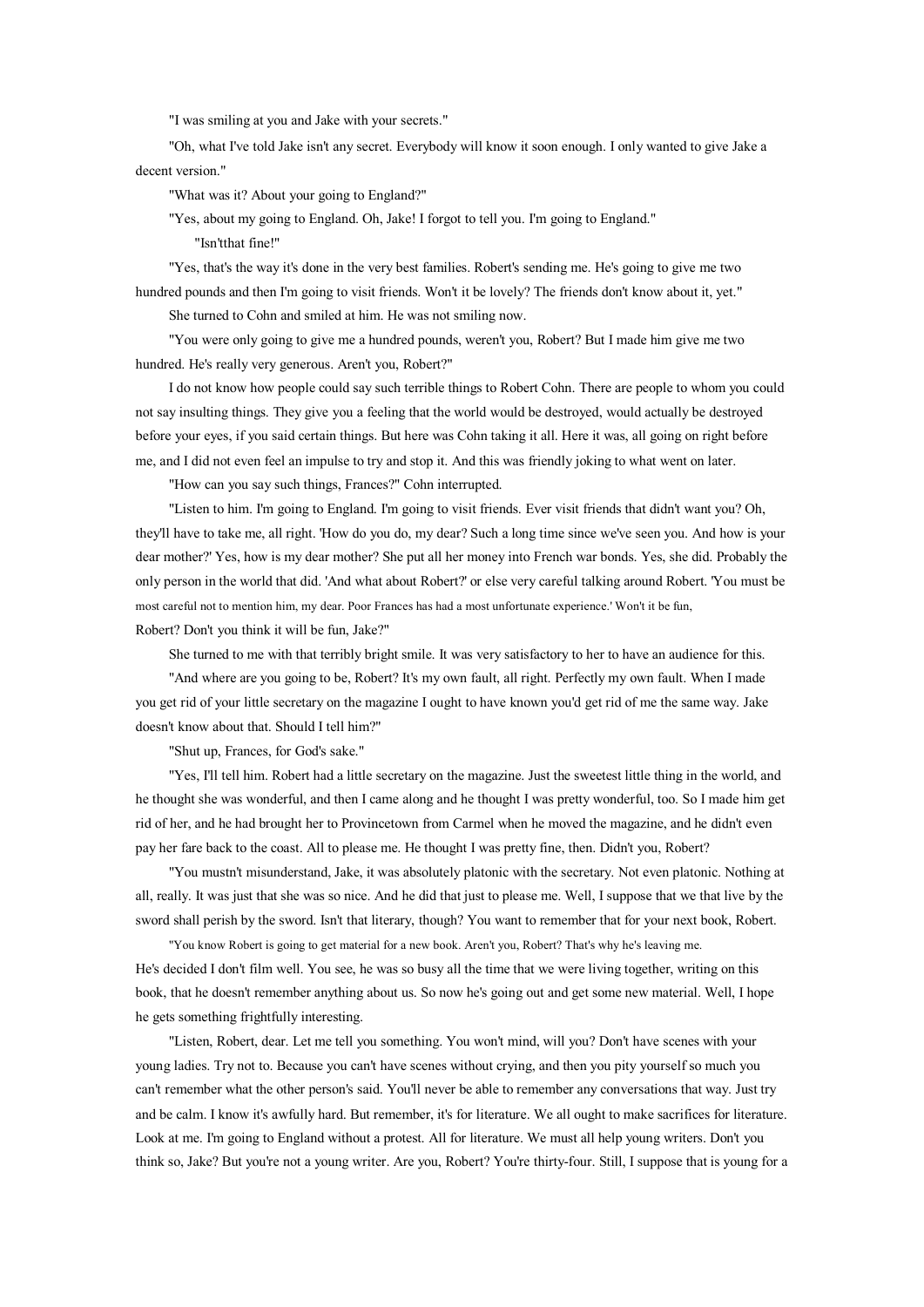grea<sup>t</sup> writer. Look at Hardy. Look at Anatole France. He just died <sup>a</sup> little while ago. Robert doesn't think he's any good, though. Some of his French friends told him. He doesn't read French very well himself. He wasn't <sup>a</sup> good writer like you are, was he, Robert? Do you think he ever had to go and look for material? What do you suppose he said to his mistresses when he wouldn't marry them? I wonder if he cried, too? Oh, I've just thought of something." She pu<sup>t</sup> her gloved hand up to her lips. "I know the real reason why Robert won't marry me, Jake. It's just come to me. They've sent it to me in <sup>a</sup> vision in the Café Select. Isn't it mystic? Some day they'll put <sup>a</sup> tablet up. Like at Lourdes. Do you want to hear, Robert? I'll tell you. It's so simple. I wonder why I never thought about it. Why, you see, Robert's always wanted to have <sup>a</sup> mistress, and if he doesn't marry me, why, then he's had one. She was his mistress for over two years. See how it is? And if he marries me, like he's always promised he would, that would be the end of all the romance. Don't you think that's bright of me to figure that out? It's true, too. Look at him and see if it's not. Where are you going, Jake?"

"I've go<sup>t</sup> to go in and see Harvey Stone <sup>a</sup> minute."

Cohn looked up as I went in. His face was white. Why did he sit there? Why did he keep on taking it like that? As I stood against the bar looking out I could see them through the window. Frances was talking on to him, smiling brightly, looking into his face each time she asked: "Isn't it so, Robert?" Or maybe she did not ask that now. Perhaps she said something else. I told the barman I did not want anything to drink and went out through the side door. As I went out the door I looked back through the two thicknesses of glass and saw them sitting there. She was still talking to him. I went down a side street to the Boulevard Raspail. A taxi came along and I got in and gave the driver the address of my flat.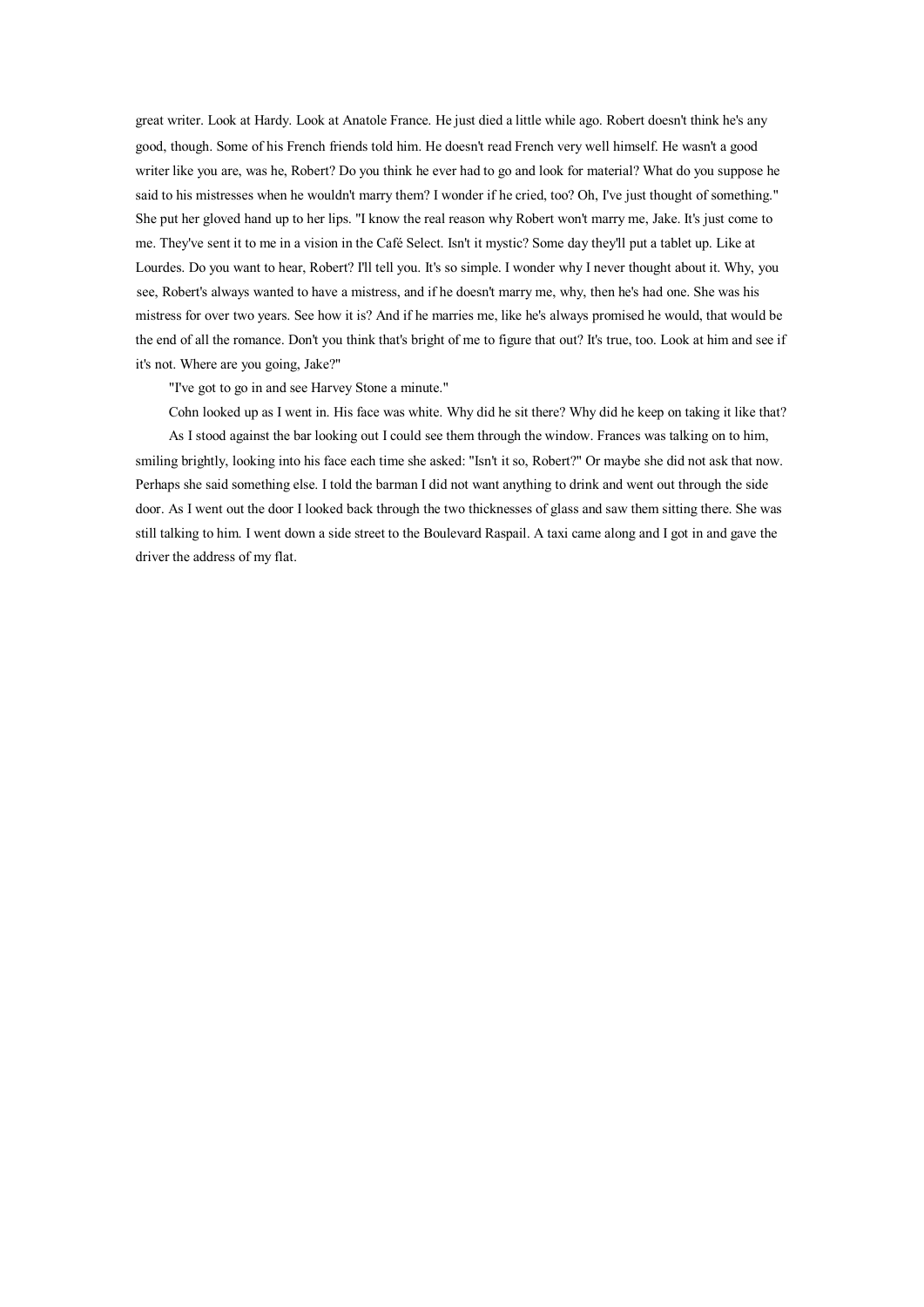As I started up the stairs the concierge knocked on the glass of the door of her lodge, and as I stopped she came out. She had some letters and <sup>a</sup> telegram.

"Here is the post. And there was <sup>a</sup> lady here to see you."

"Did she leave <sup>a</sup> card?"

"No. She was with <sup>a</sup> gentleman. It was the one who was here last night. In the end I find she is very nice." "Was she with <sup>a</sup> friend of mine?"

"I don't know. He was never here before. He was very large. Very, very large. She was very nice. Very, very nice. Last night she was, perhaps, <sup>a</sup> little--" She put her head on one hand and rocked it up and down. "I'll speak perfectly frankly, Monsieur Barnes. Last night I found her not sogentille. Last night I formed another idea of her. But listen to what I tell you. She is très, très gentille. She is of very good family. It is <sup>a</sup> thing you can see."

"They did not leave any word?"

"Yes. They said they would be back in an hour."

"Send them up when they come."

"Yes, Monsieur Barnes. And that lady, that lady there is some one. An eccentric, perhaps, but quelqu'une, quelqu'une!"

The concierge, before she became <sup>a</sup> concierge, had owned <sup>a</sup> drink-selling concession at the Paris race-courses. Her life-work lay in the pelouse, but she kept aneye on the people of the pesage, and she took great pride in telling me which of my guests were well brought up, which were of good family, who were sportsmen, <sup>a</sup> French word pronounced with the accent on the men. The only trouble was that people who did not fall into any of those three categories were very liable to be told there was no one home, chez Barnes. One of my friends, an extremely underfed-looking painter, who was obviously to Madame Duzinell neither well brought up, of good family, nor <sup>a</sup> sportsman, wrote me <sup>a</sup> letter asking if I could ge<sup>t</sup> him <sup>a</sup> pass to ge<sup>t</sup> by the concierge so he could come up and see me occasionally in the evenings.

I went up to the flat wondering what Brett had done to the concierge. The wire was <sup>a</sup> cable from Bill Gorton, saying he was arriving on the France. I put the mail on the table, went back to the bedroom, undressed and had a shower. I was rubbing down when I heard the door-bell pull. I pu<sup>t</sup> on <sup>a</sup> bathrobe and slippers and went to the door. It was Brett. Back of her was the count. He was holding <sup>a</sup> great bunch of roses.

"Hello, darling," said Brett. "Aren't you going to let us in?"

"Come on. I was just bathing."

"Aren't you the fortunate man. Bathing."

"Only <sup>a</sup> shower. Sit down, Count Mippipopolous. What will you drink?"

"I don't know whether you like flowers, sir," the count said, "but I took the liberty of just bringing these roses."

"Here, give them to me." Brett took them. "Get me some water in this, Jake." I filled the big earthenware jug with water in the kitchen, and Brett put the roses in it, and placed them in the centre of the dining-room table.

"I say. We have had <sup>a</sup> day."

"You don't remember anything about <sup>a</sup> date with me at the Crillon?"

"No. Did we have one? I must have been blind."

"You were quite drunk, my dear," said the count.

"Wasn't I, though? And the count's been <sup>a</sup> brick, absolutely."

"You've go<sup>t</sup> hell's own drag with the concierge now."

"I ought to have. Gave her two hundred francs."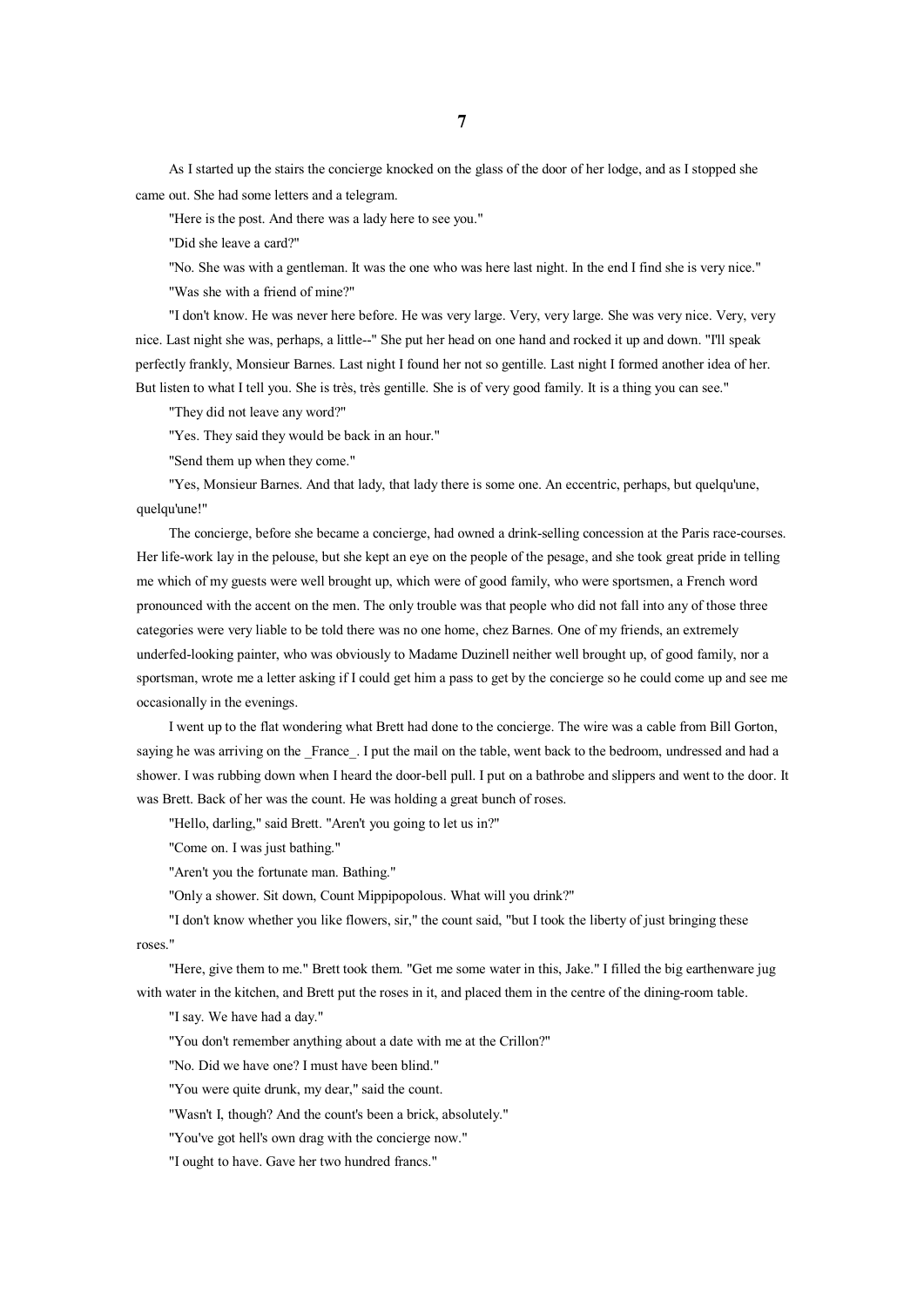"Don't be <sup>a</sup> damned fool."

"His," she said, and nodded at the count.

"I thought we ought to give her <sup>a</sup> little something for last night. It was very late."

"He's wonderful," Brett said. "He remembers everything that's happened."

"So do you, my dear."

"Fancy," said Brett. "Who'd want to? I say, Jake, do we ge<sup>t</sup> <sup>a</sup> drink?"

"You ge<sup>t</sup> it while I go in and dress. You know where it is."

"Rather."

While I dressed I heard Brett put down glasses and then <sup>a</sup> siphon, and then heard them talking. I dressed slowly, sitting on the bed. I felt tired and pretty rotten. Brett came in the room, <sup>a</sup> glass in her hand, and sat on the bed.

"What's the matter, darling? Do you feel rocky?"

She kissed me coolly on the forehead.

"Oh, Brett, I love you so much."

"Darling," she said. Then: "Do you want me to send him away?"

"No. He's nice."

"I'll send him away."

"No, don't."

"Yes, I'll send him away."

"You can't just like that."

"Can't I, though? You stay here. He's mad about me, I tell you."

She was gone out of the room. I lay face down on the bed. I was having <sup>a</sup> bad time. I heard them talking but I did not listen. Brett came in and sat on the bed.

"Poor old darling." She stroked my head.

"What did you say to him?" I was lying with my face away from her. I did not want to see her.

"Sent him for champagne. He loves to go for champagne."

Then later: "Do you feel better, darling? Is the head any better?"

"It's better."

"Lie quiet. He's gone to the other side of town."

"Couldn't we live together, Brett? Couldn't we just live together?"

"I don't think so. I'd just tromper you with everybody. You couldn't stand it."

"I stand it now."

"That would be different. It's my fault, Jake. It's the way I'm made."

"Couldn't we go off in the country for <sup>a</sup> while?"

"It wouldn't be any good. I'll go if you like. But I couldn't live quietly in the country. Not with my own true

love."

"I know."

"Isn't it rotten? There isn't any use my telling you I love you."

"You know I love you."

"Let's not talk. Talking's all bilge. I'm going away from you, and then Michael's coming back."

"Why are you going away?"

"Better for you. Better for me."

"When are you going?"

"Soon as I can."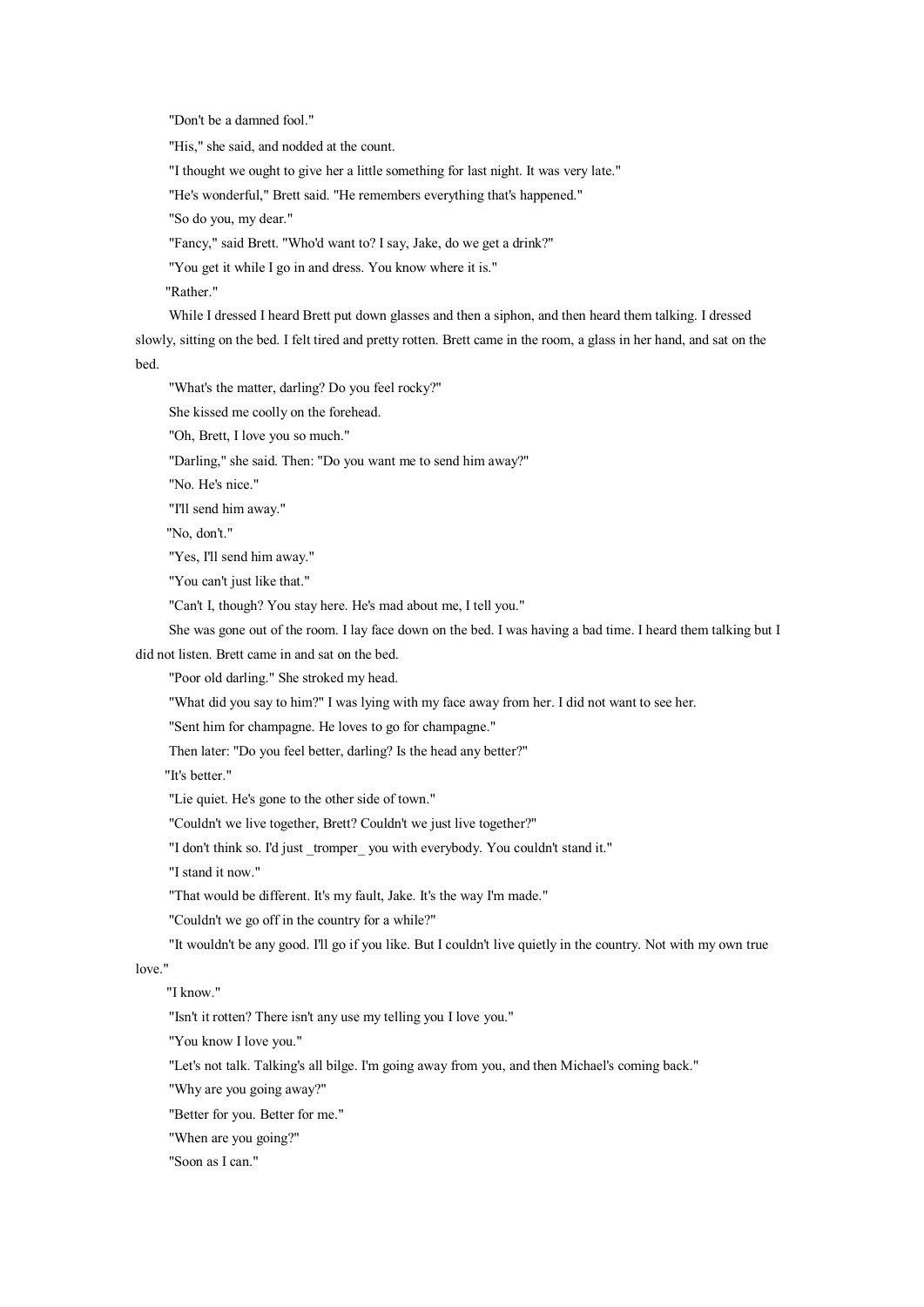"Where?"

"San Sebastian."

"Can't we go together?"

"No. That would be <sup>a</sup> hell of an idea after we'd just talked it out."

"We never agreed."

"Oh, you know as well as I do. Don't he obstinate, darling."

"Oh, sure," I said. "I knowyou're right. I'm just low, and when I'm low I talk like a fool."

I sat up, leaned over, found my shoes beside the bed and pu<sup>t</sup> them on. I stood up.

"Don't look like that, darling."

"How do you want me to look?"

"Oh, don't be <sup>a</sup> fool. I'm going away to-morrow."

"To-morrow?"

"Yes. Didn't I say so? I am."

"Let's have <sup>a</sup> drink, then. The count will be back."

him." "Yes. He should be back. You know he's extraordinary about buying champagne. It means any amount to

We went into the dining-room. I took up the brandy bottle and poured Brett <sup>a</sup> drink and one for myself. There was <sup>a</sup> ring at the bell-pull. I went to the door and there was the count. Behind him was the chauffeur carrying <sup>a</sup> basket of champagne.

"Where should I have him pu<sup>t</sup> it, sir?" asked the count.

"In the kitchen," Brett said.

"Put it in there, Henry," the count motioned. "Now go down and ge<sup>t</sup> the ice." He stood looking after the basket inside the kitchen door. "I think you'll find that's very good wine," he said. "I know we don't ge<sup>t</sup> much of <sup>a</sup> chance to judge good wine in the States now, but I go<sup>t</sup> this from <sup>a</sup> friend of mine that's in the business."

"Oh, you always have some one in the trade," Brett said.

"This fellow raises the grapes. He's go<sup>t</sup> thousands of acres of them."

"What's his name?" asked Brett. "Veuve Cliquot?"

"No," said the count. "Mumms. He's <sup>a</sup> baron."

"Isn't it wonderful," said Brett. "We all have titles. Why haven't you <sup>a</sup> title, Jake?"

"I assure you, sir," the count pu<sup>t</sup> his hand on my arm. "It never does <sup>a</sup> man any good. Most of the time it costs you money."

"Oh, I don't know. It's damned useful sometimes," Brett said.

"I've never known it to do me any good."

"You haven't used it properly. I've had hell's own amount of credit on mine."

"Do sit down, count," I said. "Let me take that stick."

The count was looking at Brett across the table under the gaslight. She was smoking <sup>a</sup> cigarette and flicking the ashes on the rug. She saw me notice it. "I say, Jake, I don't want to ruin your rugs. Can't you give <sup>a</sup> chap an ash-tray?"

I found some ash-trays and spread them around. The chauffeur came up with <sup>a</sup> bucket full of salted ice. "Put two bottles in it, Henry," the count called.

"Anythingelse, sir?"

"No. Wait down in the car." He turned to Brett and to me. "We'll want to ride out to the Bois for dinner?"

"If you like," Brett said. "I couldn't eat <sup>a</sup> thing."

"I always like <sup>a</sup> good meal," said the count.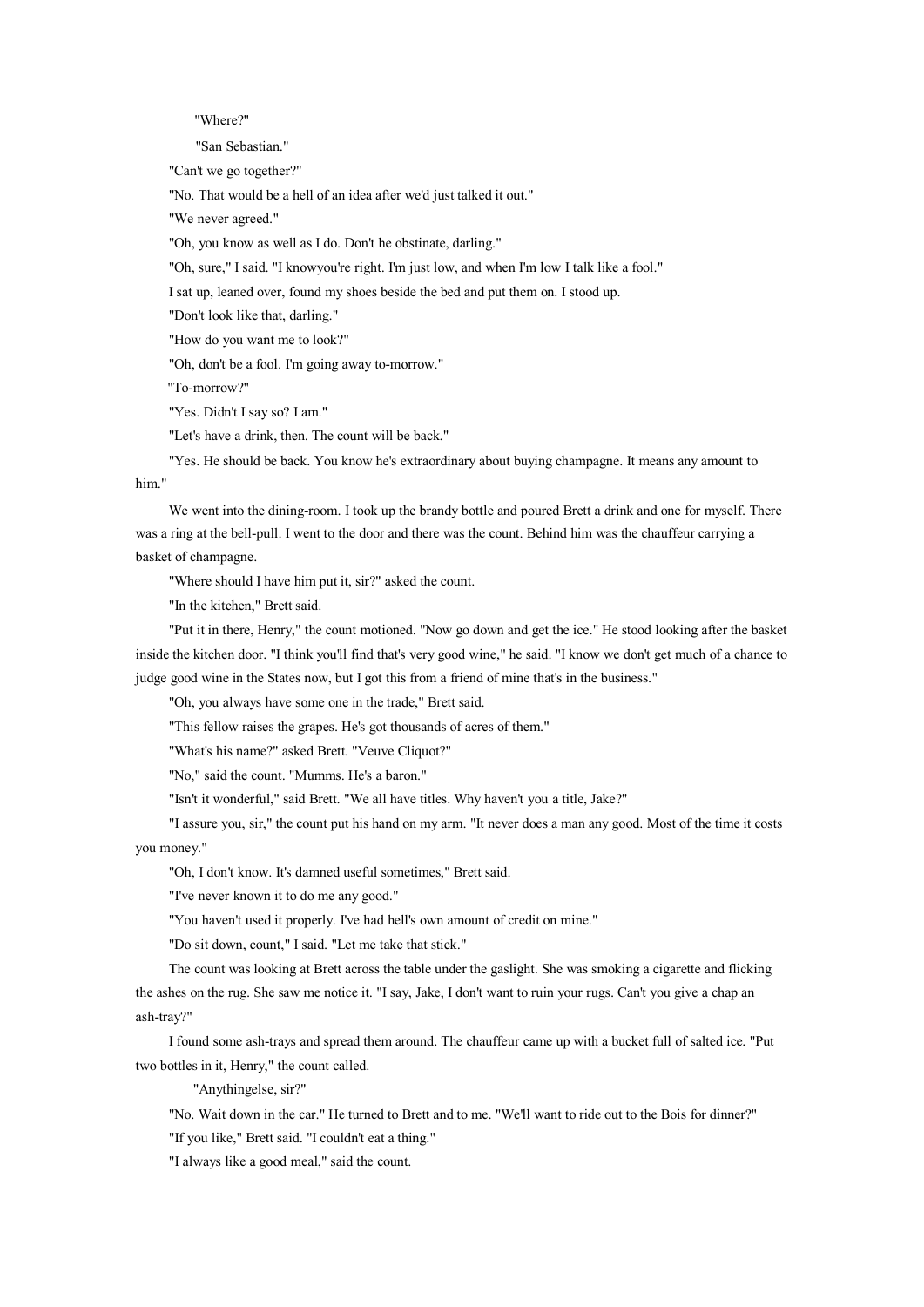"Should I bring the wine in, sir?" asked the chauffeur.

"Yes. Bring it in, Henry," said the count. He took out <sup>a</sup> heavy pigskin cigar-case and offered it to me. "Like to try <sup>a</sup> real American cigar?"

"Thanks," I said. "I'll finish the cigarette."

He cut off the end of his cigar with <sup>a</sup> gold cutter he wore on one end of his watch-chain.

"I like <sup>a</sup> cigar to really draw," said the count. "Half the cigars you smoke don't draw."

He lit the cigar, puffed at it, looking across the table at Brett. "And when you're divorced, Lady Ashley, then

you won't have <sup>a</sup> title."

"No. What <sup>a</sup> pity."

"No," said the count. "You don't need <sup>a</sup> title. You go<sup>t</sup> class all over you."

"Thanks. Awfully decent of you."

"I'm not joking you," the count blew <sup>a</sup> cloud of smoke. "You go<sup>t</sup> the most class of anybody I ever seen. You go<sup>t</sup> it. That's all."

"Nice of you," said Brett. "Mummy would be pleased. Couldn't you write it out, and I'll send it in <sup>a</sup> letter to

her."

"I'd tell her, too," said the count. "I'm not joking you. I never joke people. Joke people and you make enemies. That's what I always say."

"You're right," Brett said. "You're terribly right. I always joke people and I haven't <sup>a</sup> friend in the world. Except Jake here."

"You don't joke him."

"That's it."

"Do you, now?" asked the count. "Do you joke him?"

Brett looked at me and wrinkled up the corners of her eyes.

"No," she said. "I wouldn't joke him."

"See," said the count. "You don't joke him."

"This is <sup>a</sup> hell of <sup>a</sup> dull talk," Brett said. "How about some of that champagne?"

The count reached down and twirled the bottles in the shiny bucket. "It isn't cold, yet. You're always drinking, my dear. Why don't you just talk?"

"I've talked too ruddy much. I've talked myself all out to Jake."

"I should like to hear you really talk, my dear. When you talk to me you never finish your sentences at all."

"Leave 'em for you to finish. Let any one finish them as they like."

"It is <sup>a</sup> very interesting system," the count reached down and gave the bottles <sup>a</sup> twirl. "Still I would like to hear you talk some time."

"Isn't he <sup>a</sup> fool?" Brett asked.

"Now," the count brought up <sup>a</sup> bottle. "I think this is cool."

I brought <sup>a</sup> towel and he wiped the bottle dry and held it up. "I like to drink champagne from magnums. The wine is better but it would have been too hard to cool." He held the bottle, looking at it. I pu<sup>t</sup> out the glasses.

"I say. You might open it," Brett suggested.

"Yes, my dear. Now I'll open it."

It was amazing champagne.

"I say that is wine," Brett held up her glass. "We ought to toast something. 'Here's to royalty.'

"This wine is too good for toast-drinking, my dear. You don't want to mix emotions up with <sup>a</sup> wine like that. You lose the taste."

Brett's glass was empty.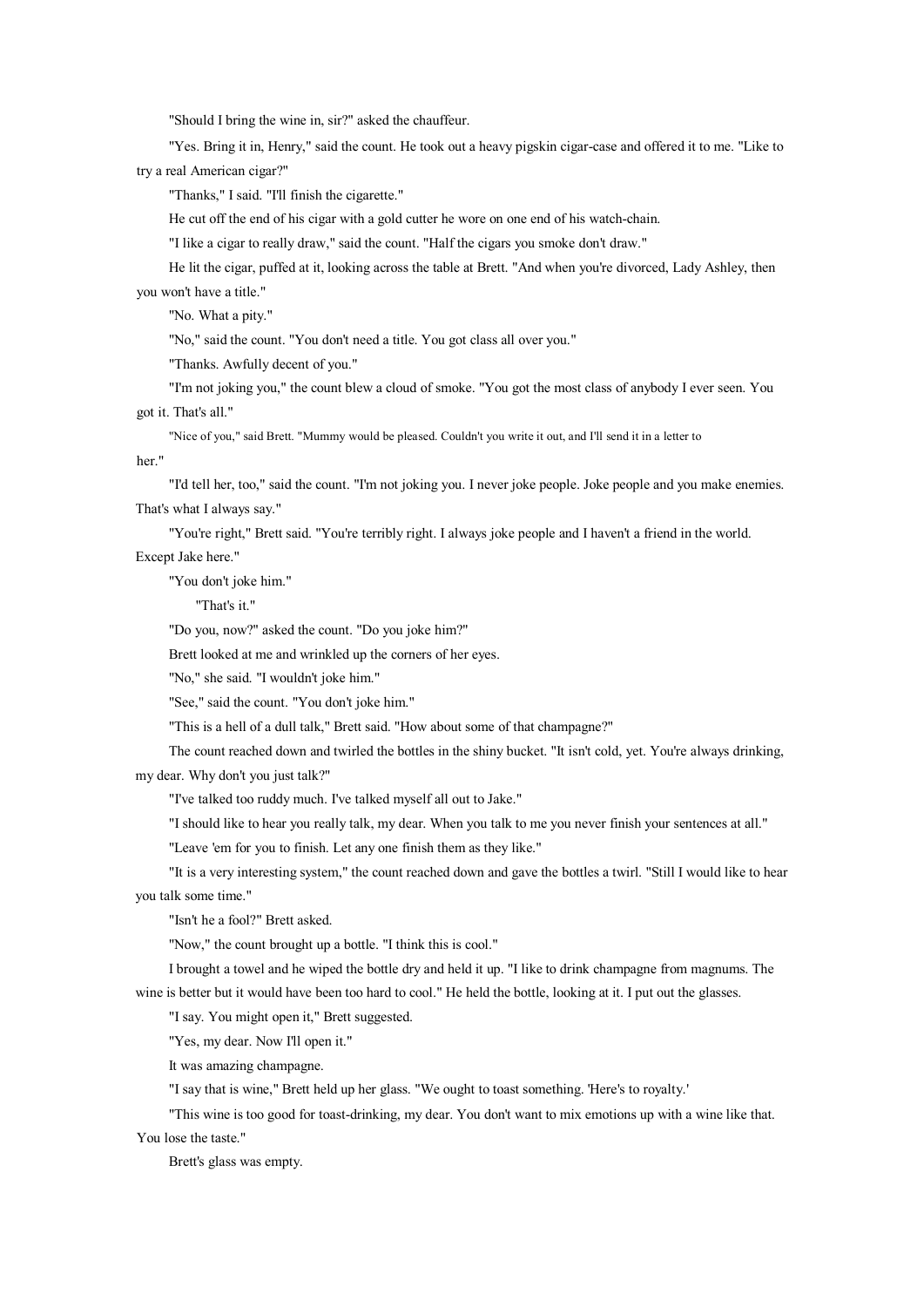"You ought to write a book on wines, count," I said.

"Mr. Barnes," answered the count, "all I want out of wines is to enjoy them."

"Let's enjoy <sup>a</sup> little more of this," Brett pushed her glass forward. The count poured very carefully. "There, my dear. Now you enjoy that slowly, and then you can ge<sup>t</sup> drunk."

"Drunk?

"My dear, you are charming when you are drunk."

"Listen to the man."

"Mr. Barnes," the count poured my glass full. "She is the only lady I have ever known who was as charming when she was drunk as when she was sober."

"You haven't been around much, have you?"

"Yes, my dear. I have been around very much. I have been around <sup>a</sup> very grea<sup>t</sup> deal."

"Drink your wine," said Brett. "We've all been around. I dare say Jake here has seen as much as you have."

My dear, I am sure Mr. Barnes has seen a lot. Don t think I don't think so, sir. I have seen a lot, too."

"Of course you have, my dear," Brett said. "I was only ragging."

"I have been in seven wars and four revolutions," the count said.

"Soldiering?" Brett asked.

"Sometimes, my dear. And I have go<sup>t</sup> arrow wounds. Have you ever seen arrow wounds?"

"Let's have <sup>a</sup> look at them."

The count stood up, unbuttoned his vest, and opened his shirt. He pulled up the undershirt onto his chest and stood, his chest black, and big stomach muscles bulging under the light.

"You see them?"

Below the line where his ribs stopped were two raised white welts. "See on the back where they come out." Above the small of the back were the same two scars, raised as thick as <sup>a</sup> finger.

"I say. Those are something."

"Clean through."

The count was tucking in his shirt.

"Where did you ge<sup>t</sup> those?" I asked.

"In Abyssinia. When I was twenty-one years old."

"What were you doing?" asked Brett. "Were you in the army?"

"I was on <sup>a</sup> business trip, my dear."

"I told you he was one of us. Didn't I?" Brett turned to me. "I love you, count. You're a darling."

"You make me very happy, my dear. But it isn't true."

"Don't be an ass."

"You see, Mr. Barnes, it is because I have lived very much that now I can enjoy everything so well. Don't you

find it like that?"

"Yes. Absolutely."

"I know," said the count. "That is the secret. You must ge<sup>t</sup> to know the values."

"Doesn't anything ever happen to your values?" Brett asked.

"No. Not any more."

"Never fall in love?"

"Always," said the count. "I am always in love."

"What does that do to your values?"

"That, too, has go<sup>t</sup> <sup>a</sup> place in my values."

"You haven't any values. You're dead, that's all."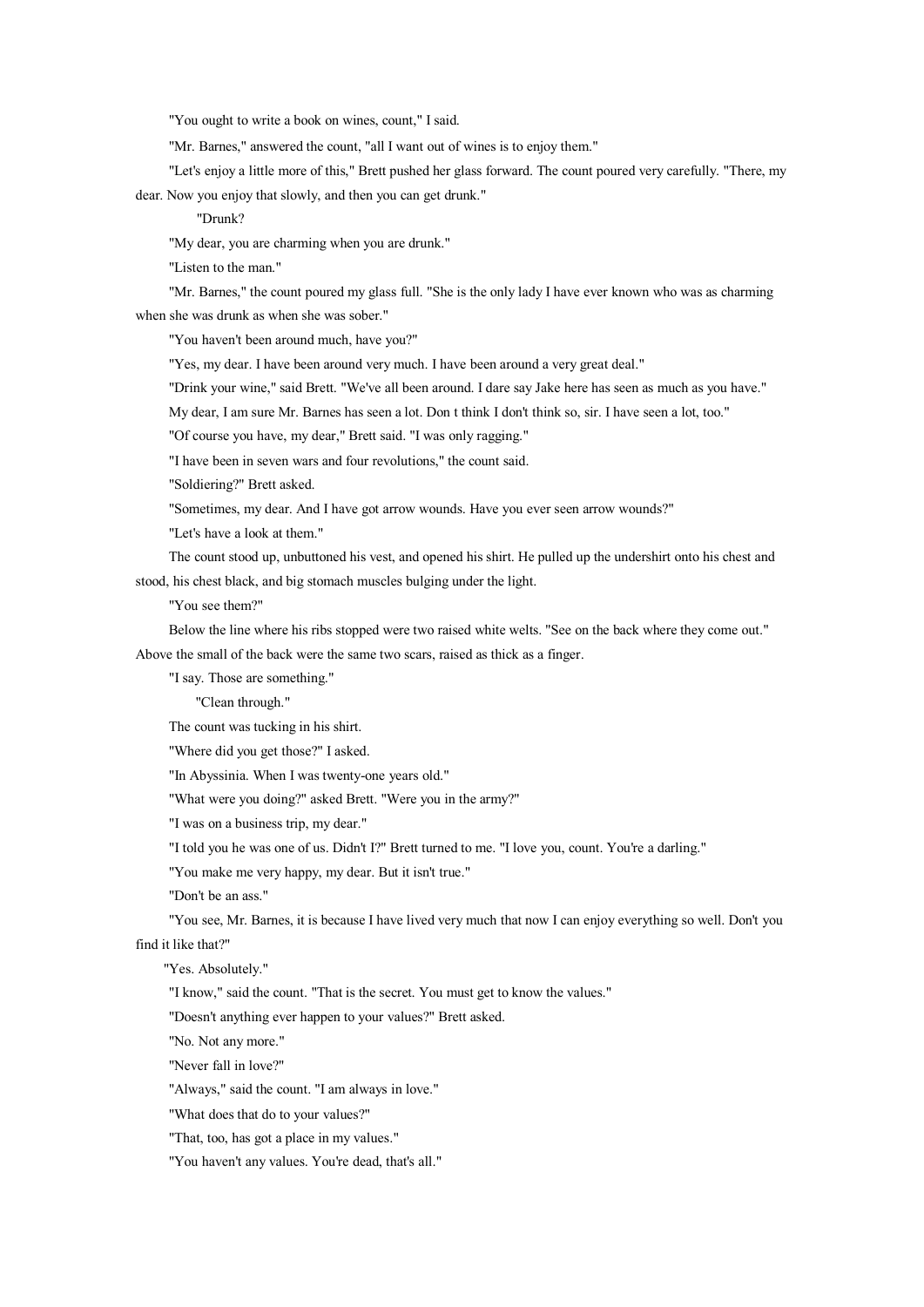"No, my dear. You're not right. I'm not dead at all."

We drank three bottles of the champagne and the count left the basket in my kitchen. We dined at <sup>a</sup> restaurant in the Bois. It was <sup>a</sup> good dinner. Food had an excellent place in the count's values. Sodid wine. The count was in fine form during the meal. So was Brett. It was <sup>a</sup> good party.

"Where would you like to go?" asked the count after dinner. We were the only people left in the restaurant. The two waiters were standing over against the door. They wanted to go home.

"We might go up on the hill," Brett said. "Haven't we had <sup>a</sup> splendid party?"

The count was beaming. He was very happy.

"You are very nice people," he said. He was smoking <sup>a</sup> cigar again. "Why don't you ge<sup>t</sup> married, you two?"

"We want to lead our own lives," I said.

"We have our careers," Brett said. "Come on. Let's ge<sup>t</sup> out of this."

"Have another brandy," the count said.

"Get it on the hill."

"No. Have it here where it is quiet."

"You and your quiet," said Brett. "What is it men feel about quiet?"

"We like it," said the count. "Like you like noise, my dear."

"All right," said Brett. "Let's have one."

"Sommelier!" the count called.

"Yes, sir."

"What is the oldest brandy you have?"

"Eighteen eleven, sir."

"Bring us <sup>a</sup> bottle."

"I say. Don't be ostentatious. Call him off, Jake."

"Listen, my dear. I ge<sup>t</sup> more value for my money in old brandy than in any other antiquities."

"Got many antiquities?"

"I go<sup>t</sup> <sup>a</sup> houseful."

Finally we went up to Montmartre. Inside Zelli's it was crowded, smoky, and noisy. The music hit you as you

went in. Brett and I danced. It was so crowded we could barely move. The nigger drummer waved at Brett. We were caught in the jam, dancing in one place in front of him.

"Hahre you?"

"Great."

"Thaats good."

He was all teeth and lips.

"He's <sup>a</sup> grea<sup>t</sup> friend of mine," Brett said. "Damn good drummer."

The music stopped and we started toward the table where the count sat. Then the music started again and we danced. I looked at the count. He was sitting at the table smoking <sup>a</sup> cigar. The music stopped again.

"Let's go over."

Brett started toward the table. The music started and again we danced, tight in the crowd.

"You are <sup>a</sup> rotten dancer, Jake. Michael's the best dancer I know."

"He's splendid."

"He's go<sup>t</sup> his points."

"I like him," I said. "I'm damned fond of him."

"I'm going to marry him," Brett said. "Funny. I haven't thought about him for <sup>a</sup> week."

"Don't you write him?"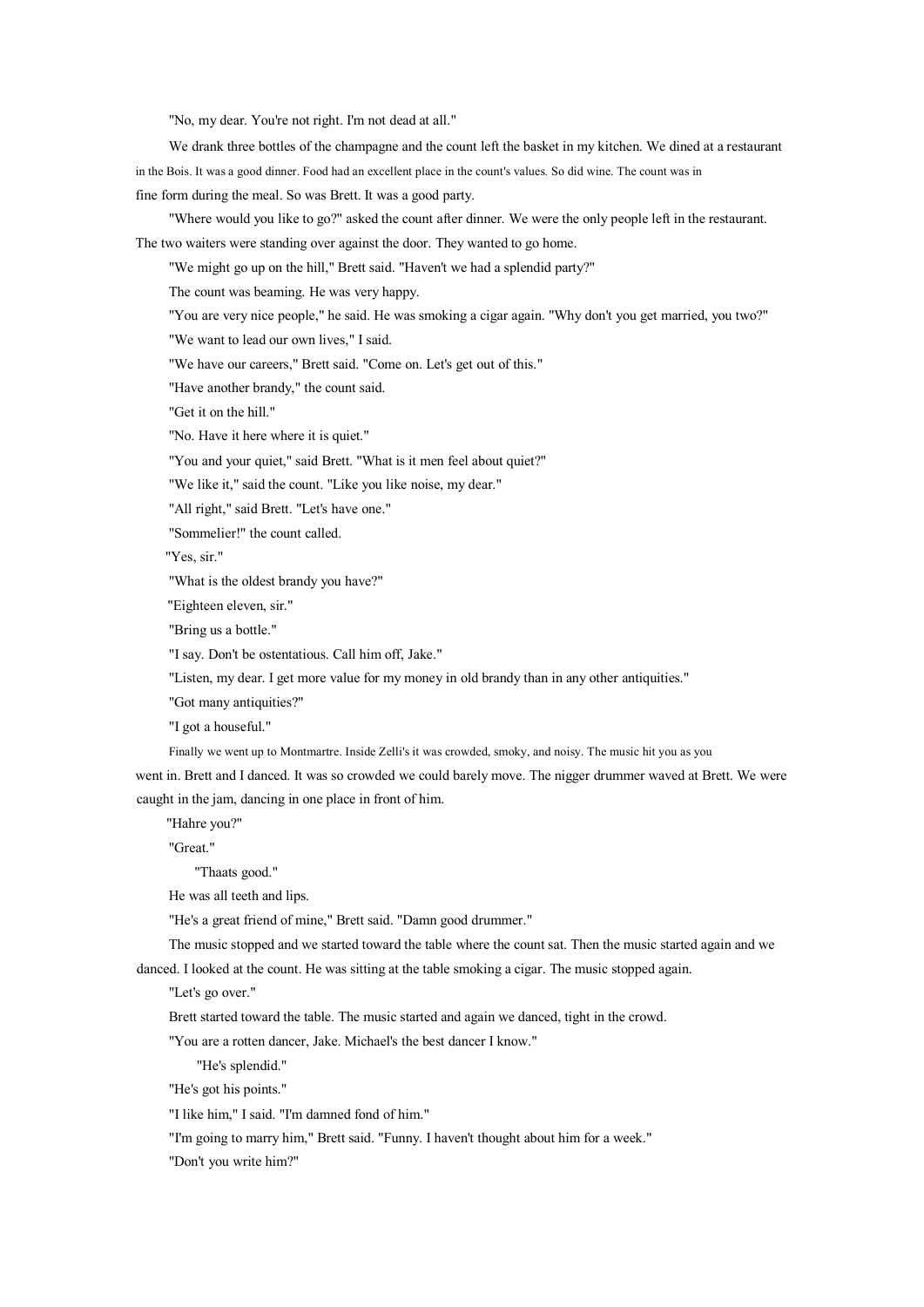"Not I. Never write letters."

"I'll bet he writes to you."

"Rather. Damned good letters, too."

"When are you going to ge<sup>t</sup> married?"

"How do I know? As soon as we can ge<sup>t</sup> the divorce. Michael's trying to ge<sup>t</sup> his mother to pu<sup>t</sup> up for it."

"Could I help you?"

"Don't be an ass. Michael's people have loads of money."

The music stopped. We walked over to the table. The count stood up.

"Very nice," he said. "You looked very, very nice."

"Don't you dance, count?" I asked.

"No. I'm too old."

"Oh, come off it," Brett said.

"My dear, I would do it if I would enjoy it. I enjoy to watch you dance."

"Splendid," Brett said. "I'll dance again for you some time. I say. What about your little friend, Zizi?"

"Let me tell you. I support that boy, but I don't want to have him around."

"He is rather hard."

"You know I think that boy's go<sup>t</sup> <sup>a</sup> future. But personally I don't want him around."

"Jake's rather the same way."

"He gives me the willys."

"Well," the count shrugged his shoulders. "About his future you can't ever tell. Anyhow, his father was <sup>a</sup> grea<sup>t</sup> friend of my father."

"Come on. Let's dance," Brett said.

We danced. It was crowded and close.

"Oh, darling," Brett said, "I'm so miserable."

I had that feeling of going through something that has all happened before. "You were happy <sup>a</sup> minute ago." The drummer shouted: "You can't two time--"

"It's all gone."

"What's the matter?"

"I don't know. I just feel terribly."

". . . . . ." the drummer chanted. Then turned to his sticks.

"Want to go?"

I had the feeling as in <sup>a</sup> nightmare of it all being something repeated, something I had been through and that now I must go through again.

". . . . . ." the drummer sang softly.

"Let's go," said Brett. "You don't mind."

". . . . . ." the drummer shouted and grinned at Brett.

"All right," I said. We go<sup>t</sup> out from the crowd. Brett went to the dressing-room.

"Brett wants to go," I said to the count. He nodded. "Does she? That's fine. You take the car. I'm going to stay here for <sup>a</sup> while, Mr. Barnes."

We shook hands.

"It was <sup>a</sup> wonderful time," I said. "I wish you would let me ge<sup>t</sup> this." I took <sup>a</sup> note out of my pocket.

"Mr. Barnes, don't be ridiculous," the count said.

Brett came over with her wrap on. She kissed the count and pu<sup>t</sup> her hand on his shoulder to keep him from

standing up. As we went out the door I looked back and there were three girls at his table. We go<sup>t</sup> into the big car.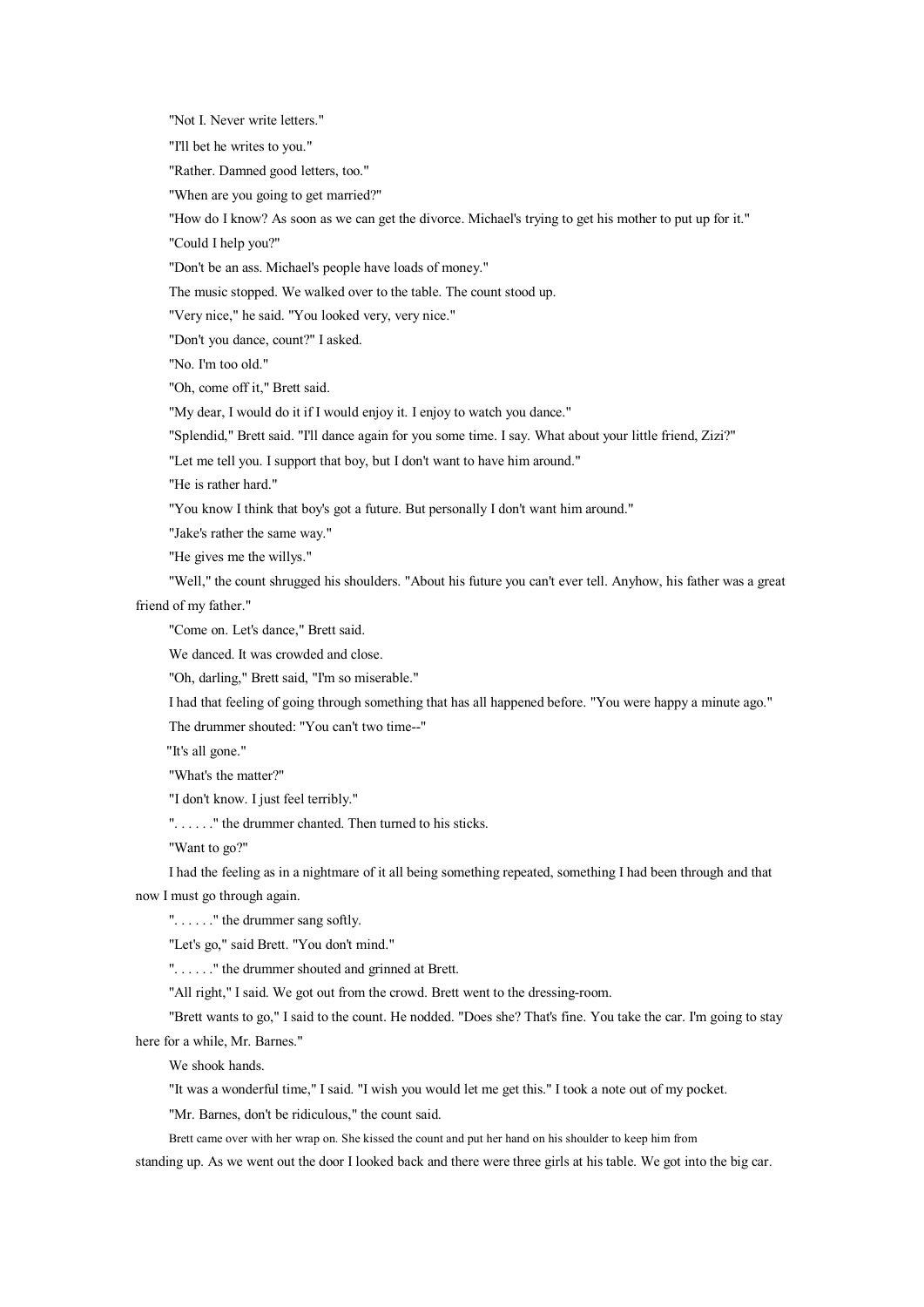Brett gave the chauffeur the address of her hotel.

"No, don't come up," she said at the hotel. She had rung and the door was unlatched.

"Really?"

"No. Please."

"Good night, Brett," I said. "I'm sorry you feel rotten."

"Good night, Jake. Good night, darling. I won't see you again." We kissed standing at the door. She pushed me away. We kissed again. "Oh, don't!" Brett said.

She turned quickly and went into the hotel. The chauffeur drove me around to my flat. I gave him twenty francs and he touched his cap and said: "Good night, sir," and drove off. I rang the bell. The door opened and I went up-stairs and went to bed.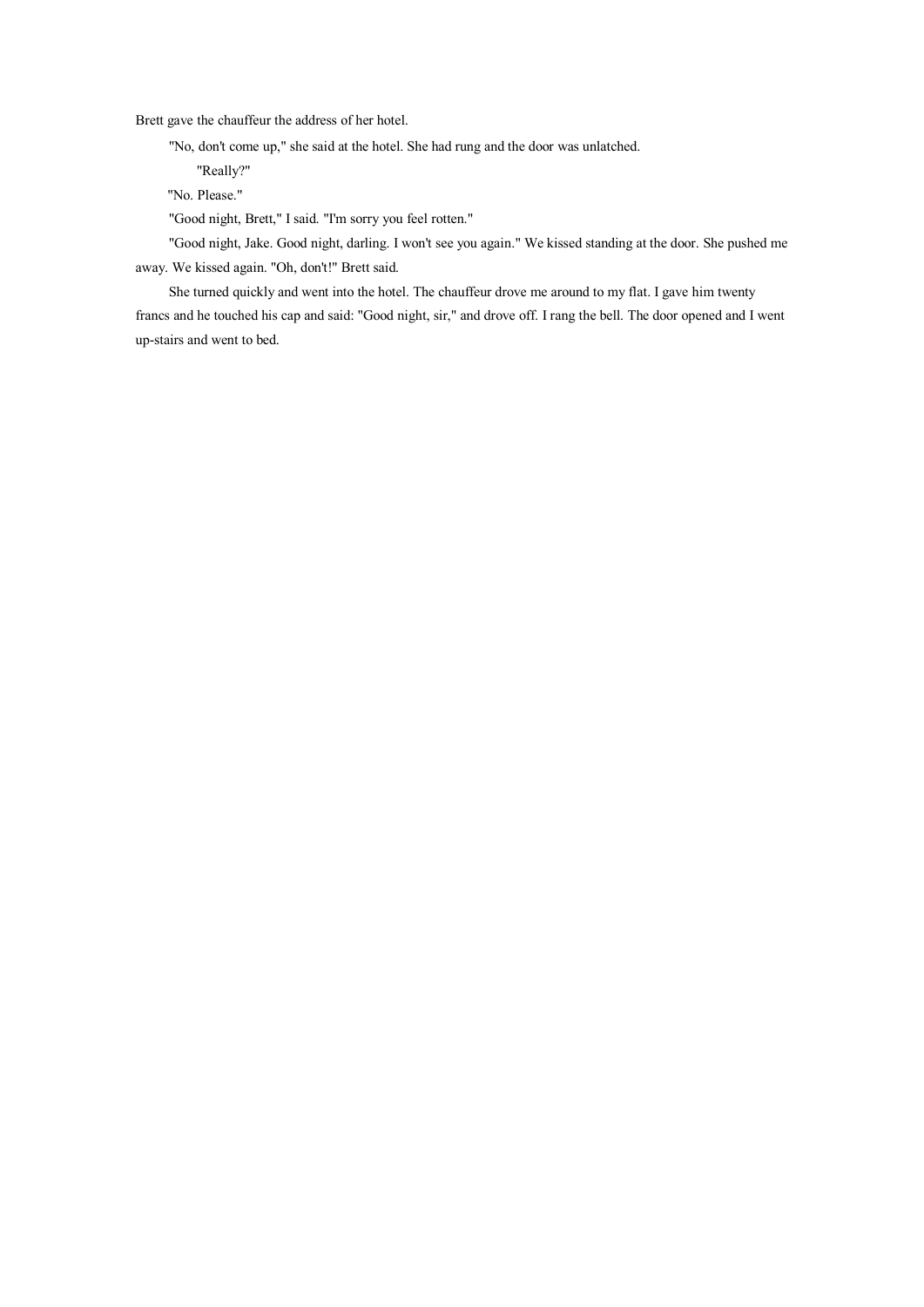## **Book Two**

### **8**

I did not see Brett again until she came back from San Sebastian. One card came from her from there. It had <sup>a</sup> picture of the Concha, and said: "Darling. Very quiet and healthy. Love to all the chaps. BRETT."

Nor did I see Robert Cohn again. I heard Frances had left for England and I had <sup>a</sup> note from Cohn saying he was going out in the country for <sup>a</sup> couple of weeks, he did not know where, but that he wanted to hold me to the fishing-trip in Spain we had talked about last winter. I could reach him always, he wrote, through his bankers.

Brett was gone, I was not bothered by Cohn's troubles, I rather enjoyed not having to play tennis, there was plenty of work to do, I went often to the races, dined with friends, and pu<sup>t</sup> in some extra time at the office getting things ahead so I could leave it in charge of my secretary when Bill Gorton and I should shove off to Spain the end of June. Bill Gorton arrived, put up <sup>a</sup> couple of days at the flat and went off to Vienna. He was very cheerful and said the States were wonderful. New York was wonderful. There had been <sup>a</sup> grand theatrical season and <sup>a</sup> whole crop of great young light heavyweights. Any one of them was a good prospect to grow up, put on weight and trim Dempsey. Bill was very happy. He had made <sup>a</sup> lot of money on his last book, and was going to make <sup>a</sup> lot more. We had <sup>a</sup> good time while he was in Paris, and then he went off to Vienna. He was coming back in three weeks and we would leave for Spain to ge<sup>t</sup> in some fishing and go to the fiesta at Pamplona. He wrote that Vienna was wonderful. Then <sup>a</sup> card from Budapest: "Jake, Budapest is wonderful." Then I go<sup>t</sup> <sup>a</sup> wire: "Back on Monday."

Monday evening he turned up at the flat. I heard his taxi stop and went to the window and called to him; he waved and started up-stairs carrying his bags. I met him on the stairs, and took one of the bags.

"Well," I said, "I hear you had <sup>a</sup> wonderful trip."

"Wonderful," he said. "Budapest is absolutely wonderful."

"How about Vienna?"

"Not so good, Jake. Not so good. It seemed better than it was."

"How do you mean?" I was getting glasses and <sup>a</sup> siphon.

"Tight, Jake. I was tight."

"That's strange.Better have <sup>a</sup> drink."

Bill rubbed his forehead. "Remarkable thing," he said. "Don't know how it happened. Suddenly it happened." "Last long?"

"Four days, Jake. Lasted just four days."

"Where did you go?"

"Don't remember. Wrote you <sup>a</sup> post-card. Remember that perfectly."

"Do anything else?"

"Not sosure. Possible."

"Go on. Tell me about it."

"Can't remember. Tell you anything I could remember."

"Go on. Take that drink and remember."

"Might remember <sup>a</sup> little," Bill said. "Remember something about <sup>a</sup> prize-fight. Enormous Vienna prize-fight.

Had <sup>a</sup> nigger in it. Remember the nigger perfectly."

"Go on."

"Wonderful nigger. Looked like Tiger Flowers, only four times as big. All of a sudden everybody started to

throw things. Not me. Nigger'd just knocked local boy down. Nigger pu<sup>t</sup> uphis glove. Wanted to make <sup>a</sup> speech.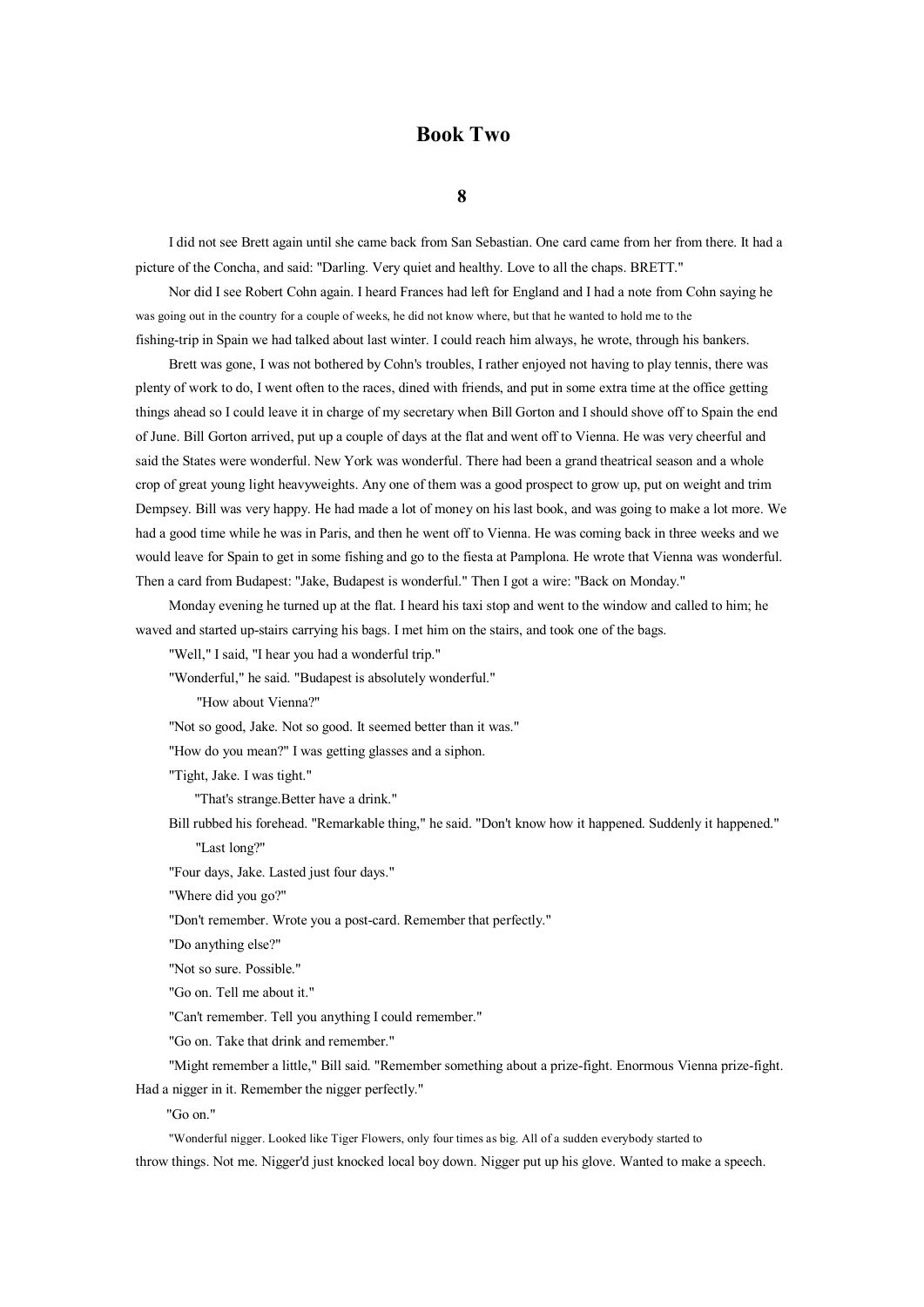Awful noble-looking nigger. Started to make <sup>a</sup> speech. Then local white boy hit him. Then he knocked white boy cold. Then everybody commenced to throw chairs. Nigger went home with us in our car. Couldn't ge<sup>t</sup> his clothes. Wore my coat. Remember the whole thing now. Big sporting evening."

"What happened?"

"Loaned the nigger some clothes and went around with him to try and ge<sup>t</sup> his money. Claimed nigger owed them money on account of wrecking hall. Wonder who translated? Was it me?"

"Probably it wasn't you."

"You're right. Wasn't me at all. Was another fellow. Think we called him the local Harvard man. Remember him now. Studying music."

"How'd you come out?"

"Not sogood, Jake. Injustice everywhere. Promoter claimed nigger promised let local boy stay. Claimed nigger violated contract. Can't knock out Vienna boy in Vienna. 'My God, Mister Gorton,' said nigger, 'I didn't do nothing in there for forty minutes but try and let him stay. That white boy musta ruptured himself swinging at me. I never did hit him.' "

"Did you ge<sup>t</sup> any money?"

"No money, Jake. All we could ge<sup>t</sup> was nigger's clothes. Somebody took his watch, too. Splendid nigger. Big mistake to have come to Vienna. Not so good, Jake. Not so good."

"What became of the nigger?"

"Went back to Cologne. Lives there. Married. Got <sup>a</sup> family. Going to write me <sup>a</sup> letter and send me the money I loaned him. Wonderful nigger. Hope I gave him the right address."

"You probably did."

"Well, anyway, let's eat," said Bill. "Unless you want me to tell you some more travel stories."

"Go on."

"Let's

We went down-stairs and out onto the Boulevard St. Michel in the warm June evening.

"Where will we go?"

"Want to eat on the island?"

"Sure."

We walked down the Boulevard. At the juncture of the Rue Denfert-Rochereau with the Boulevard is <sup>a</sup> statue of two men in flowing robes.

"I know who they are." Bill eyed the monument. "Gentlemen who invented pharmacy. Don't try and fool me on Paris."

We went on.

"Here's <sup>a</sup> taxidermist's," Bill said. "Want to buy anything? Nice stuffed dog?"

"Come on," I said. "You're pie-eyed."

"Pretty nice stuffed dogs," Bill said. "Certainly brighten up your flat."

"Come on."

"Just one stuffed dog. I can take 'em or leave 'em alone. But listen, Jake. Just one stuffed dog."

"Come on."

"Mean everything in the world to you after you bought it. Simple exchange of values. You give them money.

They give you <sup>a</sup> stuffed dog."

"We'll ge<sup>t</sup> one on the way back."

"All right. Have it your own way. Road to hell paved with unbought stuffed dogs. Not my fault." We went on.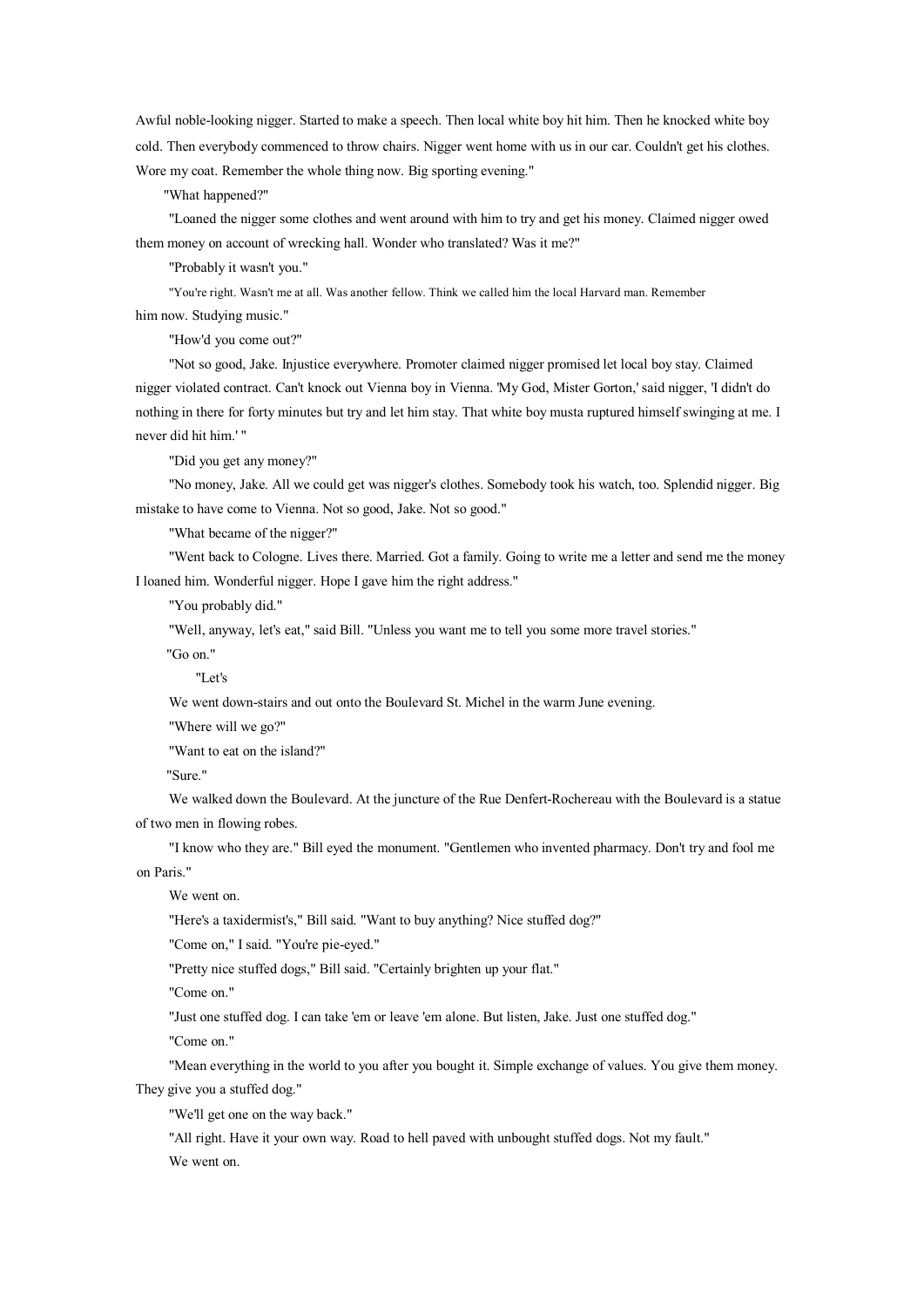"How'd you feel that way about dogs so sudden?"

"Always felt that way about dogs. Always been <sup>a</sup> great lover of stuffed animals."

We stopped and had <sup>a</sup> drink.

"Certainly like to drink," Bill said. "You ought to try it some times, Jake."

"You're about <sup>a</sup> hundred and forty-four ahead of me."

"Ought not to daunt you. Never be daunted. Secret of my success. Never been daunted. Never been daunted in public."

"Where were you drinking?"

"Stopped at the Crillon. George made me <sup>a</sup> couple of Jack Roses. George's <sup>a</sup> grea<sup>t</sup> man. Know the secret of his

success? Never been daunted."

"You'll be daunted after about three more pernods."

"Not in public. If I begin to feel daunted I'll go off by myself. I'm like <sup>a</sup> cat that way."

"When did you see Harvey Stone?"

"At the Crillon. Harvey was just <sup>a</sup> little daunted. Hadn't eaten for three days. Doesn't eat any more. Just goes off like <sup>a</sup> cat. Pretty sad."

"He's all right."

"Splendid. Wish he wouldn't keep going off like <sup>a</sup> cat, though. Makes me nervous."

"What'll we do to-night?"

"Doesn't make any difference. Only let's not ge<sup>t</sup> daunted. Suppose they go<sup>t</sup> any hard-boiled eggs here? If they had hard-boiled eggs here we wouldn't have to go all the way down to the island to eat."

"Nix," I said. "We're going to have <sup>a</sup> regular meal."

"Just <sup>a</sup> suggestion," said Bill. "Want to start now?"

"Come on."

We started on again down the Boulevard. A horse-cab passed us. Bill looked at it.

"See that horse-cab? Going to have that horse-cab stuffed for you for Christmas. Going to give all my friends stuffed animals. I'm <sup>a</sup> nature-writer."

A taxi passed, some one in it waved, then banged for the driver to stop. The taxi backed up to the curb. In it

was Brett.

"Beautiful lady," said Bill. "Going to kidnap us."

"Hullo!" Brett said. "Hullo!"

"This is Bill Gorton. Lady Ashley."

Brett smiled at Bill. "I say I'm just back. Haven't bathed even. Michael comes in to-night."

"Good. Come on and eat with us, and we'll all go to meet him."

"Must clean myself."

"Oh, rot! Come on."

"Must bathe. He doesn't ge<sup>t</sup> in till nine."

"Come and have <sup>a</sup> drink, then, before you bathe."

"Might do that. Now you're not talking rot."

We go<sup>t</sup> in the taxi. The driver looked around.

"Stop at the nearest bistro," I said.

"We might as well go to the Closerie," Brett said. "I can't drink these rotten brandies."

"Closerie des Lilas."

Brett turned to Bill.

"Have you been in this pestilential city long?"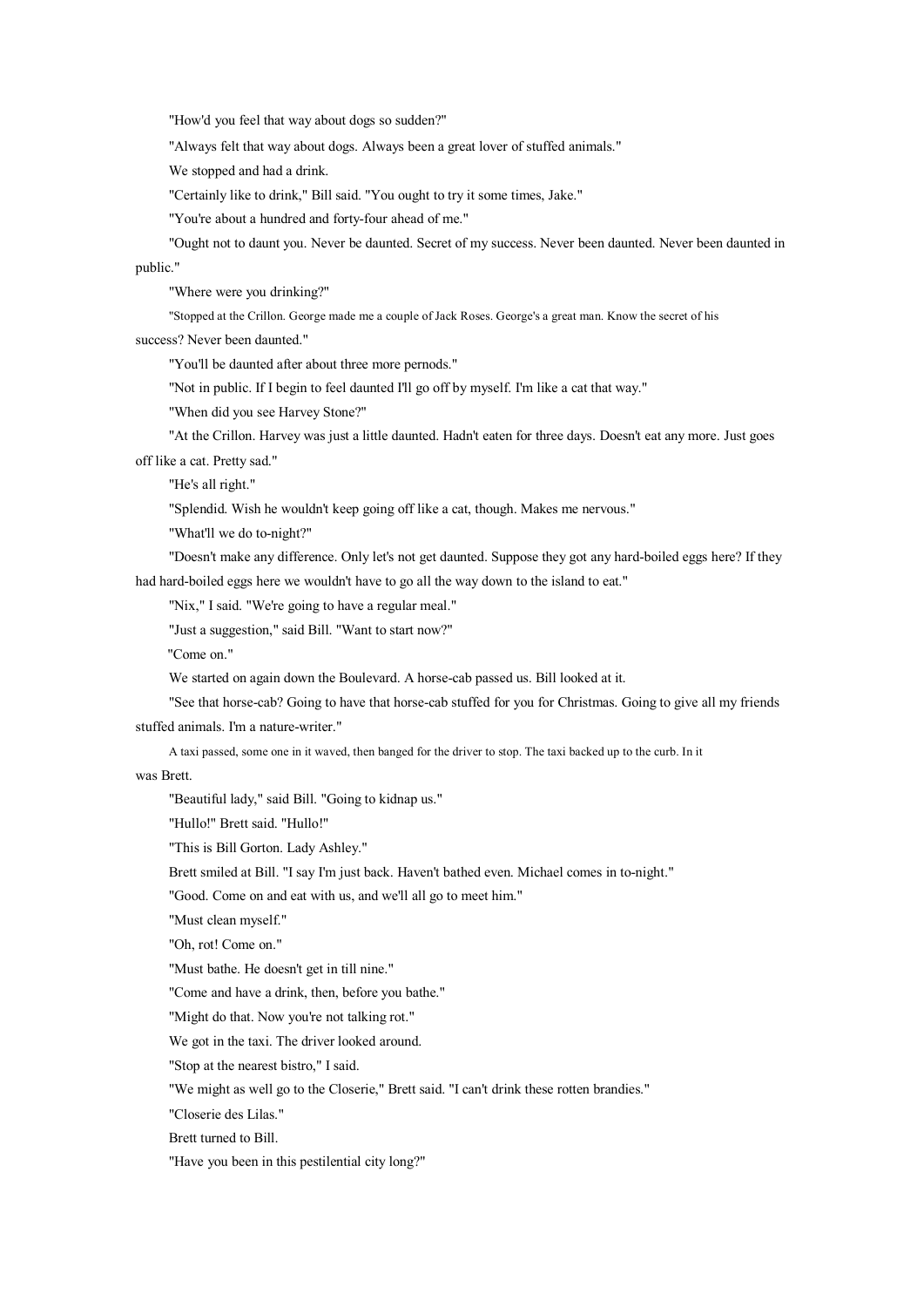"Just go<sup>t</sup> in to-day from Budapest."

"How was Budapest?"

"Wonderful. Budapest was wonderful."

"Ask him about Vienna."

"Vienna," said Bill, "is <sup>a</sup> strange city."

"Very much like Paris," Brett smiled at him, wrinkling the corners of her eyes.

"Exactly," Bill said. "Very much like Paris at this moment."

"You have <sup>a</sup> good start."

Sitting out on the terraces of the Lilas Brett ordered <sup>a</sup> whiskey and soda, I took one, too, and Bill took another

pernod.

"How are you, Jake?"

"Great," I said. "I've had <sup>a</sup> good time."

Brett looked at me. "I was <sup>a</sup> fool to go away," she said. "One's an ass to leave Paris."

"Did you have <sup>a</sup> good time?"

"Oh, all right. Interesting. Not frightfully amusing."

"See anybody?"

"No, hardly anybody. I never went out."

"Didn't you swim?"

"No. Didn't do <sup>a</sup> thing."

"Sounds like Vienna," Bill said.

Brett wrinkled up the corners of her eyes at him.

"So that's the way it was in Vienna."

"It was like everything in Vienna."

Brett smiled at him again.

"You've <sup>a</sup> nice friend, Jake."

"He's all right," I said. "He's <sup>a</sup> taxidermist."

"That was in another country," Bill said. "And besides all the animals were dead."

"One more," Brett said, "and I must run. Do send the waiter for <sup>a</sup> taxi."

"There's <sup>a</sup> line of them. Right out in front."

"Good."

We had the drink and put Brett into her taxi.

"Mind you're at the Select around ten. Make him come. Michael will be there."

"We'll be there," Bill said. The taxi started and Brett waved.

"Quite <sup>a</sup> girl," Bill said. "She's damned nice. Who's Michael?"

"The man she's going to marry."

"Well, well," Bill said. "That's always just the stage I meet anybody. What'll I send them? Think they'd like <sup>a</sup> couple of stuffed race-horses?"

"We better eat."

"Is she really Lady something or other?" Bill asked in the taxi on our way down to the Ile Saint Louis.

"Oh, yes. In the stud-book and everything."

"Well, well."

We ate dinner at Madame Lecomte's restaurant on the far side of the island. It was crowded with Americans and we had to stand up and wait for <sup>a</sup> place. Some one had pu<sup>t</sup> it inthe American Women's Club list as <sup>a</sup> quaint restaurant on the Paris quais as ye<sup>t</sup> untouched by Americans, so we had to wait forty-five minutes for <sup>a</sup> table. Bill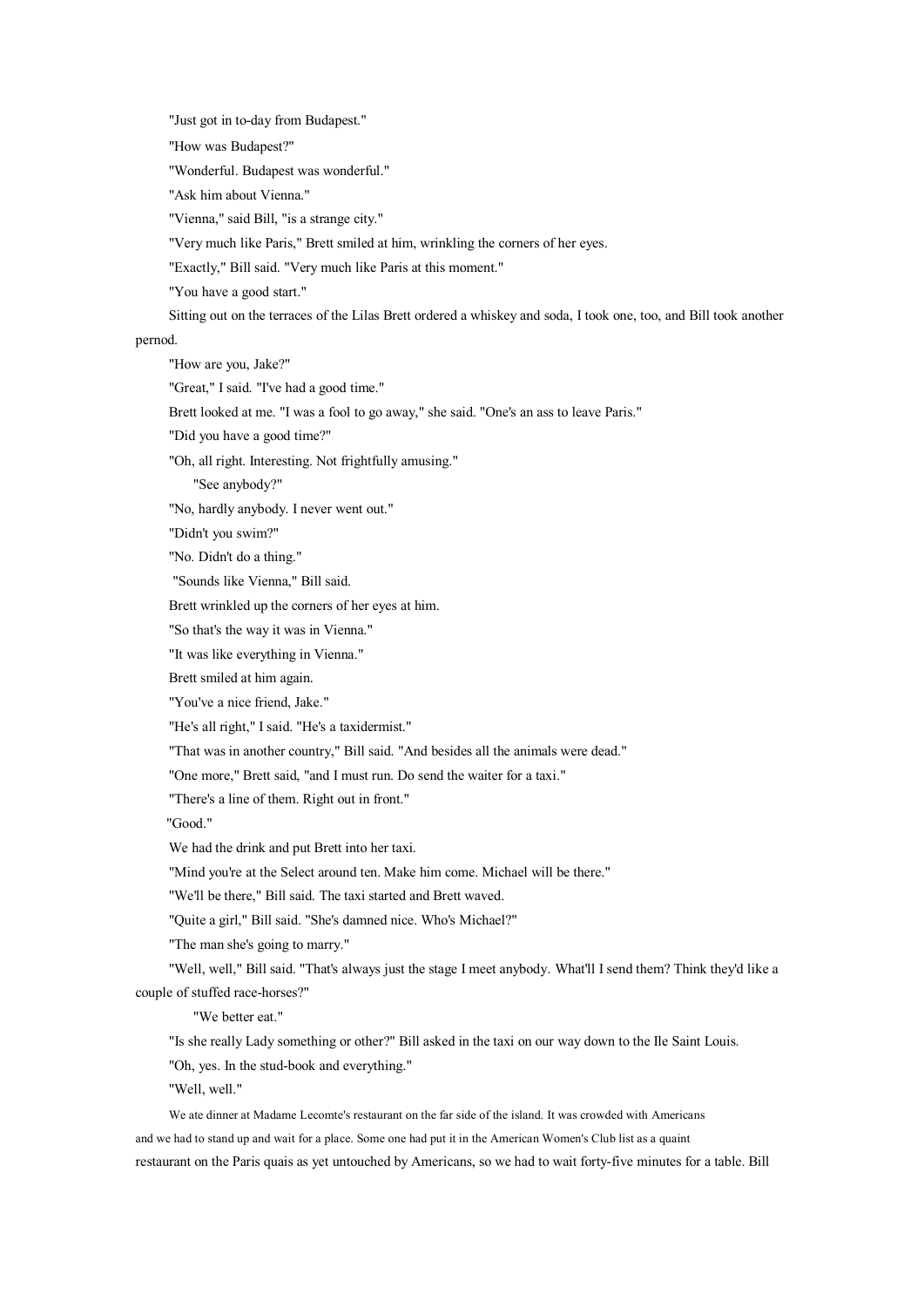had eaten at the restaurant in 1918, and right after the armistice, and Madame Lecomte made <sup>a</sup> great fuss over seeing him.

"Doesn't ge<sup>t</sup> us <sup>a</sup> table, though," Bill said. "Grand woman, though."

We had <sup>a</sup> good meal, <sup>a</sup> roast chicken, new green beans, mashed potatoes, <sup>a</sup> salad, and some apple-pie and cheese.

"You've go<sup>t</sup> the world here all right," Bill said to Madame Lecomte. She raised her hand. "Oh, my God!"

"You'll be rich."

"I hope so."

After the coffee and <sup>a</sup> fine we go<sup>t</sup> the bill, chalked up the same as ever on <sup>a</sup> slate, that was doubtless one of the "quaint" features, paid it, shook hands, and went out.

"You never come here any more, Monsieur Barnes," Madame Lecomte said.

"Too manycompatriots."

"Come at lunch-time. It's not crowded then."

"Good. I'll be down soon."

We walked along under the trees that grew out over the river on the Quai d'Orléans side of the island. Across the river were the broken walls of old houses that were being torn down.

"They're going to cut <sup>a</sup> street through."

"They would," Bill said.

We walked on and circled the island. The river was dark and a bateau mouche went by, all bright with lights, going fast and quiet up and out of sight under the bridge. Down the river was Notre Dame squatting against the night sky. We crossed to the left bank of the Seine by the wooden foot-bridge from the Quai de Bethune, and stopped on the bridge and looked down the river at Notre Dame. Standing on the bridge the island looked dark, the houses were high against the sky, and the trees were shadows.

"It's pretty grand," Bill said. "God, I love to ge<sup>t</sup> back."

We leaned on the wooden rail of the bridge and looked up the river to the lights of the big bridges. Below the water was smooth and black. It made no sound against the piles of the bridge. A man and <sup>a</sup> girl passed us. They were walking with their arms around each other.

We crossed the bridge and walked up the Rue du Cardinal Lemoine. It was steep walking, and we went all the way up to the Place Contrescarpe. The arc-light shone through the leaves of the trees in the square, and underneath the trees was an S bus ready to start. Music came out of the door of the Negre Joyeux. Through the window of the Café Aux Amateurs I saw the long zinc bar. Outside on the terrace working people were drinking. In the open kitchen of the Amateurs <sup>a</sup> girl was cooking potato-chips in oil. There was an iron po<sup>t</sup> of stew. The girl ladled some onto <sup>a</sup> plate for an old man who stood holding <sup>a</sup> bottle of red wine in one hand.

"Want to have <sup>a</sup> drink?"

"No," said Bill. "I don't need it."

We turned to the right off the Place Contrescarpe, walking along smooth narrow streets with high old houses on both sides. Some of the houses jutted out toward the street. Others were cut back. We came onto the Rue du Pot de Fer and followed it along until it brought us to the rigid north and south of the Rue Saint Jacques and then walked south, pas<sup>t</sup> Val de Grace, set back behind the courtyard and the iron fence, to the Boulevard du Port Royal.

"What do you want to do?" I asked. "Go up to the café and see Brett and Mike?"

"Whynot?"

We walked along Port Royal until it became Montparnasse, and then on pas<sup>t</sup> the Lilas, Lavigne's, and all the little cafés, Damoy's, crossed the street to the Rotonde, pas<sup>t</sup> its lights and tables to the Select.

Michael came toward us from the tables. He was tanned and healthy-looking.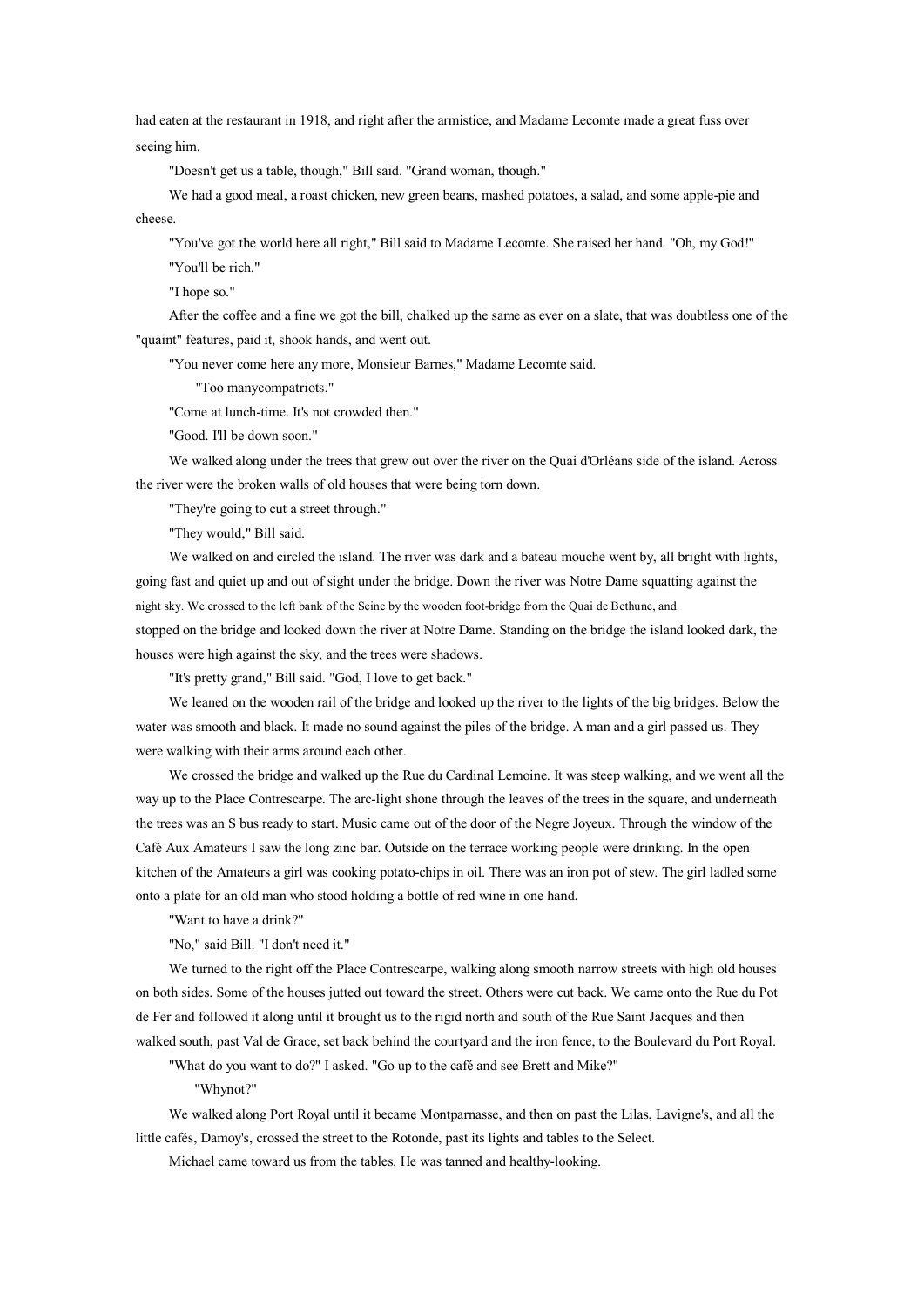"Hel-lo, Jake," he said. "Hel-lo! Hel-lo! How are you, old lad?"

"You look very fit, Mike."

"Oh, I am. I'm frightfully fit. I've done nothing but walk. Walk all day long. One drink <sup>a</sup> day with my mother at tea."

Bill had gone into the bar. He was standing talking with Brett, who was sitting on <sup>a</sup> high stool, her legs crossed. She had no stockings on.

"It's good to see you, Jake," Michael said. "I'm <sup>a</sup> little tight you know. Amazing, isn't it? Did you see my nose?"

There was <sup>a</sup> patch of dried blood on the bridge of his nose.

"An old lady's bags did that," Mike said. "I reached up to help her with them and they fell on me."

Brett gestured at him from the bar with her cigarette-holder and wrinkled the corners of her eyes.

"An old lady," said Mike. "Her bags fell on me. Let's go in and see Brett. I say, she is <sup>a</sup> piece. You are <sup>a</sup> lovely lady, Brett. Where did you ge<sup>t</sup> that hat?"

"Chap bought it for me. Don't you like it?"

"It's <sup>a</sup> dreadful hat. Do ge<sup>t</sup> <sup>a</sup> good hat."

"Oh, we've so much money now," Brett said. "I say, haven't you met Bill yet? You \_are\_ <sup>a</sup> lovely host, Jake."

She turned to Mike. "This is Bill Gorton. This drunkard is Mike Campbell. Mr. Campbell is an undischarged bankrupt."

"Aren't I, though? You know I met my ex-partner yesterday in London. Chap who did me in."

"What did he say?"

"Bought me <sup>a</sup> drink. I thought I might as well take it. I say, Brett, you are <sup>a</sup> lovely piece. Don't you think she's beautiful?"

"Beautiful. Withthis nose?"

"It's <sup>a</sup> lovely nose. Go on, point it at me. Isn't she <sup>a</sup> lovely piece?"

"Couldn't we have kept the man in Scotland?"

"I say, Brett, let's turn in early."

"Don't be indecent, Michael. Remember there are ladies at this bar."

"Isn't she <sup>a</sup> lovely piece? Don't you think so, Jake?"

"There's <sup>a</sup> fight to-night," Bill said. "Like to go?"

"Fight," said Mike. "Who's fighting?"

"Ledoux and somebody."

"He's very good, Ledoux," Mike said. "I'd like to see it, rather"--he was making an effort to pull himself

together--"but I can't go. I had <sup>a</sup> date with this thing here. I say, Brett, doget <sup>a</sup> new hat."

Brett pulled the felt hat down far over one eye and smiled out from under it. "You two run along to the fight. I'll have to be taking Mr. Campbell home directly."

"I'm not tight," Mike said. "Perhaps just <sup>a</sup> little. I say, Brett, you are <sup>a</sup> lovely piece."

"Go on to the fight," Brett said. "Mr. Campbell's getting difficult. What are these outbursts of affection,

Michael?"

"I say, you are <sup>a</sup> lovely piece."

We said good night. "I'm sorry I can't go," Mike said. Brett laughed. I looked back from the door. Mike had one hand on the bar and was leaning toward Brett, talking. Brett was looking at him quite coolly, but the corners of her eyes were smiling.

Outside on the pavemen<sup>t</sup> I said: "Do you want to go to the fight?" "Sure," said Bill. "If we don't have to walk."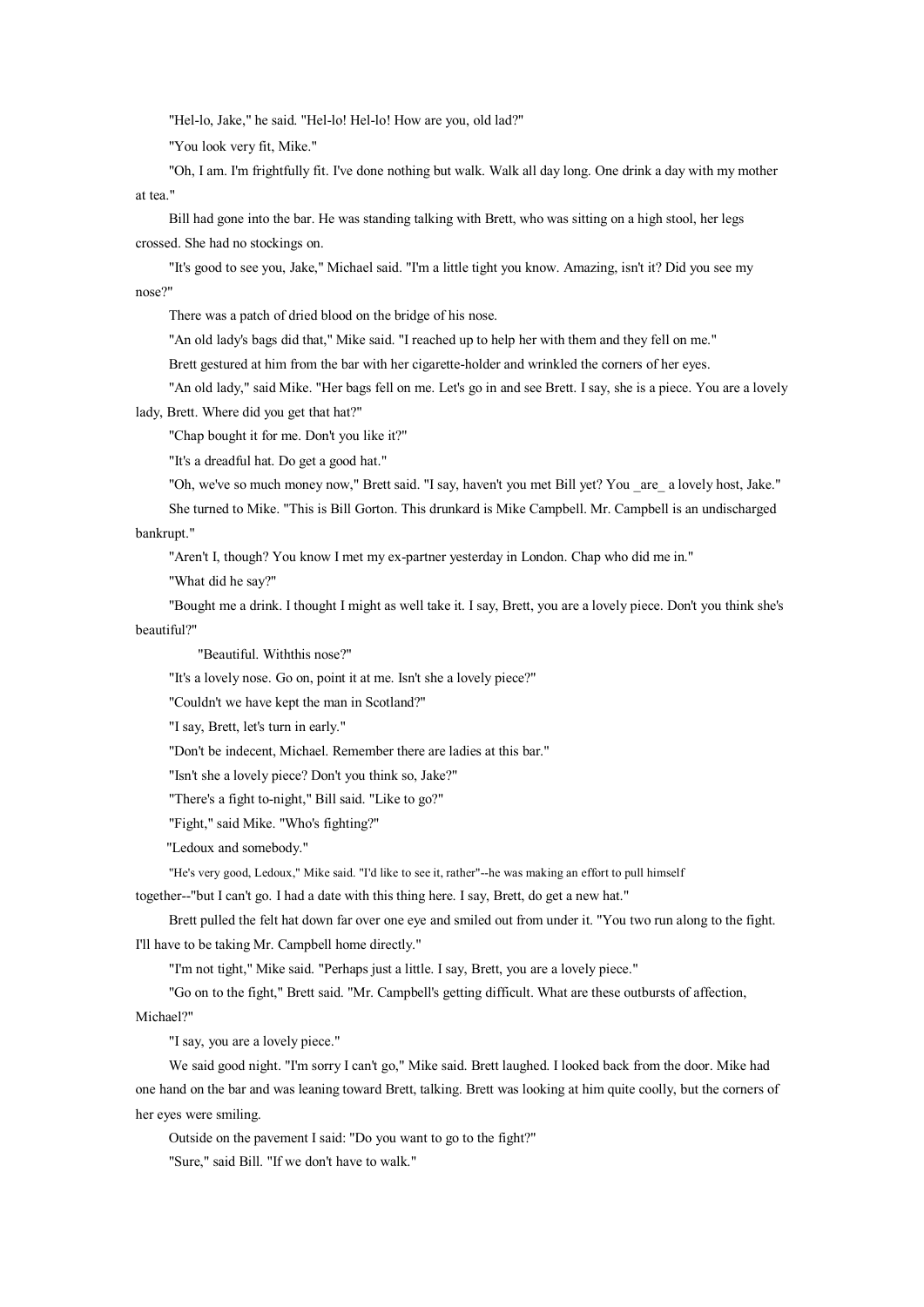"Mike was pretty excited about his girl friend," I said in the taxi. "Well," said Bill. "You can't blame him such <sup>a</sup> hell of <sup>a</sup> lot."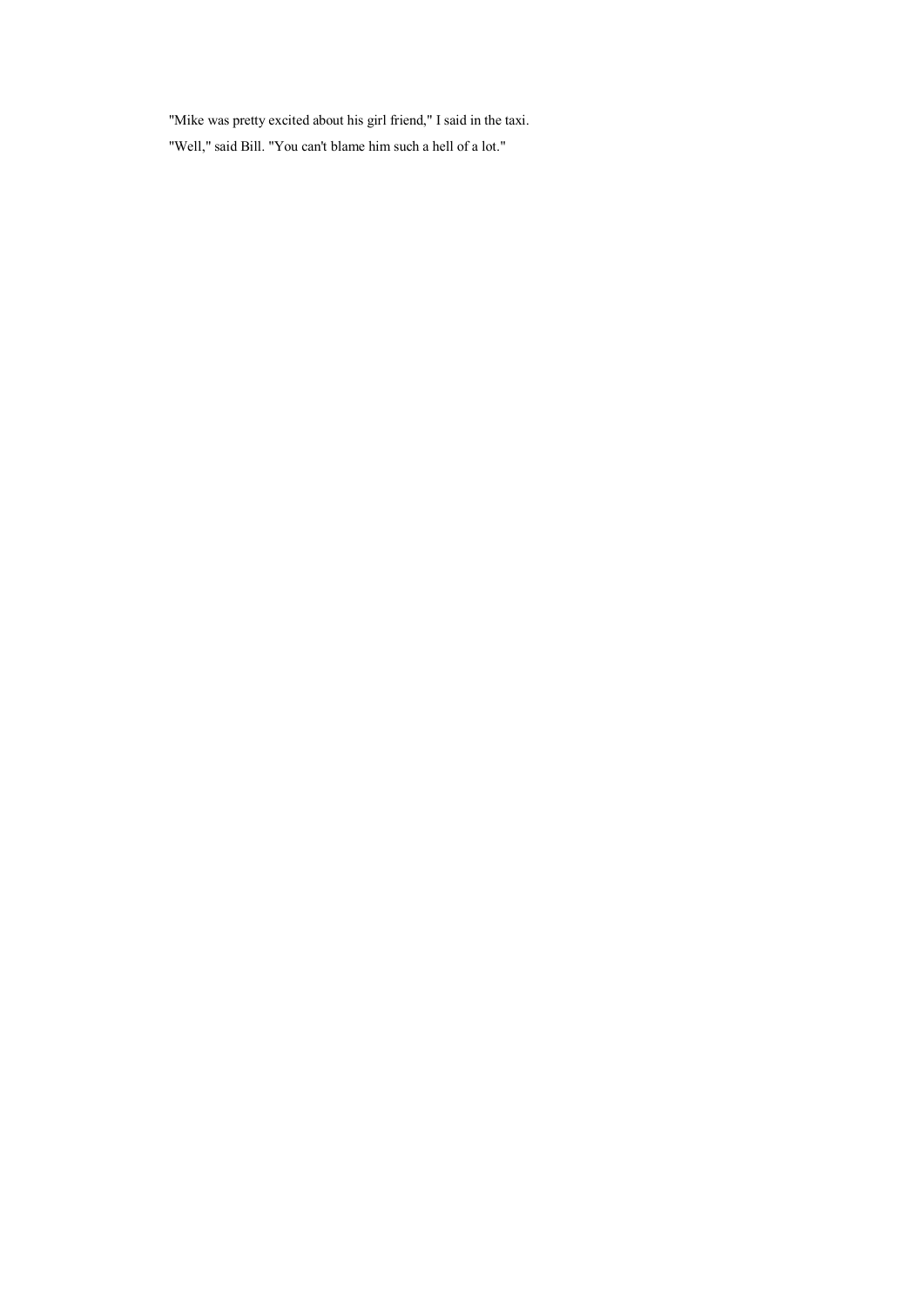The Ledoux-Kid Francis fight was the night of the 20th of June. It was <sup>a</sup> good fight. The morning after the fight I had <sup>a</sup> letter from Robert Cohn, written from Hendaye. He was having <sup>a</sup> very quiet time, he said, bathing, playing some golf and much bridge. Hendaye had <sup>a</sup> splendid beach, but he was anxious to start onthe fishing-trip. When would I be down? If I would buy him a double-tapered line he would pay me when I came down.

That same morning I wrote Cohn from the office that Bill and I would leave Paris on the 25th unless I wired him otherwise, and would meet him at Bayonne, where we could ge<sup>t</sup> <sup>a</sup> bus over the mountains to Pamplona. The same evening about seven <sup>o</sup>'clock I stopped in at the Select to see Michael and Brett. They were not there, and I went over to the Dingo. They were inside sitting at the bar.

"Hello, darling." Brett pu<sup>t</sup> out her hand.

"Hello, Jake," Mike said. "I understand I was tight last night."

"Weren't you, though," Brett said. "Disgraceful business."

"Look," said Mike, "when do you go down to Spain? Would you mind if we came down with you?"

"It would be grand."

"You wouldn't mind, really? I've been at Pamplona, you know. Brett's mad to go. You're sure we wouldn't just be <sup>a</sup> bloody nuisance?"

"Don't talk like <sup>a</sup> fool."

"I'm <sup>a</sup> little tight, you know. I wouldn't ask you like this if I weren't. You're sure you don't mind?"

"Oh, shut up, Michael," Brett said. "How can the man say he'd mind now? I'll ask him later."

"But you don't mind, do you?"

"Don't ask that again unless you want to make me sore. Bill and I go down on the morning of the 25th."

"By the way, where is Bill?" Brett asked.

"He's out at Chantilly dining with some people."

"He's a good chap."

"Splendid chap," said Mike. "He is, you know."

"You don't remember him," Brett said.

"I do. Remember him perfectly. Look, Jake, we'll come down the night of the 25th. Brett can't ge<sup>t</sup> up in the morning."

## "Indeed not!"

"If our money comes and you're sure you don't mind."

"It will come, all right. I'll see to that."

"Tell me what tackle to send for."

"Get two or three rods with reels, and lines, and some flies."

"I won't fish," Brett pu<sup>t</sup> in.

"Get two rods, then, and Bill won't have to buy one."

"Right," said Mike. "I'll send <sup>a</sup> wire to the keeper."

"Won't it be splendid," Brett said. "Spain! We will have fun."

"The 25th. When is that?"

"Saturday."

"We will have to get ready."

"I say," said Mike, "I'm going to the barber's."

"I must bathe," said Brett. "Walk up to the hotel with me, Jake. Be <sup>a</sup> good chap."

"We have got the loveliest hotel," Mike said. "I think it's a brothel!"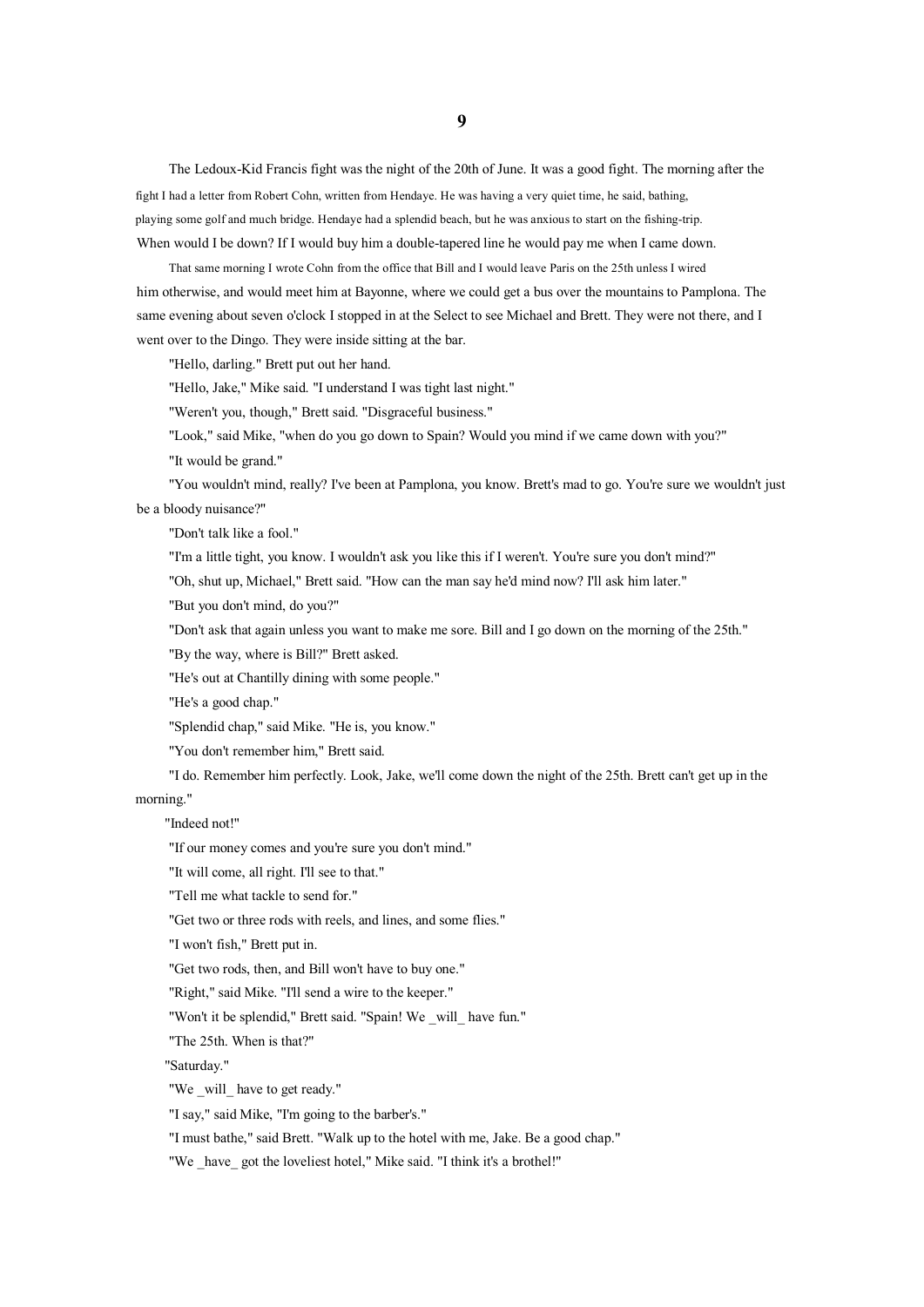"We left our bags here at the Dingo when we go<sup>t</sup> in, and they asked us at this hotel if we wanted <sup>a</sup> room for the afternoon only. Seemed frightfully pleased we were going to stay all night." " I believe it's a brothel," Mike said. "And I should know." "Oh, shut it and go and ge<sup>t</sup> your hair cut." Mike went out. Brett and I sat on at the bar. "Have another?" "Might." "I needed that," Brett said. We walked up the Rue Delambre. "I haven't seen you since I've been back," Brett said. "No." "How \_are\_ you, Jake?" "Fine." Brett looked at me. "I say," she said, "is Robert Cohn going on this trip?" "Yes. Why?" "Don't you think it will be <sup>a</sup> bit rough on him?" "Whyshould it?" "Who did you think I went down to San Sebastian with?" "Congratulations," I said. We walked along. "What did you say that for?" "I don't know. What would you like me to say?" We walked along and turned <sup>a</sup> corner. "He behaved rather well, too. He gets <sup>a</sup> little dull." "Does he?" "I rather thought it would be good for him." "You might take up social service." "Don't be nasty." "I won't." "Didn't you really know?" "No," I said. "I guess I didn't think about it." "Do you think it will be too rough on him?" "That's up to him," I said. "Tell him you're coming. He can always not come." "I'll write him and give him <sup>a</sup> chance to pull out of it." I did not see Brett again until the night of the 24th of June. "Did you hear from Cohn?" "Rather. He's keen about it." "My "I thought it was rather odd myself." "Says he can't wait to see me." "Does he think you're coming alone?" "No. I told him we were all coming down together. Michael and all." "He's wonderful." "Isn'the?"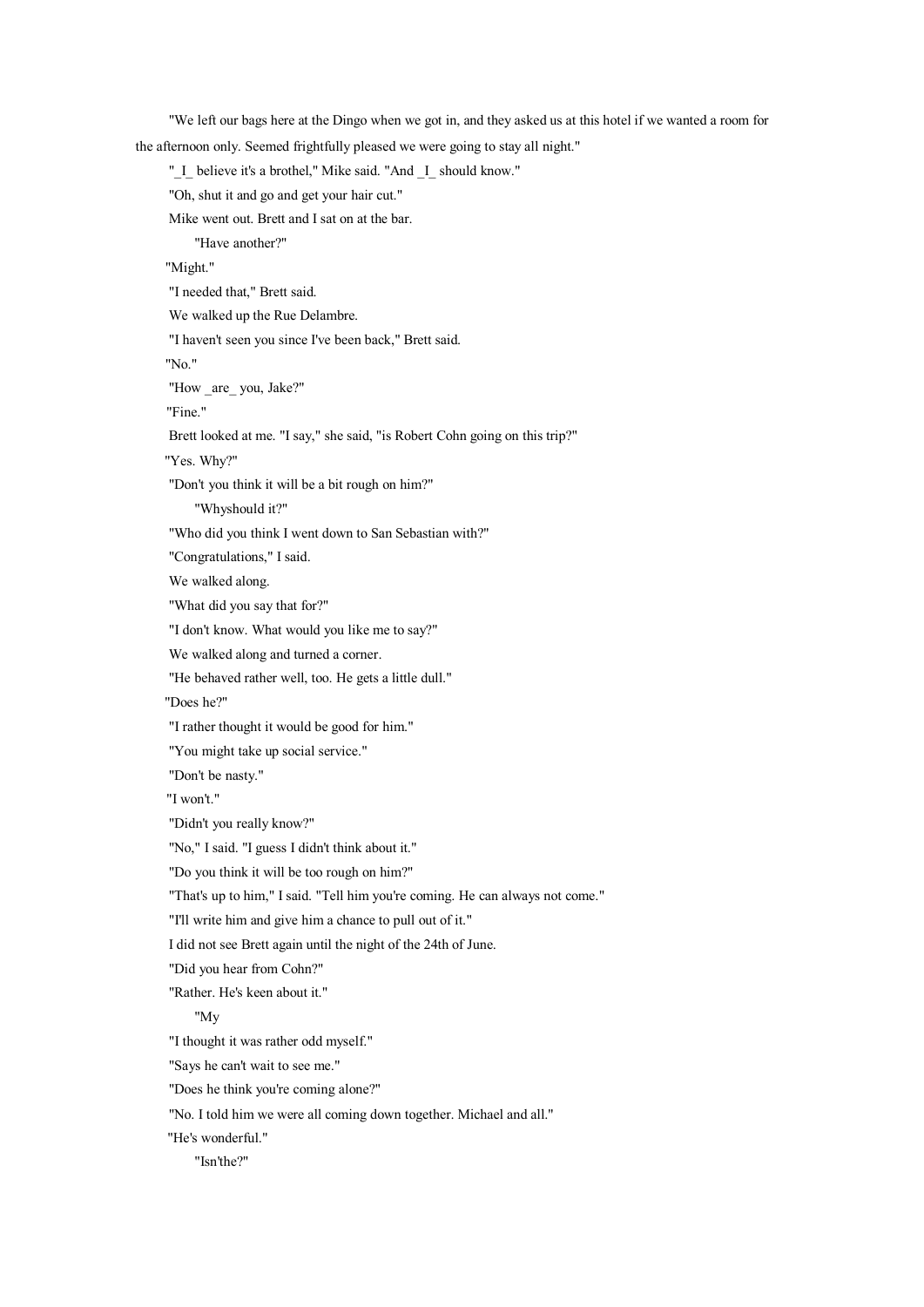They expected their money the next day. We arranged to meet at Pamplona. They would go directly to San Sebastian and take the train from there. We would all meet at the Montoya in Pamplona. If they did not turn up on Monday at the latest we would go on ahead up to Burguete in the mountains, to start fishing. There was <sup>a</sup> bus to Burguete. I wrote out an itinerary so they could follow us.

Bill and I took the morning train from the Gare d'Orsay. It was <sup>a</sup> lovely day, not too hot, and the country was beautiful from the start. We went back into the diner and had breakfast. Leaving the dining-car I asked the conductor for tickets for the first service.

"Nothing until the fifth."

"What's this?"

There were never more than two servings of lunch on that train, and always plenty of places for both of them. "They're all reserved," the dining-car conductor said. "There will be <sup>a</sup> fifth service at three-thirty."

"This is serious," I said to Bill.

"Give him ten francs."

"Here," I said. "We want to eat in the first service."

The conductor pu<sup>t</sup> the ten francs in his pocket.

"Thank you," he said. "I would advise you gentlemen to ge<sup>t</sup> some sandwiches. All the places for the first four services were reserved at the office of the company."

"You'll go <sup>a</sup> long way, brother," Bill said to him in English. "I suppose if I'd given you five francs you would have advised us to jump off the train."

"\_Comment?\_"

"Go to hell!" said Bill. "Get the sandwiches made and <sup>a</sup> bottle of wine. You tell him, Jake."

"And send it up to the next car." I described where we were.

In our compartment were <sup>a</sup> man and his wife and their young son.

"I suppose you're Americans, aren't you?" the man asked. "Having <sup>a</sup> good trip?"

"Wonderful," said Bill.

"That's what you want to do. Travel while you're young. Mother and I always wanted to ge<sup>t</sup> over, but we had to wait <sup>a</sup> while."

"You could have come over ten years ago, if you'd wanted to," the wife said. "What you always said was: 'See America first!' I will say we've seen <sup>a</sup> good deal, take it one way and another."

"Say, there's plenty of Americans on this train," the husband said. "They've go<sup>t</sup> seven cars of them from Dayton, Ohio. They've been on <sup>a</sup> pilgrimage to Rome, and now they're going down to Biarritz and Lourdes."

"So, that's what they are. Pilgrims. Goddam Puritans," Bill said.

"What part of the States you boys from?"

"Kansas City," I said. "He's from Chicago."

"You both going to Biarritz?"

"No. We're going fishing in Spain."

"Well, I never cared for it, myself. There's plenty that do out where I come from, though. We go<sup>t</sup> some of the best fishing in the State of Montana. I've been out with the boys, but I never cared for it any."

"Mighty little fishing you did on them trips," his wife said.

He winked at us.

"You know how the ladies are. If there's <sup>a</sup> jug goes along, or <sup>a</sup> case of beer, they think it's hell and damnation."

"That's the way men are," his wife said to us. She smoothed her comfortable lap. "I voted against prohibition to please him, and because I like <sup>a</sup> little beer in the house, and then he talks that way. It's <sup>a</sup> wonder they ever find any one to marry them."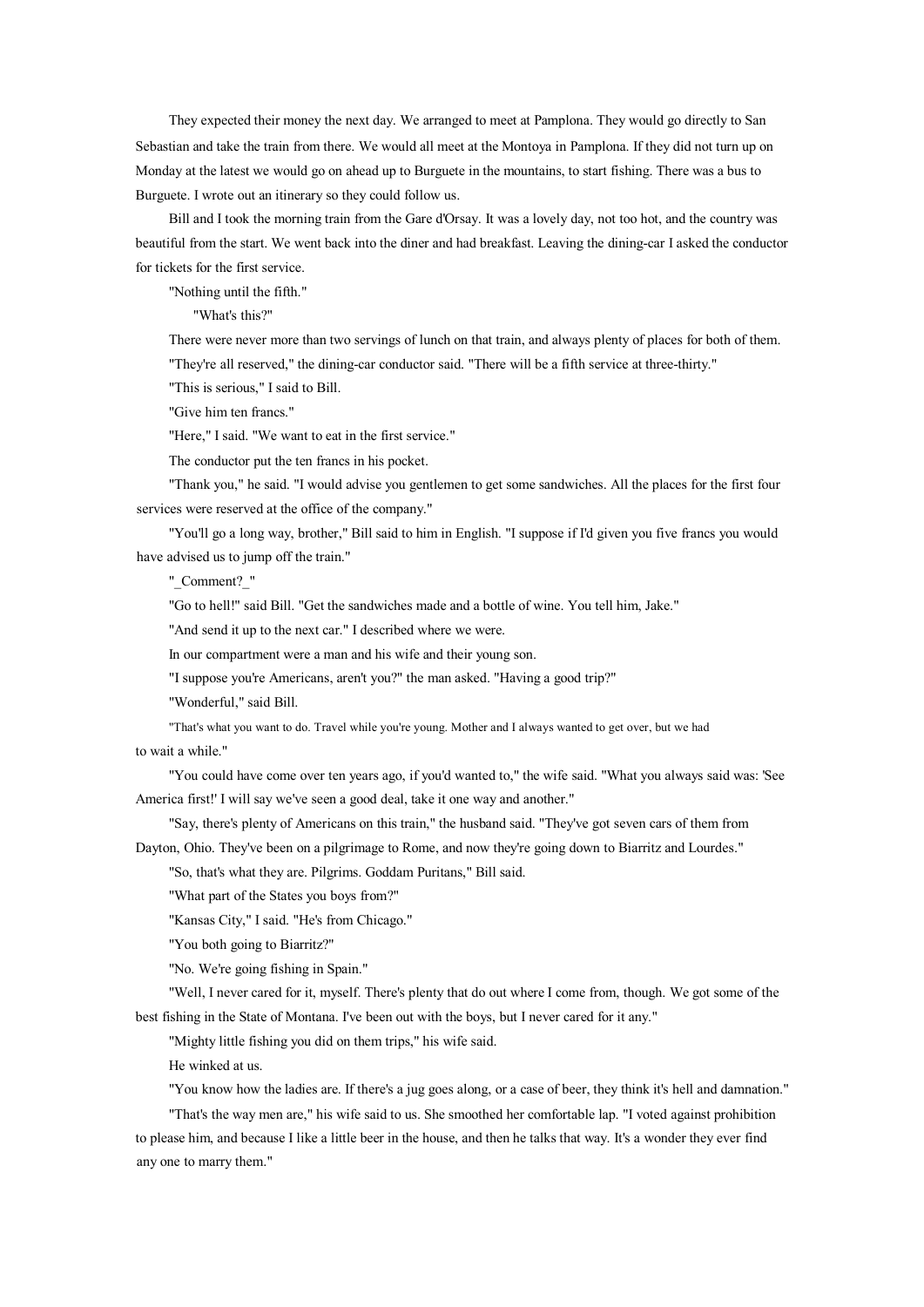"Say," said Bill, "do you know that gang of Pilgrim Fathers have cornered the dining-car until half pas<sup>t</sup> three this afternoon?"

"How do you mean? They can't do <sup>a</sup> thing like that."

"You try and ge<sup>t</sup> seats."

"Well, mother, it looks as though we better go back and ge<sup>t</sup> another breakfast."

She stood up and straightened her dress.

"Will you boys keep an eye on our things? Come on, Hubert."

They all three went up to the wagon restaurant. A little while after they were gone <sup>a</sup> steward went through announcing the first service, and pilgrims, with their priests, commenced filing down the corridor. Our friend and his family did not come back. A waiter passed in the corridor with our sandwiches and the bottle of Chablis, and we called him in.

"You're going to work to-day," I said.

He nodded his head. "They start now, at ten-thirty."

"When do we eat?"

"Huh! When do I eat?"

He left two glasses for the bottle, and we paid him for the sandwiches and tipped him.

"I'll ge<sup>t</sup> the plates," he said, "or bring them with you."

We ate the sandwiches and drank the Chablis and watched the country out of the window. The grain was just

beginning to ripen and the fields were full of poppies. The pastureland was green, and there were fine trees, and sometimes big rivers and chateaux off in the trees.

At Tours we go<sup>t</sup> off and bought another bottle of wine, and when we go<sup>t</sup> back in the compartment the gentleman from Montana and his wife and his son, Hubert, were sitting comfortably.

"Is there good swimming in Biarritz?" asked Hubert.

"That boy's just crazy till he can ge<sup>t</sup> in the watei" his mother said. "It's pretty hard on youngsters travelling."

"There's good swimming," I said. "But it's dangerous when it's rough."

"Did you ge<sup>t</sup> <sup>a</sup> meal?" Bill asked.

"We sure did. We set right there when they started to come in, and they must have just thought we were in the party. One of the waiters said something to us in French, and then they just sent three of themback."

"They thought we were snappers, all right," the man said. "It certainly shows you the power of the Catholic

Church. It's <sup>a</sup> pity you boys ain't Catholics. You could ge<sup>t</sup> <sup>a</sup> meal, then, all right."

"I am," I said. "That's what makes me so sore."

Finally at <sup>a</sup> quarter pas<sup>t</sup> four we had lunch. Bill had been rather difficult at the last. He buttonholed <sup>a</sup> priest

who was coming back with one of the returning streams of pilgrims.

"When do us Protestants ge<sup>t</sup> <sup>a</sup> chance to eat, father?"

"I don't know anything about it. Haven't you go<sup>t</sup> tickets?"

"It's enough to make <sup>a</sup> man join the Klan," Bill said. The priest looked back at him.

Inside the dining-car the waiters served the fifth successive table d'hôte meal. The waiter who served us was soaked through. His white jacket was purple under the arms.

"He must drink <sup>a</sup> lot of wine."

"Or wear purple undershirts."

"Let's ask him."

"No. He's too tired."

The train stopped for half an hour at Bordeaux and we went out through the station for <sup>a</sup> little walk. There was not time to ge<sup>t</sup> in to the town. Afterward we passed through the Landes and watched the sun set. There were wide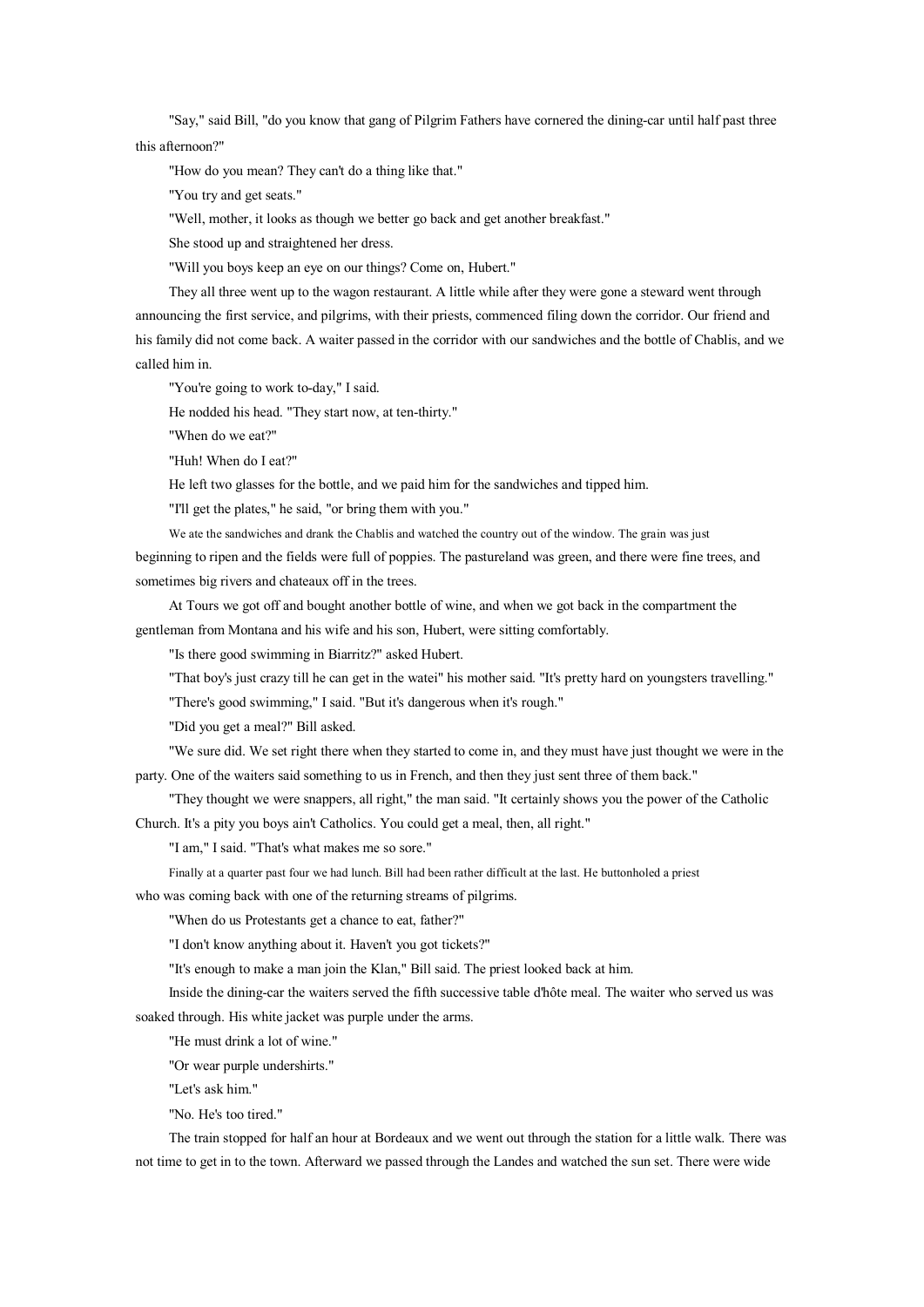fire-gaps cut through the pines, and you could look up them like avenues and see wooded hills way off. About seven-thirty we had dinner and watched the country through the open window in the diner. It was all sandy pine country full of heather. There were little clearings with houses in them, and once in <sup>a</sup> while we passed <sup>a</sup> sawmill. It go<sup>t</sup> dark and we could feel the country hot and sandy and dark outside of the window, and about nine <sup>o</sup>'clock we go<sup>t</sup> into Bayonne. The man and his wife and Hubert all shook hands with us. They were going on to LaNegresse to change for Biarritz.

"Well, I hope you have lots of luck," he said.

"Be careful about those bull-fights."

"Maybe we'll see you at Biarritz," Hubert said.

We go<sup>t</sup> off with our bags and rod-cases and passed through the dark station and out to the lights and the line of cabs and hotel buses. There, standing with the hotel runners, was Robert Cohn. He did not see us at first. Then he started forward.

"Hello, Jake. Have <sup>a</sup> good trip?"

"Fine," I said. "This is Bill Gorton."

"How are you?"

"Come on," said Robert. "I've go<sup>t</sup> <sup>a</sup> cab." He was <sup>a</sup> little near-sighted. I had never noticed it before. He was looking at Bill, trying to make him out. He was shy, too.

"We'll go up to my hotel. It's all right. It's quite nice."

We got into the cab, and the cabman put the bags up on the seat beside him and climbed up and cracked his

whip, and we drove over the dark bridge and into the town.

"I'm awfully glad to meet you," Robert said to Bill. "I've heard so much about you from Jake and I've read your books. Did you ge<sup>t</sup> my line, Jake?"

The cab stopped in front of the hotel and we all go<sup>t</sup> out and went in. It was <sup>a</sup> nice hotel, and the people at the desk were very cheerful, and we each had <sup>a</sup> good small room.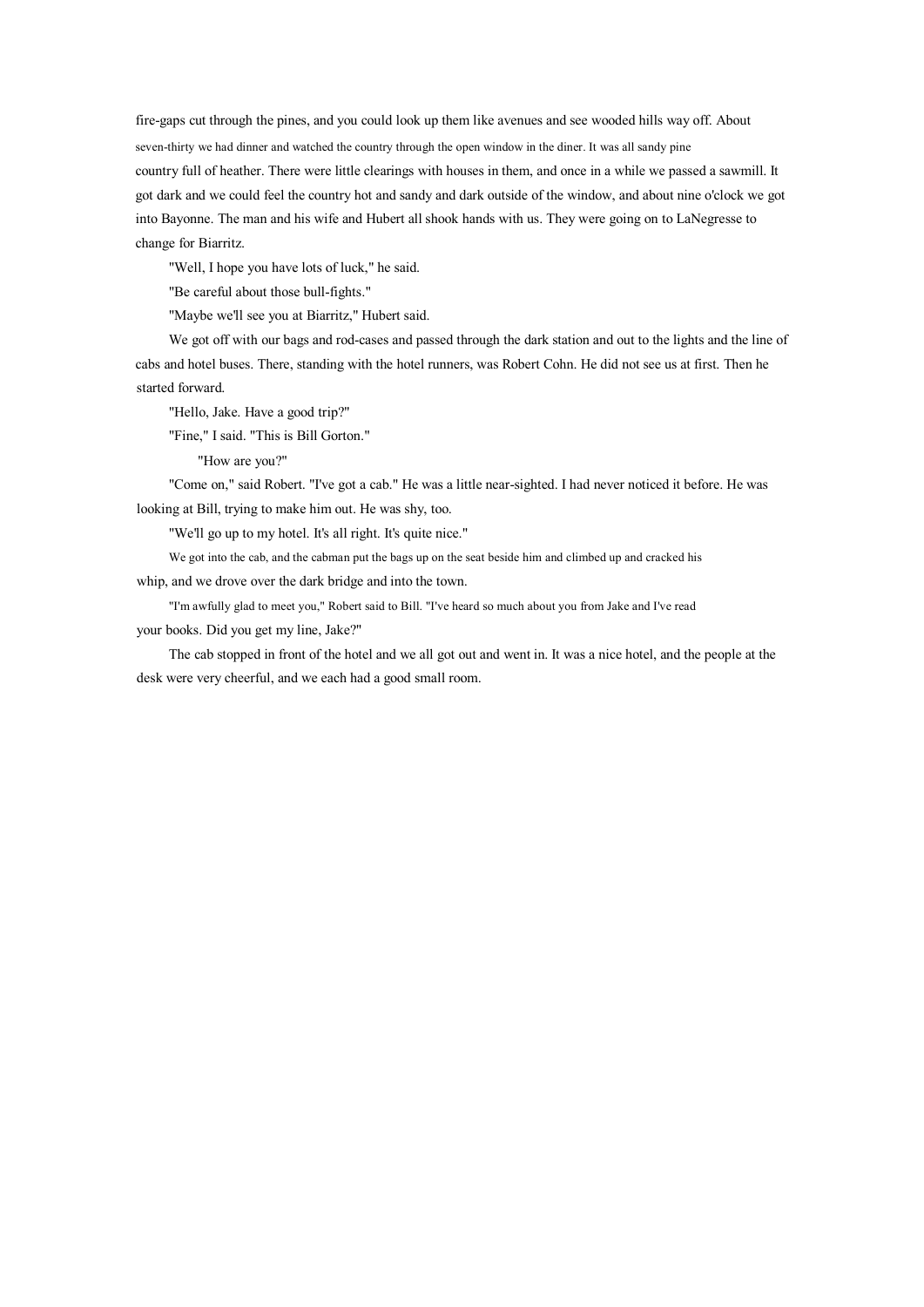In the morning it was bright, and they were sprinkling the streets of the town, and we all had breakfast in <sup>a</sup> café. Bayonne is <sup>a</sup> nice town. It is like <sup>a</sup> very clean Spanish town and it is on <sup>a</sup> big river. Already, so early in the morning, it was very hot on the bridge across the river. We walked out on the bridge and then took <sup>a</sup> walk through the town.

I was not at all sure Mike's rods would come from Scotland in time, so we hunted <sup>a</sup> tackle store and finally bought <sup>a</sup> rod for Bill up-stairs over <sup>a</sup> drygoods store. The man who sold the tackle was out, and we had to wait for him to come back. Finally he came in, and we bought <sup>a</sup> pretty good rod cheap, and two landing-nets.

We went out into the street again and took a look at the cathedral. Cohn made some remark about it being a very good example of something or other, I forget what. It seemed like <sup>a</sup> nice cathedral, nice and dim, like Spanish churches. Then we went up pas<sup>t</sup> the old fort and out to the local Syndicat d'Initiative office, where the bus was supposed to start from. There they told us the bus service did not start until the 1st of July. We found out at the tourist office what we ought to pay for <sup>a</sup> motor-car to Pamplona and hired one at <sup>a</sup> big garage just around the corner from the Municipal Theatre for four hundred francs. The car was to pick us up at the hotel in forty minutes, and we stopped at the café on the square where we had eaten breakfast, and had <sup>a</sup> beer. It was hot, but the town had <sup>a</sup> cool, fresh, early-morning smell and it was pleasant sitting in the café. A breeze started to blow, and you could feel that the air came from the sea. There were pigeons out in the square, and the houses were <sup>a</sup> yellow, sun-baked color, and I did not want toleave the café. But we had to go to the hotel toget our bags packed and pay the bill. We paid for the beers, we matched and I think Cohn paid, and went up to the hotel. It was only sixteen francs apiece for Bill and me, with ten per cent added for the service, and we had the bags sent down and waited for Robert Cohn. While we were waiting I saw <sup>a</sup> cockroach on the parque<sup>t</sup> floor that must have been at least three inches long. I pointed him out to Bill and then pu<sup>t</sup> my shoe on him. We agreed he must have just come in from the garden. It was really an awfully clean hotel.

Cohn came down, finally, and we all went out to the car. It was <sup>a</sup> big, closed car, with <sup>a</sup> driver in <sup>a</sup> white duster with blue collar and cuffs, and we had him pu<sup>t</sup> the back of the car down. He piled in the bags and we started off up the street and out of the town. We passed some lovely gardens and had <sup>a</sup> good look back at the town, and then we were out in the country, green and rolling, and the road climbing all the time. We passed lots of Basques with oxen, or cattle, hauling carts along the road, and nice farmhouses, low roofs, and all white-plastered. In the Basque country the land all looks very rich and green and the houses and villages look well-off and clean. Every village had <sup>a</sup> pelota court and on some of themkids were playing in the hot sun. There were signs on the walls of the churches saying it was forbidden to play pelota against them, and the houses in the villages had red tiled roofs, and then the road turned off and commenced to climb and we were going way up close along <sup>a</sup> hillside, with <sup>a</sup> valley below and hills stretched off back toward the sea. You couldn't see the sea. It was too far away. You could see only hills and more hills, and you knew where the sea was.

We crossed the Spanish frontier. There was <sup>a</sup> little stream and <sup>a</sup> bridge, and Spanish carabineers, with patent-leather Bonaparte hats, and short guns on their backs, on one side, and on the other fat Frenchmen in kepis and mustaches. They only opened one bag and took the passports in and looked at them. There was <sup>a</sup> general store and inn on each side of the line. The chauffeur had to go in and fill out some papers about the car and we go<sup>t</sup> out and went over to the stream to see if there were any trout. Bill tried to talk some Spanish to one of the carabineers, but it did not go very well. Robert Cohn asked, pointing with his finger, if there were any trout in the stream, and the carabineer said yes, but not many.

I asked him if he ever fished, and he said no, that he didn't care for it.

Just then an old man with long, sunburned hair and beard, and clothes that looked as though they were made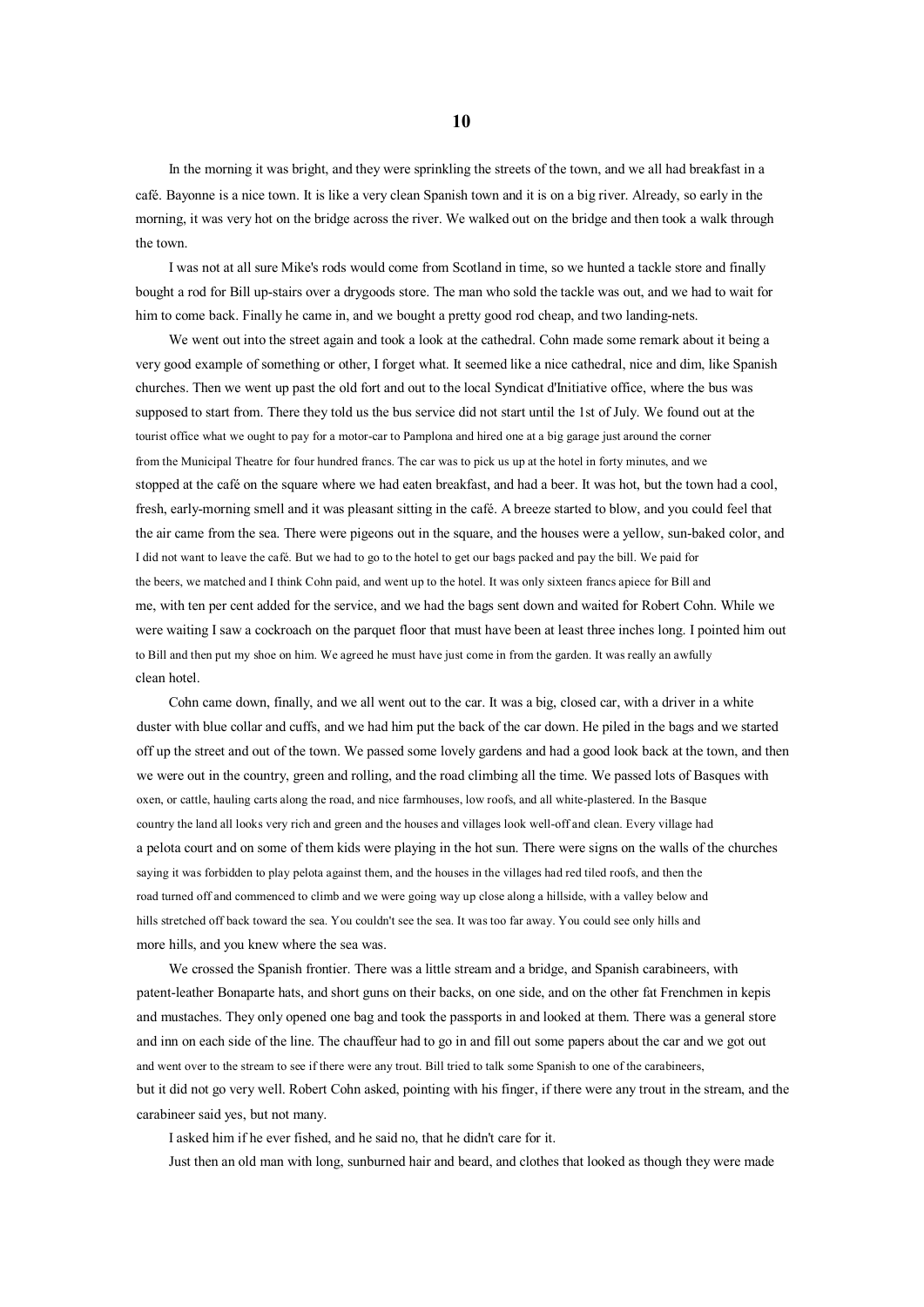of gunny-sacking, came striding up to the bridge. He was carrying <sup>a</sup> long staff, and he had <sup>a</sup> kid slung on his back, tied by the four legs, the head hanging down.

The carabineer waved him back with his sword. The man turned without saying anything, and started back up the white road into Spain.

"What's the matter with the old one?" I asked.

"He hasn't go<sup>t</sup> any passport."

I offered the guard <sup>a</sup> cigarette. He took it and thanked me.

"What will he do?" I asked.

The guard spa<sup>t</sup> in the dust.

"Oh, he'll just wade across the stream."

"Do you have much smuggling?"

"Oh," he said, "they go through."

The chauffeur came out, folding up the papers and putting them in the inside pocket of his coat. We all go<sup>t</sup> in the car and it started up the white dusty road into Spain. For <sup>a</sup> while the country was much as it had been; then, climbing all the time, we crossed the top of <sup>a</sup> Col, the road winding back and forth on itself, and then it was really Spain. There were long brown mountains and <sup>a</sup> few pines and far-off forests of beech-trees on some of the mountainsides. The road went along the summit of the Col and then dropped down, and the driver had to honk, and slow up, and turn out to avoid running into two donkeys that were sleeping in the road. We came down out of the mountains and through an oak forest, and there were white cattle grazing in the forest. Down below there were grassy plains and clear streams, and then we crossed <sup>a</sup> stream and went through <sup>a</sup> gloomy little village, and started to climb again. We climbed up and up and crossed another high Col and turned along it, and the road ran down to the right, and we saw <sup>a</sup> whole new range of mountains off to the south, all brown and baked-looking and furrowed in strange shapes.

After <sup>a</sup> while we came out of the mountains, and there were trees along both sides of the road, and <sup>a</sup> stream and ripe fields of grain, and the road went on, very white and straight ahead, and then lifted to <sup>a</sup> little rise, and off on the left was <sup>a</sup> hill with an old castle, with buildings close around it and <sup>a</sup> field of grain going right up to the walls and shifting in the wind. I was up in front with the driver and I turned around. Robert Cohn was asleep, but Bill looked and nodded his head. Then we crossed <sup>a</sup> wide plain, and there was <sup>a</sup> big river off on the right shining in the sun from between the line of trees, and away off you could see the plateau of Pamplona rising out of the plain, and the walls of the city, and the great brown cathedral, and the broken skyline of the other churches. In back of the plateau were the mountains, and every way you looked there were other mountains, and ahead the road stretched out white across the plain going toward Pamplona.

We came into the town on the other side of the plateau, the road slanting up steeply and dustily with shade-trees on both sides, and then levelling out through the new par<sup>t</sup> of town they are building up outside the old walls. We passed the bull-ring, high and white and concrete-looking in the sun, and then came into the big square by <sup>a</sup> side street and stopped in front of the Hotel Montoya.

The driver helped us down with the bags. There was <sup>a</sup> crowd of kids watching the car, and the square was hot, and the trees were green, and the flags hung on their staffs, and it was good to ge<sup>t</sup> out of the sun and under the shade of the arcade that runs all the way around the square. Montoya was glad to see us, and shook hands and gave us good rooms looking out onthe square, and then we washed and cleaned up and went down-stairs in the dining-room for lunch. The driver stayed for lunch, too, and afterward we paid him and he started back to Bayonne.

There are two dining-rooms in the Montoya. One is up-stairs on the second floor and looks out on the square. The other is down one floor below the level of the square and has <sup>a</sup> door that opens on the back street that the bulls pass along when they run through the streets early in the morning on their way to the ring. It is always cool inthe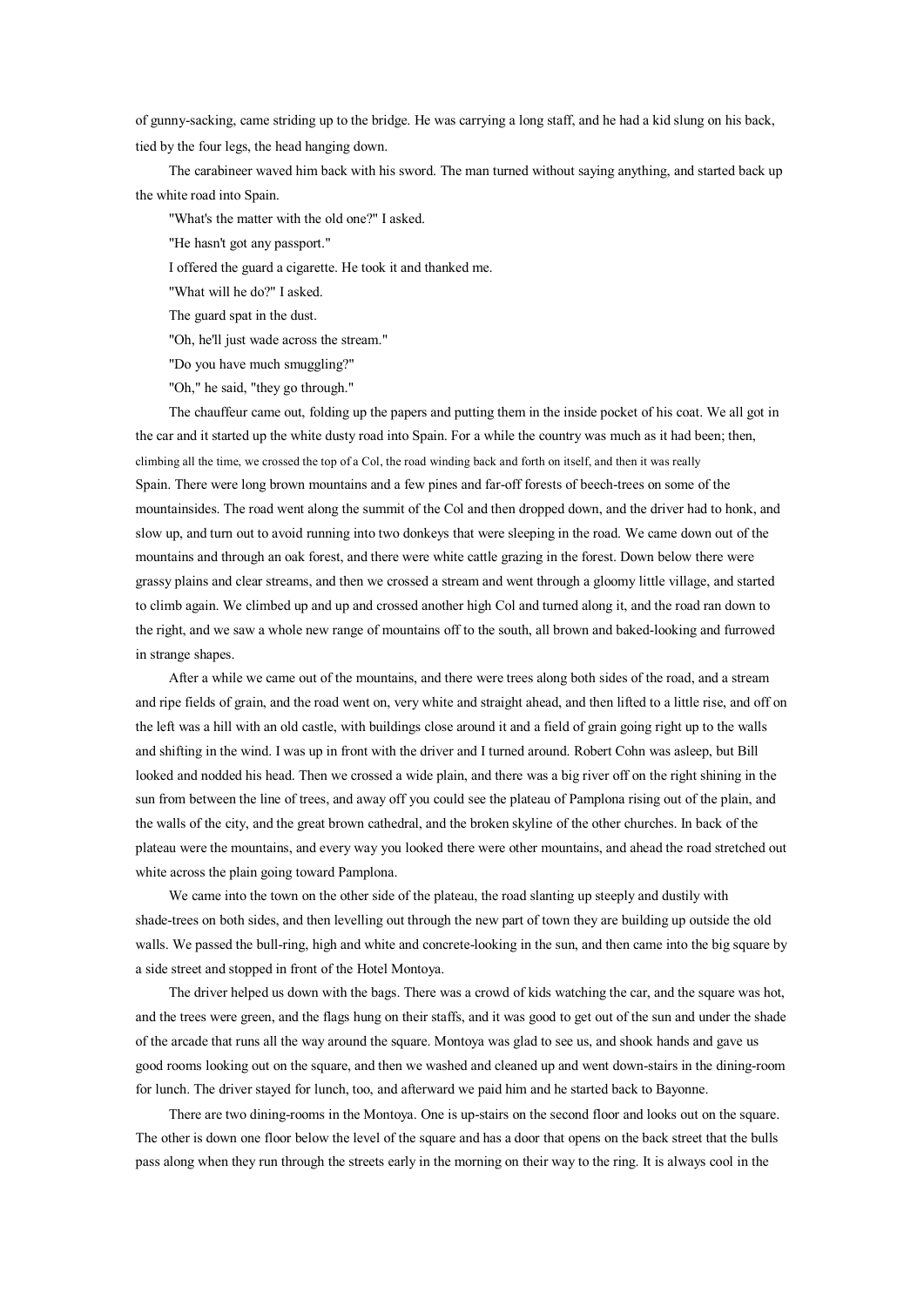down-stairs dining-room and we had <sup>a</sup> very good lunch. The first meal in Spain was always <sup>a</sup> shock with the hors d'ceuvres, an egg course, two meat courses, vegetables, salad, and dessert and fruit. You have to drink plenty of wine to ge<sup>t</sup> it all down. Robert Cohn tried to say he did not want any of the second meat course, but we would not interpret for him, and so the waitress brought him something else as <sup>a</sup> replacement, <sup>a</sup> plate of cold meats, I think. Cohn had been rather nervous ever since we had met at Bayonne. He did not know whether we knew Brett had been with him at San Sebastian, and it made himrather awkward.

"Well," I said, "Brett and Mike ought to ge<sup>t</sup> in to-night."

"I'm not sure they'll come," Cohn said.

"Why not?" Bill said. "Of course they'll come."

"They're always late," I said.

"I rather think they're not coming," Robert Cohn said.

He said it with an air of superior knowledge that irritated both of us.

"I'll bet you fifty pesetas they're here to-night," Bill said. He always bets when he is angered, and so he usually bets foolishly.

"I'll take it," Cohn said. "Good. You remember it, Jake. Fifty pesetas."

"I'll remember it myself," Bill said. I saw he was angry and wanted to smooth him down.

"It's <sup>a</sup> sure thing they'll come," I said. "But maybe not tonight."

"Want to call it off?" Cohn asked.

"No. Why should I? Make it <sup>a</sup> hundred if you like."

"All right. I'll take that."

"That's enough," I said. "Or you'll have to make <sup>a</sup> book and give me some of it."

"I'm satisfied," Cohn said. He smiled. "You'll probably win it back at bridge, anyway."

"You haven't go<sup>t</sup> it yet," Bill said.

We went out to walk around under the arcade to the Café Irufla for coffee. Cohn said he was going over and ge<sup>t</sup> <sup>a</sup> shave.

"Say," Bill said to me, "have I go<sup>t</sup> any chance on that bet?"

"You've go<sup>t</sup> <sup>a</sup> rotten chance. They've never been on time anywhere. If their money doesn't come it's <sup>a</sup> cinch

they won't ge<sup>t</sup> in tonight."

"I was sorry as soon as I opened my mouth. But I had to call him. He's all right, I guess, but where does he ge<sup>t</sup> this inside stuff? Mike and Brett fixed it up with us about coming down here."

I saw Cohn coming over across the square.

"Here he comes."

"Well, let him not ge<sup>t</sup> superior and Jewish."

"The barber shop's closed," Cohn said. "It's not open till four."

We had coffee at the Iruña, sitting in comfortable wicker chairs looking out from the cool of the arcade at the

big square. After <sup>a</sup> while Bill went to write some letters and Cohn went over to the barber-shop. It was still closed, so he decided to go up to the hotel and ge<sup>t</sup> <sup>a</sup> bath, and I sat out in front of the café and then went for <sup>a</sup> walk in the town. It was very hot, but I kept on the shady side of the streets and went through the market and had a good time seeing the town again. I went to the Ayuntamiento and found the old gentleman who subscribes for the bull-fight tickets for me every year, and he had gotten the money I sent him from Paris and renewed my subscriptions, so that

was all set. He was the archivist, and all the archives of the town were in his office. That has nothing to do with the story. Anyway, his office had <sup>a</sup> green baize door and <sup>a</sup> big wooden door, and when I went out I left him sitting

among the archives that covered all the walls, and I shut both the doors, and as I went out of the building into the street the porter stopped me to brush off my coat.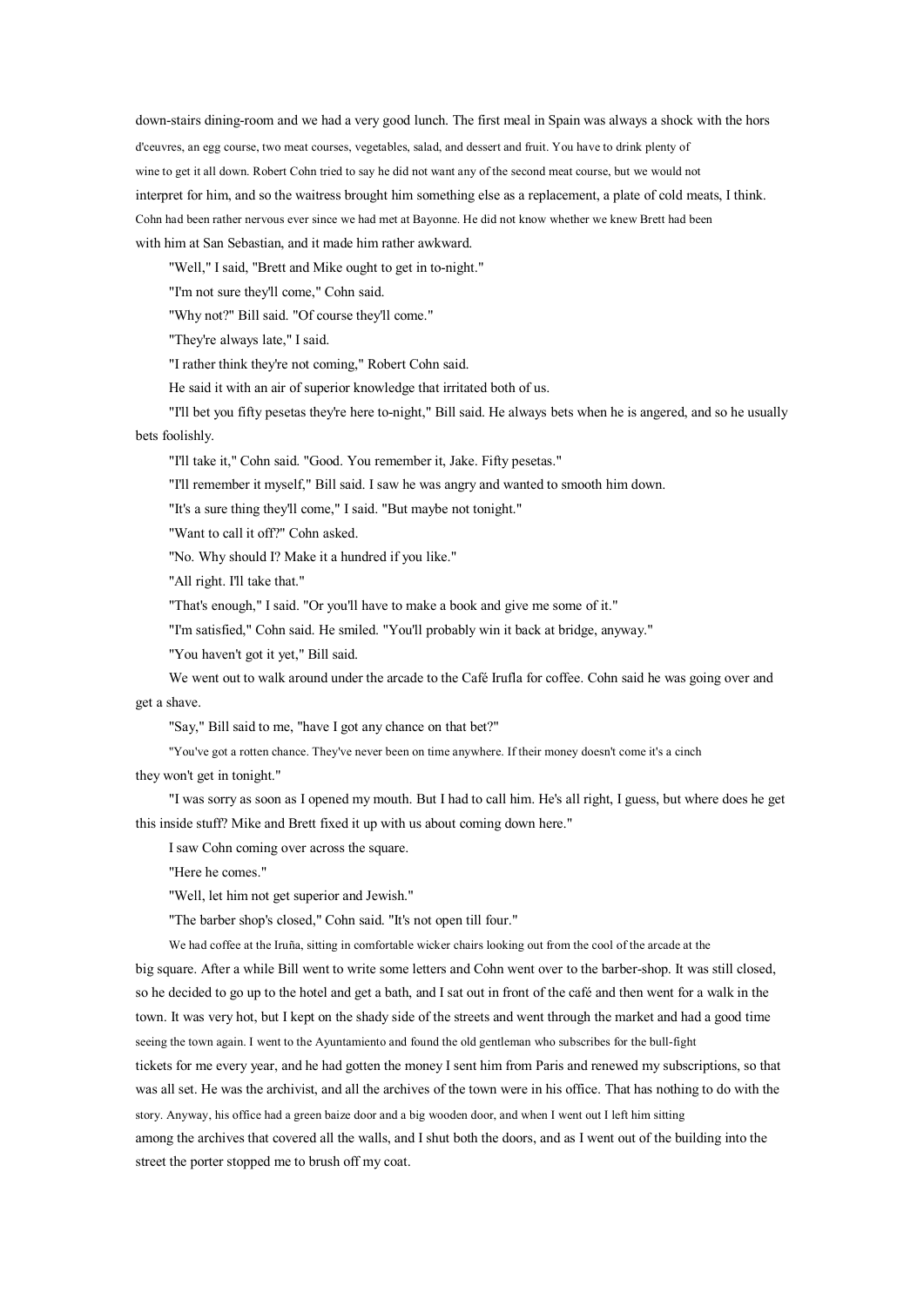"You must have been in <sup>a</sup> motor-car," he said.

The back of the collar and the upper part of the shoulders were gray with dust.

"From Bayonne."

"Well, well," he said. "I knew you were in <sup>a</sup> motor-car from the way the dust was." So I gave him two copper coins.

At the end of the street I saw the cathedral and walked up toward it. The first time I ever saw it I thought the facade was ugly but I liked it now. I went inside. It was dim and dark and the pillars went high up, and there were people praying, and it smelt of incense, and there were some wonderful big windows. I knelt and started to pray and prayed for everybody I thought of, Brett and Mike and Bill and Robert Cohn and myself, and all the bull-fighters, separately for the ones I liked, and lumping all the rest, then I prayed for myself again, and while I was praying for myself I found I was getting sleepy, so I prayed that the bull-fights would be good, and that it would be <sup>a</sup> fine fiesta, and that we would ge<sup>t</sup> some fishing. I wondered if there was anything else I might pray foi and I thought I would like to have some money, so I prayed that I would make <sup>a</sup> lot of money, and then I started to think how I would make it, and thinking of making money reminded me of the count, and I started wondering about where he was, and regretting I hadn't seen him since that night in Montmartre, and about something funny Brett told me about him, and as all the time I was kneeling with my forehead on the wood in front of me, and was thinking of myself as praying, I was <sup>a</sup> little ashamed, and regretted that I was such <sup>a</sup> rotten Catholic, but realized there was nothing I could do about it, at least for <sup>a</sup> while, and maybe never, but that anyway it was <sup>a</sup> grand religion, and I only wished I felt religious and maybe I would the next time; and then I was out in the hot sun on the steps of the cathedral, and the forefingers and the thumb of my right hand were still damp, and I felt them dry in the sun. The sunlight was hot and hard, and I crossed over beside some buildings, and walked back along sidestreets to the hotel.

At dinner that night we found that Robert Cohn had taken <sup>a</sup> bath, had had <sup>a</sup> shave and <sup>a</sup> haircut and <sup>a</sup> shampoo, and something put on his hair afterward to make it stay down. He was nervous, and I did not try to help him any. The train was due in at nine <sup>o</sup>'clock from San Sebastian, and, if Brett and Mike were coming, they would be on it. At twenty minutes to nine we were not half through dinner. Robert Cohn go<sup>t</sup> up from the table and said he would go to the station. I said I would go with him, just to devil him. Bill said he would be damned if he would leave his dinner. I said we would be right back.

We walked to the station. I was enjoying Cohn's nervousness. I hoped Brett would be on the train. At the station the train was late, and we sat on <sup>a</sup> baggage-truck and waited outside in the dark. I have never seen <sup>a</sup> man in civil life as nervous as Robert Cohn--nor as eager. I was enjoying it. It was lousy to enjoy it, but I felt lousy. Cohn had <sup>a</sup> wonderful quality of bringing out the worst in anybody.

After <sup>a</sup> while we heard the train-whistle way off below on the other side of the plateau, and then we saw the headlight coming up the hill. We went inside the station and stood with <sup>a</sup> crowd of people just back of the gates, and the train came in and stopped, and everybody started coming out through the gates.

They were not in the crowd. We waited till everybody had gone through and out of the station and gotten into buses, or taken cabs, or were walking with their friends or relatives through the dark into the town.

"I knew they wouldn't come," Robert said. We were going back to the hotel.

"I thought they might," I said.

Bill was eating fruit when we came in and finishing <sup>a</sup> bottle of wine.

"Didn't come, eh?"

"No."

"Do you mind if I give you that hundred pesetas in the morning, Cohn?" Bill asked. "I haven't changed any money here yet."

"Oh, forget about it," Robert Cohn said. "Let's bet onsomething else. Can you bet on bull-fights?"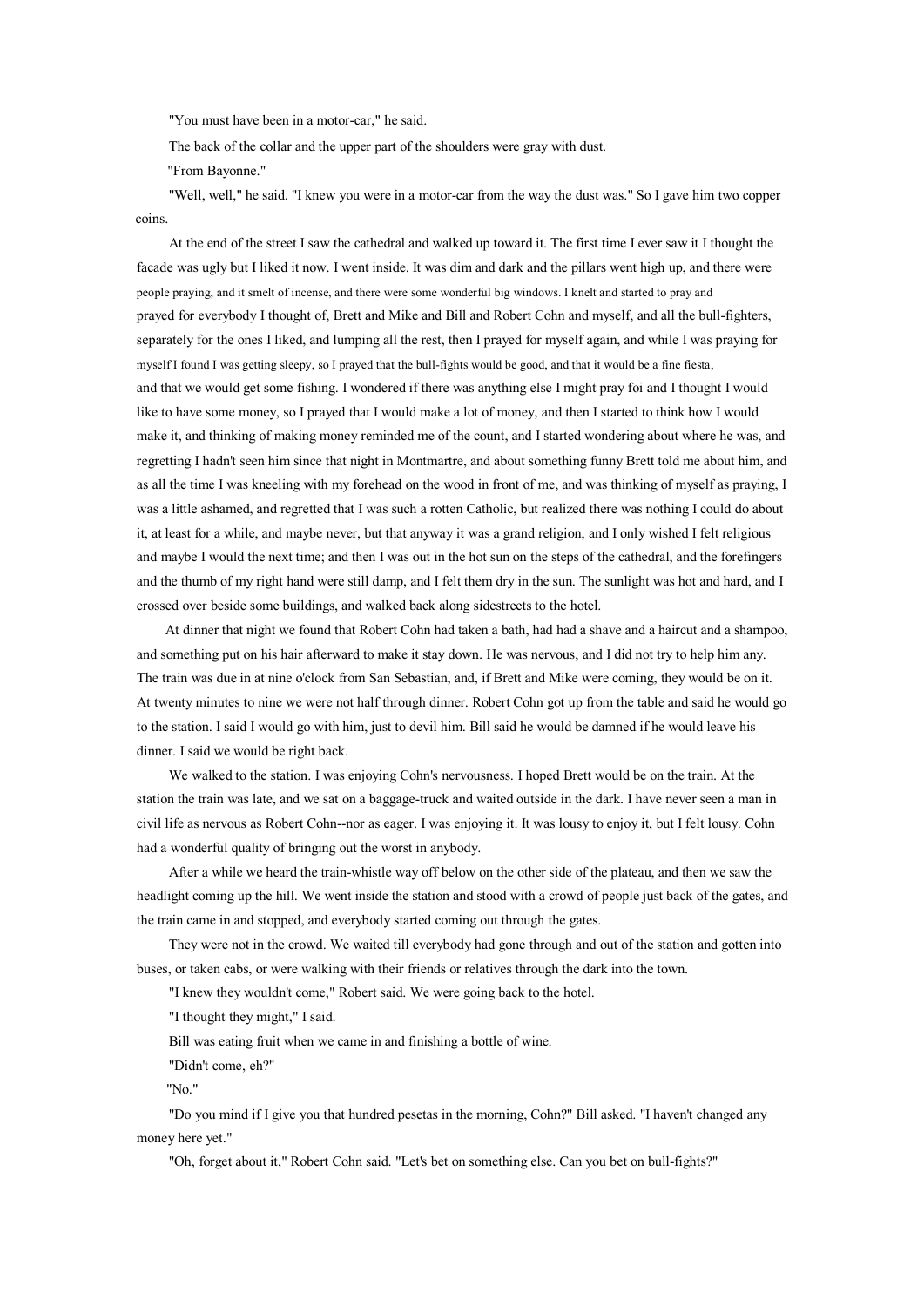"You could," Bill said, "but you don't need to."

"It would be like betting on the war," I said. "You don't need any economic interest."

"I'm very curious to see them," Robert said.

Montoya came up to our table. He had <sup>a</sup> telegram in his hand. "It's for you." He handed it to me.

It read: "Stopped night San Sebastian."

"It's from them," I said. I pu<sup>t</sup> it in my pocket. Ordinarily I should have handed it over.

"They've stopped over in San Sebastian," I said. "Send their regards to you."

Why I felt that impulse to devil him I do not know. Of course I do know. I was blind, unforgivingly jealous of what had happened to him. The fact that I took it as <sup>a</sup> matter of course did not alter that any. I certainly did hate him. I do not think I ever really hated him until he had that little spell of superiority at lunch--that and when he went through all that barbering. So I pu<sup>t</sup> the telegram in my pocket. The telegram came to me, anyway.

"Well," I said. "We ought to pull out on the noon bus for Burguete. They can follow us if they get in to-morrow night."

There were only two trains up from San Sebastian, an early morning train and the one we had just met.

"That sounds like <sup>a</sup> good idea," Cohn said.

"The sooner we ge<sup>t</sup> on the stream the better."

"It's all one to me when we start," Bill said. "The sooner the better."

We sat in the Irufla for <sup>a</sup> while and had coffee and then took <sup>a</sup> little walk out to the bull-ring and across the field and under the trees at the edge of the cliff and looked down at the river in the dark, and I turned in early. Bill and Cohn stayed out in the café quite late, I believe, because I was asleep when they came in.

In the morning I bought three tickets for the bus to Burguete. It was scheduled to leave at two <sup>o</sup>'clock. There was nothing earlier. I was sitting over at the Irufla reading the papers when I saw Robert Cohn coming across the square. He came up to the table and sat down in one of the wicker chairs.

"This is <sup>a</sup> comfortable café," he said. "Did you have <sup>a</sup> good night, Jake?"

"I slept like <sup>a</sup> log."

"I didn't sleep very well. Bill and I were out late, too."

"Where were you?"

"Here. And after it shut we went over to that other café. The old man there speaks German and English."

"The Café Suizo."

"That's it. He seems like <sup>a</sup> nice old fellow. I think it's <sup>a</sup> better café than this one."

"It's not so good in the daytime," I said. "Too hot. By the way, I got the bus tickets."

"I'm not going up to-day. You and Bill go on ahead."

"I've go<sup>t</sup> your ticket."

"Give it to me. I'll ge<sup>t</sup> the money back."

"It's five pesetas."

Robert Cohn took out <sup>a</sup> silver five-peseta piece and gave it to me.

"I ought to stay," he said. "You see I'm afraid there's some sort of misunderstanding."

"Why," I said. "They may not come here for three or four days now if they start on parties at San Sebastian."

"That's just it," said Robert. "I'm afraid they expected to meet me at San Sebastian, and that's why they

stopped over."

"What makes you think that?"

"Well, I wrote suggesting it to Brett."

"Why in hell didn't you stay there and meet them, then?" I started to say, but I stopped. I thought that idea would come to him by itself, but I do not believe it ever did.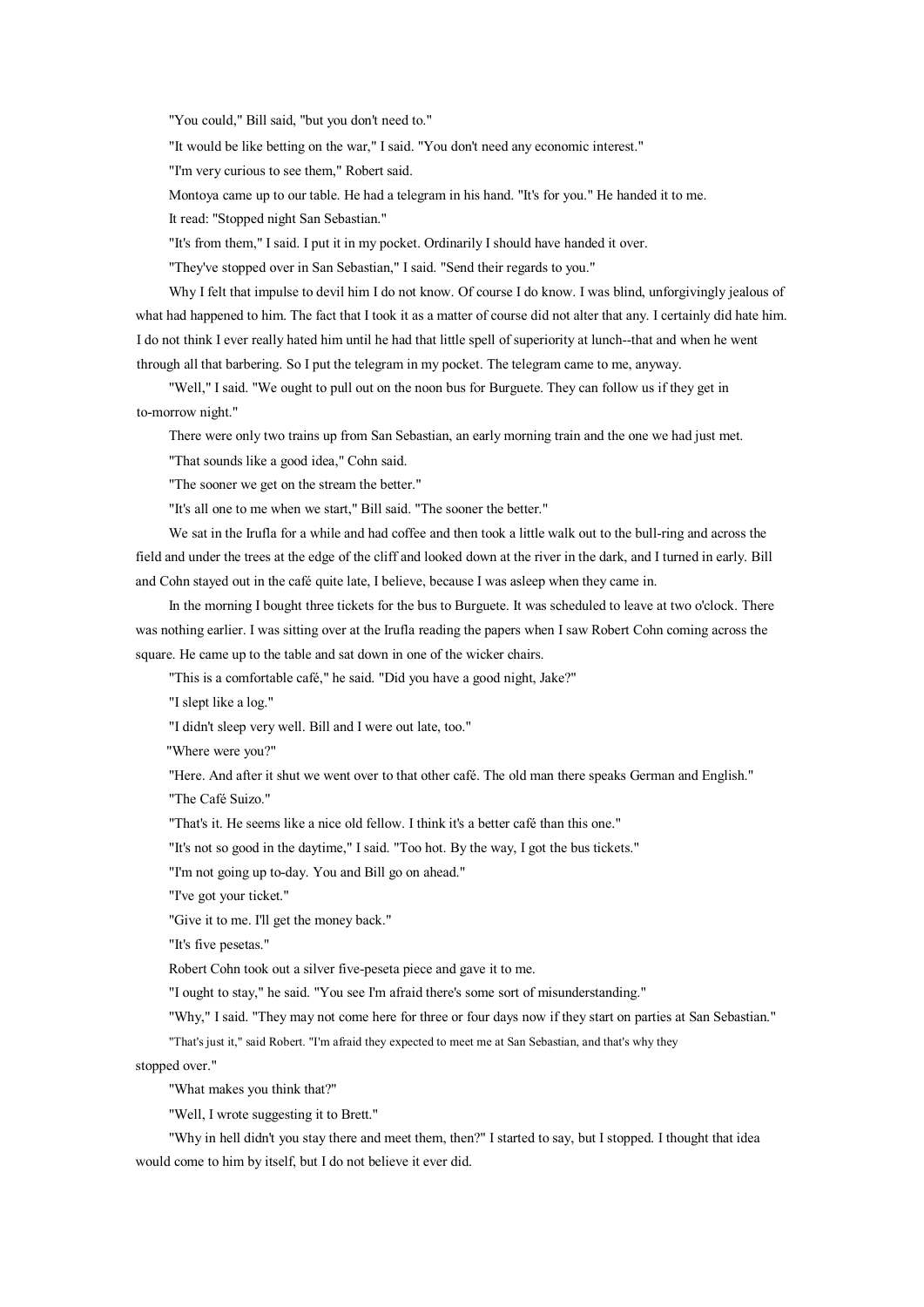He was being confidential now and it was giving him pleasure to be able to talk with the understanding that I knew there was something between him and Brett.

"Well, Bill and I will go up right after lunch," I said.

"I wish I could go. We've been looking forward to this fishing all winter." He was being sentimental about it. "But I ought to stay. I really ought. As soon as they come I'll bring them right up."

"Let's find Bill."

"I want to go over to the barber-shop."

"See you at lunch."

I found Bill up in his room. He was shaving.

"Oh, yes, he told me all about it last night," Bill said. "He's <sup>a</sup> great little confider. He said he had <sup>a</sup> date with Brett at San Sebastian."

"The lying bastard!"

"Oh, no," said Bill. "Don't ge<sup>t</sup> sore. Don't ge<sup>t</sup> sore at this stage of the trip. How did you ever happen to know this fellow anyway?"

"Don't rub it in."

Bill looked around, half-shaved, and then went ontalking into the mirror while he lathered his face.

"Didn't you send him with <sup>a</sup> letter to me in New York last winter? Thank God, I'm <sup>a</sup> travelling man. Haven't you go<sup>t</sup> some more Jewish friends you could bring along?" He rubbed his chin with his thumb, looked at it, and then started scraping again.

"You've go<sup>t</sup> some fine ones yourself."

"Oh, yes. I've go<sup>t</sup> some darbs. But not alongside of this Robert Cohn. The funny thing is he's nice, too. I like

him. But he's just so awful."

"He can be damn nice."

"I know it. That's the terrible part."

I laughed.

"Yes. Go on and laugh," said Bill. "You weren't out with him last night until two <sup>o</sup>'clock."

"Was he very bad?"

"Awful. What's all this about him and Brett, anyway? Did she ever have anything to do with him?"

He raised his chin up and pulled it from side to side.

"Sure. She went down to San Sebastian with him."

"What <sup>a</sup> damn-fool thing to do. Why did she do that?"

"She wanted to ge<sup>t</sup> out of town and she can't go anywhere alone. She said she thought it would be good for

him."

"What bloody-fool things people do. Why didn't she go off with some of her own people? Or you?"--he slurred that over--"or me? Why not me?" He looked at his face carefully in the glass, put a big dab of lather on each cheek-bone. "It's an honest face. It's <sup>a</sup> face any woman would be safe with."

"She'd never seen it."

"She should have. All women should see it. It's <sup>a</sup> face that ought to be thrown on every screen in the country. Every woman ought tobe given <sup>a</sup> copy of this face as she leaves the altar. Mothers should tell their daughters about

this face. My son"--he pointed the razor at me--"go west with this face and grow up with the country."

He ducked down to the bowl, rinsed his face with cold water, pu<sup>t</sup> on some alcohol, and then looked at himself carefully in the glass, pulling down his long upper lip.

My God. he said, isn't it an awful face?

He looked in the glass.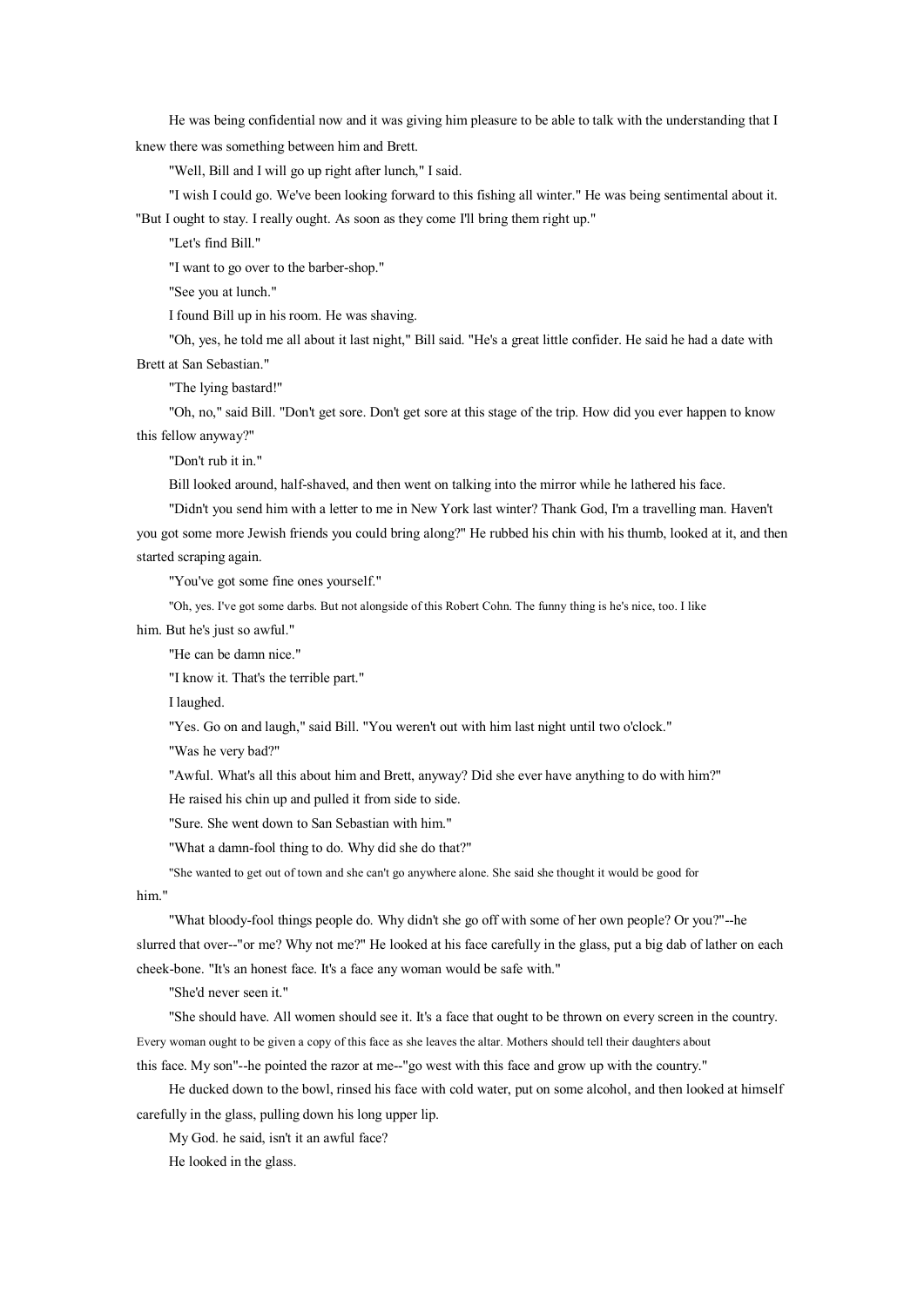"And as for this Robert Cohn," Bill said, "he makes me sick, and he can go to hell, and I'm damn glad he's staying here so we won't have him fishing with us."

"You're damn right."

"We're going trout-fishing. We're going trout-fishing in the Irati River, and we're going to ge<sup>t</sup> tight now at lunch on the wine of the country, and then take <sup>a</sup> swell bus ride."

"Come on. Let's go over to the Irufla and start," I said.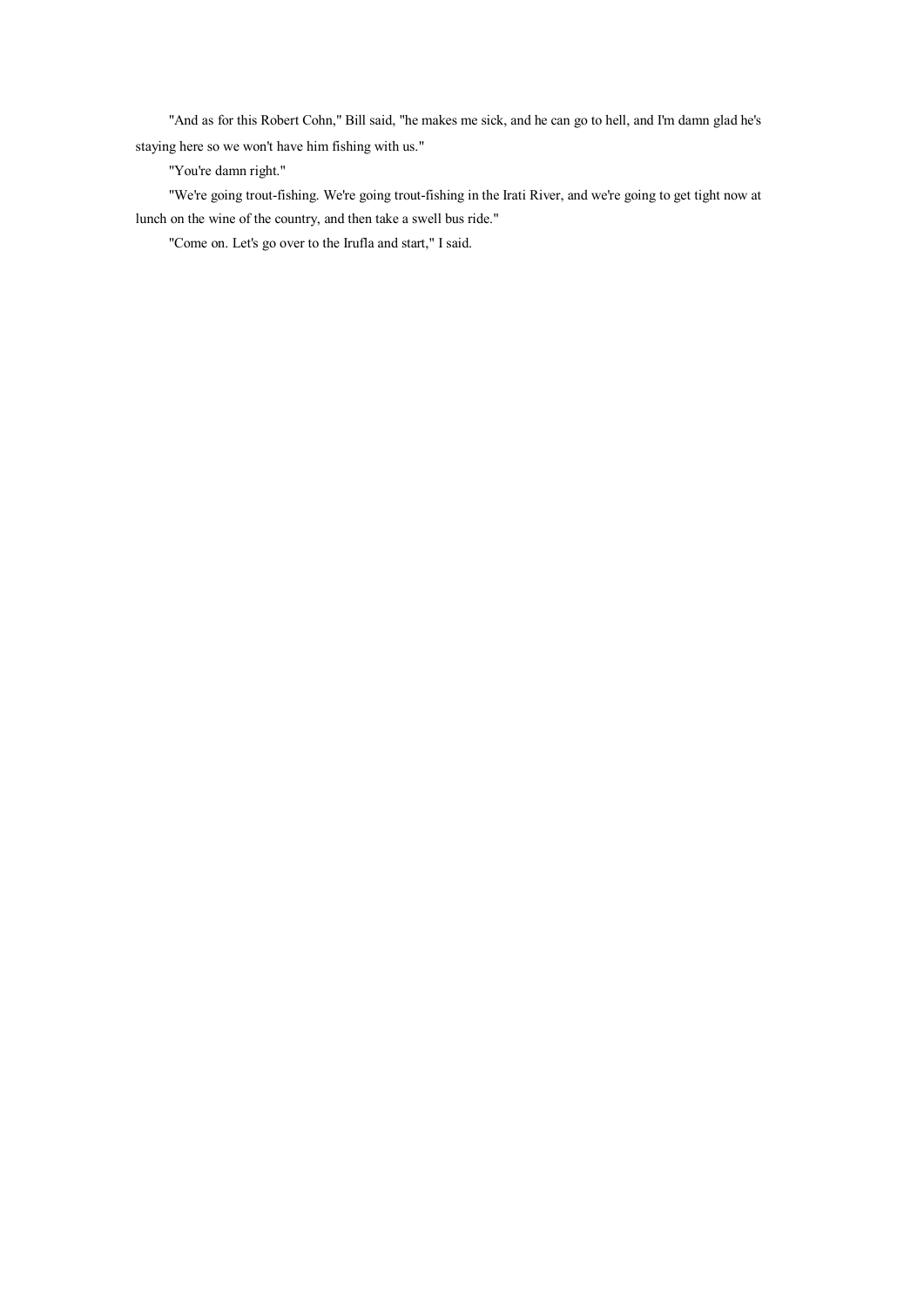It was baking hot in the square when we came out after lunch with our bags and the rod-case to go to Burguete. People were on top of the bus, and others were climbing up <sup>a</sup> ladder. Bill went up and Robert sat beside Bill to save <sup>a</sup> place for me, and I went back in the hotel to ge<sup>t</sup> <sup>a</sup> couple of bottles of wine to take with us. When I came out the bus was crowded. Men and women were sitting on all the baggage and boxes on top, and the women all had their fans going in the sun. It certainiy was hot. Robert climbed down and I fitted into the place he had saved on the one wooden seat that ran across the top.

Robert Cohn stood in the shade of the arcade waiting for us to start. A Basque with <sup>a</sup> big leather wine-bag in his lap lay across the top of the bus in front of our seat, leaning back against our legs. He offered the wine-skin to Bill and to me, and when I tipped it up to drink he imitated the sound of <sup>a</sup> klaxon motor-horn so well and so suddenly that I spilled some of the wine, and everybody laughed. He apologized and made me take another drink. He made the klaxon again <sup>a</sup> little later, and it fooled me the second time. He was very good at it. The Basques liked it. The man next to Bill was talking to him in Spanish and Bill was not getting it, so he offered the man one of the bottles of wine. The man waved it away. He said it was too hot and he had drunk too much at lunch. When Bill offered the bottle the second time he took <sup>a</sup> long drink, and then the bottle went all over that part of the bus. Every one took <sup>a</sup> drink very politely, and then they made us cork it up and put it away. They all wanted us to drink from their leather wine-bottles. They were peasants going up into the hills.

Finally, after <sup>a</sup> couple more false klaxons, the bus started, and Robert Cohn waved good-by to us, and all the Basques waved goodby to him. As soon as we started out on the road outside of town it was cool. It felt nice riding high up and close under the trees. The bus went quite fast and made <sup>a</sup> good breeze, and as we went out along the road with the dust powdering the trees and down the hill, we had <sup>a</sup> fine view, back through the trees, of the town rising up from the bluff above the river. The Basque lying against my knees pointed out the view with the neck of the wine-bottle, and winked at us. He nodded his head.

"Pretty nice, eh?"

"These Basques are swell people," Bill said.

The Basque lying against my legs was tanned the color of saddleleather. He wore <sup>a</sup> black smock like all the rest. There were wrinkles in his tanned neck. He turned around and offered his wine-bag to Bill. Bill handed him one of our bottles. The Basque wagged <sup>a</sup> forefinger at him and handed the bottle back, slapping in the cork with the palm of his hand. He shoved the wine-bag up.

"Arriba! Arriba!"he said. "Lift it up."

Bill raised the wine-skin and let the stream of wine spur<sup>t</sup> out and into his mouth, his head tipped back. When he stopped drinking and tipped the leather bottle down <sup>a</sup> few drops ran down his chin.

"No! No!" several Basques said. "Not like that." One snatched the bottle away from the owner, who was himself about to give <sup>a</sup> demonstration. He was <sup>a</sup> young fellow and he held the wine-bottle at full arms' length and raised it high up, squeezing the leather bag with his hand so the stream of wine hissed into his mouth. He held the bag out there, the wine making a flat, hard trajectory into his mouth, and he kept on swallowing smoothly and regularly.

"Hey!" the owner of the bottle shouted. "Whose wine is that?"

The drinker waggled his little finger at him and smiled at us with his eyes. Then he bit the stream off sharp, made <sup>a</sup> quick lift with the wine-bag and lowered it down to the owner. He winked at us. The owner shook the wine-skin sadly.

We passed through <sup>a</sup> town and stopped in front of the posada, and the driver took on several packages. Then we started on again, and outside the town the road commenced to mount. We were going through farming country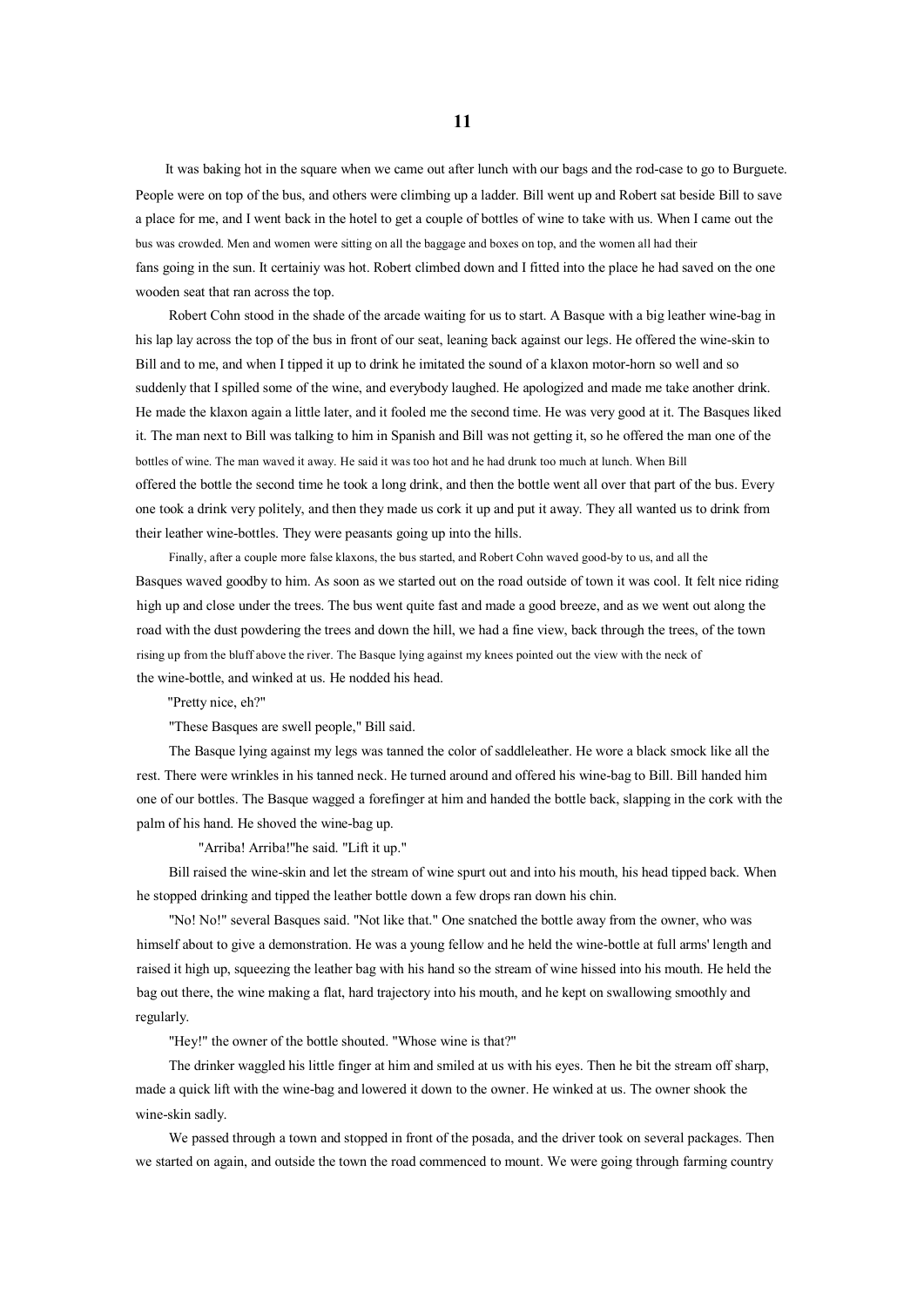with rocky hills that sloped down into the fields. The grain-fields went up the hillsides. Now as we went higher there was <sup>a</sup> wind blowing the grain. The road was white and dusty, and the dust rose under the wheels and hung in the air behind us. The road climbed up into the hills and left the rich grain-fields below. Now there were only patches of grain on the bare hillsides and on each side of the water-courses. We turned sharply out to the side of the road to give room to pass to <sup>a</sup> long string of six mules, following one after the other, hauling <sup>a</sup> high-hooded wagon loaded with freight. The wagon and the mules were covered with dust. Close behind was another string of mules and another wagon. This was loaded with lumber, and the arriero driving the mules leaned back and put on the thick wooden brakes as we passed. Up here the country was quite barren and the hills were rocky and hard-baked clay furrowed by the rain.

We came around <sup>a</sup> curve into <sup>a</sup> town, and on both sides opened out <sup>a</sup> sudden green valley. A stream went through the centre of the town and fields of grapes touched the houses.

The bus stopped in front of <sup>a</sup> posada and many of the passengers go<sup>t</sup> down, and <sup>a</sup> lot of the baggage was unstrapped from the roof from under the big tarpaulins and lifted down. Bill and I go<sup>t</sup> down and went into the posada. There was <sup>a</sup> low, dark room with saddles and harness, and hay-forks made of white wood, and clusters of canvas rope-soled shoes and hams and slabs of bacon and white garlics and long sausages hanging from the roof. It was cool and dusky, and we stood in front of <sup>a</sup> long wooden counter with two women behind it serving drinks. Behind them were shelves stacked with supplies and goods.

We each had an aguardiente and paid forty centimes for the two drinks. I gave the woman fifty centimes to make <sup>a</sup> tip, and she gave me back the copper piece, thinking I had misunderstood the price.

Two of our Basques came in and insisted on buying <sup>a</sup> drink. Sothey bought <sup>a</sup> drink and then we bought <sup>a</sup> drink, and then they slapped us on the back and bought another drink. Then we bought, and then we all went out into the sunlight and the heat, and climbed back on top of the bus. There was plenty of roomnow for every one to sit on the seat, and the Basque who had been lying on the tin roof now sat between us. The woman who had been serving drinks came out wiping her hands on her apron and talked to somebody inside the bus. Then the driver came out swinging two flat leather mailpouches and climbed up, and everybody waving we started off.

The road left the green valley at once, and we were up in the hills again. Bill and the wine-bottle Basque were having <sup>a</sup> conversation. A man leaned over from the other side of the seat and asked in English: "You're Americans?"

"Sure."

"I been there," he said. "Forty years ago."

He was an old man, as brown as the others, with the stubble of <sup>a</sup> white beard.

"How was it?"

"What yousay?"

"How was America?"

"Oh, I was in California. It was fine."

"Why did you leave?"

"What yousay?"

"Why did you come back here?"

"Oh! I come back to ge<sup>t</sup> married. I was going to go back but my wife she don't like to travel. Where you

from?"

"Kansas City."

"I been there," he said. "I been in Chicago, St. Louis, Kansas City, Denver, Los Angeles, Salt Lake City."

He named them carefully.

"How long were you over?"

"Fifteen years. Then I come back and go<sup>t</sup> married."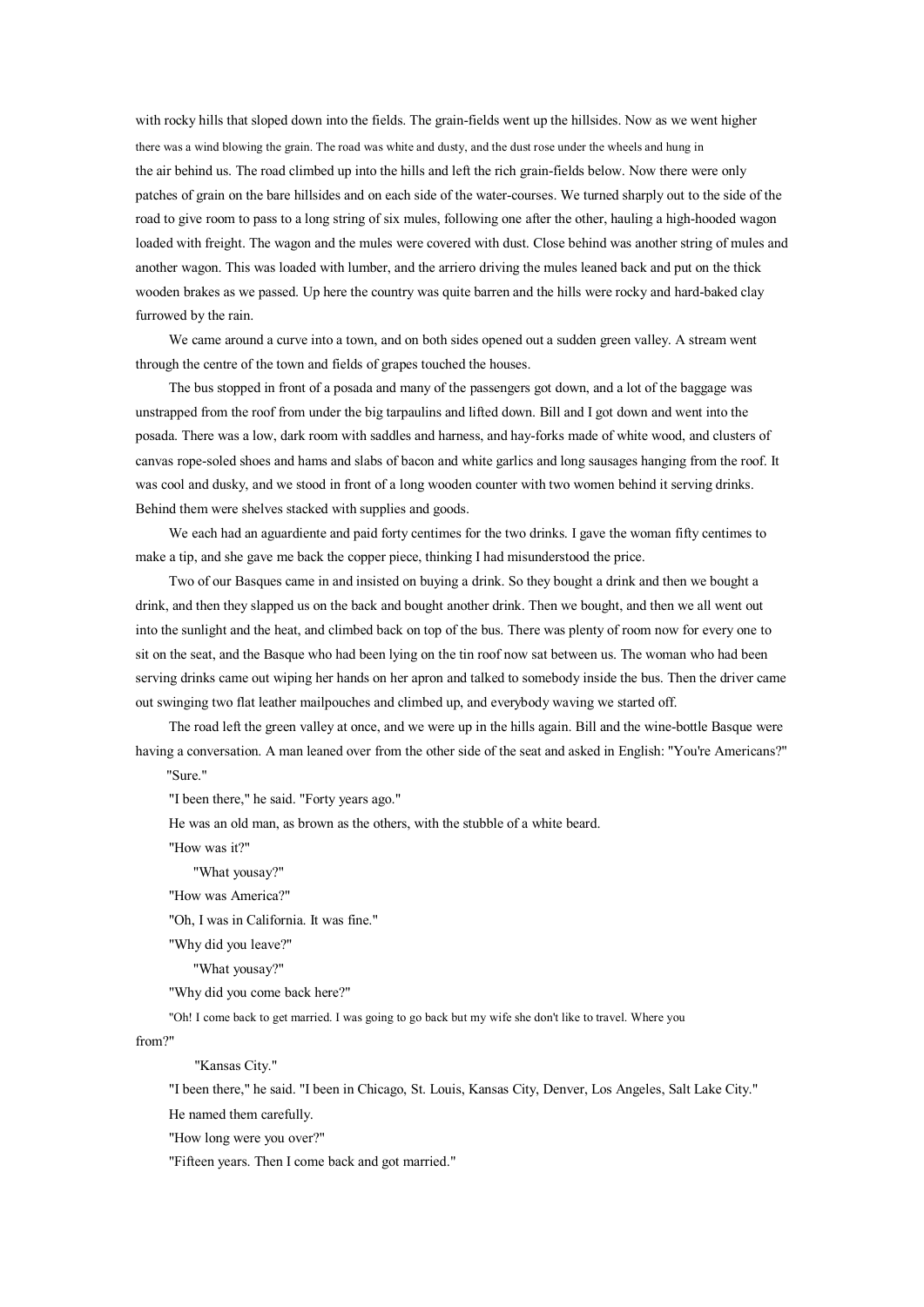"Have <sup>a</sup> drink?"

"All right," he said. "You can't ge<sup>t</sup> this in America, eh?"

"There's plenty if you can pay for it."

"What you come over here for?"

"We're going to the fiesta at Pamplona."

"You like the bull-fights?"

"Sure. Don't you?"

"Yes," he said. "I guess I like them."

Then after <sup>a</sup> little:

"Where you go now?"

"Up to Burguete to fish."

"Well," he said, "I hope you catch something."

He shook hands and turned around to the back seat again. The other Basques had been impressed. He sat back comfortably and smiled at me when I turned around to look at the country. But the effort of talking American seemed to have tired him. He did not say anything after that.

The bus climbed steadily up the road. The country was barren and rocks stuck up through the clay. There was no grass beside the road. Looking back we could see the country spread out below. Far back the fields were squares of green and brown on the hillsides. Making the horizon were the brown mountains. They were strangely shaped. As we climbed higher the horizon kept changing. As the bus ground slowly up the road we could see other mountains coming up in the south. Then the road came over the crest, flattened out, and went into <sup>a</sup> forest. It was <sup>a</sup> forest of cork oaks, and the sun came through the trees in patches, and there were cattle grazing back in the trees. We went through the forest and the road came out and turned along <sup>a</sup> rise of land, and out ahead of us was <sup>a</sup> rolling green plain, with dark mountains beyond it. These were not like the brown, heat-baked mountains we had left behind. These were wooded and there were clouds coming down from them. The green plain stretched off. It was cut by fences and the white of the road showed through the trunks of <sup>a</sup> double line of trees that crossed the plain toward the north. As we came to the edge of the rise we saw the red roofs and white houses of Burguete ahead strung out on the plain, and away off on the shoulder of the first dark mountain was the gray metal-sheathed roof of the monastery of Roncesvalles.

"There's Roncevaux," I said.

"Where?"

"Way off there where the mountain starts."

"It's cold up here," Bill said.

"It's high," I said. "It must be twelve hundred metres."

"It's awful cold," Bill said.

The bus levelled down onto the straight line of road that ran to Burguete. We passed <sup>a</sup> crossroads and crossed <sup>a</sup> bridge over <sup>a</sup> stream. The houses of Burguete were along both sides of the road. There were no side-streets. We passed the church and the schoolyard, and the bus stopped. We go<sup>t</sup> down and the driver handed down our bags and the rod-case. A carabineer in his cocked hat and yellow leather cross-straps came up.

"What's in there?" he pointed to the rod-case.

I opened it and showed him. He asked to see our fishing permits and I go<sup>t</sup> them out. He looked at the date and then waved us on.

"Is that all right?" I asked.

"Yes. Of course."

We went up the street, pas<sup>t</sup> the whitewashed stone houses, families sitting in their doorways watching us, to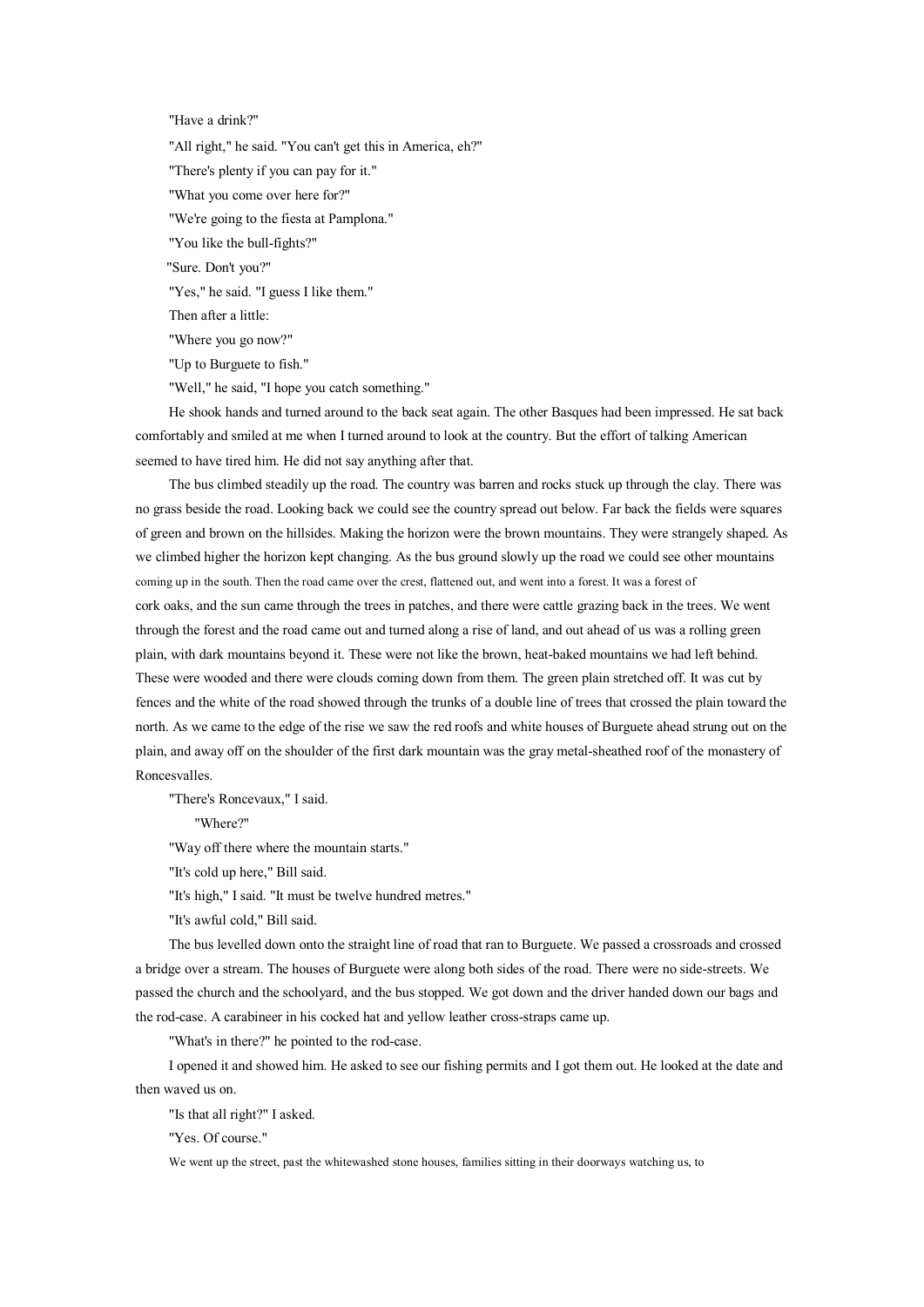the inn.

The fat woman who ran the inn came out from the kitchen and shook hands with us. She took off her spectacles, wiped them, and pu<sup>t</sup> them on again. It was cold in the inn and the wind was starting to blow outside. The woman sent <sup>a</sup> girl up-stairs with us to show the room. There were two beds, <sup>a</sup> washstand, <sup>a</sup> clothes-chest, and <sup>a</sup> big, framed steel-engraving of Nuestra Señora de Roncesvalles. The wind was blowing against the shutters. The room was on the north side of the inn. We washed, put on sweaters, and came down-stairs into the dining-room. It had <sup>a</sup> stone floor, low ceiling, and was oakpanelled. The shutters were all up and it was so cold you could see your breath.

"My God!" said Bill. "It can't be this cold to-morrow. I'm not going to wade <sup>a</sup> stream in this weather." There was an upright piano in the far corner of the room beyond the wooden tables and Bill went over and started to play.

"I go<sup>t</sup> to keep warm," he said.

I went out to find the woman and ask her howmuch the room and board was. She pu<sup>t</sup> her hands under her apron and looked away from me.

"Twelve

"Why, we only paid that in Pamplona."

She did not say anything, just took off her glasses and wiped them on her apron.

"That's too much," I said. "We didn't pay more than that at <sup>a</sup> big hotel."

"We've pu<sup>t</sup> in <sup>a</sup> bathroom."

"Haven't you go<sup>t</sup> anything cheaper?"

"Not in the summer. Now is the big season."

We were the only people in the inn. Well, I thought, it's only a few days.

"Is the wine included?"

"Oh, yes."

"Well," I said. "It's all right."

I went back to Bill. He blew his breath at me to show how cold it was, and went onplaying. I sat at one of the tables and looked at the pictures on the wall. There was one panel of rabbits, dead, one of pheasants, also dead, and one panel of dead ducks. The panels were all dark and smoky-looking. There was <sup>a</sup> cupboard full of liqueur bottles. I looked at them all. Bill was still playing. "How about <sup>a</sup> hot rum punch?" he said. "This isn't going to keep me warm permanently."

I went out and told the woman what <sup>a</sup> rum punch was and how to make it. In <sup>a</sup> few minutes <sup>a</sup> girl brought <sup>a</sup> stone pitcher, steaming, into the room. Bill came over from the piano and we drank the hot punch and listened to the wind.

"There isn't too much rum in that."

I went over to the cupboard and brought the rum bottle and poured <sup>a</sup> half-tumblerful into the pitcher.

"Direct action," said Bill. "It beats legislation."

The girl came in and laid the table for supper.

"It blows like hell up here," Bill said.

The girl brought in <sup>a</sup> big bowl of hot vegetable soup and the wine. We had fried trout afterward and some sort of <sup>a</sup> stew and <sup>a</sup> big bowl full of wild strawberries. We did not lose money on the wine, and the girl was shy but nice about bringing it. The old woman looked in once and counted the empty bottles.

After supper we went up-stairs and smoked and read in bed to keep warm. Once in the night I woke and heard the wind blowing. It felt good to be warm and in bed.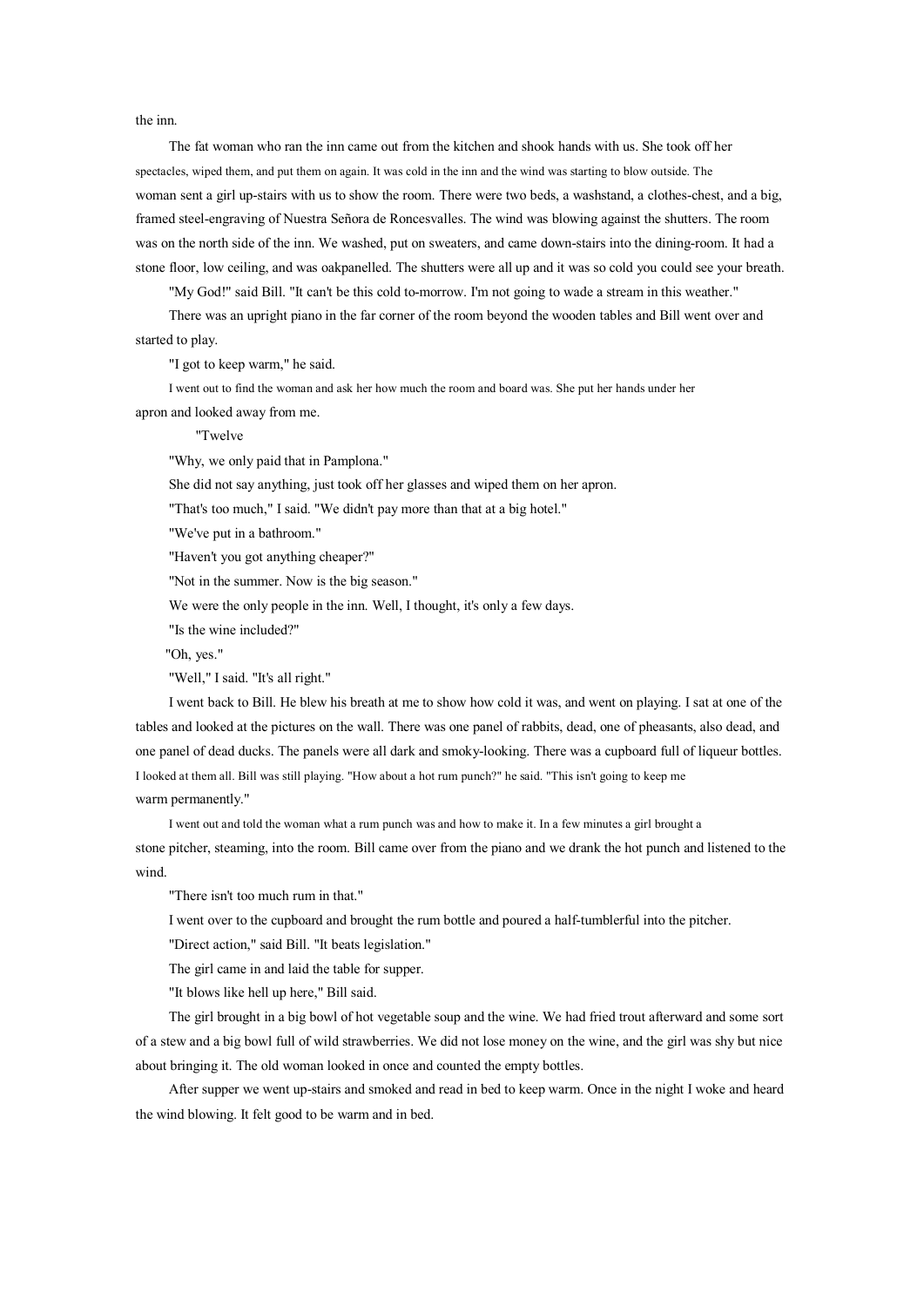When I woke in the morning I went to the window and looked out. It had cleared and there were no clouds on the mountains. Outside under the window were some carts and an old diligence, the wood of the roof cracked and split by the weather. It must have been left from the days before the motor-buses. A goa<sup>t</sup> hopped up on one of the carts and then to the roof of the diligence. He jerked his head at the other goats below and when I waved at him he bounded down.

Bill was still sleeping, so I dressed, put on my shoes outside in the hall, and went down-stairs. No one was stirring down-stairs, so I unbolted the door and went out. It was cool outside in the early morning and the sun had not ye<sup>t</sup> dried the dew that had come when the wind died down. I hunted around in the shed behind the inn and found <sup>a</sup> sort of mattock, and went down toward the stream to try and dig some worms for bait. The stream was clear and shallow but it did not look trouty. On the grassy bank where it was damp I drove the mattock into the earth and loosened <sup>a</sup> chunk of sod. There were worms underneath. They slid out of sight as I lifted the sod and I dug carefully and go<sup>t</sup> <sup>a</sup> good many. Digging at the edge of the damp ground I filled two empty tobacco-tins with worms and sifted dirt onto them. The goats watched me dig.

When I went back into the inn the woman was down in the kitchen, and I asked her to ge<sup>t</sup> coffee for us, and that we wanted <sup>a</sup> lunch. Bill was awake and sitting on the edge of the bed.

"I saw you out of the window," he said. "Didn't want to interrupt you. What were you doing? Burying your

money?"

## "You lazy

"Been working for the common good? Splendid. I want you to do that every morning."

"Come on," I said. "Get up."

"What? Get up? I never ge<sup>t</sup> up."

He climbed into bed and pulled the sheet up to his chin.

"Try and argue me into getting up."

I went on looking for the tackle and putting it all together in the tackle-bag.

"Aren't you interested?" Bill asked.

"I'm going down and eat."

"Eat? Why didn't you say eat? I thought you just wanted me to ge<sup>t</sup> up for fun. Eat? Fine. Now you're

reasonable. You go out and dig some more worms and I'll be right down."

"Oh, go to hell!"

"Work for the good of all." Bill stepped into his underclothes. "Show irony and pity."

I started out of the room with the tackle-bag, the nets, and the rod-case.

"Hey! come

I pu<sup>t</sup> my head in the door.

"Aren't you going to show <sup>a</sup> little irony and pity?"

I thumbed my nose.

"That's not irony."

As I went down-stairs I heard Bill singing, "Irony and Pity. When you're feeling. . . Oh, Give them Irony and Give them Pity. Oh, give them Irony. When they're feeling. . . Just a little irony. Just a little pity.. ." He kept on singing until he came down-stairs. The tune was: "The Bells are Ringing for Me and my Gal." I was reading <sup>a</sup> week-old Spanish paper.

"What's all this irony and pity?"

"What? Don't you know about Irony and Pity?"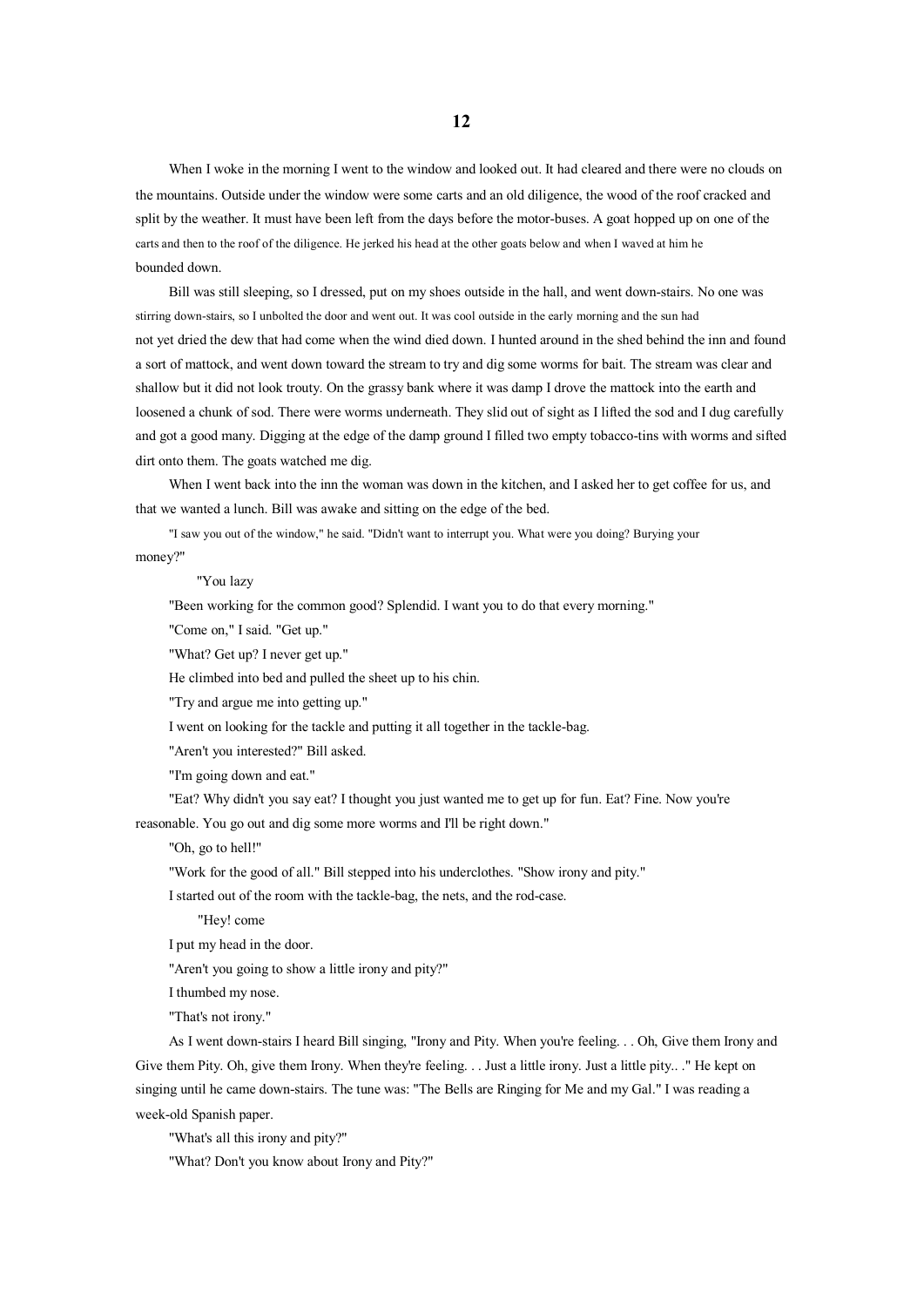"No. Who go<sup>t</sup> it up?"

"Everybody. They're mad about it in New York. It's just like the Fratellinis used to be."

The girl came in with the coffee and buttered toast. Or, rather, it was bread toasted and buttered.

"Ask her if she's go<sup>t</sup> any jam," Bill said. "Be ironical with her."

"Have you go<sup>t</sup> any jam?"

"That's not ironical. I wish I could talk Spanish."

The coffee was good and we drank it out of big bowls. The girl brought in <sup>a</sup> glass dish of raspberry jam. "Thank you."

"Hey! that's not the way," Bill said. "Say something ironical. Make some crack about Primo de Rivera."

"I could ask her what kind of <sup>a</sup> jamthey think they've gotten into in the Riff."

"Poor," said Bill. "Very poor. You can't do it. That's all. You don't understand irony. You have no pity. Say something pitiful."

"Robert Cohn."

"Not sobad. That's better. Now why is Cohn pitiful? Be ironic."

He took <sup>a</sup> big gulp of coffee.

"Aw, hell!" I said. "It's too early in the morning."

"There you go. And you claim you want to be <sup>a</sup> writei too. You're only <sup>a</sup> newspaper man. An expatriated newspaper man. You ought to be ironical the minute you ge<sup>t</sup> out of bed. You ought to wake up with your mouth full of pity."

"Go on," I said. "Who did you ge<sup>t</sup> this stuff from?"

"Everybody. Don't you read? Don't you ever see anybody? You know what you are? You're an expatriate. Why don't you live in New York? Then you'd know these things. What doyou want me to do? Come over here and tell you every year?"

"Take some more coffee," I said.

"Good. Coffee is good for you. It's the caffeine in it. Caffeine, we are here. Caffeine puts <sup>a</sup> man on her horse and <sup>a</sup> woman in his grave. You know what's the trouble with you? You're an expatriate. One of the worst type.

Haven't you heard that? Nobody that ever left their own country ever wrote anything worth printing. Not even in the newspapers."

He drank the coffee.

"You're an expatriate. You've lost touch with the soil. You ge<sup>t</sup> precious. Fake European standards have ruined you. You drink yourself to death. You become obsessed by sex. You spend all your time talking, not working. You are an expatriate, see? You hang around cafés."

"It sounds like <sup>a</sup> swell life," I said. "When do I work?"

"You don't work. One group claims women suppor<sup>t</sup> you. Another group claims you're impotent."

"No," I said. "I just had an accident."

"Never mention that," Bill said. "That's the sort of thing that can't be spoken of. That's what you ought towork up into <sup>a</sup> mystery. Like Henry's bicycle."

He had been going splendidly, but he stopped. I was afraid he thought he had hurt me with that crack about being impotent. I wanted to start him again.

"It wasn't <sup>a</sup> bicycle," I said. "He was riding horseback."

"I heard it was <sup>a</sup> tricycle."

"Well," I said. "A plane is sort of like <sup>a</sup> tricycle. The joystick works the same way."

"But you don't pedal it."

"No," I said, "I guess you don't pedal it."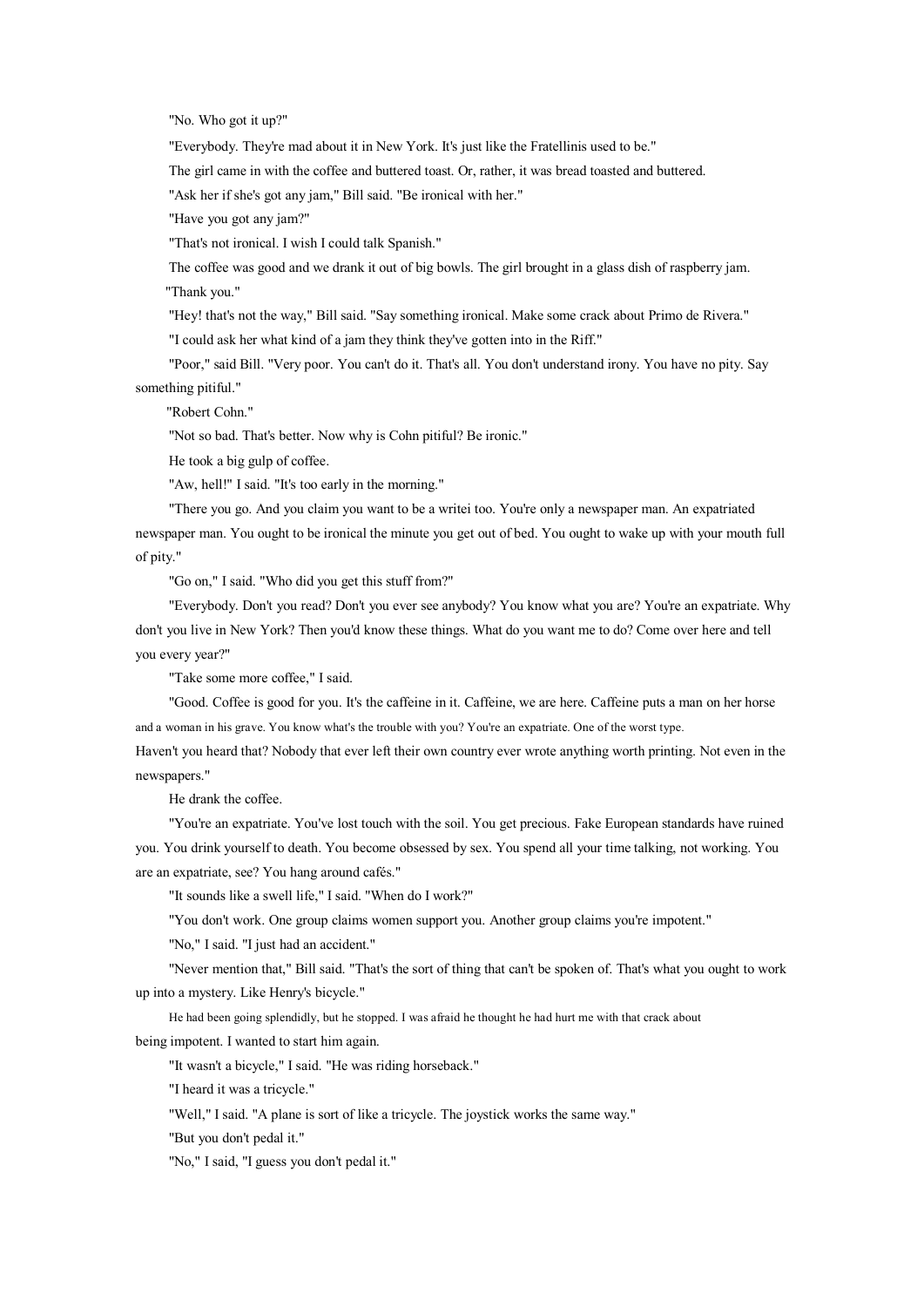"Let's lay off that," Bill said.

"All right. I was just standing up for the tricycle."

"I think he's a good writer, too," Bill said. "And you're a hell of a good guy. Anybody ever tell you were a good guy?"

"I'm not <sup>a</sup> good guy."

"Listen. You're a hell of a good guy, and I'm fonder of you than anybody on earth. I couldn't tell you that in New York. It'd mean I was <sup>a</sup> faggot. That was what the Civil War was about. Abraham Lincoln was <sup>a</sup> faggot. He was in love with General Grant. So was Jefferson Davis. Lincoln just freed the slaves on <sup>a</sup> bet. The Dred Scott case was framed by the Anti-Saloon League. Sex explains it all. The Colonel's Lady and Judy O'Grady are Lesbians under their skin."

He stopped.

"Want to hear some more?"

"Shoot," I said.

"I don't know any more. Tell you some more at lunch."

"Old Bill," I said.

"You bum!"

We packed the lunch and two bottles of wine in the rucksack, and Bill pu<sup>t</sup> it on. I carried the rod-case and the landing-nets slung over my back. We started up the road and then went across <sup>a</sup> meadow and found <sup>a</sup> path that crossed the fields and went toward the woods on the slope of the first hill. We walked across the fields on the sandy path. The fields were rolling and grassy and the grass was short from the sheep grazing. The cattle were up in the hills. We heard their bells in the woods.

The path crossed <sup>a</sup> stream on <sup>a</sup> foot-log. The log was surfaced off, and there was <sup>a</sup> sapling bent across for <sup>a</sup> rail. In the flat pool beside the stream tadpoles spotted the sand. We went up <sup>a</sup> steep bank and across the rolling fields. Looking back we saw Burguete, white houses and red roofs, and the white road with <sup>a</sup> truck going along it and the dust rising.

Beyond the fields we crossed another faster-flowing stream. A sandy road led down to the ford and beyond into the woods. The path crossed the stream on another foot-log below the ford, and joined the road, and we went into the woods.

It was <sup>a</sup> beech wood and the trees were very old. Their roots bulked above the ground and the branches were twisted. We walked on the road between the thick trunks of the old beeches and the sunlight came through the leaves in light patches on the grass. The trees were big, and the foliage was thick but it was not gloomy. There was no undergrowth, only the smooth grass, very green and fresh, and the big gray trees well spaced as though it were <sup>a</sup> park.

"This is country," Bill said.

The road went up <sup>a</sup> hill and we go<sup>t</sup> into thick woods, and the road kept on climbing. Sometimes it dipped down but rose again steeply. All the time we heard the cattle in the woods. Finally, the road came out on the top of the hills. We were on the top of the height of land that was the highest part of the range of wooded hills we had seen from Burguete. There were wild strawberries growing on the sunny side of the ridge in <sup>a</sup> little clearing in the trees.

Ahead the road came out of the forest and went along the shoulder of the ridge of hills. The hills ahead were not wooded, and there were grea<sup>t</sup> fields of yellow gorse. Way off we saw the steep bluffs, dark with trees and jutting with gray stone, that marked the course of the Irati River.

"We have to follow this road along the ridge, cross these hills, go through the woods on the far hills, and come down to the Irati valley," I pointed out to Bill.

"That's <sup>a</sup> hell of <sup>a</sup> hike."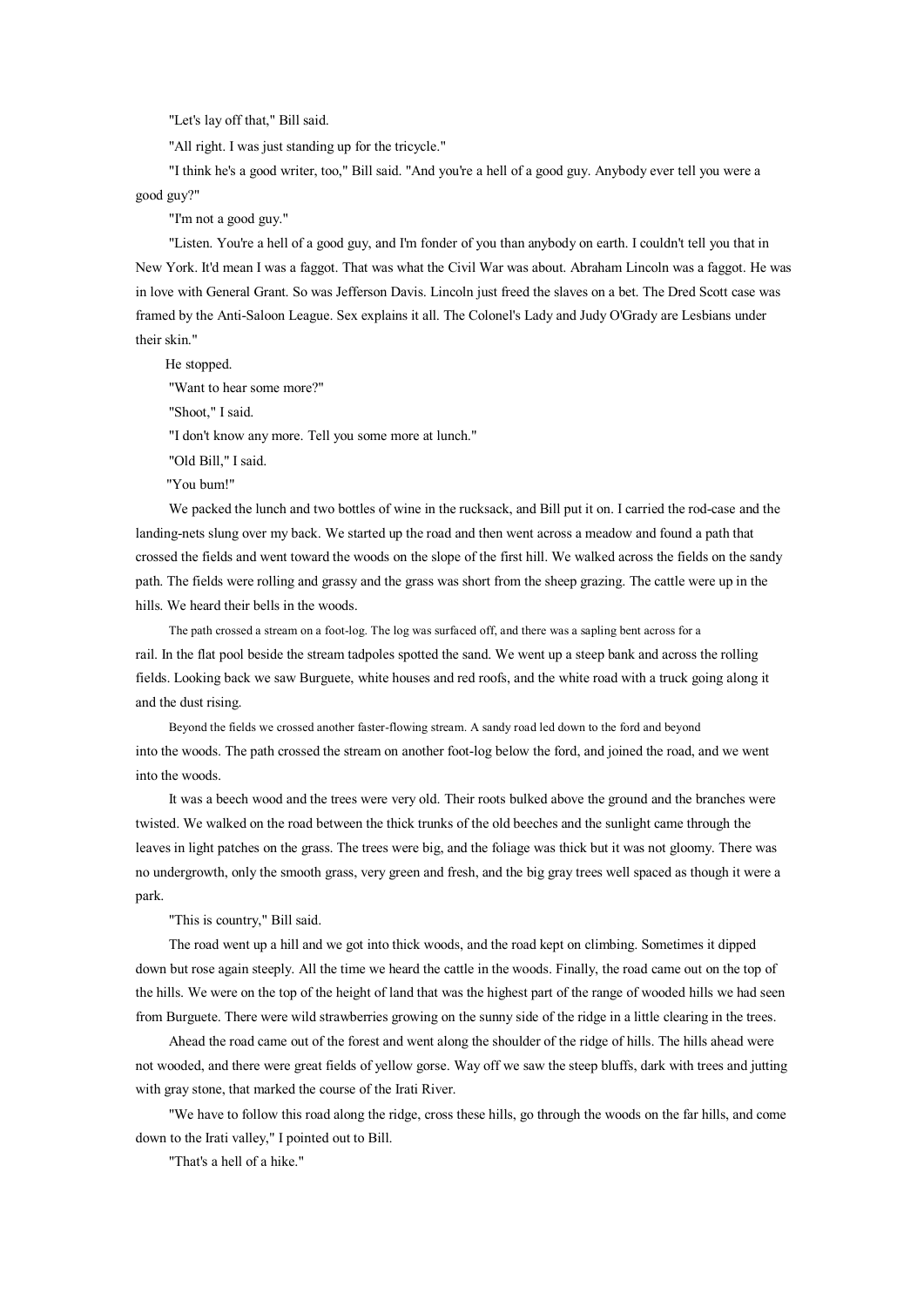"It's too far to go and fish and come back the same day, comfortably."

"Comfortably. That's <sup>a</sup> nice word. We'll have to go like hell to ge<sup>t</sup> there and back and have any fishing at all."

It was <sup>a</sup> long walk and the country was very fine, but we were tired when we came down the steep road that led out of the wooded hills into the valley of the Rio de la Fabrica.

The road came out from the shadow of the woods into the hot sun. Ahead was <sup>a</sup> river-valley. Beyond the river was <sup>a</sup> steep hill. There was <sup>a</sup> field of buckwheat on the hill. We saw <sup>a</sup> white house under some trees on the hillside. It was very hot and we stopped under some trees beside <sup>a</sup> dam that crossed the river.

Bill pu<sup>t</sup> the pack against one of the trees and we jointed up the rods, pu<sup>t</sup> on the reels, tied on leaders, and go<sup>t</sup> ready to fish.

"You're sure this thing has trout in it?" Bill asked.

"It's full of them."

"I'm going to fish <sup>a</sup> fly. You go<sup>t</sup> any McGintys?"

"There's some in there."

"You going to fish bait?"

"Yeah. I'm going to fish the dam here."

"Well, I'll take the fly-book, then." He tied on <sup>a</sup> fly. "Where'd I better go? Up or down?"

"Down is the best. They're plenty up above, too."

Bill went down the bank.

"Take <sup>a</sup> worm can."

"No, I don't want one. If they won't take <sup>a</sup> fly I'll just flick it around."

Bill was down below watching the stream.

"Say," he called up against the noise of the dam. "How about putting the wine in that spring up the road?"

"All right," I shouted. Bill waved his hand and started down the stream. I found the two wine-bottles in the pack, and carried them up the road to where the water of <sup>a</sup> spring flowed out of an iron pipe. There was <sup>a</sup> board over the spring and I lifted it and, knocking the corks firmly into the bottles, lowered them down into the water. It was so cold my hand and wrist felt numbed. I pu<sup>t</sup> back the slab of wood, and hoped nobody would find the wine.

I go<sup>t</sup> my rod that was leaning against the tree, took the bait-can and landing-net, and walked out onto the dam. It was built to provide <sup>a</sup> head of water for driving logs. The gate was up, and I sat on one of the squared timbers and watched the smooth apron of water before the river tumbled into the falls. In the white water at the foot of the dam it was deep. As I baited up, <sup>a</sup> trout shot up out of the white water into the falls and was carried down. Before I could finish baiting, another trout jumped at the falls, making the same lovely arc and disappearing into the water that was thundering down. I pu<sup>t</sup> on <sup>a</sup> good-sized sinker and dropped into the white water close to the edge of the timbers of the dam.

I did not feel the first trout strike. When I started to pull up I felt that I had one and brought him, fighting and bending the rod almost double, out of the boiling water at the foot of the falls, and swung him up and onto the dam. He was <sup>a</sup> good trout, and I banged his head against the timber so that he quivered out straight, and then slipped him into my bag.

While I had him on, several trout had jumped at the falls. As soon as I baited up and dropped in again I hooked another and brought him in the same way. In <sup>a</sup> little while I had six. They were all about the same size. I laid them out, side by side, all their heads pointing the same way, and looked at them. They were beautifully colored and firm and hard from the cold water. It was <sup>a</sup> hot day, so I slit them all and shucked out the insides, gills and all, and tossed them over across the river. I took the trout ashore, washed them in the cold, smoothly heavy water above the dam, and then picked some ferns and packed them all in the bag, three trout on a layer of ferns, then another layer of ferns, then three more trout, and then covered them with ferns. They looked nice in the ferns, and now the bag was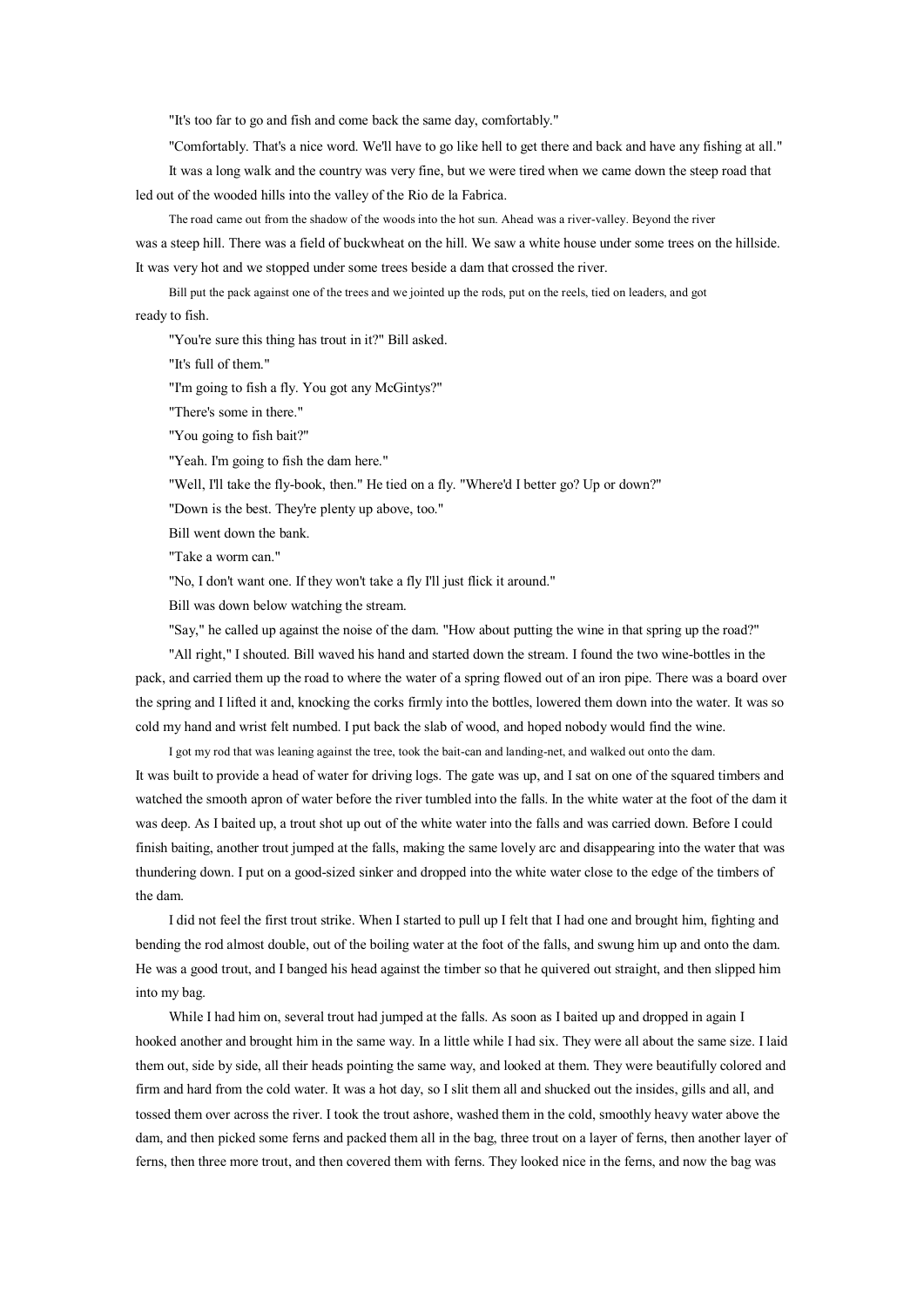bulky, and I put it in the shade of the tree.

It was very hot on the dam, so I pu<sup>t</sup> my worm-can in the shade with the bag, and go<sup>t</sup> <sup>a</sup> book out of the pack and settled down under the tree to read until Bill should come up for lunch.

It was a little past noon and there was not much shade, but I sat against the trunk of two of the trees that grew together, and read. The book was something by A. E. W. Mason, and I was reading <sup>a</sup> wonderful story about <sup>a</sup> man who had been frozen in the Alps and then fallen into <sup>a</sup> glacier and disappeared, and his bride was going to wait twenty-four years exactly for his body to come out on the moraine, while her true love waited too, and they were still waiting when Bill came up.

"Get any?" he asked. He had his rod and his bag and his net all in one hand, and he was sweating. I hadn't heard him come up, because of the noise from the dam.

"Six. What did you get?"

Bill sat down, opened up his bag, laid <sup>a</sup> big trout onthe grass. He took out three more, each one <sup>a</sup> little bigger than the last, and laid them side by side in the shade from the tree. His face was sweaty and happy.

"How are yours?"

"Smaller."

"Let's see them."

"They'repacked."

"How big are they really?"

"They're all about the size of your smallest."

"You're not holding out on me?"

"I wish I were."

"Get them all on worms?"

"Yes."

"You lazy

Bill pu<sup>t</sup> the trout in the bag and started for the river, swinging the open bag. He was wet from the waist down and I knew he must have been wading the stream.

I walked up the road and go<sup>t</sup> out the two bottles of wine. They were cold. Moisture beaded on the bottles as I walked back to the trees. I spread the lunch on <sup>a</sup> newspaper, and uncorked one of the bottles and leaned the other against <sup>a</sup> tree. Bill came up drying his hands, his bag plump with ferns.

"Let's see that bottle," he said. He pulled the cork, and tipped up the bottle and drank. "Whew! That makes my eyes ache."

"Let's

The wine was icy cold and tasted faintly rusty.

"That's not such filthy wine," Bill said.

"The cold helps it," I said.

We unwrapped the little parcels of lunch.

"Chicken."

"There's hard-boiled eggs."

"Find any salt?"

"First the egg," said Bill. "Then the chicken. Even Bryan could see that."

"He's dead. I read it in the paper yesterday."

"No. Not really?"

"Yes. Bryan's dead."

Bill laid down the egg he was peeling.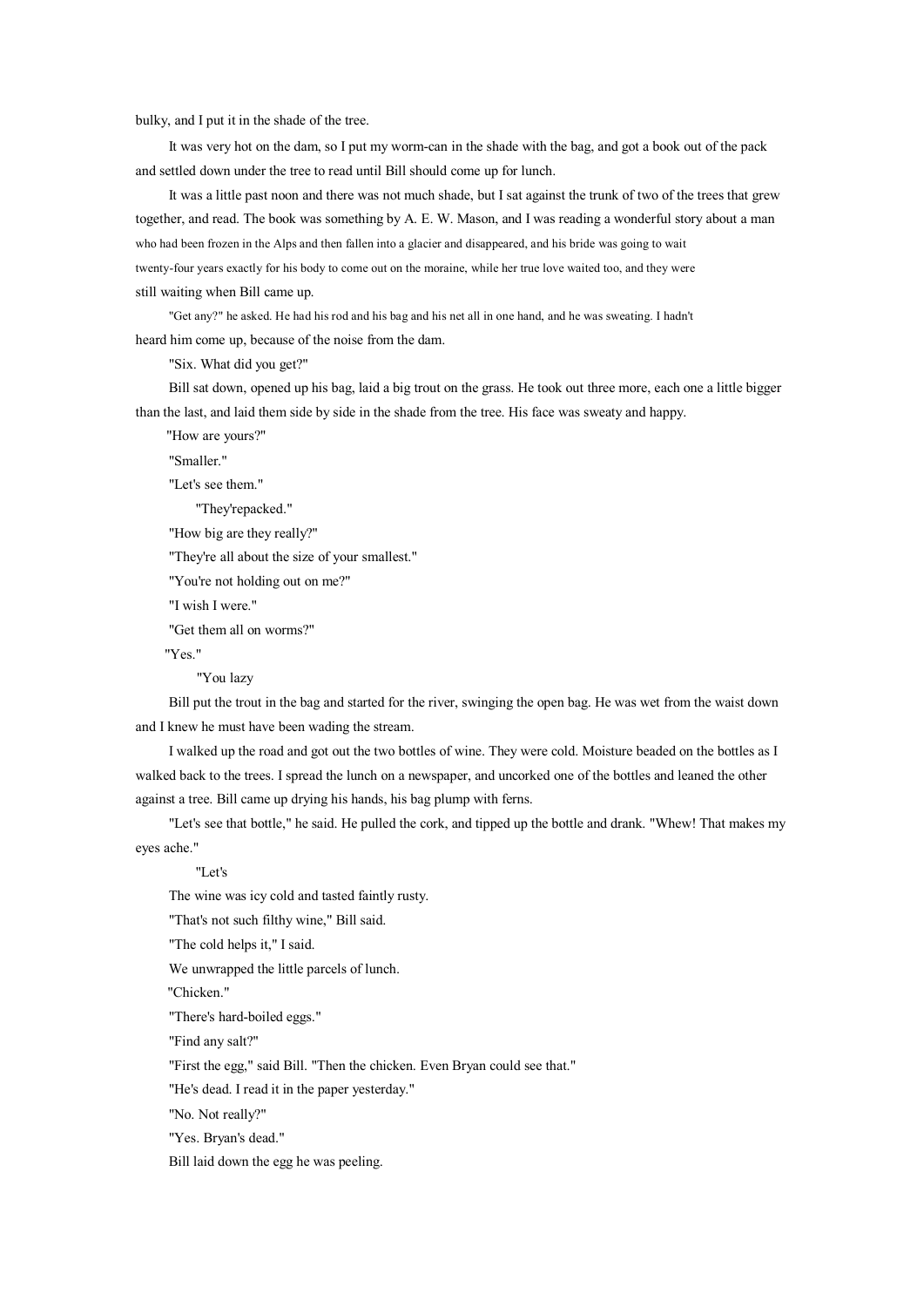"Gentlemen," he said, and unwrapped <sup>a</sup> drumstick from <sup>a</sup> piece of newspaper. "I reverse the order. For Bryan's sake. As <sup>a</sup> tribute to the Great Commoner. First the chicken; then the egg."

"Wonder what day God created the chicken?"

"Oh," said Bill, sucking the drumstick, "how should we know? We should not question. Our stay on earth is not for long. Let us rejoice and believe and give thanks."

"Eat an egg."

Bill gestured with the drumstick in one hand and the bottle of wine in the other.

"Let us rejoice in our blessings. Let us utilize the fowls of the air. Let us utilize the product of the vine. Will you utilize <sup>a</sup> little, brother?"

"After you, brother."

Bill took <sup>a</sup> long drink.

"Utilize <sup>a</sup> little, brother," he handed me the bottle. "Let us not doubt, brother. Let us not pry into the holy mysteries of the hencoop with simian fingers. Let us accep<sup>t</sup> on faith and simply say--I want you to join with me in saying--What shall we say, brother?" He pointed the drumstick at me and went on. "Let me tell you. We will say, and I for one am proud to say--and I want you to say with me, on your knees, brother. Let no man be ashamed to kneel here in the great out-of-doors. Remember the woods were God's first temples. Let us kneel and say: 'Don't eat that, Lady--that's Mencken.'

"Here," I said. "Utilize <sup>a</sup> little of this."

We uncorked the other bottle.

"What's the matter?" I said. "Didn't you like Bryan?"

"I loved Bryan," said Bill. "We were like brothers."

"Where did you know him?"

"He and Mencken and I all went to Holy Cross together."

"And Frankie Fritsch."

"It's <sup>a</sup> lie. Frankie Fritsch went to Fordham."

"Well," I said, "I went to Loyola with Bishop Manning."

"It's <sup>a</sup> lie," Bill said. "I went to Loyola with Bishop Manning myself."

"You're cock-eyed," I said.

"On wine?"

"Whynot?"

"It's the humidity," Bill said. "They ought to take this damn humidity away."

"Have another shot."

"Is this all we've got?"

"Only the two bottles."

"Do you know what you are?" Bill looked at the bottle affectionately.

"No," I said.

"You're in the pay of the Anti-Saloon League."

"I went to Notre Dame with Wayne B. Wheeler."

"It's <sup>a</sup> lie," said Bill. "I went to Austin Business College with Wayne B. Wheeler. He was class president."

"Well," I said, "the saloon must go."

"You're right there, old classmate," Bill said. "The saloon must go, and I will take it with me."

"You're cock-eyed."

"On wine?"

"On wine."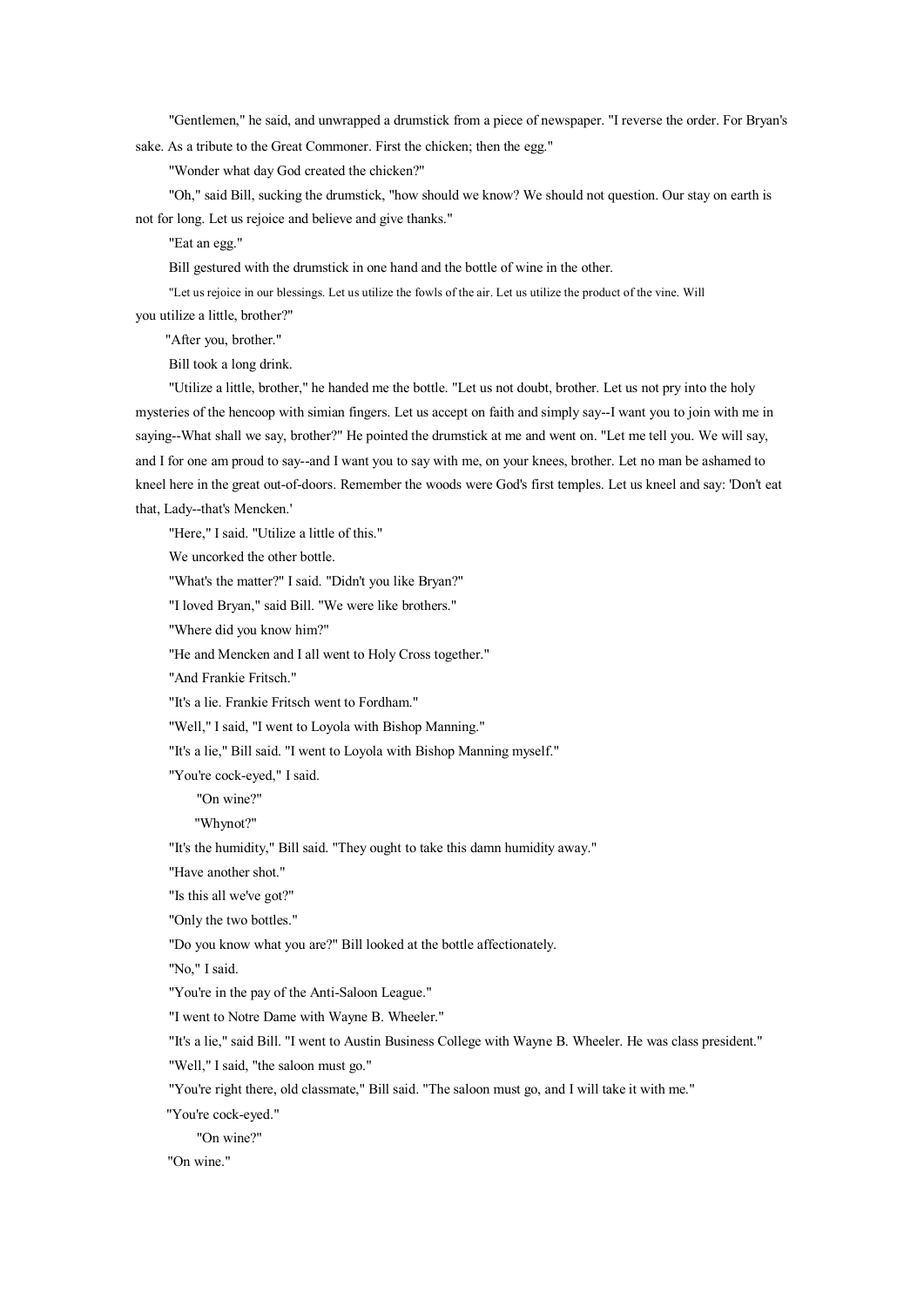"Well, maybe I am." "Want to take <sup>a</sup> nap?" "All right." We lay with our heads in the shade and looked up into the trees. "You asleep?" "No," Bill said. "I was thinking." I shut my eyes. It felt good lying on the ground. "Say," Bill said, "what about this Brett business?" "What about it?" "Were you ever in love with her?" "Sure." "For how long?" "Off and on for <sup>a</sup> hell of <sup>a</sup> long time." "Oh, hell!" Bill said. "I'm sorry, fella." "It's all right," I said. "I don't give <sup>a</sup> damn any more." "Really?" "Really. Only I'd <sup>a</sup> hell of <sup>a</sup> lot rather not talk about it." "You aren't sore I asked you?" "Why the hell should I be?" "I'm going to sleep," Bill said. He put <sup>a</sup> newspaper over his face. "Listen, Jake," he said, "are you really <sup>a</sup> Catholic?" "Technically." "What does that mean?" "I don't know." "All right, I'll go to sleep now," he said. "Don't keep me awake by talking so much." I went tosleep, too. When I woke up Bill was packing the rucksack. Jt was late in the afternoon and the shadow from the trees was long and went out over the dam. I was stiff from sleeping on the ground. "What did you do? Wake up?" Bill asked. "Why didn't you spend the night?" I stretched and rubbed my eyes. "I had <sup>a</sup> lovely dream," Bill said. "I don't remember what it was about, but it was <sup>a</sup> lovely dream." "I don't think I dreamt." "You ought to dream," Bill said. "All our biggest business men have been dreamers. Look at Ford. Look at President Coolidge. Look at Rockefeller. Look at Jo Davidson." I disjointed my rod and Bill's and packed them in the rod-case. I pu<sup>t</sup> the reels in the tackle-bag. Bill had packed the rucksack and we pu<sup>t</sup> one of the trout-bags in. I carried the other. "Well," said Bill, "have we go<sup>t</sup> everything?" "The worms." "Your worms. Put them in there." He had the pack on his back and I put the worm-cans in one of the outside flap pockets. "You go<sup>t</sup> everything now?"

I looked around on the grass at the foot of the elm-trees.

"Yes."

We started up the road into the woods. It was <sup>a</sup> long walk home to Burguete, and it was dark when we came down across the fields to the road, and along the road between the houses of the town, their windows lighted, to the inn.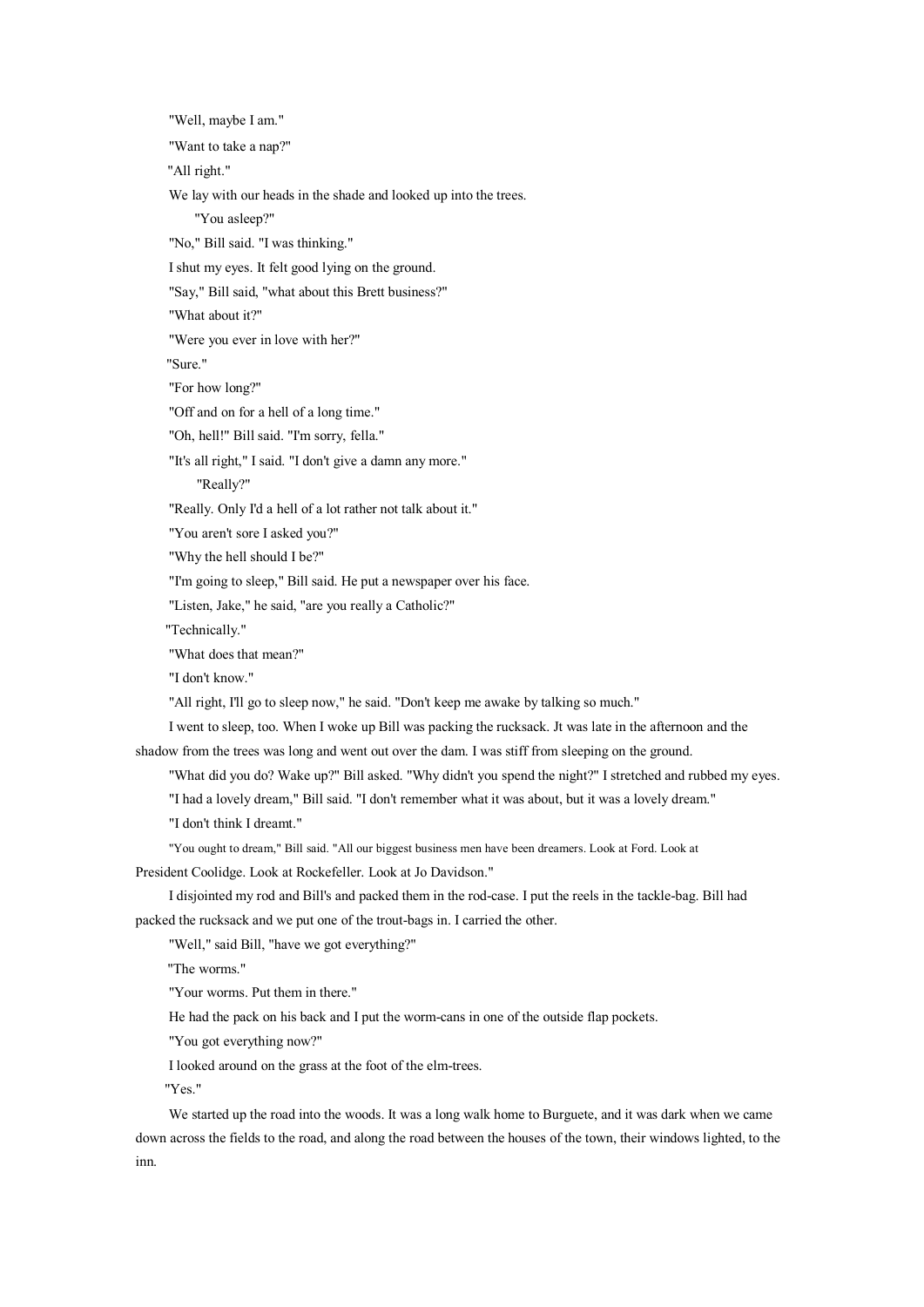We stayed five days at Burguete and had good fishing. The nights were cold and the days were hot, and there was always <sup>a</sup> breeze even in the heat of the day. It was hot enough so that it felt good to wade in <sup>a</sup> cold stream, and the sun dried you when you came out and sat on the bank. We found <sup>a</sup> stream with <sup>a</sup> pool deep enough to swim in. In the evenings we played three-handed bridge with an Englishman named Harris, who had walked over from Saint Jean Pied de Port and was stopping at the inn for the fishing. He was very pleasant and went with us twice to the Irati River. There was no word from Robert Cohn nor from Brett and Mike.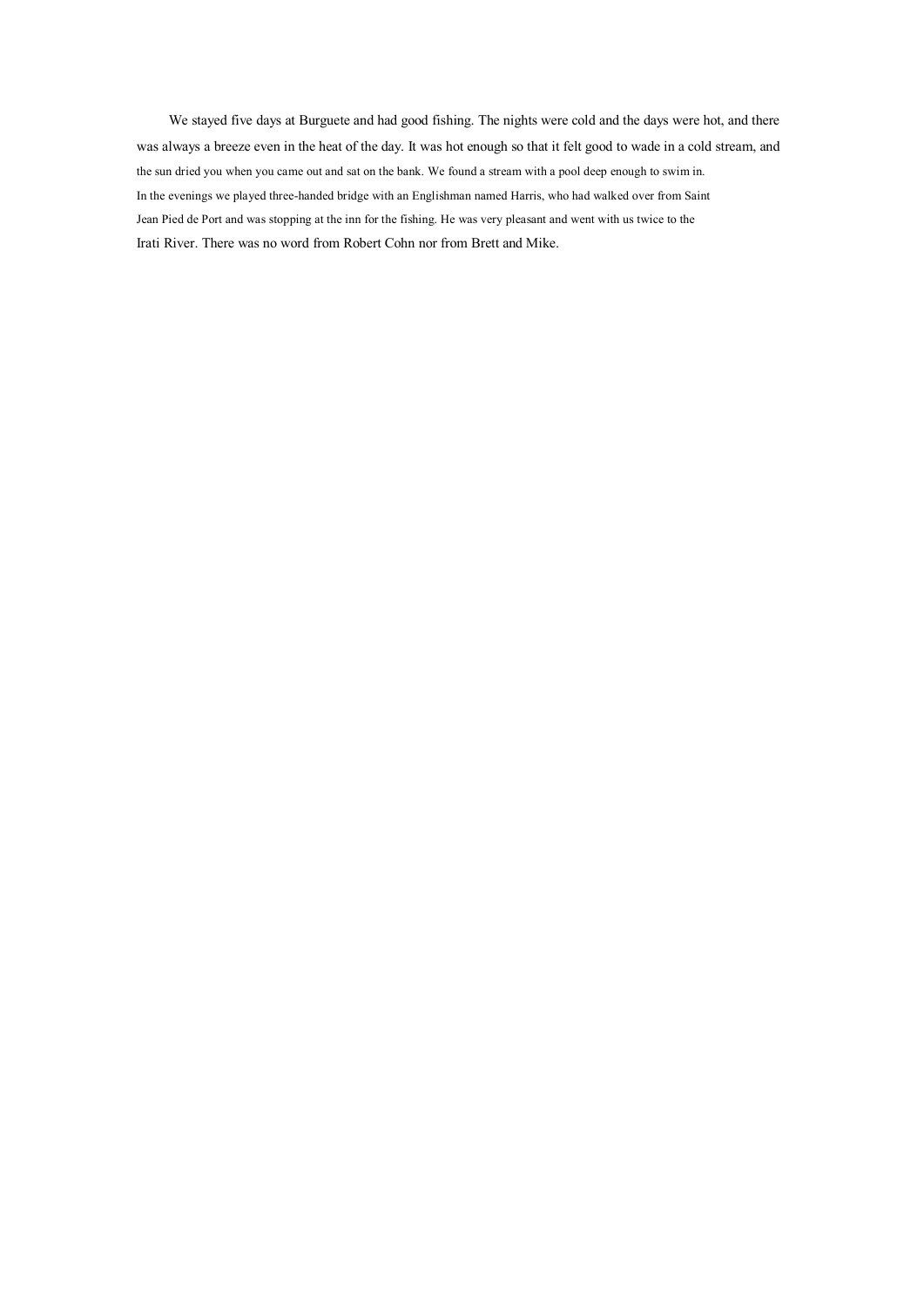**13**

One morning I went down to breakfast and the Englishman, Harris, was already at the table. He was reading the paper through spectacles. He looked up and smiled.

"Good morning," he said. "Letter for you. I stopped at the pos<sup>t</sup> and they gave it me with mine."

The letter was at my place at the table, leaning against <sup>a</sup> coffeecup. Harris was reading the paper again. I opened the letter. It had been forwarded from Pamplona. It was dated San Sebastian, Sunday:

\_Dear Jake\_,

We got here Friday, Brett passed out on the train, so brought her here for 3 days rest with old friends of ours. We go to Montoya Hotel Pamplona Tuesday, arriving at I don't know what hour. Will you send <sup>a</sup> note by the bus to tell us what to do to rejoin you all on Wednesday. All our love and sorry to be late, but Brett was really done in and will be quite all right by Tues. and is practically so now. I know her so well and try to look after her but it's not so easy. Love to all the chaps\_,

\_Michael\_.

"What day of the week is it?" I asked Harris.

"Wednesday, I think. Yes, quite. Wednesday. Wonderful how one loses track of the days up here in the mountains."

"Yes. We've been here nearly <sup>a</sup> week."

"I hope you're not thinking of leaving?"

"Yes. We'll go in on the afternoon bus, I'm afraid."

"What <sup>a</sup> rotten business. I had hoped we'd all have another go at the Irati together."

"We have to go into Pamplona. We're meeting people there."

"What rotten luck for me. We've had <sup>a</sup> jolly time here at Burguete."

"Come on in to Pamplona. We can play some bridge there, and there's going to be <sup>a</sup> damned fine fiesta."

"I'd like to. Awfully nice of you to ask me. I'd best stop on here, though. I've not much more time to fish."

"You want those big ones in the Irati."

"I say, I do, you know. They're enormous trout there."

"I'd like to try them once more."

"Do. Stop over another day. Be <sup>a</sup> good chap."

"We really have to ge<sup>t</sup> into town," I said.

"What <sup>a</sup> pity."

After breakfast Bill and I were sitting warming in the sun on <sup>a</sup> bench out in front of the inn and talking it over. I saw <sup>a</sup> girl coming up the road from the centre of the town. She stopped in front of us and took <sup>a</sup> telegram out of the leather wallet that hung against her skirt.

"Por ustedes?"

I looked at it. The address was: "Barnes, Burguete."

"Yes. It's for us."

She brought out <sup>a</sup> book for me to sign, and I gave her <sup>a</sup> couple of coppers. The telegram was in Spanish:

"Vengo Jueves Cohn."

I handed it to Bill.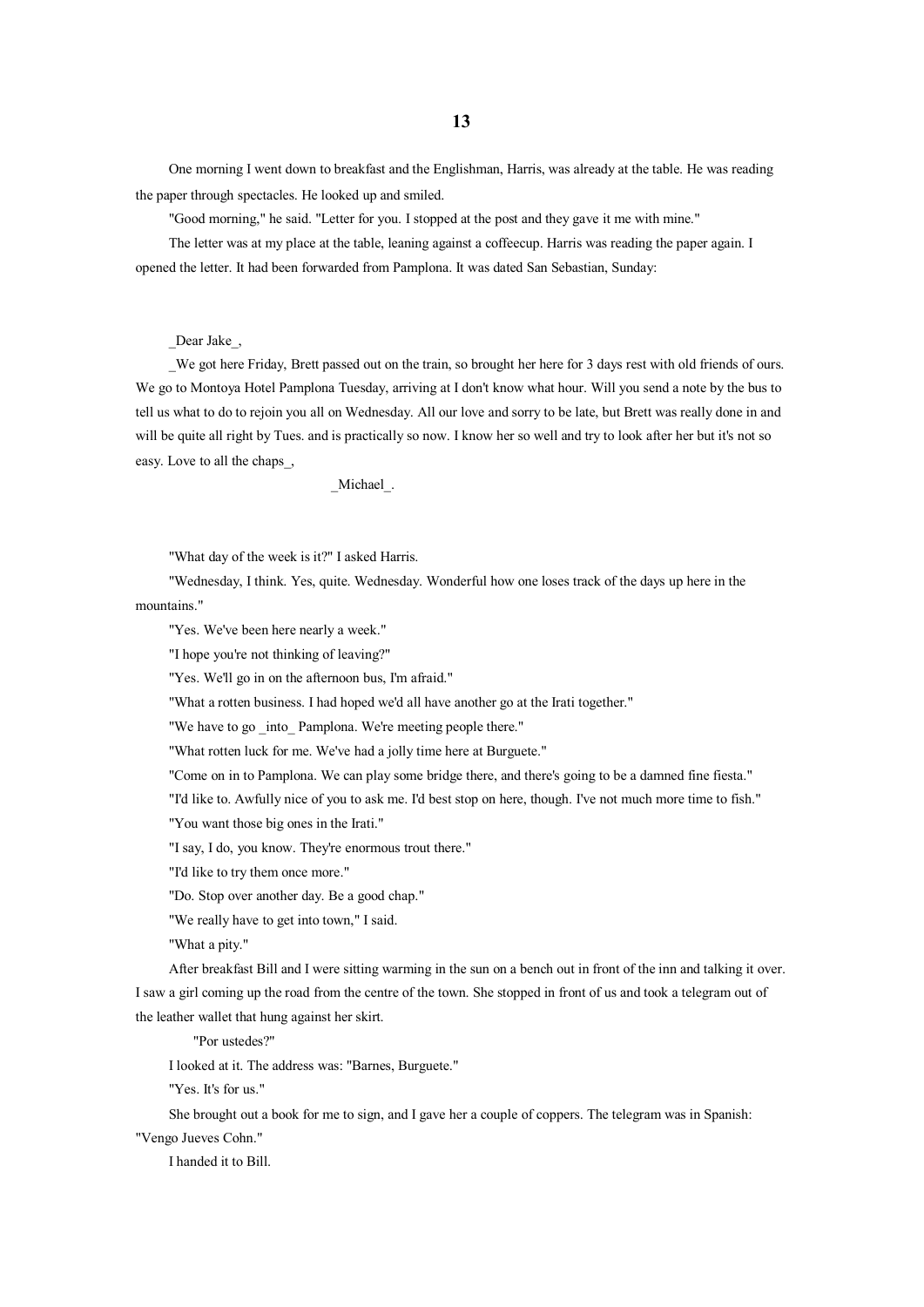"What does the word Cohn mean?" he asked.

"What <sup>a</sup> lousy telegram!" I said. "He could send ten words for the same price. 'I come Thursday'. That gives you <sup>a</sup> lot of dope, doesn't it?"

"It gives you all the dope that's of interest to Cohn."

"We're going in, anyway," I said. "There's no use trying to move Brett and Mike out here and back before the fiesta. Should we answer it?"

"We might as well," said Bill. "There's no need for us to be snooty."

We walked up to the post-office and asked for <sup>a</sup> telegraph blank.

"What will we say?" Bill asked.

" 'Arriving to-night.' That's enough."

We paid for the message and walked back to the inn. Harris was there and the three of us walked up to

Roncesvalles. We went through the monastery.

"It's remarkable place," Harris said, when we came out. "But you know I'm not much on those sort of places." "Me either," Bill said.

"It's <sup>a</sup> remarkable place, though," Harris said. "I wouldn't not have seen it. I'd been intending coming up each day."

"It isn't the same as fishing, though, is it?" Bill asked. He liked Harris.

"I say not."

We were standing in front of the old chapel of the monastery.

"Isn't that <sup>a</sup> pub across the way?" Harris asked. "Or do my eyes deceive me?"

"It has the look of <sup>a</sup> pub," Bill said.

"It looks to me like <sup>a</sup> pub," I said.

"I say," said Harris, "let's utilize it." He had taken up utilizing from Bill.

We had <sup>a</sup> bottle of wine apiece. Harris would not let us pay.

He talked Spanish quite well, and the innkeeper would not take our money.

"I say. You don't know what it's meant to me to have you chaps up here."

"We've had <sup>a</sup> grand time, Harris."

Harris was <sup>a</sup> little tight.

"I say. Really you don't know how much it means. I've not had much fun since the war."

"We'll fish together again, some time. Don't you forget it, Harris."

"We must. We have had such a jolly good time."

"How about another bottle around?"

"Jolly good idea," said Harris.

"This is mine," said Bill. "Or we don't drink it."

"I wish you'd let me pay for it. It \_does\_ give me pleasure, you know."

"This is going to give me pleasure," Bill said.

The innkeeper brought in the fourth bottle. We had kept the same glasses. Harris lifted his glass.

"I say. You know this does utilize well."

Bill slapped him on the back.

"Good old Harris."

"I say. You know my name isn't really Harris. It's Wilson Harris. All one name. With <sup>a</sup> hyphen, you know."

"Good old Wilson-Harris," Bill said. "We call you Harris because we're so fond of you."

"I say, Barnes. You don't know what this all means to me."

"Come on and utilize another glass," I said.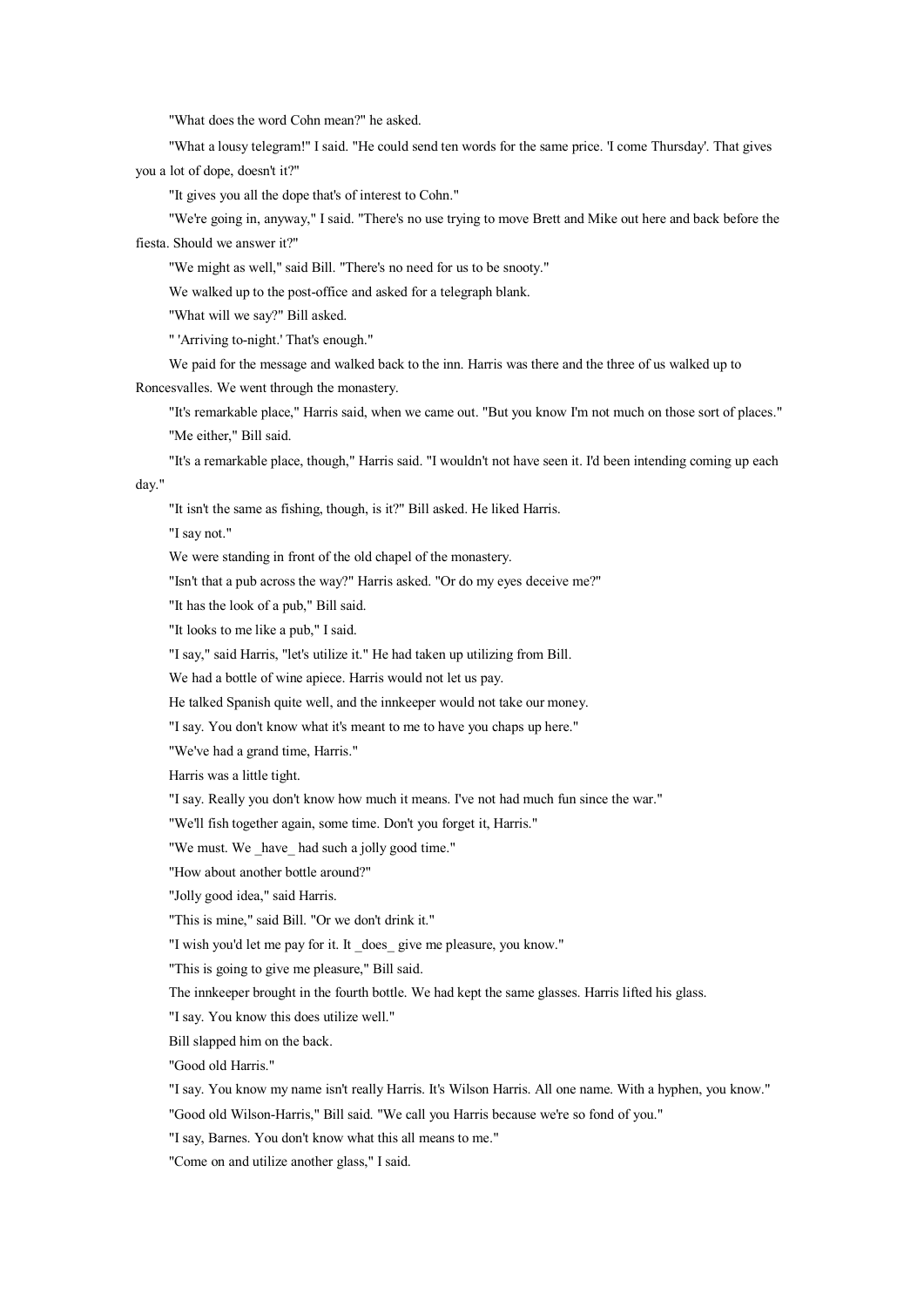"Barnes. Really, Barnes, you can't know. That's all."

"Drink up, Harris."

We walked back down the road from Roncesvalles with Harris between us. We had lunch at the inn and Harris went with us to the bus. He gave us his card, with his address in London and his club and his business address, and as we go<sup>t</sup> on the bus he handed us each an envelope. I opened mine and there were <sup>a</sup> dozen flies in it. Harris had tied them himself. He tied all his own flies.

"I say, Harris--" I began.

"No, no!" he said. He was climbing down from the bus. "They're not first-rate flies at all. I only thought if you fished them some time it might remind you of what <sup>a</sup> good time we had."

The bus started. Harris stood in front of the post-office. He waved. As we started along the road he turned and walked back toward the inn.

"Say, wasn't that Harris nice?" Bill said.

"I think he really did have <sup>a</sup> good time."

"Harris? You bet he did."

"I wish he'd come into Pamplona."

"He wanted to fish."

"Yes. You couldn't tell how English would mix with each other, anyway."

"I suppose not."

We go<sup>t</sup> into Pamplona late in the afternoon and the bus stopped in front of the Hotel Montoya. Out in the plaza they were stringing electric-light wires to light the plaza for the fiesta. A few kids came up when the bus stopped, and <sup>a</sup> customs officer for the town made all the people getting down from the bus open their bundles on the sidewalk. We went into the hotel and on the stairs I met Montoya. He shook hands with us, smiling in his embarrassed way.

"Your friends are here," he said.

"Mr.Campbell?"

"Yes. Mr. Cohn and Mr. Campbell and Lady Ashley."

He smiled as though there were something I would hear about.

"When did they ge<sup>t</sup> in?"

"Yesterday. I've saved you the rooms you had."

"That's fine. Did you give Mr. Campbell the room on the plaza?"

"Yes. All the rooms we looked at."

"Where are our friends now?"

"I think they went to the pelota."

"And how about the bulls?"

Montoya smiled. "To-night," he said. "To-night at seven <sup>o</sup>'clock they bring in the Villar bulls, and to-morrow come the Miuras. Do you all go down?"

"Oh, yes. They've never seen <sup>a</sup> desencajonada."

Montoya pu<sup>t</sup> his hand on my shoulder.

"I'll see you there."

He smiled again. He always smiled as though bull-fighting were <sup>a</sup> very special secret between the two of us; <sup>a</sup> rather shocking but really very deep secret that we knew about. He always smiled as though there were something lewd about the secret to outsiders, but that it was something that we understood. It would not do to expose it to people who would not understand.

"Your friend, is he aficionado, too?" Montoya smiled at Bill.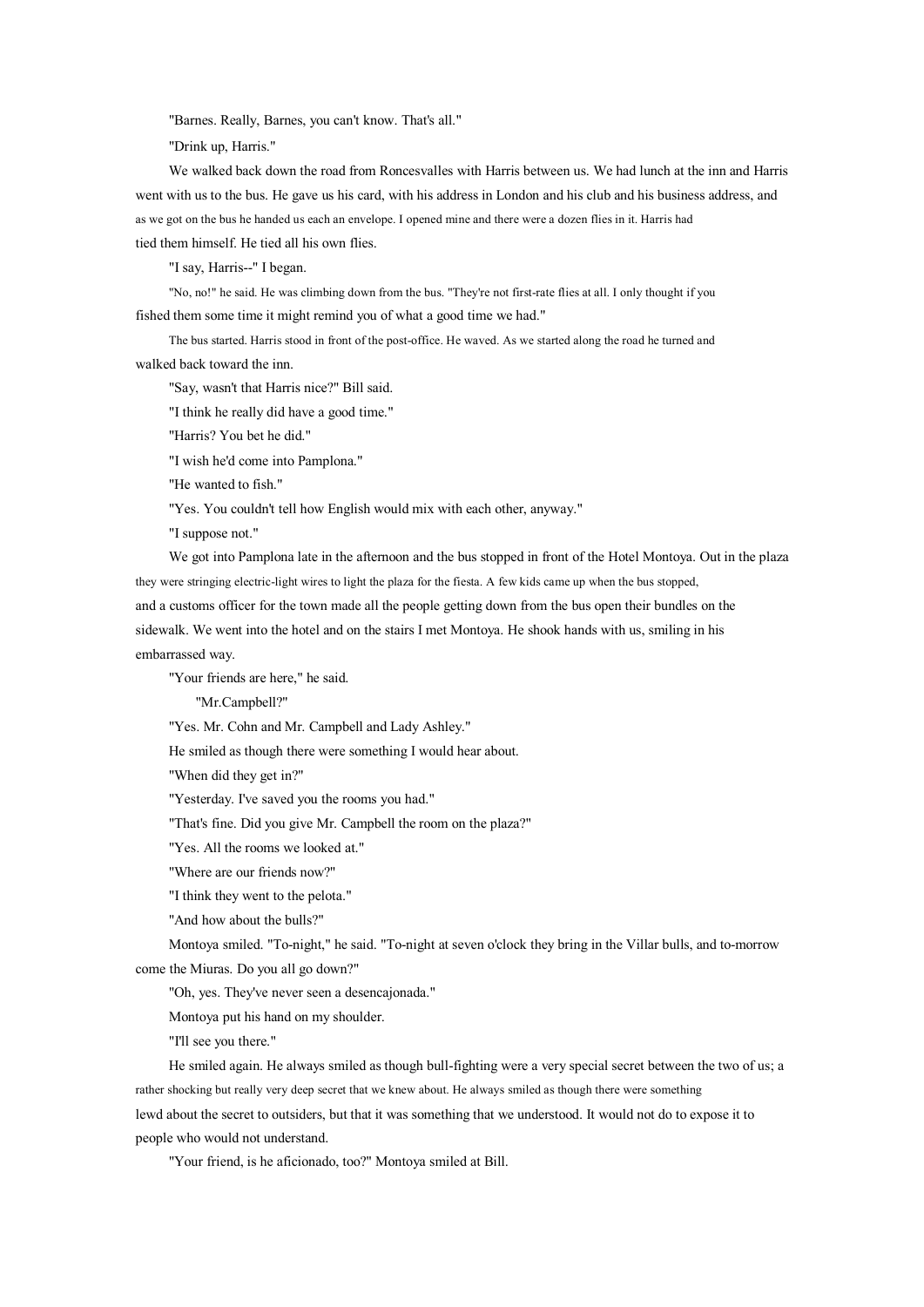"Yes. He came all the way from New York to see the San Fermines."

"Yes?" Montoya politely disbelieved. "But he's not aficionado like you."

He put his hand on my shoulder again embarrassedly.

"Yes," I said. "He's <sup>a</sup> real aficionado."

"But he's not aficionado like you are."

Aficion means passion. An aficionado is one who is passionate about the bull-fights. All the good bull-fighters stayed at Montoya's hotel; that is, those with aficion stayed there. The commercial bullfighters stayed once, perhaps, and then did not come back. The good ones came each year. In Montoya's room were their photographs. The photographs were dedicated to Juanito Montoya or to his sister. The photographs of bull-fighters Montoya had really believed in were framed. Photographs of bull-fighters who had been without aficion Montoya kept in <sup>a</sup> drawer of his desk. They often had the most flattering inscriptions. But they did not mean anything. One day Montoya took them all out and dropped them in the waste-basket. He did not want them around.

We often talked about bulls and bull-fighters. I had stopped at the Montoya for several years. We never talked for very long at <sup>a</sup> time. It was simply the pleasure of discovering what we each felt. Men would come in from distant towns and before they left Pamplona stop and talk for <sup>a</sup> few minutes with Montoya about bulls. These men were aficionados. Those who were aficionados could always ge<sup>t</sup> rooms even when the hotel was full. Montoya introduced me to some of them. They were always very polite at first, and it amused them very much that I should be an American. Somehow it was taken for granted that an American could not have aficion. He might simulate it or confuse it with excitement, but he could not really have it. When they saw that I had aficion, and there was no password, noset questions that could bring it out, rather it was <sup>a</sup> sort of oral spiritual examination with the questions always <sup>a</sup> little on the defensive and never apparent, there was this same embarrassed putting the hand on the shoulder, or <sup>a</sup> "Buen hombre." But nearly always there was the actual touching. It seemed as though they wanted to touch you to make it certain.

Montoya could forgive anything of <sup>a</sup> bull-fighter who had aficion. He could forgive attacks of nerves, panic, bad unexplainable actions, all sorts of lapses. For one who had aficion he could forgive anything. At once he forgave me all my friends. Without his ever saying anything they were simply <sup>a</sup> little something shameful between us, like the spilling open of the horses in bull-fighting.

Bill had gone up-stairs as we came in, and I found him washing and changing in his room.

"Well," he said, "talk <sup>a</sup> lot of Spanish?"

"He was telling me about the bulls coming in tonight."

"Let's find the gang and go down."

"All right. They'll probably be at the café."

"Have you go<sup>t</sup> tickets?"

"Yes. I go<sup>t</sup> them for all the unloadings."

"What's it like?" He was pulling his cheek before the glass, looking to see if there were unshaved patches under the line of the jaw.

"It's pretty good," I said. "They let the bulls out of the cages one at <sup>a</sup> time, and they have steers in the corral to receive them and keep them from fighting, and the bulls tear in at the steers and the steers run around like old maids trying to quiet them down."

"Do they ever gore the steers?"

"Sure. Sometimes they go right after them and kill them."

"Can't the steers do anything?"

"No. They're trying to make friends."

"What do they have them in for?"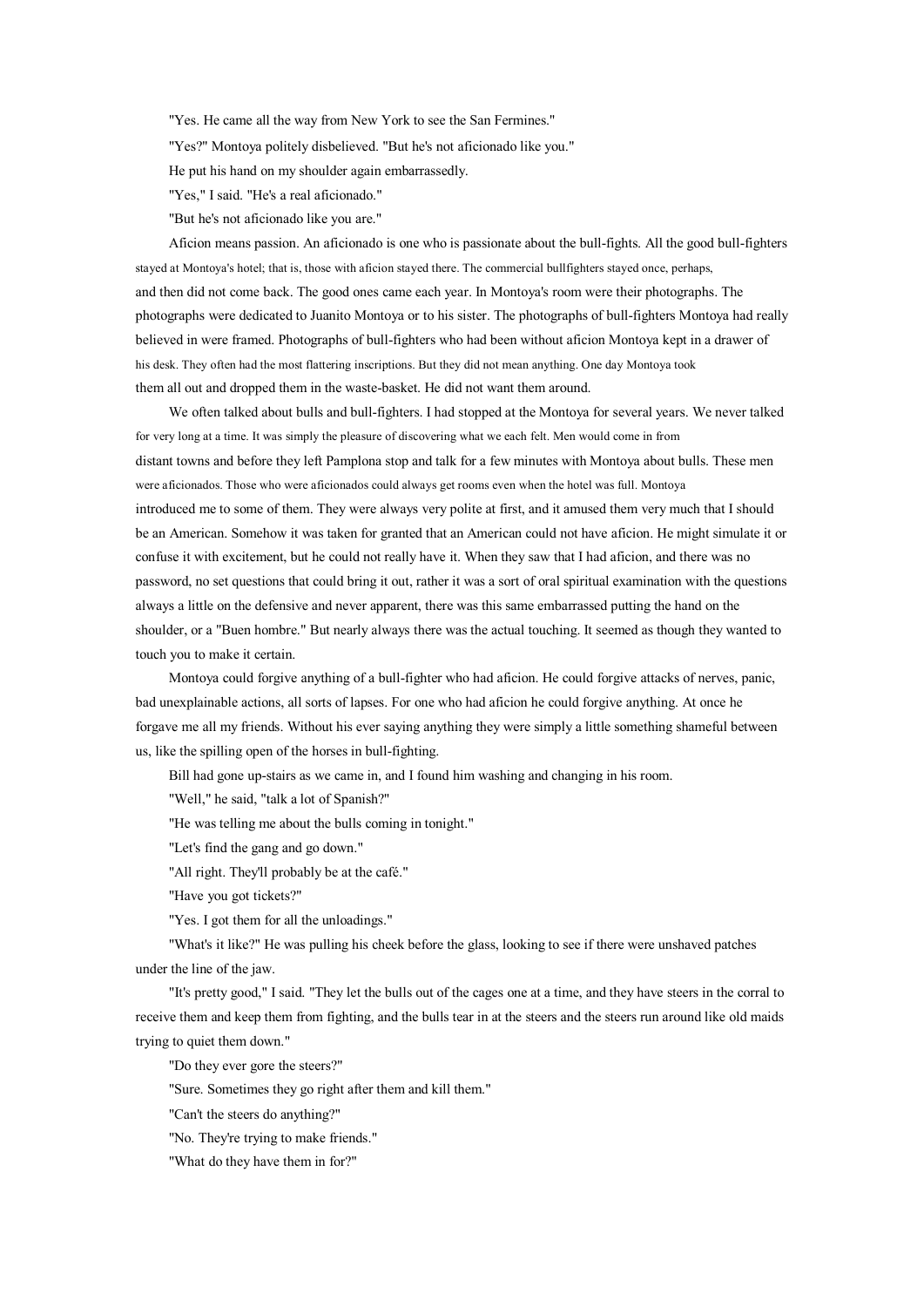"To quiet down the bulls and keep them from breaking their horns against the stone walls, or goring each other."

"Must be swell being <sup>a</sup> steer."

We went down the stairs and out of the door and walked across the square toward the café Iruña. There were two lonely looking ticket-houses standing in the square. Their windows, marked SOL, SOL Y SOMBRA, and SOMBRA, were shut. They would not open until the day before the fiesta.

Across the square the white wicker tables and chairs of the Iruña extended out beyond the Arcade to the edge of the street. I looked for Brett and Mike at the tables. There they were. Brett and Mike and Robert Cohn. Brett was wearing <sup>a</sup> Basque beret. Sowas Mike. Robert Cohn was bare-headed and wearing his spectacles. Brett saw us coming and waved. Her eyes crinkled up as we came up to the table.

"Hello, you chaps!" she called.

Brett was happy. Mike had <sup>a</sup> way of getting an intensity of feeling into shaking hands. Robert Cohn shook hands because we were back.

"Where the hell have you been?" I asked.

"I brought them up here," Cohn said.

"What rot," Brett said. "We'd have gotten here earlier if you hadn't come."

"You'd never have gotten here."

"What rot! You chaps are brown. Look at Bill."

"Did you ge<sup>t</sup> good fishing?" Mike asked. "We wanted to join you."

"It wasn't bad. We missed you."

"I wanted to come," Cohn said, "but I thought I ought tobring them."

"You bring us. What rot."

"Was it really good?" Mike asked. "Did you take many?"

"Some days we took <sup>a</sup> dozen apiece. There was an Englishman up there."

"Named Harris," Bill said. "Ever know him, Mike? He was in the war, too."

"Fortunate fellow," Mike said. "What times we had. How I wish those dear days were back."

"Don't be an ass."

"Were you in the war, Mike?" Cohn asked.

"Was I not."

"He was <sup>a</sup> very distinguished soldier," Brett said. "Tell them about the time your horse bolted down Piccadilly."

"I'll not. I've told that four times."

"You never told me," Robert Cohn said.

"I'll not tell that story. It reflects discredit on me."

"Tell them about your medals."

"I'll not. That story reflects grea<sup>t</sup> discredit on me."

"What story's that?"

"Brett will tell you. She tells all the stories that reflect discredit on me."

"Go on. Tell it, Brett."

"Should I?"

"I'll tell it myself."

"What medals have you got, Mike?"

"I haven't go<sup>t</sup> any medals."

"You must have some."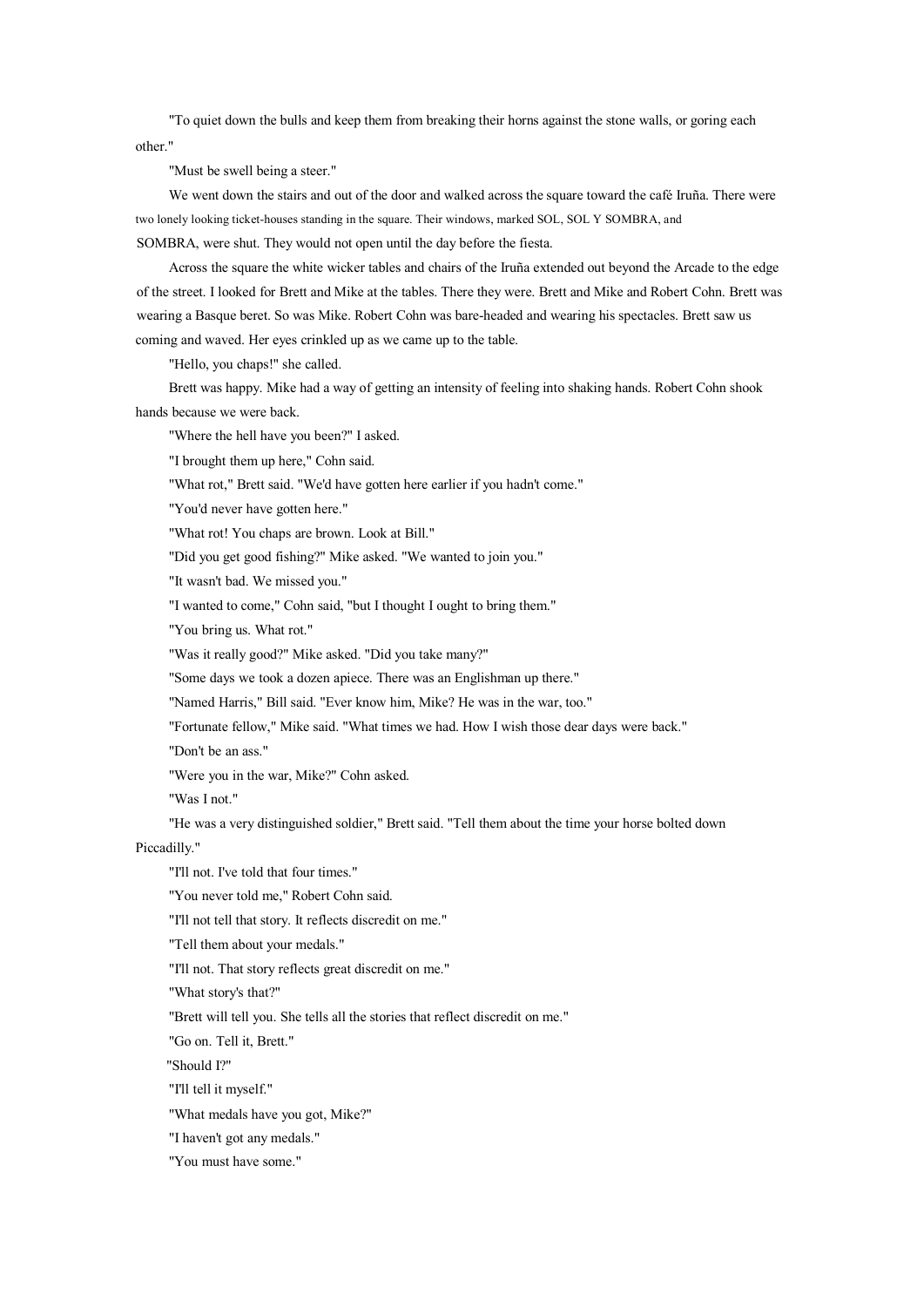"I suppose I've the usual medals. But I never sent in for them. One time there was this whopping big dinner and the Prince of Wales was to be there, and the cards said medals will be worn. Sonaturally I had no medals, and I stopped at my tailor's and he was impressed by the invitation, and I thought that's <sup>a</sup> good piece of business, and I said to him: 'You've got to fix me up with some medals.' He said: 'What medals, sir?' And I said: 'Oh, any medals. Just give me <sup>a</sup> few medals.' So he said: 'What medals \_have\_ you, sir?' And I said: 'Howshould I know?' Did he think I spent all my time reading the bloody gazette? 'Just give me <sup>a</sup> good lot. Pick them out yourself.' So he go<sup>t</sup> me some medals, you know, miniature medals, and handed me the box, and I pu<sup>t</sup> it in my pocket and forgot it. Well, I went to the dinner, and it was the night they'd shot Henry Wilson, so the Prince didn't come and the King didn't come, and no one wore any medals, and all these coves were busy taking off their medals, and I had mine in my pocket."

He stopped for us to laugh.

"Is that all?"

"That's all. Perhaps I didn't tell it right."

"You didn't," said Brett. "But no matter."

We were all laughing.

"Ah, yes," said Mike. "I know now. It was <sup>a</sup> damn dull dinner, and I couldn't stick it, so I left. Later on in the evening I found the box in my pocket. What's this? I said. Medals? Bloody military medals? So I cut them all off their backing--you know, they pu<sup>t</sup> them on <sup>a</sup> strip--and gave them all around. Gave one to each girl. Form of souvenir. They thought I was hell's own shakes of <sup>a</sup> soldier. Give away medals in <sup>a</sup> night club. Dashing fellow."

"Tell the rest," Brett said.

"Don't you think that was funny?" Mike asked. We were all laughing. "It was. I swear it was. Any rate, my tailor wrote me and wanted the medals back. Sent <sup>a</sup> man around. Kept on writing for months. Seems some chap had left them to be cleaned. Frightfully military cove. Set hell's own store by them." Mike paused. "Rotten luck for the tailor," he said.

"You don't mean it," Bill said. "I should think it would have been grand for the tailor."

"Frightfully good tailor. Never believe it to see me now," Mike said. "I used to pay him <sup>a</sup> hundred pounds <sup>a</sup> year just to keep him quiet. So he wouldn't send me any bills. Frightful blow to him when I went bankrupt. It was right after the medals. Gave his letters rather <sup>a</sup> bitter tone."

"How did you go bankrupt?" Bill asked.

"Two ways," Mike said. "Gradually and then suddenly."

"What brought it on?"

"Friends," said Mike. "I had <sup>a</sup> lot of friends. False friends. Then I had creditors, too. Probably had more creditors than anybody in England."

"Tell them about in the court," Brett said.

"I don't remember," Mike said. "I was just <sup>a</sup> little tight."

"Tight!" Brett exclaimed. "You were blind!"

"Extraordinary thing," Mike said. "Met my former partner the other day. Offered to buy me <sup>a</sup> drink."

"Tell them about your learned counsel," Brett said.

"I will not," Mike said. "My learned counsel was blind, too. I say this is <sup>a</sup> gloomy subject. Are we going down and see these bulls unloaded or not?"

"Let's go down."

We called the waiter, paid, and started to walk through the town. I started off walking with Brett, but Robert Cohn came up and joined her on the other side. The three of us walked along, pas<sup>t</sup> the Ayuntamiento with the banners hung from the balcony, down pas<sup>t</sup> the market and down pas<sup>t</sup> the steep street that led to the bridge across the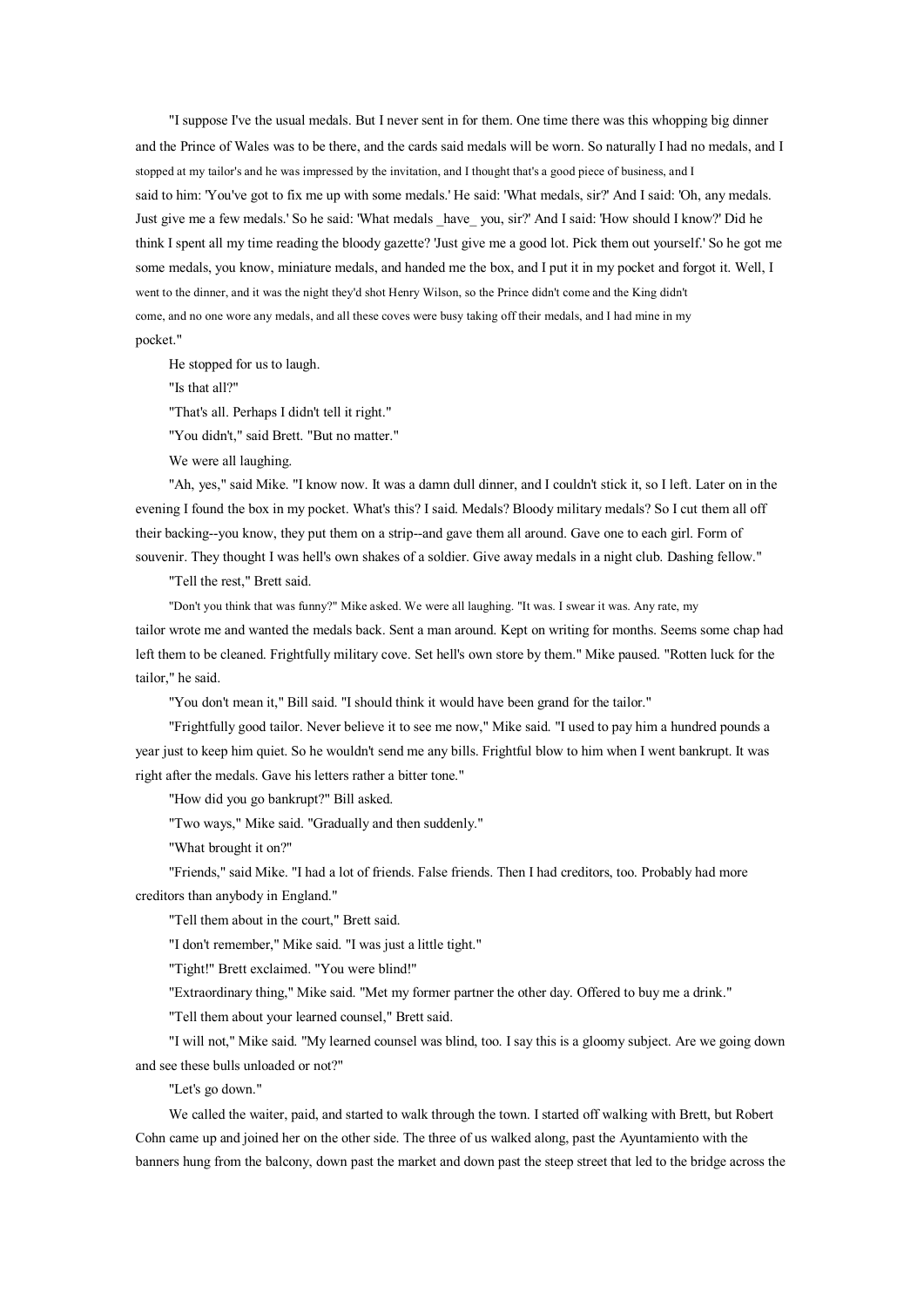Arga. There were many people walking to go and see the bulls, and carriages drove down the hill and across the bridge, the drivers, the horses, and the whips rising above the walking people in the street. Across the bridge we turned up <sup>a</sup> road to the corrals. We passed <sup>a</sup> wineshop with <sup>a</sup> sign in the window: Good Wine 30 Centimes A Liter.

"That's where we'll go when funds ge<sup>t</sup> low," Brett said.

The woman standing in the door of the wine-shop looked at us as we passed. She called to some one in the house and three girls came to the window and stared. They were staring at Brett.

At the gate of the corrals two men took tickets from the people that went in. We went in through the gate. There were trees inside and <sup>a</sup> iow, stone house. At the far end was the stone wall of the corrals, with apertures in the stone that were like loop-holes running all along the face of each corral. A ladder led up to the top of the wall, and people were climbing up the ladder and spreading down to stand on the walls that separated the two corrals. As we came up the ladder, walking across the grass under the trees, we passed the big, gray painted cages with the bulls in them. There was one bull in each travelling-box. They had come by train from <sup>a</sup> bull-breeding ranch in Castile, and had been unloaded off flat-cars at the station and brought up here to be let out of their cages into the corrals. Each cage was stencilled with the name and the brand of the bull-breeder.

We climbed up and found <sup>a</sup> place on the wall looking down into the corral. The stone walls were whitewashed, and there was straw on the ground and wooden feed-boxes and water-troughs set against the wall.

"Look up there," I said.

Beyond the river rose the plateau of the town. All along the old walls and ramparts people were standing. The three lines of fortifications made three black lines of people. Above the walls there were heads in the windows of the houses. At the far end of the plateau boys had climbed into the trees.

"They must think something is going to happen," Brett said.

"They want to see the bulls."

Mike and Bill were on the other wall across the pit of the corral. They waved to us. People who had come late were standing behind us, pressing against us when other people crowded them.

"Why don't they start?" Robert Cohn asked.

A single mule was hitched to one of the cages and dragged it up against the gate in the corral wall. The men shoved and lifted it with crowbars into position against the gate. Men were standing on the wall ready to pull up the gate of the corral and then the gate of the cage. At the other end of the corral <sup>a</sup> gate opened and two steers came in, swaying their heads and trotting, their lean flanks swinging. They stood together at the far end, their heads toward the gate where the bull would enter.

"They don't look happy," Brett said.

The men on top of the wall leaned back and pulled up the door of the corral. Then they pulled up the door of the cage.

I leaned way over the wall and tried to see into the cage. It was dark. Some one rapped on the cage with an iron bar. Inside something seemed to explode. The bull, striking into the wood from side to side with his horns,

made <sup>a</sup> grea<sup>t</sup> noise. Then I saw <sup>a</sup> dark muzzle and the shadow of horns, and then, with <sup>a</sup> clattering on the wood in the hollow box, the bull charged and came out into the corral, skidding with his forefeet in the straw as he stopped, his head up, the grea<sup>t</sup> hump of muscle on his neck swollen tight, his body muscles quivering as he looked up at the crowd on the stone walls. The two steers backed away against the wall, their heads sunken, their eyes watching the bull.

The bull saw them and charged. A man shouted from behind one of the boxes and slapped his hat against the planks, and the bull, before he reached the steer, turned, gathered himself and charged where the man had been,

trying to reach him behind the planks with <sup>a</sup> half-dozen quick, searching drives with the right horn.

"My God, isn't he beautiful?" Brett said. We were looking right down on him.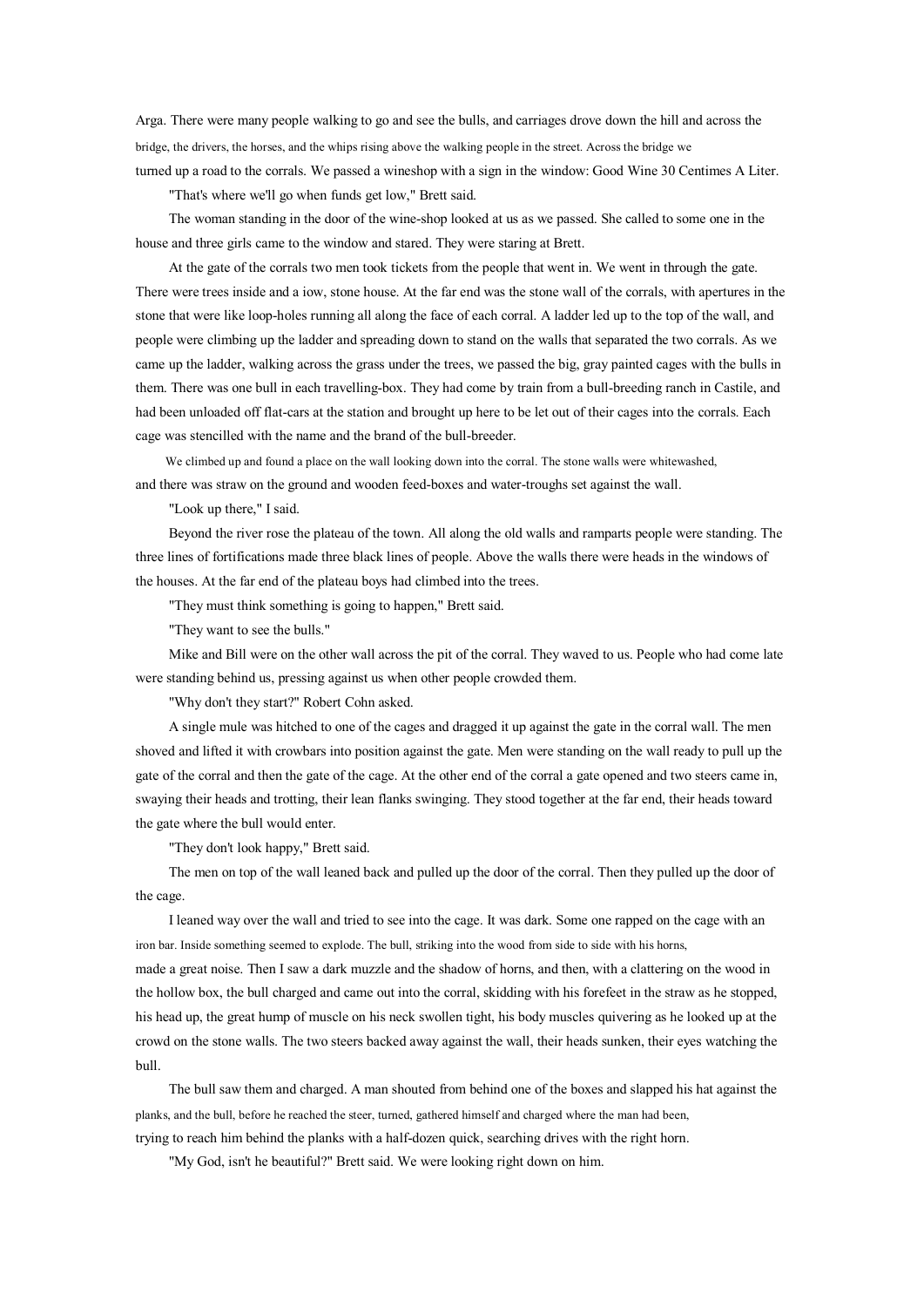"Look how he knows how to use his horns," I said. "He's go<sup>t</sup> <sup>a</sup> left and <sup>a</sup> right just like <sup>a</sup> boxer."

"Not really?"

"You watch."

"It goes too fast."

"Wait. There'll be another one in <sup>a</sup> minute."

They had backed up another cage into the entrance. In the far corner <sup>a</sup> man, from behind one of the plank shelters, attracted the bull, and while the bull was facing away the gate was pulled up and <sup>a</sup> second bull came out into the corral.

He charged straight for the steers and two men ran out from behind the planks and shouted, to turn him. He did not change his direction and the men shouted: "Hah! Hah! Toro!" and waved their arms; the two steers turned sideways to take the shock, and the bull drove into one of the steers.

"Don't look," I said to Brett. She was watching, fascinated.

"Fine," I said. "If it doesn't buck you."

"I saw it," she said. "I saw him shift from his left to his right horn."

"Damn good!"

The steer was down now, his neck stretched out, his head twisted, he lay the way he had fallen. Suddenly the bull left off and made for the other steer which had been standing at the far end, his head swinging, watching it all. The steer ran awkwardly and the bull caught him, hooked him lightly in the flank, and then turned away and looked up at the crowd on the walls, his crest of muscle rising. The steer came up to him and made as though to nose at him and the bull hooked perfunctorily. The next time he nosed at the steer and then the two of them trotted over to the other bull.

When the next bull came out, all three, the two bulls and the steer, stood together, their heads side by side, their horns against the newcomer. In <sup>a</sup> few minutes the steer picked the new bull up, quieted him down, and made him one of the herd. When the last two bulls had been unloaded the herd were all together.

The steer who had been gored had gotten to his feet and stood against the stone wall. None of the bulls came near him, and he did not attempt to join the herd.

We climbed down from the wall with the crowd, and had <sup>a</sup> last look at the bulls through the loopholes in the wall of the corral. They were all quiet now, their heads down. We got a carriage outside and rode up to the café. Mike and Bill came in half an hour later. They had stopped on the way for several drinks.

We were sitting in the café.

"That's an extraordinary business," Brett said.

"Will those last ones fight as well as the first?" Robert Cohn asked. "They seemed to quiet down awfully fast."

"They all know each other," I said. "They're only dangerous when they're alone, or only two or three of them together."

"What do you mean, dangerous?" Bill said. "They all looked dangerous to me."

"They only want to kill when they're alone. Of course, if you went in there you'd probably detach one of them from the herd, and he'd be dangerous."

"That's too complicated," Bill said. "Don't you ever detach me from the herd, Mike."

"I say," Mike said, "they were fine bulls, weren't they? Did you see their horns?"

"Did I not," said Brett. "I had no idea what they were like."

"Did you see the one hit that steer?" Mike asked. "That was extraordinary."

"It's no life being <sup>a</sup> steer," Robert Cohn said.

"Don't you think so?" Mike said. "I would have thought you'd loved being <sup>a</sup> steer, Robert."

"What do you mean, Mike?"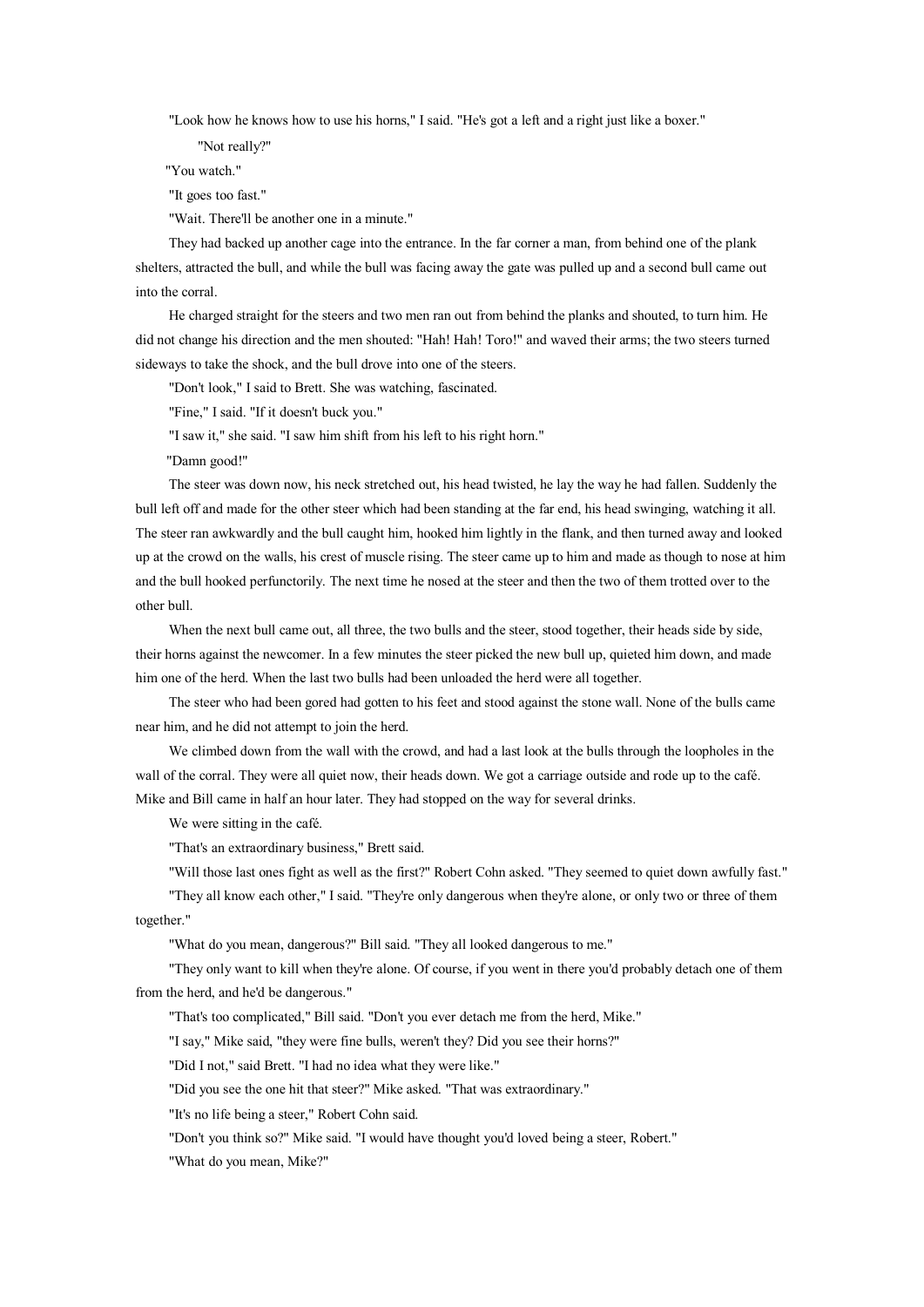"They lead such <sup>a</sup> quiet life. They never say anything and they're always hanging about so."

We were embarrassed. Bill laughed. Robert Cohn was angry. Mike went on talking.

"I should think you'd love it. You'd never have to say <sup>a</sup> word. Come on, Robert. Do say something. Don't just sit there."

"I said something, Mike. Don't you remember? About the steers."

"Oh, say something more. Say something funny. Can't you see we're all having <sup>a</sup> good time here?"

"Come off it, Michael. You're drunk," Brett said.

"I'm not drunk. I'm quite serious. Is Robert Cohn going to follow Brett around like a steer all the time?" "Shut up, Michael. Try and show <sup>a</sup> little breeding."

"Breeding be damned. Who has any breeding, anyway, excep<sup>t</sup> the bulls? Aren't the bulls lovely? Don't you like them, Bill? Why don't you say something, Robert? Don't sit there looking like <sup>a</sup> bloody funeral. What if Brett did sleep with you? She's slept with lots of better people than you."

"Shut up," Cohn said. He stood up. "Shut up, Mike."

"Oh, don't stand up and act as though you were going to hit me. That won't make any difference to me. Tell me, Robert. Why do you follow Brett around like a poor bloody steer? Don't you know you're not wanted? I know when I'm not wanted. Why don't you know when you're not wanted? You came down to San Sebastian where you weren't wanted, and followed Brett around like <sup>a</sup> bloody steer. Do you think that's right?"

"Shut up. You're

"Perhaps I amdrunk. Why aren't you drunk? Why don't you ever ge<sup>t</sup> drunk, Robert? You know you didn't have <sup>a</sup> good time at San Sebastian because none of our friends would invite you on any of the parties. You can't blame them hardly. Can you? I asked them to. They wouldn't do it. You can't blame them, now. Can you? Now, answer me. Can you blame them?"

"Go to hell, Mike."

"I can't blame them. Can you blame them? Why do you follow Brett around? Haven't you any manners? How do you think it makes \_me\_ feel?"

"You're <sup>a</sup> splendid one to talk about manners," Brett said. "You've such lovely manners."

"Come on, Robert," Bill said.

"What do you follow her around for?"

Bill stood up and took hold of Cohn.

"Don't go," Mike said. "Robert Cohn's going to buy <sup>a</sup> drink."

Bill went off with Cohn. Cohn's face was sallow. Mike went on talking. I sat and listened for <sup>a</sup> while. Brett looked disgusted.

"I say, Michael, you might not be such <sup>a</sup> bloody ass," she interrupted. "I'm not saying he's not right, you

know." She turned to me.

The emotion left Mike's voice. We were all friends together.

"I'm not sodamn drunk as I sounded," he said.

"I know you're not," Brett said.

"We're none of us sober," I said.

"I didn't say anything I didn't mean."

"But you pu<sup>t</sup> it sobadly," Brett laughed.

"He was an ass, though. He came down to San Sebastian where he damn well wasn't wanted. He hung around Brett and just looked at her. It made me damned well sick."

"He did behave very badly," Brett said.

"Mark you. Brett's had affairs with men before. She tells me all about everything. She gave me this chap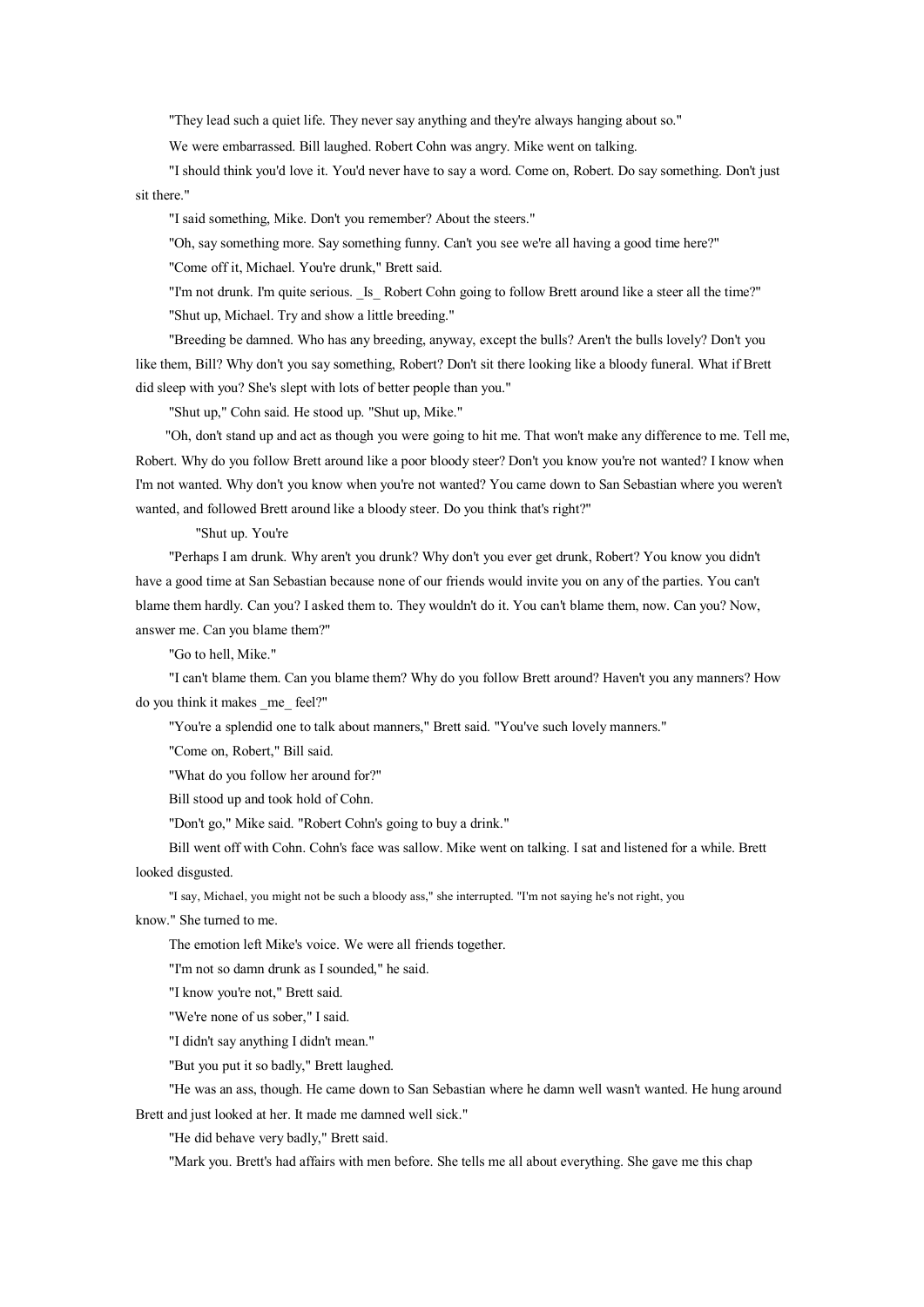Cohn's letters to read. I wouldn't read them."

"Damned noble of you."

"No, listen, Jake. Brett's gone off with men. But they weren't ever Jews, and they didn't come and hang about afterward."

"Damned good chaps," Brett said. "It's all rot to talk about it. Michael and I understand each other."

"She gave me Robert Cohn's letters. I wouldn't read them."

"You wouldn't read any letters, darling. You wouldn't read mine."

"I can't read letters," Mike said. "Funny, isn't it?"

"You can't read anything."

"No. You're wrong there. I read quite a bit. I read when I'm at home."

"You'll be writing next," Brett said. "Come on, Michael. Do buck up. You've go<sup>t</sup> to go through with this thing

now. He's here. Don't spoil the fiesta."

"Well, let him behave, then."

"He'll behave. I'll tell him."

"You tell him, Jake. Tell him either he must behave or ge<sup>t</sup> out."

"Yes," I said, "it would be nice for me to tell him."

"Look, Brett. Tell Jake what Robert calls you. That is perfect, you know."

"Oh, no. I can't."

"Go on. We're all friends. Aren't we all friends, Jake?"

"I can't tell him. It's too ridiculous."

"I'll tell him."

"You won't, Michael. Don't be an ass."

"He calls her Circe," Mike said. "He claims she turns men into swine. Damn good. I wish I were one of these

## literary chaps."

"He'd be good, you know," Brett said. "He writes a good letter."

"I know," I said. "He wrote me from San Sebastian."

"That was nothing," Brett said. "He can write <sup>a</sup> damned amusing letter."

"She made me write that. She was supposed to be ill."

"I damned well was, too."

"Come on," I said, "we must go in and eat."

"How should I meet Cohn?" Mike said.

"Just act as though nothing had happened."

"It's quite all right with me," Mike said. "I'm not embarrassed."

"If he says anything, just say you were tight."

"Quite. And the funny thing is I think I was tight."

"Come on," Brett said. "Are these poisonous things paid for? I must bathe before dinner."

We walked across the square. It was dark and all around the square were the lights from the cafés under the

arcades. We walked across the gravel under the trees to the hotel.

They went up-stairs and I stopped to speak with Montoya.

"Well, how did you like the bulls?" he asked.

"Good. They were nice bulls."

"They're all right"--Montoya shook his head--"but they're not too good."

"What didn't you like about them?"

"I don't know. They just didn't give me the feeling that they were so good."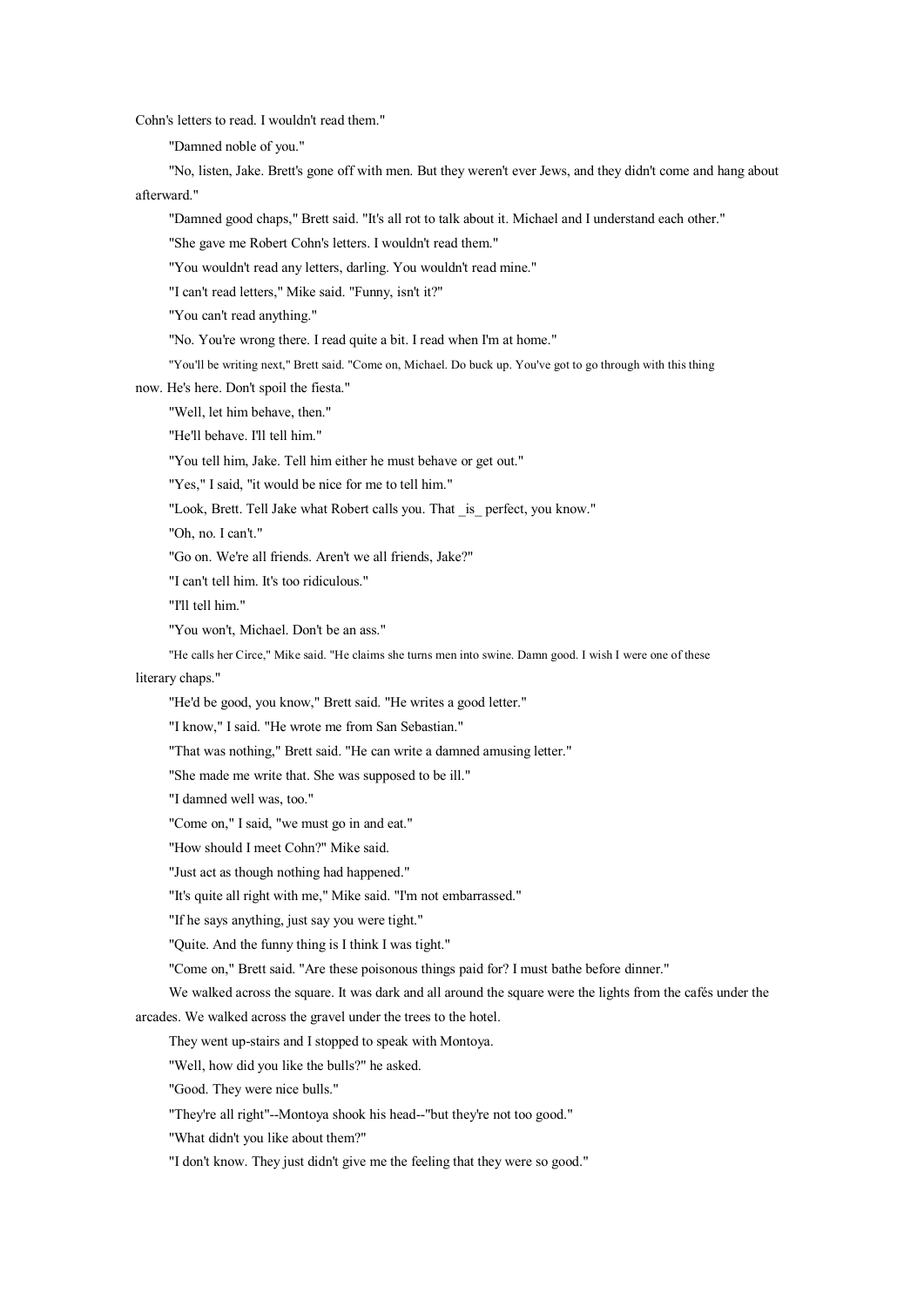"I know what you mean."

"They're all right."

"Yes. They're all right."

"How did your friends like them?"

"Fine."

"Good," Montoya said.

I went up-stairs. Bill was in his room standing on the balcony looking out at the square. I stood beside him.

"Where's

"Up-stairs in his room."

"How does he feel?"

"Like hell, naturally. Mike was awful. He's terrible when he's tight."

"He wasn't so tight."

"The hell he wasn't. I know what we had before we came to the café."

"He sobered up afterward."

"Good. He was terrible. I don't like Cohn, God knows, and I think it was <sup>a</sup> silly trick for him to go down to San Sebastian, but nobody has any business to talk like Mike."

"How'd you like the bulls?"

"Grand. It's grand the way they bring them out."

"To-morrow come the Miuras."

"When does the fiesta start?"

"Dayafter to-morrow."

"We've got to keep Mike from getting so tight. That kind of stuff is terrible."

"We'd better ge<sup>t</sup> cleaned up for supper."

"Yes. That will be <sup>a</sup> pleasant meal."

"Won't it?"

As <sup>a</sup> matter of fact, supper was <sup>a</sup> pleasant meal. Brett wore <sup>a</sup> black, sleeveless evening dress. She looked quite beautiful. Mike acted as though nothing had happened. I had to go up and bring Robert Cohn down. He was reserved and formal, and his face was still taut and sallow, but he cheered up finally. He could not stop looking at Brett. It seemed to make himhappy. It must have been pleasant for him to see her looking so lovely, and know he had been away with her and that every one knew it. They could not take that away from him. Bill was very funny. So was Michael. They were good together.

It was like certain dinners I remember from the war. There was much wine, anignored tension, and <sup>a</sup> feeling of things coming that you could not prevent happening. Under the wine I lost the disgusted feeling and was happy. It seemed they were all such nice people.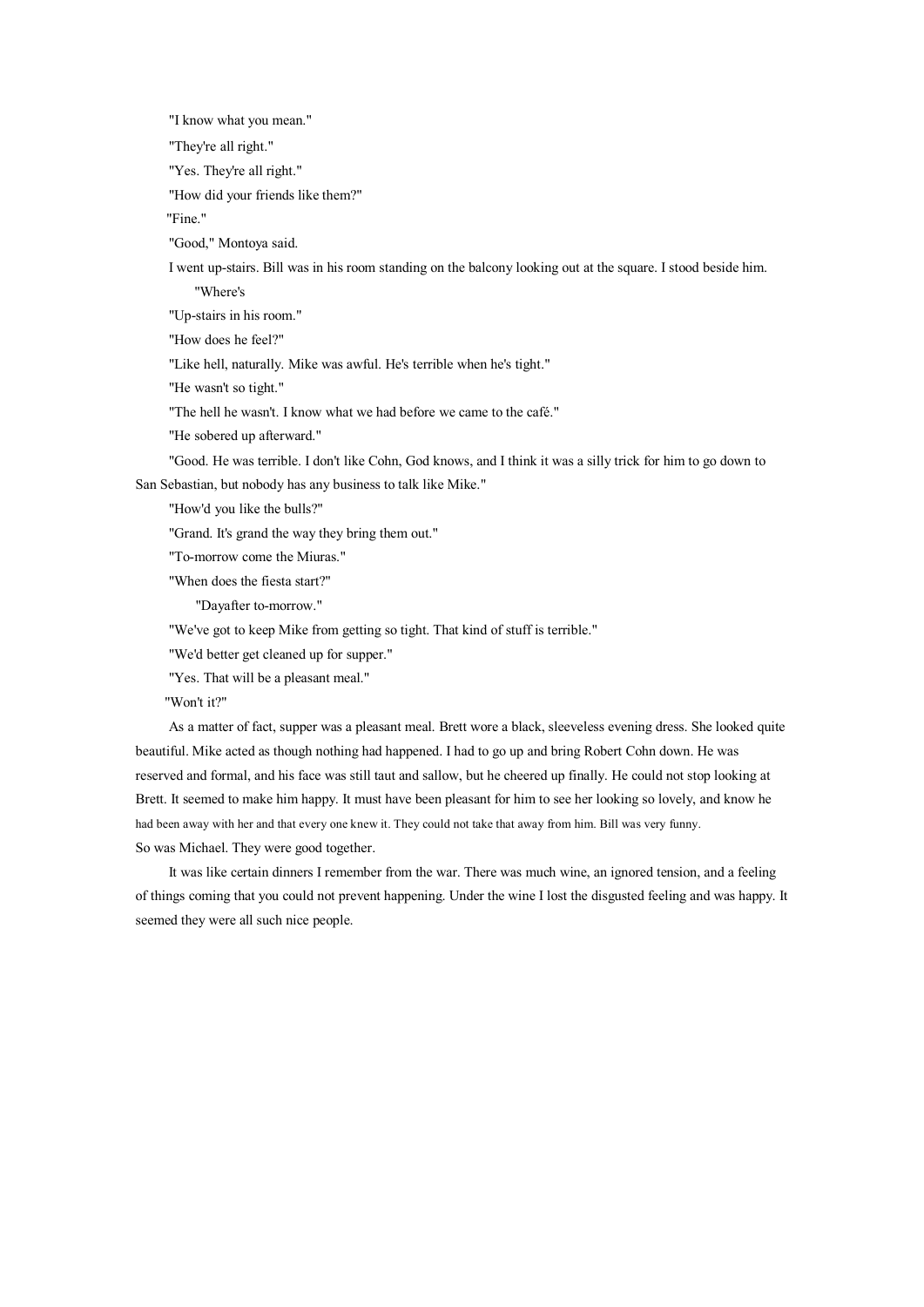I do not know what time I go<sup>t</sup> to bed. I remember undressing, putting on <sup>a</sup> bathrobe, and standing out on the balcony. I knew I was quite drunk, and when I came in I pu<sup>t</sup> on the light over the head of the bed and started to read. I was reading <sup>a</sup> book by Turgenieff. Probably I read the same two pages over several times. It was one of the stories in "A Sportsman's Sketches." I had read it before, but it seemed quite new. The country became very clear and the feeling of pressure in my head seemed to loosen. I was very drunk and I did not want to shut my eyes because the room would go round and round. If I kept on reading that feeling would pass.

I heard Brett and Robert Cohn come up the stairs. Cohn said good night outside the door and went onup to his room. I heard Brett go into the room next door. Mike was already in bed. He had come in with me an hour before. He woke as she came in, and they talked together. I heard them laugh. I turned off the light and tried to go to sleep. It was not necessary to read any more. I could shut my eyes without getting the wheeling sensation. But I could not sleep. There is no reason why because it is dark you should look at things differently from when it is light. The hell there isn't!

I figured that all out once, and for six months I never slept with the electric light off. That was another bright idea. To hell with women, anyway. To hell with you, Brett Ashley.

Women made such swell friends. Awfully swell. In the first place, you had to be in love with <sup>a</sup> woman to have <sup>a</sup> basis of friendship. I had been having Brett for <sup>a</sup> friend. I had not been thinking about her side of it. I had been getting something for nothing. That only delayed the presentation of the bill. The bill always came. That was one of the swell things you could count on.

I thought I had paid for everything. Not like the woman pays and pays and pays. No idea of retribution or punishment. Just exchange of values. You gave up something and go<sup>t</sup> something else. Or you worked for something. You paid some way for everything that was any good. I paid my way into enough things that I liked, so that I had <sup>a</sup> good time. Either you paid by learning about them, or by experience, or by taking chances, or by money. Enjoying living was learning to ge<sup>t</sup> your money's worth and knowing when you had it. You could ge<sup>t</sup> your money's worth. The world was <sup>a</sup> good place to buy in. It seemed like <sup>a</sup> fine philosophy. In five years, I thought, it will seem just as silly as all the other fine philosophies I've had.

Perhaps that wasn't true, though. Perhaps as you went along you did learn something. I did not care what it was all about. All I wanted to know was how to live in it. Maybe if you found out how to live in it you learned from that what it was all about.

I wished Mike would not behave so terribly to Cohn, though. Mike was <sup>a</sup> bad drunk. Brett was <sup>a</sup> good drunk. Bill was <sup>a</sup> good drunk. Cohn was never drunk. Mike was unpleasant after he passed <sup>a</sup> certain point. I liked to see him hurt Cohn. I wished he would not do it, though, because afterward it made me disgusted at myself. That was morality; things that made you disgusted afterward. No, that must be immorality. That was <sup>a</sup> large statement. What <sup>a</sup> lot of bilge I could think up at night. What rot, I could hear Brett say it. What rot! When you were with the English you go<sup>t</sup> into the habit of using English expressions in your thinking. The English spoken language--the upper classes, anyway--mus<sup>t</sup> have fewer words than the Eskimo. Of course I didn't know anything about the Eskimo. Maybe the Eskimo was <sup>a</sup> fine language. Say the Cherokee. I didn't know anything about the Cherokee, either. The English talked with inflected phrases. One phrase to mean everything. I liked them, though. I liked the way they talked. Take Harris. Still Harris was not the upper classes.

I turned on the light again and read. I read the Turgenieff. I knew that now, reading it in the oversensitized state of my mind after much too much brandy, I would remember it somewhere, and afterward it would seem as though it had really happened to me. I would always have it. That was another good thing you paid for and then had. Some time along toward daylight I went to sleep.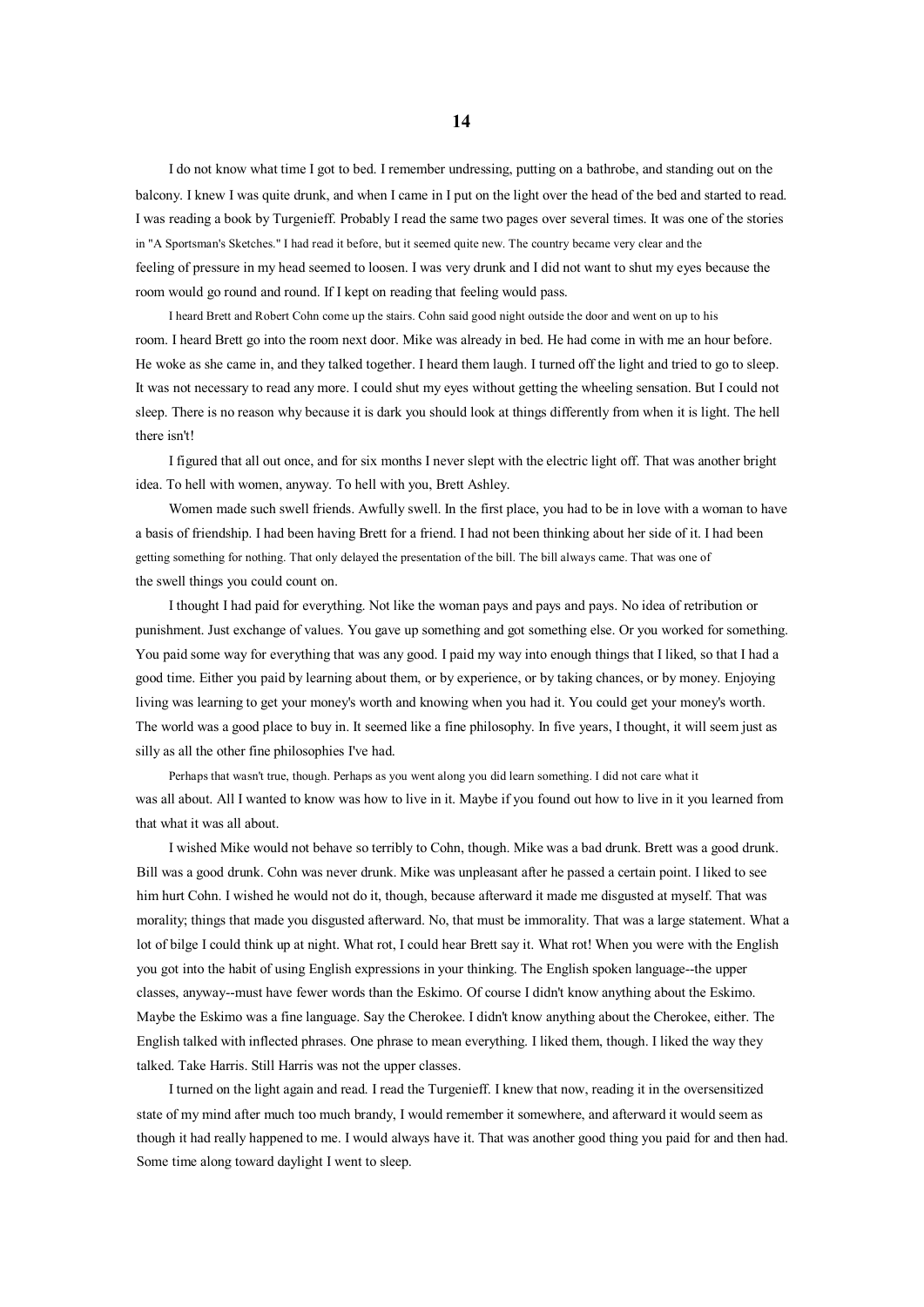The next two days in Pamplona were quiet, and there were no more rows. The town was getting ready for the fiesta. Workmen put up the gate-posts that were to shut off the side streets when the bulls were released from the corrals and came running through the streets in the morning on their way to the ring. The workmen dug holes and fitted in the timbers, each timber numbered for its regular place. Out on the plateau beyond the town employees of the bull-ring exercised picador horses, galloping them stiff-legged on the hard, sun-baked fields behind the bull-ring. The big gate of the bull-ring was open, and inside the amphitheatre was being swept. The ring was rolled and sprinkled, and carpenters replaced weakened or cracked planks in the barrera. Standing at the edge of the smooth rolled sand you could look up in the empty stands and see old women sweeping out the boxes.

Outside, the fence that led from the last Street of the town to the entrance of the bull-ring was already in place and made <sup>a</sup> long pen; the crowd would come running down with the bulls behind them on the morning of the day of the first bull-fight. Out across the plain, where the horse and cattle fair would be, some gypsies had camped under the trees. The wine and aguardiente sellers were putting up their booths. One booth advertised ANIS DEL TORO. The cloth sign hung against the planks in the hot sun. In the big square that was the centre of the town there was no change yet. We sat in the white wicker chairs on the terrasse of the café and watched the motorbuses come in and unload peasants from the country coming in to the market, and we watched the buses fill up and start out with peasants sitting with their saddle-bags full of the things they had bought in the town. The tall gray motor-buses were the only life of the square excep<sup>t</sup> for the pigeons and the man with <sup>a</sup> hose who sprinkled the gravelled square and watered the streets.

In the evening was the paseo. For an hour after dinner every one, all the good-looking girls, the officers from the garrison, all the fashionable people of the town, walked in the street on one side of the square while the café tables filled with the regular after-dinner crowd.

During the morning I usually sat in the café and read the Madrid papers and then walked in the town or out into the country. Sometimes Bill went along. Sometimes he wrote in his room. Robert Cohn spen<sup>t</sup> the mornings studying Spanish or trying to ge<sup>t</sup> <sup>a</sup> shave at the barber-shop. Brett and Mike never go<sup>t</sup> up until noon. We all had <sup>a</sup> vermouth at the café. It was <sup>a</sup> quiet life and no one was drunk. I went to church <sup>a</sup> couple of times, once with Brett. She said she wanted to hear me go to confession, but I told her that not only was it impossible but it was not as interesting as it sounded, and, besides, it would be in <sup>a</sup> language she did not know. We met Cohn as we came out of church, and although it was obvious he had followed us, ye<sup>t</sup> he was very pleasant and nice, and we all three went for <sup>a</sup> walk out to the gypsy camp, and Brett had her fortune told.

It was <sup>a</sup> good morning, there were high white clouds above the mountains. It had rained <sup>a</sup> little in the night and it was fresh and cool on the plateau, and there was <sup>a</sup> wonderful view. We all felt good and we felt healthy, and I felt quite friendly to Cohn. You could not be upse<sup>t</sup> about anything on <sup>a</sup> day like that.

That was the last day before the fiesta.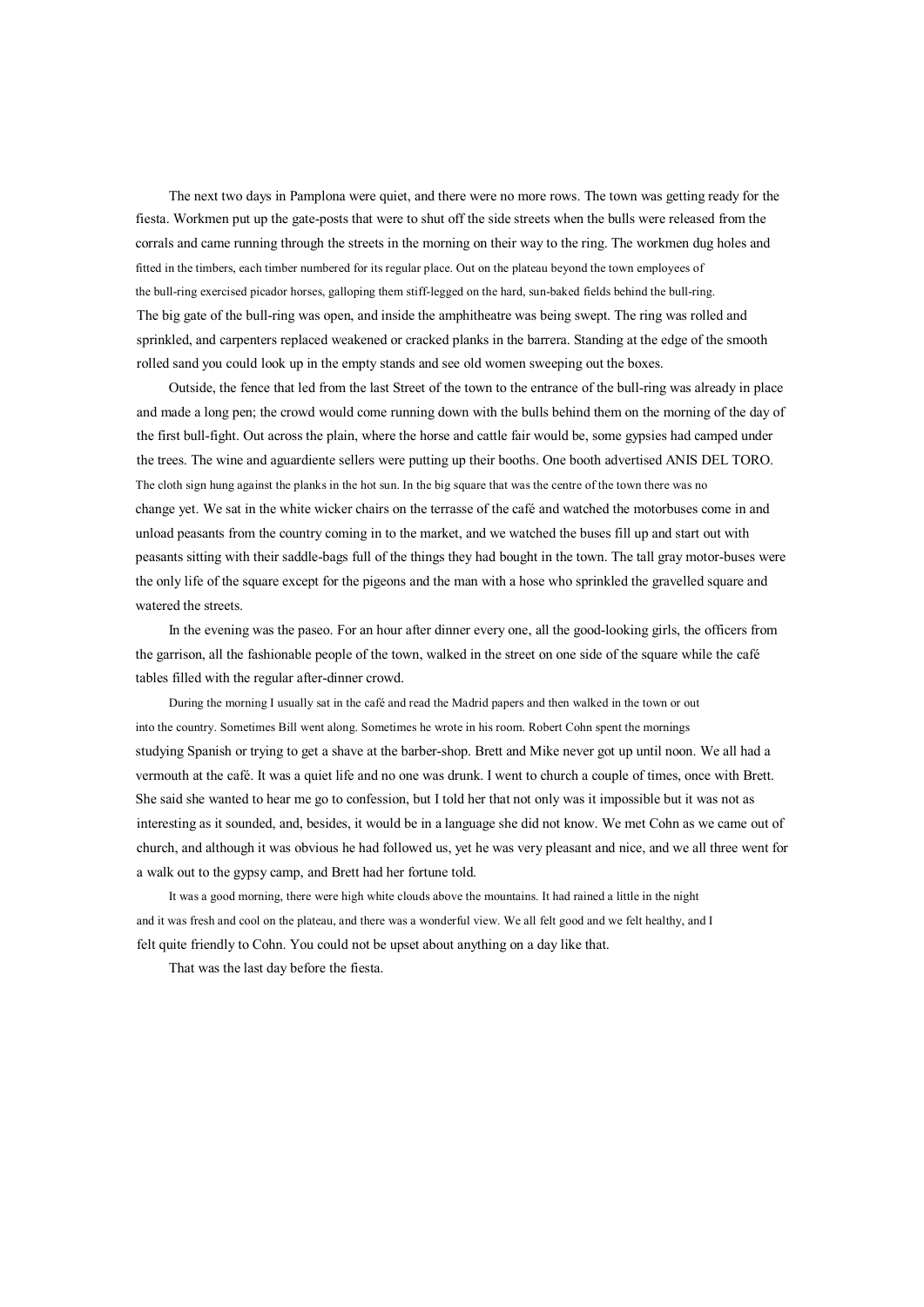At noon of Sunday, the 6th of July, the fiesta exploded. There is no other way to describe it. People had been coming in all day from the country, but they were assimilated in the town and you did not notice them. The square was as quiet in the hot sun as on any other day. The peasants were in the outlying wine-shops. There they were drinking, getting ready for the fiesta. They had come in so recently from the plains and the hills that it was necessary that they make their shifting in values gradually. They could not start in paying café prices. They go<sup>t</sup> their money's worth in the wine-shops. Money still had <sup>a</sup> definite value in hours worked and bushels of grain sold. Late in the fiesta it would not matter what they paid, nor where they bought.

Now on the day of the starting of the fiesta of San Fermin they had been in the wine-shops of the narrow streets of the town since early morning. Going down the streets in the morning on the way to mass in the cathedral, I heard them singing through the open doors of the shops. They were warming up. There were many people at the eleven <sup>o</sup>'clock mass. San Fermin is also <sup>a</sup> religious festival.

I walked down the hill from the cathedral and up the street to the café on the square. It was <sup>a</sup> little before noon. Robert Cohn and Bill were sitting at one of the tables. The marble-topped tables and the white wicker chairs were gone. They were replaced by cast-iron tables and severe folding chairs. The café was like <sup>a</sup> battleship stripped for action. Today the waiters did not leave you alone all morning to read without asking if you wanted to order something. A waiter came up as soon as I sat down.

"What are you drinking?" I asked Bill and Robert.

"Sherry," Cohn said.

"Jerez," I said to the waiter.

Before the waiter brought the sherry the rocket that announced the fiesta went up in the square. It burst and there was <sup>a</sup> gray ball of smoke high up above the Theatre Gayarre, across on the other side of the plaza. The ball of smoke hung in the sky like <sup>a</sup> shrapnel burst, and as I watched, another rocket came up to it, trickling smoke in the bright sunlight. I sawthe bright flash as it burst and another little cloud of smoke appeared. By the time the second rocket had burst there were so many people in the arcade, that had been empty <sup>a</sup> minute before, that the waiter, holding the bottle high up over his head, could hardly ge<sup>t</sup> through the crowd to our table. People were coming into the square from all sides, and down the street we heard the pipes and the fifes and the drums coming. They were playing the \_riau-riau\_ music, the pipes shrill and the drums pounding, and behind them came the men and boys dancing. When the fifers stopped they all crouched down in the street, and when the reedpipes and the fifes shrilled, and the flat, dry, hollow drums tapped it out again, they all went up in the air dancing. In the crowd you saw only the heads and shoulders of the dancers going up and down.

In the square <sup>a</sup> man, bent over, was playing on <sup>a</sup> reed-pipe, and <sup>a</sup> crowd of children were following him shouting, and pulling at his clothes. He came out of the square, the children following him, and piped them pas<sup>t</sup> the café and down <sup>a</sup> side street. We saw his blank pockmarked face as he went by, piping, the children close behind him shouting and pulling at him.

"He must be the village idiot," Bill said. "My God! look at that!"

Down the street came dancers. The street was solid with dancers, all men. They were all dancing in time behind their own fifers and drummers. They were <sup>a</sup> club of some sort, and all wore workmen's blue smocks, and red handkerchiefs around their necks, and carried <sup>a</sup> grea<sup>t</sup> banner on two poles. The banner danced up and down with them as they came down surrounded by the crowd.

"Hurray for Wine! Hurray for the Foreigners!" was painted on the banner.

"Where are the foreigners?" Robert Cohn asked.

"We're the foreigners," Bill said.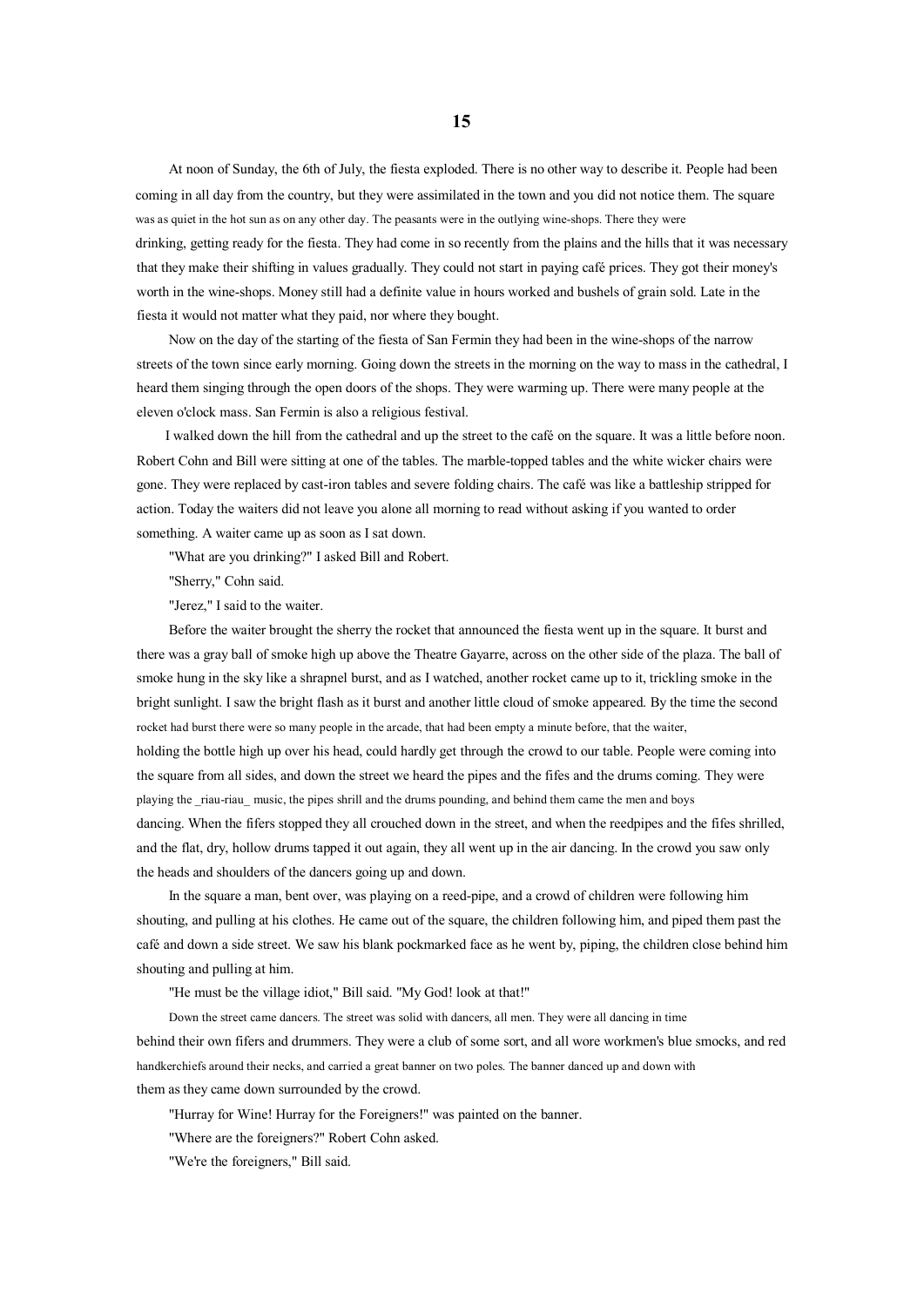All the time rockets were going up. The café tables were all full now. The square was emptying of people and the crowd was filling the cafés.

"Where's Brett and Mike?" Bill asked.

"I'll go and ge<sup>t</sup> them," Cohn said.

"Bring them here."

The fiesta was really started. It kept up day and night for seven days. The dancing kept up, the drinking kept up, the noise went on. The things that happened could only have happened during <sup>a</sup> fiesta. Everything became quite unreal finally and it seemed as though nothing could have any consequences. It seemed out of place to think of consequences during the fiesta. All during the fiesta you had the feeling, even when it was quiet, that you had to shout any remark to make it heard. It was the same feeling about any action. It was <sup>a</sup> fiesta and it went on for seven days.

That afternoon was the big religious procession. San Fermin was translated from one church to another. In the procession were all the dignitaries, civil and religious. We could not see them because the crowd was too great. Ahead of the formal procession and behind it danced the riau-riau dancers. There was one mass of yellow shirts dancing up and down in the crowd. All we could see of the procession through the closely pressed people that crowded all the side streets and curbs were the great giants, cigar-store Indians, thirty feet high, Moors, <sup>a</sup> King and Queen, whirling and waltzing solemnly to the riau-riau.

They were all standing outside the chapel where San Fermin and the dignitaries had passed in, leaving <sup>a</sup> guard of soldiers, the giants, with the men who danced in them standing beside their resting frames, and the dwarfs moving with their whacking bladders through the crowd. We started inside and there was <sup>a</sup> smell of incense and people filing back into the church, but Brett was stopped just inside the door because she had no hat, so we went out again and along the street that ran back from the chapel into town. The street was lined on both sides with people keeping their place at the curb for the return of the procession. Some dancers formed <sup>a</sup> circle around Brett and started to dance. They wore big wreaths of white garlics around their necks. They took Bill and me by the arms and pu<sup>t</sup> us in the circle. Bill started to dance, too. They were all chanting. Brett wanted to dance but they did not want her to. They wanted her as an image to dance around. When the song ended with the sharp riau-riau! they rushed us into <sup>a</sup> wine-shop.

We stood at the counter. They had Brett seated on <sup>a</sup> wine-cask. It was dark in the wine-shop and full of men singing, hard-voiced singing. Back of the counter they drew the wine from casks. I pu<sup>t</sup> down money for the wine, but one of the men picked it up and put it back in my pocket.

"I want <sup>a</sup> leather wine-bottle," Bill said.

"There's <sup>a</sup> place down the street," I said. "I'll go ge<sup>t</sup> <sup>a</sup> couple."

The dancers did not want me to go out. Three of themwere sitting on the high wine-cask beside Brett, teaching her to drink out of the wine-skins. They had hung <sup>a</sup> wreath of garlics around her neck. Some one insisted on giving her <sup>a</sup> glass. Somebody was teaching Bill <sup>a</sup> song. Singing it into his ear. Beating time on Bill's back.

I explained to them that I would be back. Outside in the street I went down the street looking for the shop that made leather winebottles. The crowd was packed on the sidewalks and many of the shops were shuttered, and I could not find it. I walked as far as the church, looking on both sides of the street. Then I asked <sup>a</sup> man and he took me by the arm and led me to it. The shutters were up but the door was open.

Inside it smelled of fresh tanned leather and hot tar. A man was stencilling completed wine-skins. They hung from the roof in bunches. He took one down, blew it up, screwed the nozzle tight, and then jumped on it.

"See! It doesn't leak."

"I want another one, too. A big one."

He took down <sup>a</sup> big one that would hold <sup>a</sup> gallon or more, from the roof. He blew it up, his cheeks puffing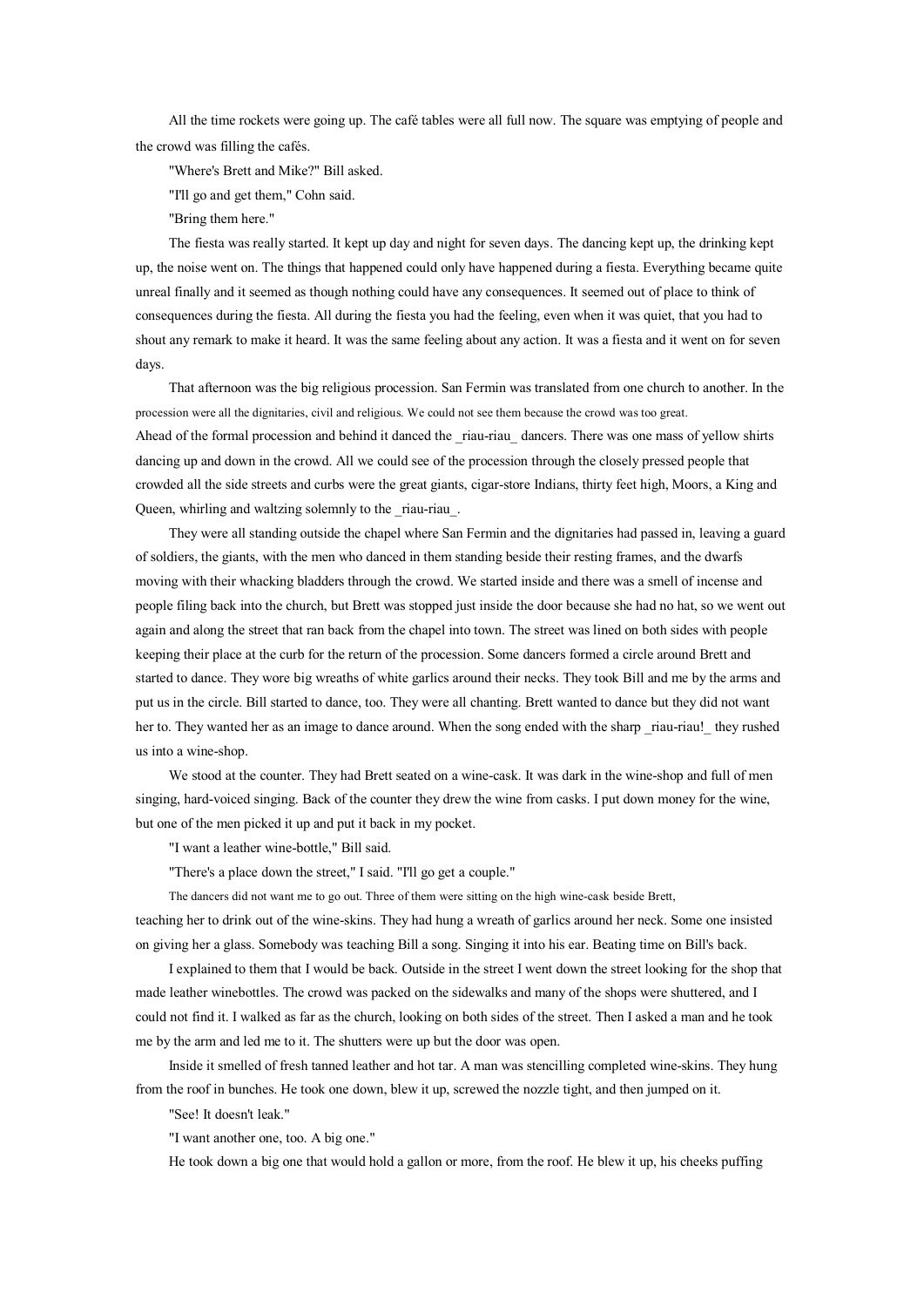ahead of the wine-skin, and stood on the bota holding on to <sup>a</sup> chair.

"What are you going to do? Sell them in Bayonne?"

"No. Drink out of them."

He slapped me on the back.

"Good man. Eight pesetas for the two. The lowest price."

The man who was stencilling the new ones and tossing them into <sup>a</sup> pile stopped.

"It's true," he said. "Eight pesetas is cheap."

I paid and went out and along the street back to the wine-shop. It was darker than ever inside and very crowded. I did not see Brett and Bill, and some one said they were in the back room. At the counter the girl filled the two wine-skins for me. One held two litres. The other held five litres. Filling them both cost three pesetas sixty centimos. Some one at the counter, that I had never seen before, tried to pay for the wine, but I finally paid for it myself. The man who had wanted to pay then bought me <sup>a</sup> drink. He would not let me buy one in return, but said he would take <sup>a</sup> rinse of the mouth from the new wine-bag. He tipped the big five-litre bag up and squeezed it sothe wine hissed against the back of his throat.

"All right," he said, and handed back the bag.

In the back room Brett and Bill were sitting on barrels surrounded by the dancers. Everybody had his arms on everybody else's shoulders, and they were all singing. Mike was sitting at <sup>a</sup> table with several men in their shirt-sleeves, eating from <sup>a</sup> bowl of tuna fish, chopped onions and vinegar. They were all drinking wine and mopping up the oil and vinegar with pieces of bread.

"Hello, Jake. Hello!" Mike called. "Come here. I want you to meet my friends. We're all having an hors d'oeuvre."

I was introduced to the people at the table. They supplied their names to Mike and sent for <sup>a</sup> fork for me.

"Stop eating their dinner, Michael," Brett shouted from the wine-barrels.

"I don't want to eat up your meal," I said when some one handed me <sup>a</sup> fork.

"Eat," he said. "What do you think it's here for?"

I unscrewed the nozzle of the big wine-bottle and handed it around. Every one took <sup>a</sup> drink, tipping the wine-skin at arm's length.

Outside, above the singing, we could hear the music of the procession going by.

"Isn't that the procession?" Mike asked.

"Nada," some one said. "It's nothing. Drink up. Lift the bottle."

"Where did they find you?" I asked Mike.

"Some one brought me here," Mike said. "They said you were here."

"Where's

"He's passed out," Brett called. "They've pu<sup>t</sup> him away somewhere."

"Where is he?"

"I don't know."

"How should we know," Bill said. "I think he's dead."

"He's not dead," Mike said. "I know he's not dead. He's just passed out on Anis del Mono."

As he said Anis del Mono one of the men at the table looked up, brought out <sup>a</sup> bottle from inside his smock,

and handed it to me.

"No," I said. "No, thanks!"

"Yes. Yes. Arriba! Up with the bottle!"

I took <sup>a</sup> drink. It tasted of licorice and warmed all the way. I could feel it warming in my stomach.

"Where the hell is Cohn?"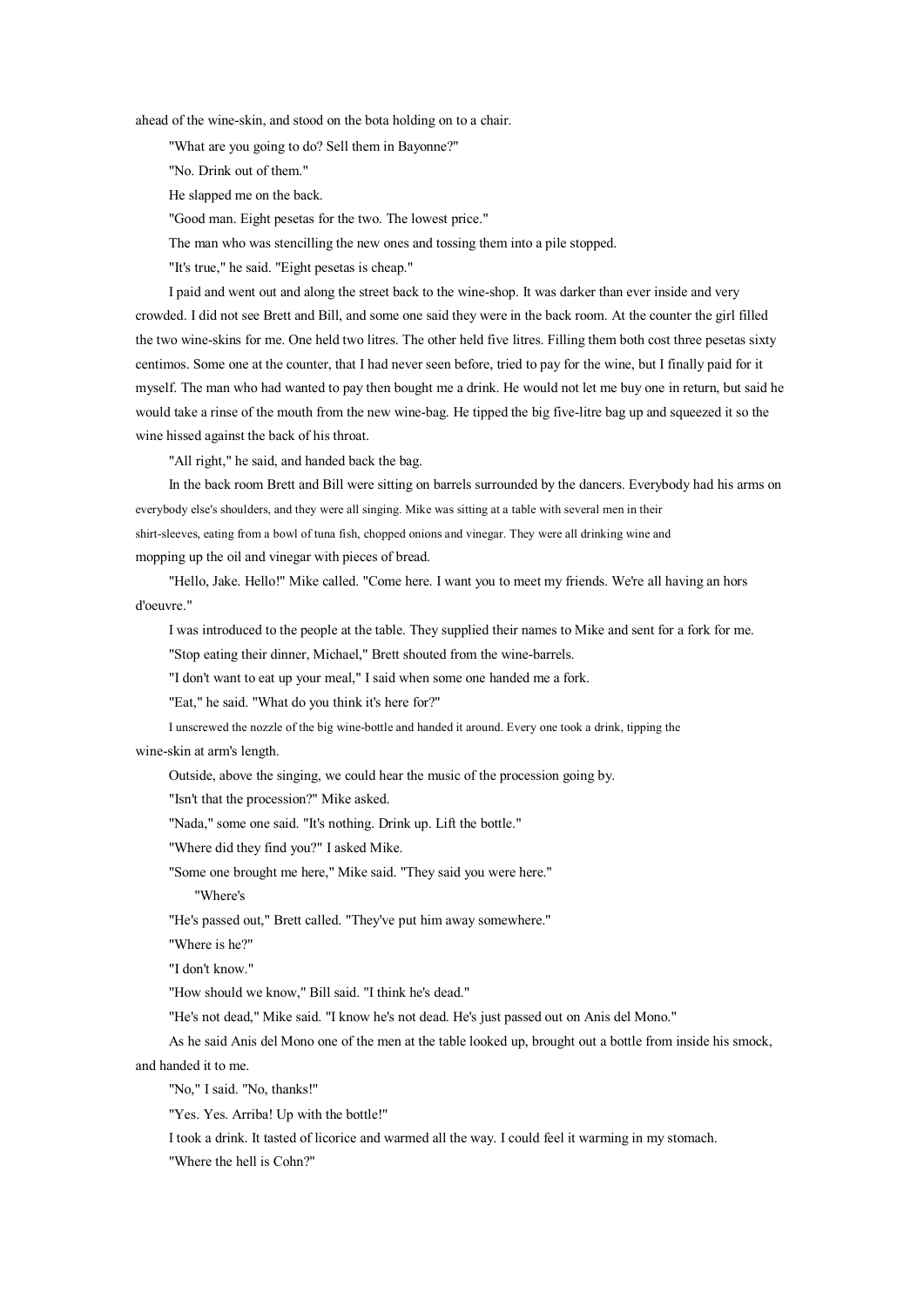"I don't know," Mike said. "I'll ask. Where is the drunken comrade?" he asked in Spanish.

"You want to see him?"

"Yes," I said.

"Not me," said Mike. "This gent."

The Anis del Mono man wiped his mouth and stood up.

"Come on."

In <sup>a</sup> back room Robert Cohn was sleeping quietly on some wine-casks. It was almost too dark to see his face. They had covered him with <sup>a</sup> coat and another coat was folded under his head. Around his neck and on his chest was <sup>a</sup> big wreath of twisted garlics.

"Let him sleep," the man whispered. "He's all right."

Two hours later Cohn appeared. He came into the front room still with the wreath of garlics around his neck. The Spaniards shouted when he came in. Cohn wiped his eyes and grinned.

"I must have been sleeping," he said.

"Oh, not at all," Brett said.

"You were only dead," Bill said.

"Aren't we going to go and have some supper?" Cohn asked.

"Do you want to eat?"

"Yes. Why not? I'm hungry."

"Eat those garlics, Robert," Mike said. "I say. Do eat those garlics."

Cohn stood there. His sleep had made him quite all right.

"Do let's go and eat," Brett said. "I must ge<sup>t</sup> <sup>a</sup> bath."

"Come on," Bill said. "Let's translate Brett to the hotel."

We said good-bye to many people and shook hands with many people and went out. Outside it was dark.

"What time is it do you suppose?" Cohn asked.

"It's to-morrow," Mike said. "You've been asleep two days."

"No," said Cohn, "what time is it?"

"It's teno'clock."

"What <sup>a</sup> lot we've drunk."

"You mean what <sup>a</sup> lot \_we've\_ drunk. You went to sleep."

Going down the dark streets to the hotel we saw the skyrockets going up in the square. Down the side streets that led to the square we saw the square solid with people, those in the centre all dancing.

It was <sup>a</sup> big meal at the hotel. It was the first meal of the prices being doubled for the fiesta, and there were several new courses. After the dinner we were out in the town. I remember resolving that I would stay up all night to watch the bulls go through the streets at six <sup>o</sup>'clock in the morning, and being so sleepy that I went to bed around four <sup>o</sup>'clock. The others stayed up.

My own room was locked and I could not find the key, so I went up-stairs and slept on one of the beds in Cohn's room. The fiesta was going on outside in the night, but I was too sleepy for it to keep me awake. When I woke it was the sound of the rocket exploding that announced the release of the bulls from the corrals at the edge of town. They would race through the streets and out to the bull-ring. I had been sleeping heavily and I woke feeling I was too late. I put on a coat of Cohn's and went out on the balcony. Down below the narrow street was empty. All the balconies were crowded with people. Suddenly <sup>a</sup> crowd came down the street. They were all running, packed close together. They passed along and up the street toward the bull-ring and behind them came more men running faster, and then some stragglers who were really running. Behind them was <sup>a</sup> little bare space, and then the bulls galloping, tossing their heads up and down. It all went out of sight around the corner. One man fell, rolled to the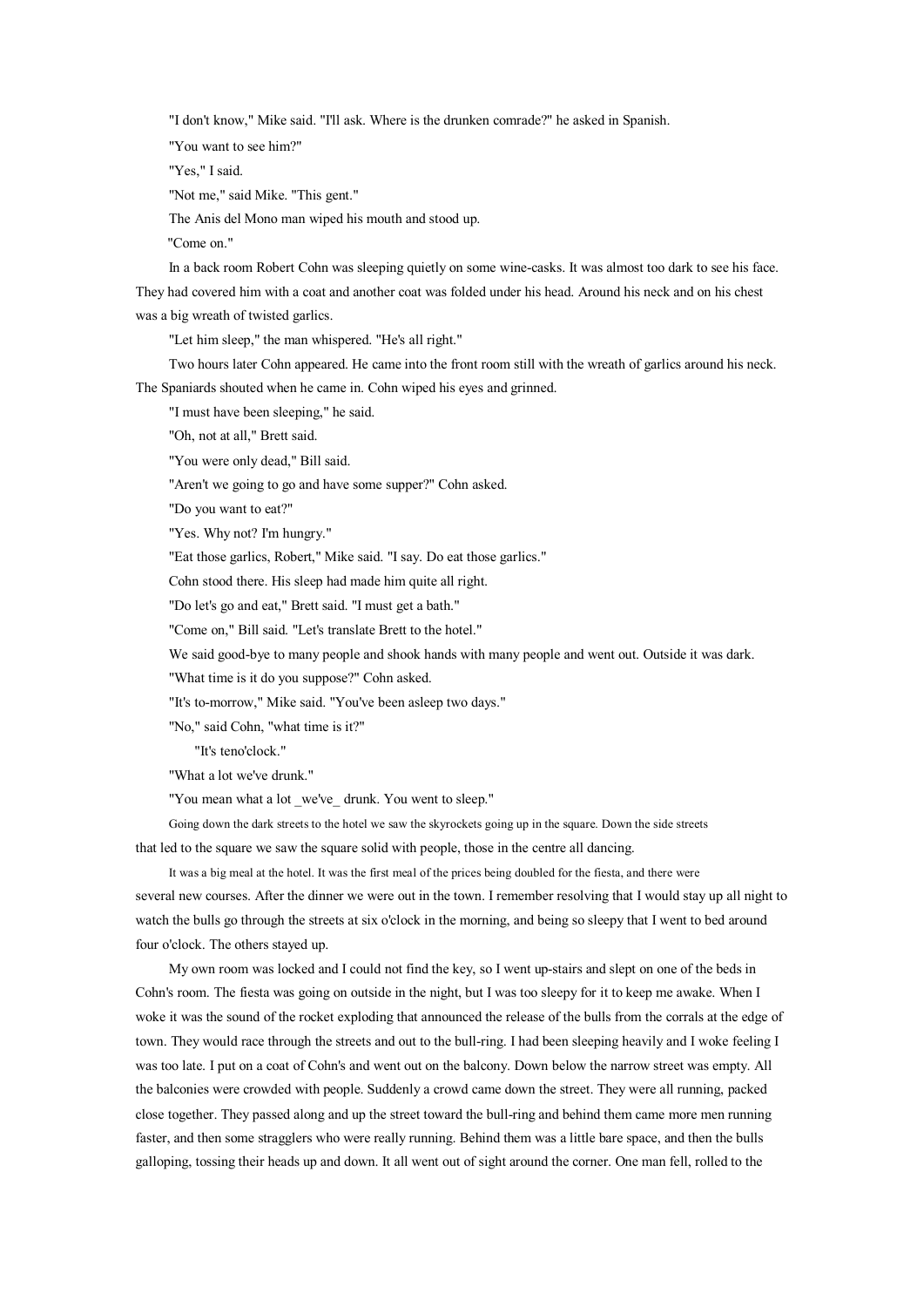gutter, and lay quiet. But the bulls went right on and did not notice him. They were all running together.

After they went out of sight <sup>a</sup> grea<sup>t</sup> roar came from the bull-ring. It kept on. Then finally the pop of the rocket that meant the bulls had gotten through the people in the ring and into the corrals. I went back in the room and go<sup>t</sup> into bed. I had been standing on the stone balcony in bare feet. I knew our crowd must have all been out at the bull-ring. Back in bed, I went to sleep.

Cohn woke me when he came in. He started to undress and went over and closed the window because the people on the balcony of the house just across the street were looking in.

"Did you see the show?" I asked.

"Yes. We were all there."

"Anybodyget hurt?"

"One of the bulls go<sup>t</sup> into the crowd in the ring and tossed six or eight people."

"How did Brett like it?"

"It was all so sudden there wasn't any time for it to bother anybody."

"I wish I'd been up."

"We didn't know where you were. We went to your room but it was locked."

"Where did you stay up?"

"We danced at some club."

"I go<sup>t</sup> sleepy," I said.

"My gosh! I'm sleepy now," Cohn said. "Doesn't this thing ever stop?"

"Not for <sup>a</sup> week."

Bill opened the door and put his head in.

"Where were you, Jake?"

"I saw them go through from the balcony. How was it?"

"Grand."

"Where you going?"

"To sleep."

No one was up before noon. We ate at tables set out under the arcade. The town was full of people. We had to wait for <sup>a</sup> table. After lunch we went over to the Irufla. It had filled up, and as the time for the bull-fight came it go<sup>t</sup> fuller, and the tables were crowded closer. There was <sup>a</sup> close, crowded hum that came every day before the bull-fight. The café did not make this same noise at any other time, nomatter how crowded it was. This humwent on, and we were in it and <sup>a</sup> par<sup>t</sup> of it.

I had taken six seats for all the fights. Three of them were barreras, the first row at the ring-side, and three were sobrepuertos, seats with wooden backs, half-way up the amphitheatre. Mike thought Brett had best sit high up for her first time, and Cohn wanted to sit with them. Bill and I were going to sit in the barreras, and I gave the extra ticket to <sup>a</sup> waiter to sell. Bill said something to Cohn about what to do and how to look so he would not mind the horses. Bill had seen one season of bull-fights.

"I'm not worried about how I'll stand it. I'm only afraid I may be bored," Cohn said.

"You think so?"

"Don't look at the horses, after the bull hits them," I said to Brett. "Watch the charge and see the picador try and keep the bull off, but then don't look again until the horse is dead if it's been hit."

"I'm <sup>a</sup> little nervy about it," Brett said. "I'm worried whether I'll be able to go through with it all right."

"You'll be all right. There's nothing but that horse par<sup>t</sup> that will bother you, and they're only in for <sup>a</sup> few minutes with each bull. Just don't watch when it's bad."

"She'll be all right," Mike said. "I'll look after her."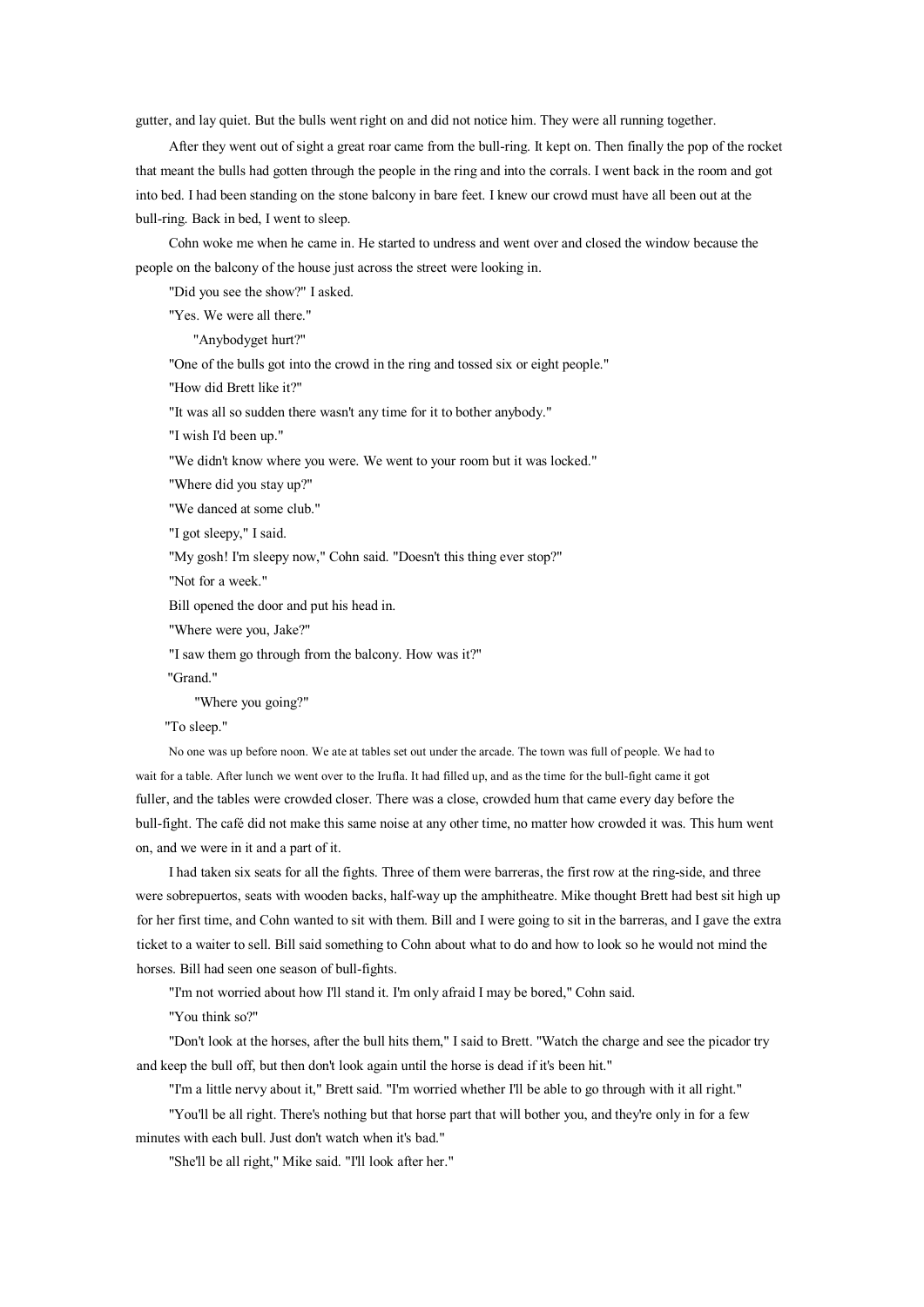"I don't think you'll be bored," Bill said.

"I'm going over to the hotel to ge<sup>t</sup> the glasses and the wineskin," I said. "See you back here. Don't ge<sup>t</sup> cock-eyed."

"I'll come along," Bill said. Brett smiled at us.

We walked around through the arcade to avoid the heat of the square.

"That Cohn gets me," Bill said. "He's go<sup>t</sup> this Jewish superiority so strong that he thinks the only emotion he'll

ge<sup>t</sup> out of the fight will be being bored."

"We'll watch him with the glasses," I said.

"Oh, to hell with him!"

"He spends <sup>a</sup> lot of time there."

"I want him to stay there."

In the hotel on the stairs we met Montoya.

"Come on," said Montoya. "Do you want to meet Pedro Romero?"

"Fine," said Bill. "Let's go see him."

We followed Montoya up <sup>a</sup> flight and down the corridor.

"He's in room number eight," Montoya explained. "He's getting dressed for the bull-fight."

Montoya knocked on the door and opened it. It was <sup>a</sup> gloomy room with <sup>a</sup> little light coming in from the window on the narrow street. There were two beds separated by <sup>a</sup> monastic partition. The electric light was on. The boy stood very straight and unsmiling in his bull-fighting clothes. His jacket hung over the back of <sup>a</sup> chair. They were just finishing winding his sash. His black hair shone under the electric light. He wore <sup>a</sup> white linen shirt and the swordhandler finished his sash and stood up and stepped back. Pedro Romero nodded, seeming very far away and dignified when we shook hands. Montoya said something about what grea<sup>t</sup> aficionados we were, and that we wanted to wish him luck. Romero listened very seriously. Then he turned to me. He was the best-looking boy I have ever seen.

"You go to the bull-fight," he said in English.

"You know English," I said, feeling like an idiot.

"No," he answered, and smiled.

One of three men who had been sitting on the beds came up and asked us if we spoke French. "Would you like me to interpret for you? Is there anything you would like to ask Pedro Romero?"

We thanked him. What was there that you would like to ask? The boy was nineteen years old, alone excep<sup>t</sup> for his sword-handlet and the three hangers-on, and the bull-fight was to commence in twenty minutes. We wished him "Mucha suerte," shook hands, and went out. He was standing, straight and handsome and altogether by himself, alone in the room with the hangers-on as we shut the door.

"He's <sup>a</sup> fine boy, don't you think so?" Montoya asked.

"He's <sup>a</sup> good-looking kid," I said.

"He looks like <sup>a</sup> torero," Montoya said. "He has the type."

"He's <sup>a</sup> fine boy."

"We'll see how he is in the ring," Montoya said.

We found the big leather wine-bottle leaning against the wall in my room, took it and the field-glasses, locked the door, and went down-stairs.

It was <sup>a</sup> good bull-fight. Bill and I were very excited about Pedro Romero. Montoya was sitting about ten places away. After Romero had killed his first bull Montoya caught my eye and nodded his head. This was <sup>a</sup> real one. There had not been <sup>a</sup> real one for <sup>a</sup> long time. Of the other two matadors, one was very fair and the other was passable. But there was no comparison with Romero, although neither of his bulls was much.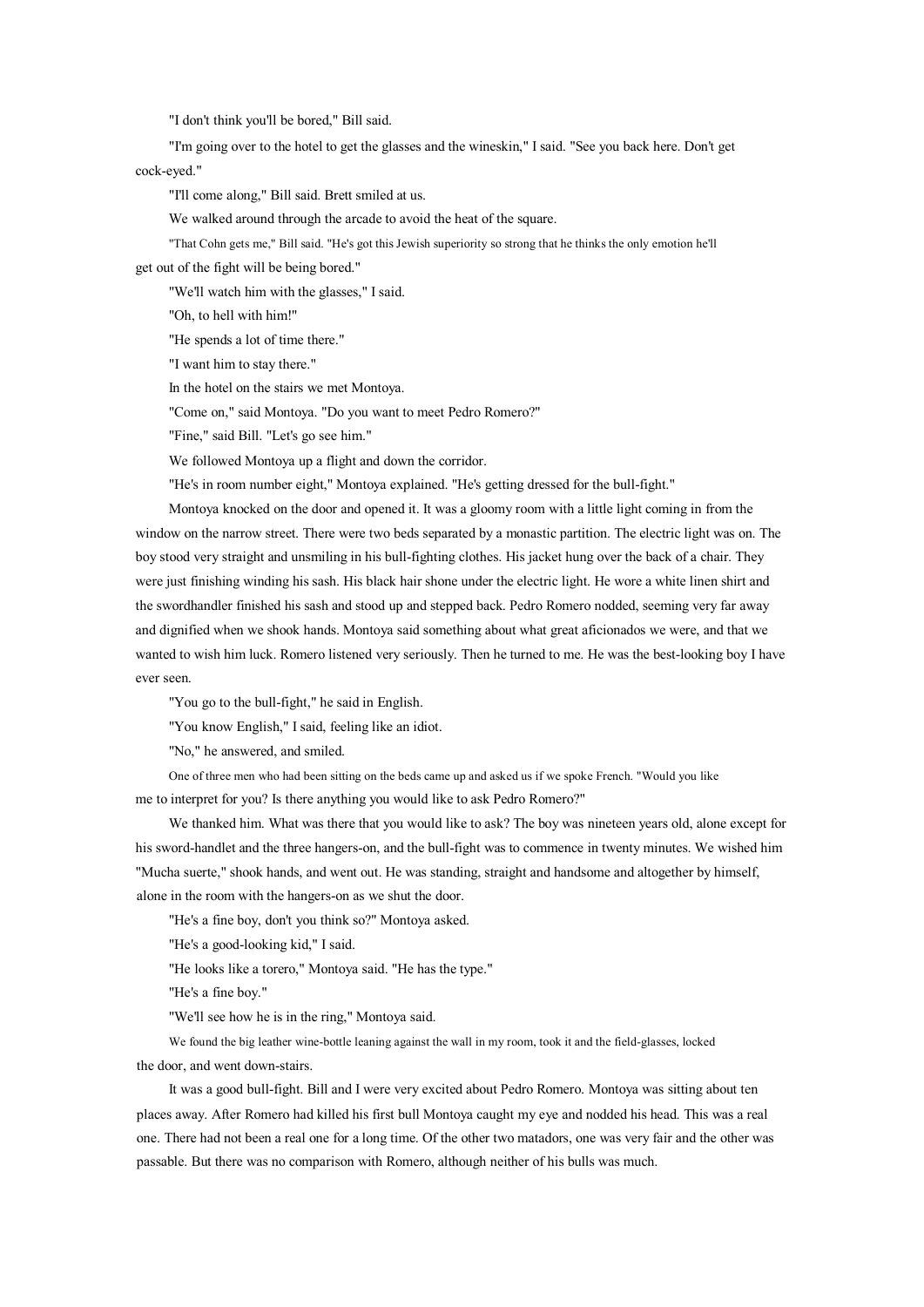Several times during the bull-fight I looked up at Mike and Brett and Cohn, with the glasses. They seemed to be all right. Brett did not look upset. All three were leaning forward on the concrete railing in front of them.

"Let me take the glasses," Bill said.

"Does Cohn look bored?" I asked.

"That kike!"

Outside the ring, after the bull-fight was over, you could not move in the crowd. We could not make our way through but had to be moved with the whole thing, slowly, as <sup>a</sup> glacier, back to town. We had that disturbed emotional feeling that always comes after <sup>a</sup> bull-fight, and the feeling of elation that comes after <sup>a</sup> good bullfight. The fiesta was going on. The drums pounded and the pipe music was shrill, and everywhere the flow of the crowd was broken by patches of dancers. The dancers were in <sup>a</sup> crowd, so you did not see the intricate play of the feet. All you saw was the heads and shoulders going up and down, up and down. Finally, we got out of the crowd and made for the café. The waiter saved chairs for the others, and we each ordered an absinthe and watched the crowd in the square and the dancers.

"What do you suppose that dance is?" Bill asked.

"It's <sup>a</sup> sort of jota."

"They're not all the same," Bill said. "They dance differently to all the different tunes."

"It's swell dancing."

In front of us on <sup>a</sup> clear par<sup>t</sup> of the street <sup>a</sup> company of boys were dancing. The steps were very intricate and their faces were intent and concentrated. They all looked down while they danced. Their rope-soled shoes tapped and spatted on the pavement. The toes touched. The heels touched. The balls of the feet touched. Then the music broke wildly and the step was finished and they were all dancing on up the street.

"Here come the gentry," Bill said.

They were crossing the street.

"Hello, men," I said.

"Hello, gents!" said Brett. "You saved us seats? How nice."

"I say," Mike said, "that Romero what'shisname is somebody. Am I wrong?"

"Oh, isn't he lovely," Brett said. "And those green trousers."

"Brett never took her eyes off them."

"I say, I must borrow your glasses to-morrow."

"How did it go?"

"Wonderfully! Simply perfect. I say, it is <sup>a</sup> spectacle!"

"How about the horses?"

"I couldn't help looking at them."

"She couldn't take her eyes off them," Mike said. "She's an extraordinary wench."

"They do have some rather awful things happen to them," Brett said. "I couldn't look away, though."

"Did you feel all right?"

"I didn't feel badly at all."

"Robert Cohn did," Mike pu<sup>t</sup> in. "You were quite green, Robert."

"The first horse did bother me," Cohn said.

"You weren't bored, were you?" asked Bill.

Cohn laughed.

"No. I wasn't bored. I wish you'd forgive me that."

"It's all right," Bill said, "so long as you weren't bored."

"He didn't look bored," Mike said. "I thought he was going to be sick."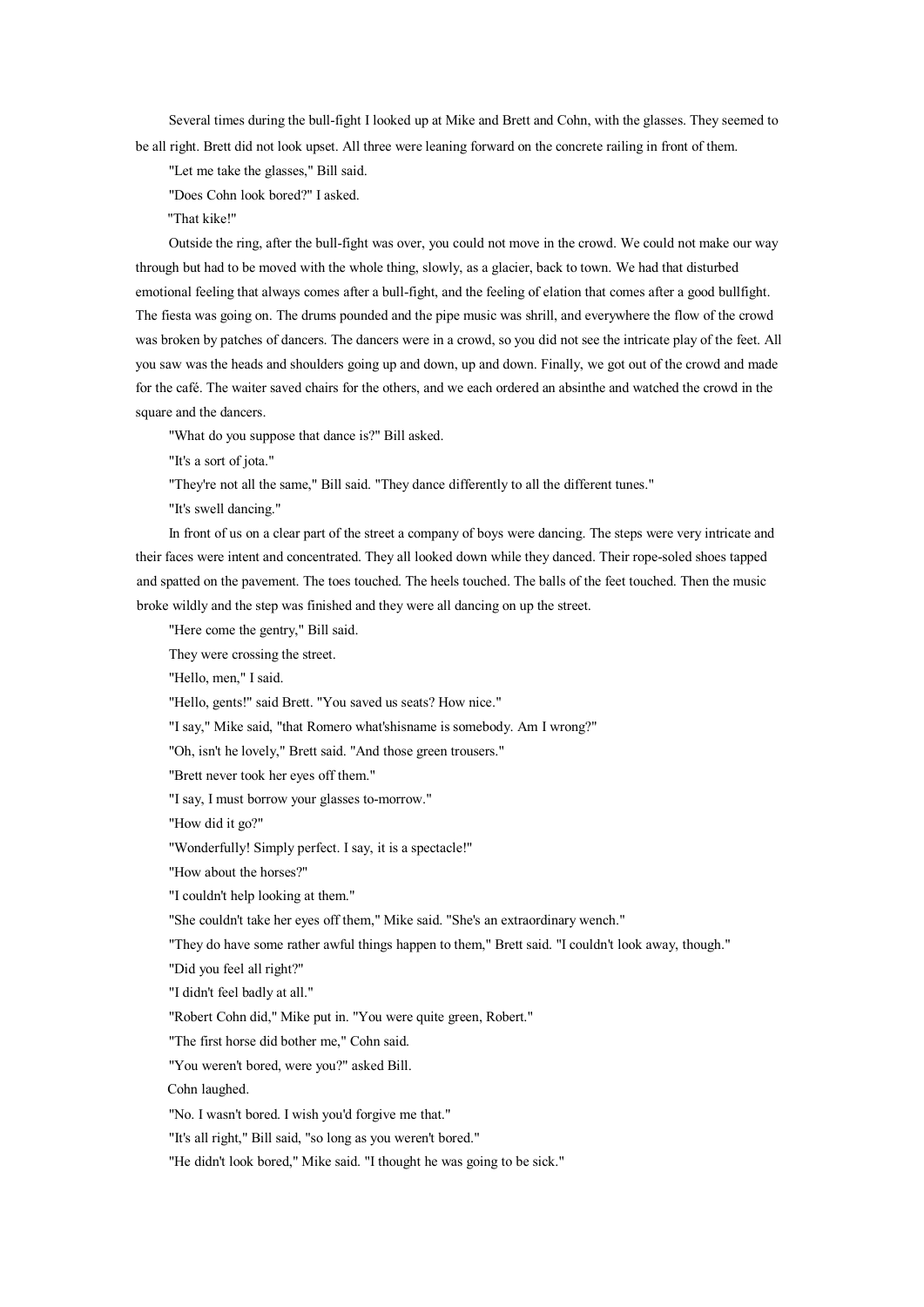"I never felt that bad. It was just for <sup>a</sup> minute."

"\_I\_ thought he was going to be sick. You weren't bored, were you, Robert?"

"Let up on that, Mike. I said I was sorry I said it."

"He was, you know. He was positively green."

"Oh, shove it along, Michael."

"You mustn't ever ge<sup>t</sup> bored at your first bull-fight, Robert," Mike said. "It might make such <sup>a</sup> mess."

"Oh, shove it along, Michael," Brett said.

"He said Brett was <sup>a</sup> sadist," Mike said. "Brett's not <sup>a</sup> sadist. She's just <sup>a</sup> lovely, healthy wench."

"Are you <sup>a</sup> sadist, Brett?" I asked.

"Hope not."

"He said Brett was <sup>a</sup> sadist just because she has <sup>a</sup> good, healthy stomach."

"Won't be healthy long."

Bill go<sup>t</sup> Mike started on something else than Cohn. The waiter brought the absinthe glasses.

"Did you really like it?" Bill asked Cohn.

"No, I can't say I liked it. I think it's <sup>a</sup> wonderful show."

"Gad, yes! What <sup>a</sup> spectacle!" Brett said.

"I wish they didn't have the horse part," Cohn said.

"They're not important," Bill said. "After <sup>a</sup> while you never notice anything disgusting."

"It is <sup>a</sup> bit strong just at the start," Brett said. "There's <sup>a</sup> dreadful moment for me just when the bull starts for the horse."

"The bulls were fine," Cohn said.

"They were very good," Mike said.

"I want to sit down below, next time." Brett drank from her glass of absinthe.

"She wants to see the bull-fighters close by," Mike said.

"They are something," Brett said. "That Romero lad is just <sup>a</sup> child."

"He's <sup>a</sup> damned good-looking boy," I said. "When we were up in his room I never saw <sup>a</sup> better-looking kid."

"How old do you suppose he is?"

"Nineteenor twenty."

"Just imagine it."

The bull-fight on the second day was much better than on the first. Brett sat between Mike and me at the barrera, and Bill and Cohn went up above. Romero was the whole show. I do not think Brett saw any other bull-fighter. No one else did either, excep<sup>t</sup> the hard-shelled technicians. It was all Romero. There were two other matadors, but they did not count. I sat beside Brett and explained to Brett what it was all about. I told her about watching the bull, not the horse, when the bulls charged the picadors, and go<sup>t</sup> her to watching the picador place the point of his pic so that she saw what it was all about, so that it became more something that was going on with <sup>a</sup> definite end, and less of <sup>a</sup> spectacle with unexplained horrors. I had her watch how Romero took the bull away from <sup>a</sup> fallen horse with his cape, and how he held him with the cape and turned him, smoothly and suavely, never wasting the bull. She saw how Romero avoided every brusque movement and saved his bulls for the last when he wanted them, not winded and discomposed but smoothly worn down. She saw how close Romero always worked to the bull, and I pointed out to her the tricks the other bull-fighters used to make it look as though they were working closely. She saw why she liked Romero's cape-work and why she did not like the others.

Romero never made any contortions, always it was straight and pure and natural in line. The others twisted themselves like corkscrews, their elbows raised, and leaned against the flanks of the bull after his horns had passed, to give <sup>a</sup> faked look of danger. Afterward, all that was faked turned bad and gave an unpleasant feeling. Romero's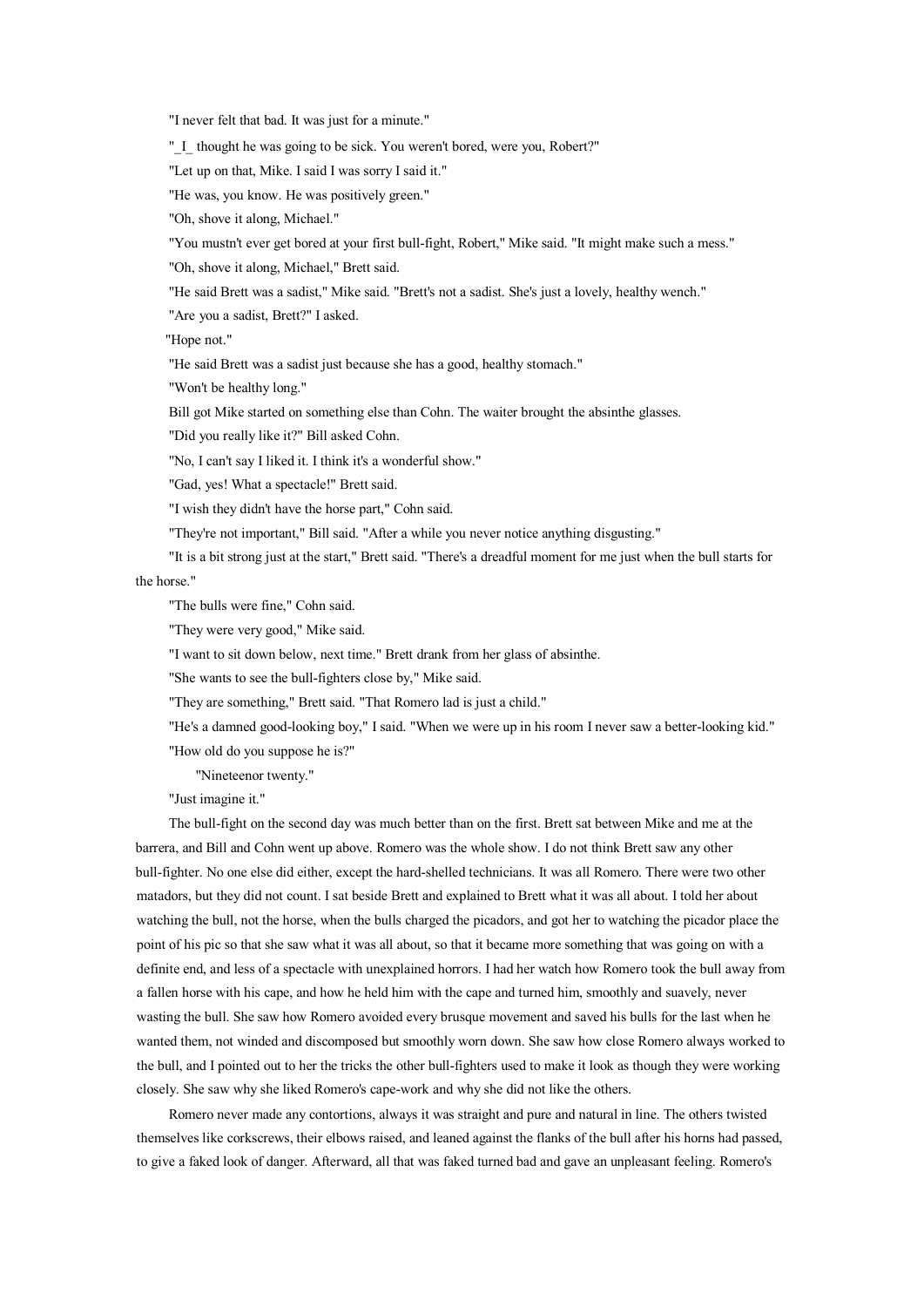bull-fighting gave real emotion, because he kept the absolute purity of line in his movements and always quietly and calmly let the horns pass him close each time. He did not have to emphasize their closeness. Brett saw how something that was beautiful done close to the bull was ridiculous if it were done <sup>a</sup> little way off. I told her how since the death of Joselito all the bull-fighters had been developing <sup>a</sup> technique that simulated this appearance of danger in order to give <sup>a</sup> fake emotional feeling, while the bull-fighter was really safe. Romero had the old thing, the holding of his purity of line through the maximum of exposure, while he dominated the bull bymaking him realize he was unattainable, while he prepared him for the killing.

"I've never seen him do an awkward thing," Brett said.

"You won't until he gets frightened," I said.

"He'll never be frightened," Mike said. "He knows too damned much."

"He knew everything when he started. The others can't ever learn what he was born with."

"And God, what looks," Brett said.

"I believe, you know, that she's falling in love with this bullfighter chap," Mike said.

"I wouldn't be surprised."

"Be <sup>a</sup> good chap, Jake. Don't tell her anything more about him. Tell her howthey beat their old mothers." "Tell me what drunks they are."

"Oh, frightful," Mike said. "Drunk all day and spend all their time beating their poor old mothers."

"He looks that way," Brett said.

"Doesn't he?" I said.

They had hitched the mules to the dead bull and then the whips cracked, the men ran, and the mules, straining forward, their legs pushing, broke into <sup>a</sup> gallop, and the bull, one horn up, his head on its side, swep<sup>t</sup> <sup>a</sup> swath smoothly across the sand and out the red gate.

"This next is the last one."

"Not really," Brett said. She leaned forward on the barrera. Romero waved his picadors to their places, then

stood, his cape against his chest, looking across the ring to where the bull would come out.

After it was over we went out and were pressed tight in the crowd.

"These bull-fights are hell on one," Brett said. "I'm limp as <sup>a</sup> rag."

"Oh, you'll ge<sup>t</sup> <sup>a</sup> drink," Mike said.

The next day Pedro Romero did not fight. It was Miura bulls, and <sup>a</sup> very bad bull-fight. The next day there was no bull-fight scheduled. But all day and all night the fiesta kept on.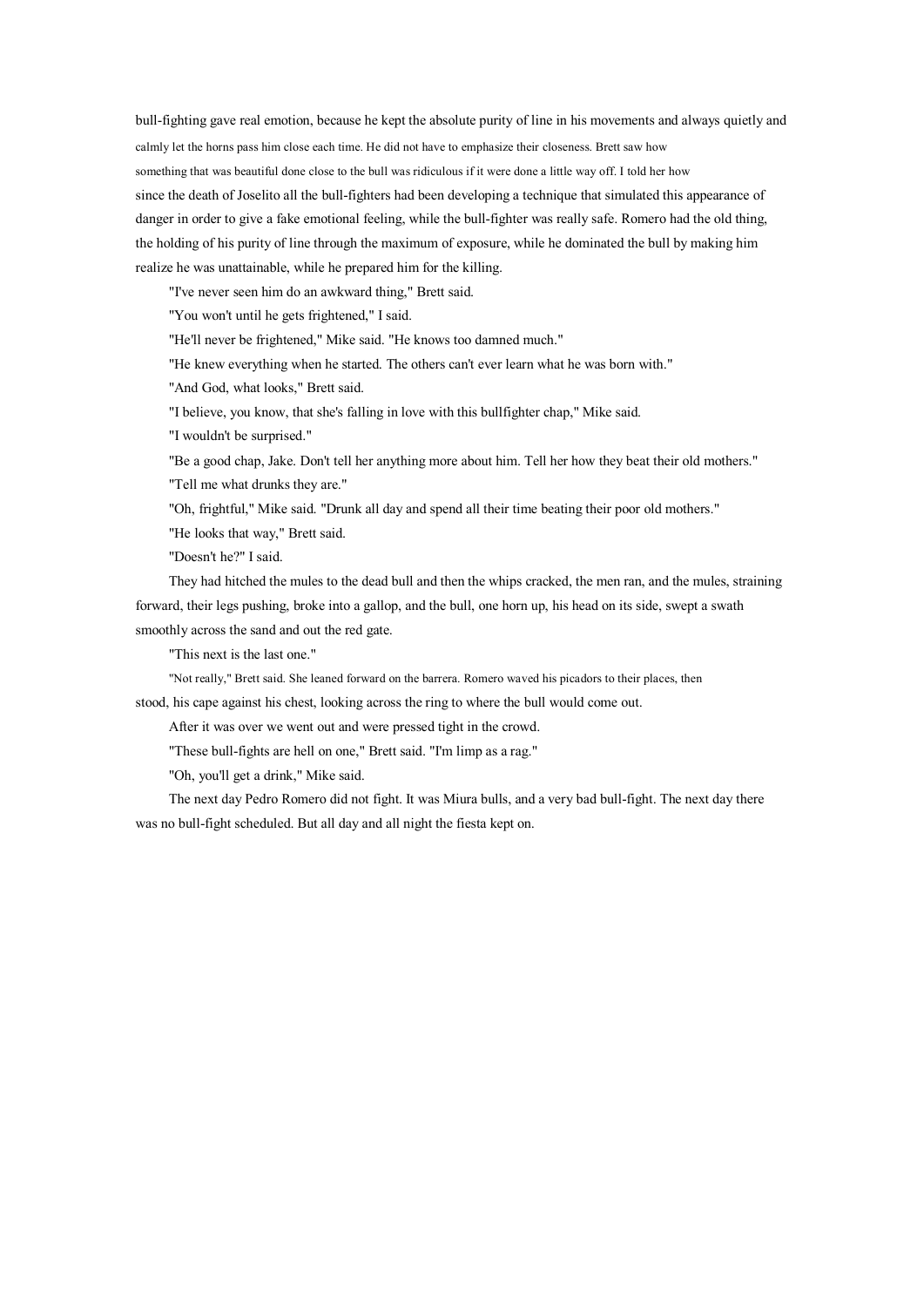In the morning it was raining. A fog had come over the mountains from the sea. You could not see the tops of the mountains. The plateau was dull and gloomy, and the shapes of the trees and the houses were changed. I walked out beyond the town to look at the weather. The bad weather was coming over the mountains from the sea.

The flags in the square hung wet from the white poles and the banners were wet and hung damp against the front of the houses, and in between the steady drizzle the rain came down and drove every one under the arcades and made pools of water in the square, and the streets wet and dark and deserted; ye<sup>t</sup> the fiesta kept up without any pause. It was only driven under cover.

The covered seats of the bull-ring had been crowded with people sitting out of the rain watching the concourse of Basque and Navarrais dancers and singers, and afterward the Val Carlos dancers in their costumes danced down the street in the rain, the drums sounding hollow and damp, and the chiefs of the bands riding ahead on their big, heavy-footed horses, their costumes wet, the horses' coats wet in the rain. The crowd was in the cafés and the dancers came in, too, and sat, their tight-wound white legs under the tables, shaking the water from their belled caps, and spreading their red and purple jackets over the chairs to dry. It was raining hard outside.

I left the crowd in the café and went over to the hotel to ge<sup>t</sup> shaved for dinner. I was shaving in my room when there was <sup>a</sup> knock on the door.

"Come in," I called. Montoya walked in. "How are you?" he said. "Fine." I said. "No bulls to-day." "No," I said, "nothing but rain." "Where are your friends?" "Over at the Iruña." Montoya smiled his embarrassed smile. "Look," he said. "Do you know the American ambassador?" "Yes," I said. "Everybody knows the American ambassador." "He's here in town, now." "Yes," I said. "Everybody's seen them." "I've seen them, too," Montoya said. He didn't say anything. I went on shaving. "Sit down," I said. "Let me send for <sup>a</sup> drink." "No, I have to go." I finished shaving and put my face down into the bowl and washed it with cold water. Montoya was standing there looking more embarrassed. "Look," he said. "I've just had <sup>a</sup> message from them at the Grand Hotel that they want Pedro Romero and Marcial Lalanda to come over for coffee to-night after dinner." "Well," I said, "it can't hurt Marcial any." "Marcial has been in San Sebastian all day. He drove over in <sup>a</sup> car this morning with Marquez. I don't think they'll be back tonight." Montoya stood embarrassed. He wanted me to say something.

"Don't give Romero the message," I said.

"You think so?"

"Absolutely."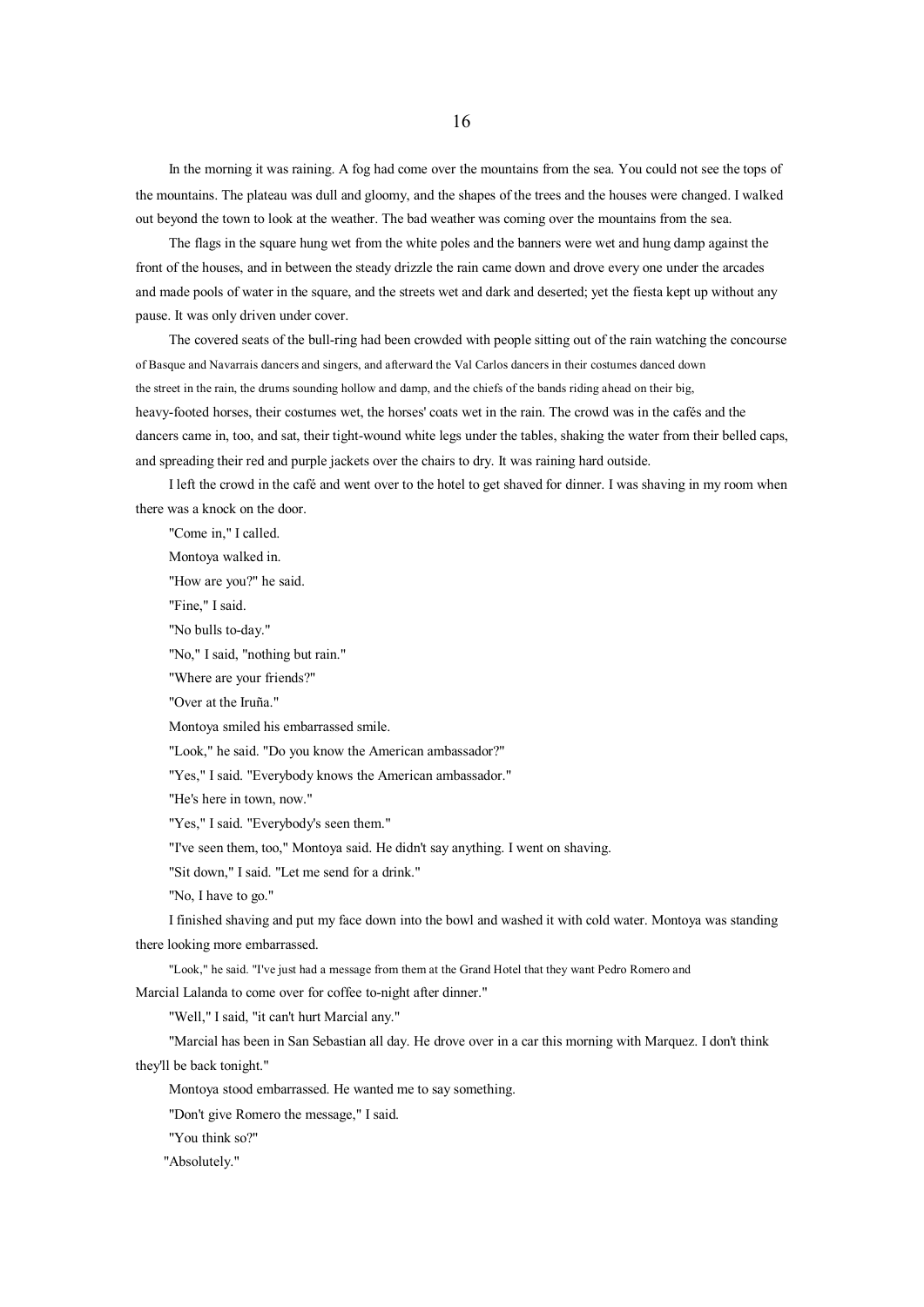Montoya was very pleased.

"I wanted to ask you because you were an American," he said.

"That's what I'd do."

"Look," said Montoya. "People take <sup>a</sup> boy like that. They don't know what he's worth. They don't know what he means. Any foreigner can flatter him. They start this Grand Hotel business, and in one year they're through."

"Like Algabeno," I said.

"Yes, like Algabeno."

"They're <sup>a</sup> fine lot," I said. "There's one American woman down here now that collects bull-fighters."

"I know. They only want the young ones."

"Yes," I said. "The old ones ge<sup>t</sup> fat."

"Or crazy like Gallo."

"Well," I said, "it's easy. All you have to do is not give him the message."

"He's such <sup>a</sup> fine boy," said Montoya. "He ought to stay with his own people. He shouldn't mix in that stuff."

"Won't you have <sup>a</sup> drink?" I asked.

"No," said Montoya, "I have to go." He went out.

I went down-stairs and out the door and took <sup>a</sup> walk around through the arcades around the square. It was still

raining. I looked in at the Irufla for the gang and they were not there, so I walked on around the square and back to the hotel. They were eating dinner in the down-stairs dining-room.

They were well ahead of me and it was no use trying to catch them. Bill was buying shoe-shines for Mike. Bootblacks opened the street door and each one Bill called over and started to work on Mike.

"This is the eleventh time my boots have been polished," Mike said. "I say, Bill is an ass."

The bootblacks had evidently spread the report. Another came in.

"Limpia botas?" he said to Bill.

"No," said Bill. "For this Señor."

The bootblack knelt down beside the one at work and started on Mike's free shoe that shone already in the electric light.

"Bill's <sup>a</sup> yell of laughter," Mike said.

I was drinking red wine, and so far behind them that I felt <sup>a</sup> little uncomfortable about all this shoe-shining. I looked around the room. At the next table was Pedro Romero. He stood up when I nodded, and asked me to come over and meet <sup>a</sup> friend. His table was beside ours, almost touching. I met the friend, <sup>a</sup> Madrid bullfight critic, <sup>a</sup> little man with <sup>a</sup> drawn face. I told Romero how much I liked his work, and he was very pleased. We talked Spanish and the critic knew <sup>a</sup> little French. I reached to our table for my winebottle, but the critic took my arm. Romero laughed.

"Drink here," he said in English.

He was very bashful about his English, but he was really very pleased with it, and as we went on talking he brought out words he was not sure of, and asked me about them. He was anxious to know the English for \_Corrida de toros, the exact translation. Bull-fight he was suspicious of. I explained that bull-fight in Spanish was the lidia of a toro. The Spanish word corrida means in English the running of bulls--the French translation is \_Course de taureaux\_. The critic pu<sup>t</sup> that in. There is no Spanish word for bull-fight.

Pedro Romero said he had learned <sup>a</sup> little English in Gibraltar. He was born in Ronda. That is not far above Gibraltar. He started bull-fighting in Malaga in the bull-fighting school there. He had only been at it three years. The bull-fight critic joked him about the number of \_Malagueno\_ expressions he used. He was nineteen years old, he said. His older brother was with him as <sup>a</sup> banderillero, but he did not live in this hotel. He lived in <sup>a</sup> smaller hotel with the other people who worked for Romero. He asked me how many times I had seen him in the ring. I told him only three. It was really only two, but I did not want to explain after I had made the mistake.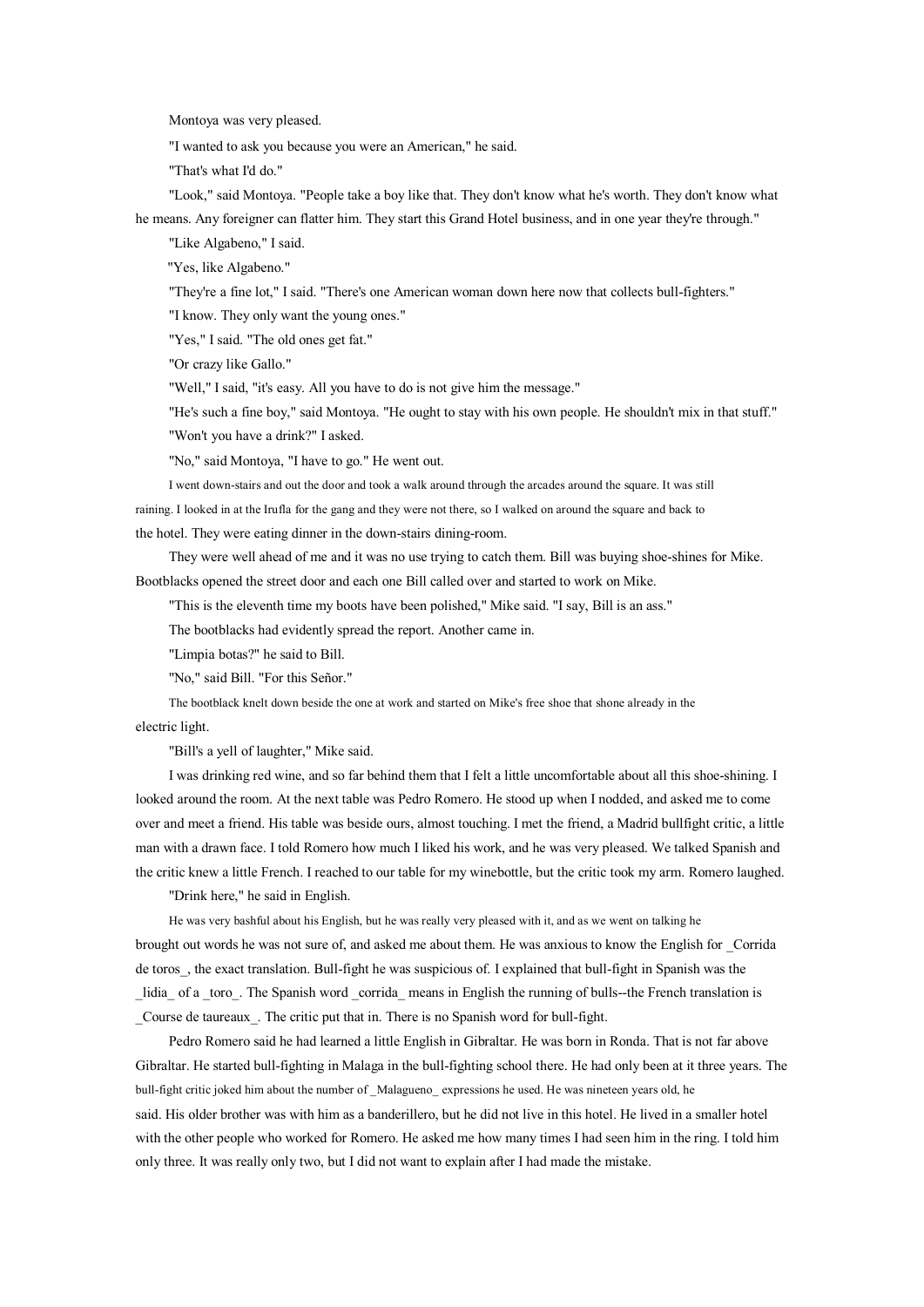"Where did you see me the other time? In Madrid?"

right. "Yes," I lied. I had read the accounts of his two appearances in Madrid in the bull-fight papers, so I was all

"The first or the second time?"

"The first."

"I was very bad," he said. "The second time I was better. You remember?" He turned to the critic.

He was not at all embarrassed. He talked of his work as something altogether apar<sup>t</sup> from himself. There was

nothing conceited or braggartly about him.

"I like it very much that you like my work," he said. "But you haven't seen it yet. To-morrow, if I ge<sup>t</sup> <sup>a</sup> good bull, I will try and show it to you."

When he said this he smiled, anxious that neither the bull-fight critic nor I would think he was boasting.

"I am anxious to see it," the critic said. "I would like to be convinced."

"He doesn't like my work much." Romero turned to me. He was serious.

The critic explained that he liked it very much, but that so far it had been incomplete.

"Wait till to-morrow, if <sup>a</sup> good one comes out."

"Have you seen the bulls for to-morrow?" the critic asked me.

"Yes. I saw them unloaded."

Pedro Romero leaned forward.

"What did you think of them?"

"Very nice," I said. "About twenty-six arrobas. Very short horns. Haven't you seen them?"

"Oh, yes," said Romero.

"They won't weigh twenty-six arrobas," said the critic.

"No," said Romero.

"They've go<sup>t</sup> bananas for horns," the critic said.

"You call them bananas?" asked Romero. He turned to me and smiled. "\_You\_ wouldn't call them bananas?" "No," I said. "They're horns all right."

"They're very short," said Pedro Romero. "Very, very short. Still, they aren't bananas."

"I say, Jake," Brett called from the next table, "you \_have\_ deserted us."

"Just temporarily," I said. "We're talking bulls."

"You \_are\_ superior."

"Tell him that bulls have no balls," Mike shouted. He was drunk.

Romero looked at me inquiringly.

"Drunk," I said. "Borracho! Muy borracho!"

"You might introduce your friends," Brett said. She had not stopped looking at Pedro Romero. I asked them if they would like to have coffee with us. They both stood up. Romero's face was very brown. He had very nice manners.

I introduced them all around and they started to sit down, but there was not enough room, so we all moved over to the big table by the wall to have coffee. Mike ordered <sup>a</sup> bottle of Fundador and glasses for everybody. There was <sup>a</sup> lot of drunken talking.

"Tell him I think writing is lousy," Bill said. "Go on, tell him. Tell him I'm ashamed of being <sup>a</sup> writer."

Pedro Romero was sitting beside Brett and listening to her.

"Go on. Tell him!" Bill said.

Romero looked up smiling.

"This gentleman," I said, "is <sup>a</sup> writer."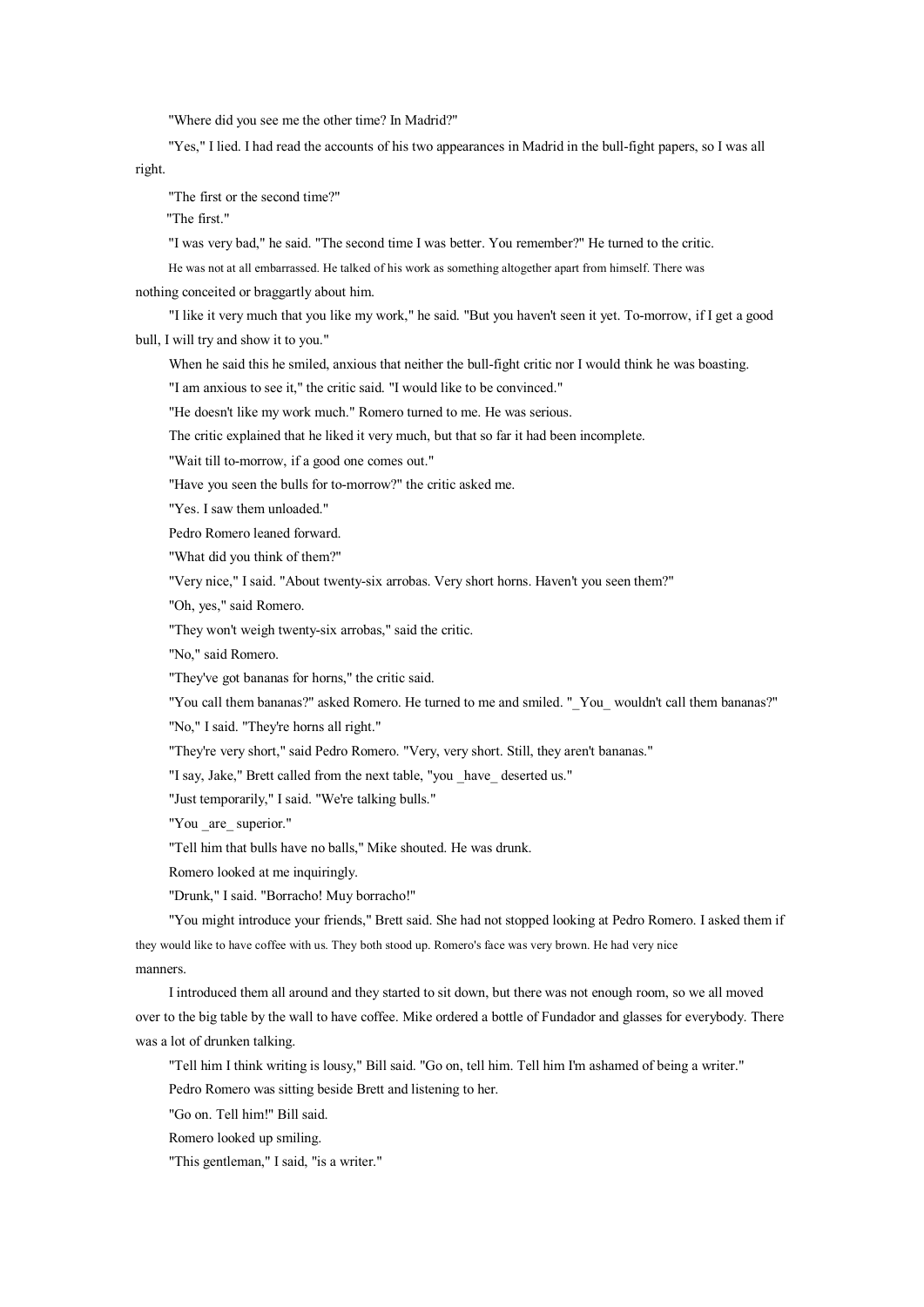Romero was impressed. "This other one, too," I said, pointing at Cohn.

"He looks like Villalta," Romero said, looking at Bill. "Rafael, doesn't he look like Villalta?"

"I can't see it," the critic said.

"Really," Romero said in Spanish. "He looks <sup>a</sup> lot like Villalta. What does the drunken one do?" "Nothing."

"Is that why he drinks?"

"No. He's waiting to marry this lady."

"Tell him bulls have no balls!" Mike shouted, very drunk, from the other end of the table.

"What does he say?"

"He's drunk."

"Jake," Mike called. "Tell him bulls have no balls!"

"You understand?" I said.

"Yes."

I was sure he didn't, so it was all right.

"Tell him Brett wants to see him put on those green pants."

"Pipe down, Mike."

"Tell him Brett is dying to know how he can ge<sup>t</sup> into those pants."

"Pipe down."

During this Romero was fingering his glass and talking with Brett. Brett was talking French and he was talking Spanish and <sup>a</sup> little English, and laughing.

Bill was filling the glasses.

"Tell him Brett wants to come into--"

"Oh, pipe down, Mike, for Christ's sake!"

Romero looked up smiling. "Pipe down! I know that," he said.

Just then Montoya came into the room. He started to smile at me, then he saw Pedro Romero with <sup>a</sup> big glass of cognac in his hand, sitting laughing between me and <sup>a</sup> woman with bare shoulders, at <sup>a</sup> table full of drunks. He did not even nod.

Montoya went out of the room. Mike was on his feet proposing <sup>a</sup> toast. "Let's all drink to--" he began. "Pedro Romero," I said. Everybody stood up. Romero took it very seriously, and we touched glasses and drank it down, I rushing it <sup>a</sup> little because Mike was trying to make it clear that that was not at all what he was going to drink to. But it went off all right, and Pedro Romero shook hands with every one and he and the critic went out together.

"My God! he's <sup>a</sup> lovely boy," Brett said. "And how I would love to see himget into those clothes. He must use <sup>a</sup> shoe-horn."

"I started to tell him," Mike began. "And Jake kept interrupting me. Why do you interrupt me? Do you think you talk Spanish better than I do?"

"Oh, shut up, Mike! Nobody interrupted you."

"No, I'd like to ge<sup>t</sup> this settled." He turned away from me. "Do you think you amount to something, Cohn? Do you think you belong here among us? People who are out to have <sup>a</sup> good time? For God's sake don't be so noisy, Cohn!"

"Oh, cut it out, Mike," Cohn said.

"Do you think Brett wants you here? Do you think you add to the party? Why don't you say something?"

"I said all I had to say the other night, Mike."

"I'm not one of you literary chaps." Mike stood shakily and leaned against the table. "I'm not clever. But I do know when I'mnot wanted. Why don't you see when you're not wanted, Cohn? Go away. Go away, for God's sake.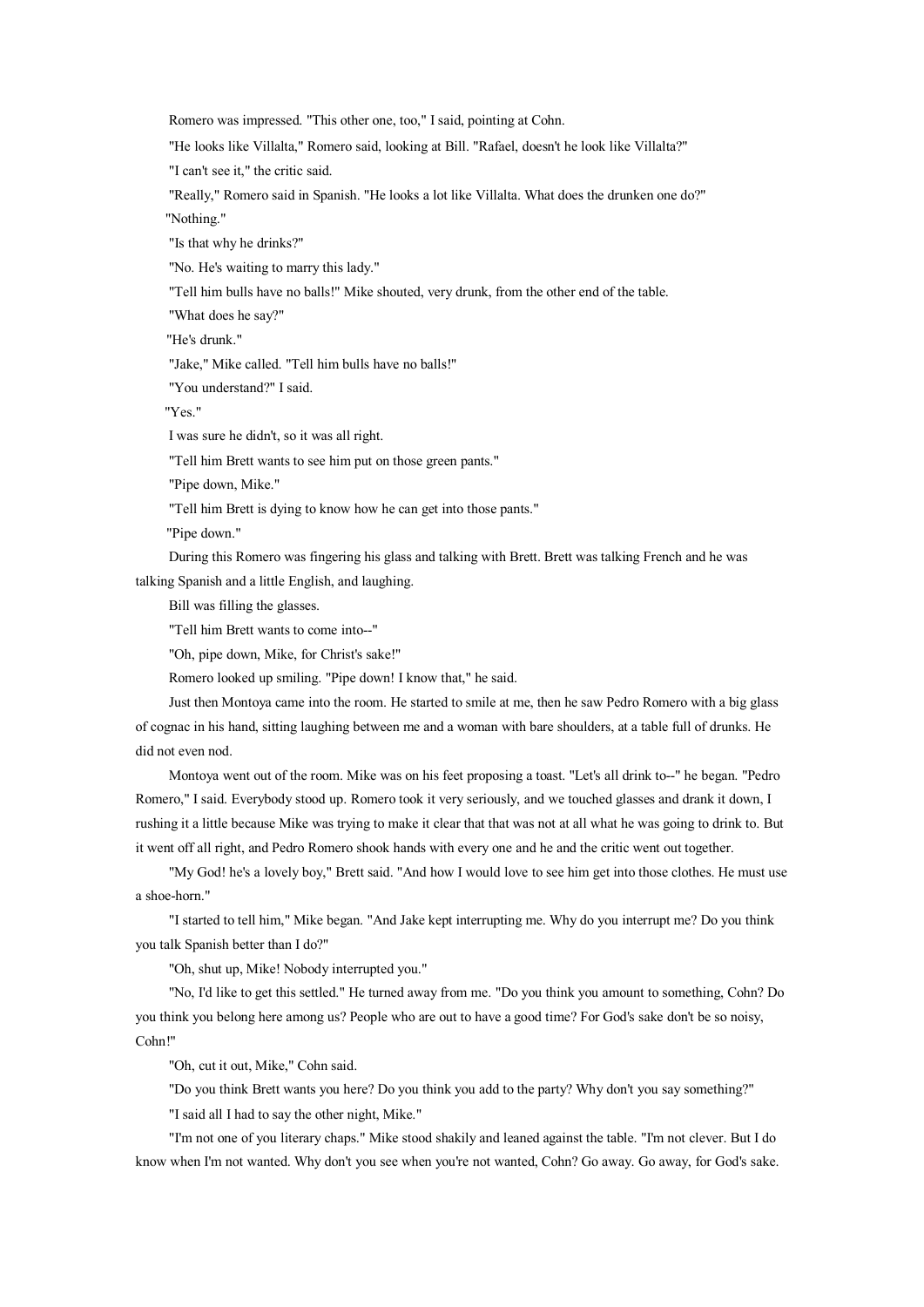Take that sad Jewish face away. Don't you think I'm right?"

He looked at us.

"Sure," I said. "Let's all go over to the Iruña."

"No. Don't you think I'm right? I love that woman."

"Oh, don't start that again. Do shove it along, Michael," Brett said.

"Don't you think I'm right, Jake?"

Cohn still sat at the table. His face had the sallow, yellow look it go<sup>t</sup> when he was insulted, but somehow he seemed to be enjoying it. The childish, drunken heroics of it. It was his affair with <sup>a</sup> lady of title.

"Jake," Mike said. He was almost crying. "You know I'm right. Listen, you!" He turned to Cohn: "Go away! Go away now!"

"But I won't go, Mike," said Cohn.

"Then I'll make you!" Mike started toward him around the table. Cohn stood up and took off his glasses. He stood waiting, his face sallow, his hands fairly low, proudly and firmly waiting for the assault, ready to do battle for his lady love.

I grabbed Mike. "Come on to the café," I said. "You can't hit him here in the hotel."

"Good!" said Mike. "Good idea!"

We started off. I looked back as Mike stumbled up the stairs and saw Cohn putting his glasses on again. Bill was sitting at the table pouring another glass of Fundador. Brett was sitting looking straight ahead at nothing.

Outside on the square it had stopped raining and the moon was trying to ge<sup>t</sup> through the clouds. There was <sup>a</sup> wind blowing. The military band was playing and the crowd was massed on the far side of the square where the fireworks specialist and his son were trying to send up fire balloons. A balloon would start up jerkily, on <sup>a</sup> great bias, and be torn by the wind or blown against the houses of the square. Some fell into the crowd. The magnesium flared and the fireworks exploded and chased about in the crowd. There was no one dancing in the square. The gravel was too wet.

Brett came out with Bill and joined us. We stood in the crowd and watched Don Manuel Orquito, the fireworks king, standing on <sup>a</sup> little platform, carefully starting the balloons with sticks, standing above the heads of the crowd to launch the balloons off into the wind. The wind brought them all down, and Don Manuel Orquito's face was sweaty in the light of his complicated fireworks that fell into the crowd and charged and chased, sputtering and cracking, between the legs of the people. The people shouted as each new luminous paper bubble careened, caught fire, and fell.

"They're razzing Don Manuel," Bill said.

"How do you know he's Don Manuel?" Brett said.

"His name's on the programme. Don Manuel Orquito, the pirotecnico of esta ciudad."

"Globos illuminados," Mike said. "A collection of globos illuminados. That's what the paper said."

The wind blew the band music away.

"I say, I wish one would go up," Brett said. "That Don Manuel chap is furious."

"He's probably worked for weeks fixing them to go off, spelling out 'Hail to San Fermin,' " Bill said.

"Globos illuminados," Mike said. "A bunch of bloody globos illuminados."

"Come on," said Brett. "We can't stand here."

"Her ladyship wants <sup>a</sup> drink," Mike said.

"How you know things," Brett said.

Inside, the café was crowded and very noisy. No one noticed us come in. We could not find <sup>a</sup> table. There was <sup>a</sup> great noise going on.

"Come on, let's ge<sup>t</sup> out of here," Bill said.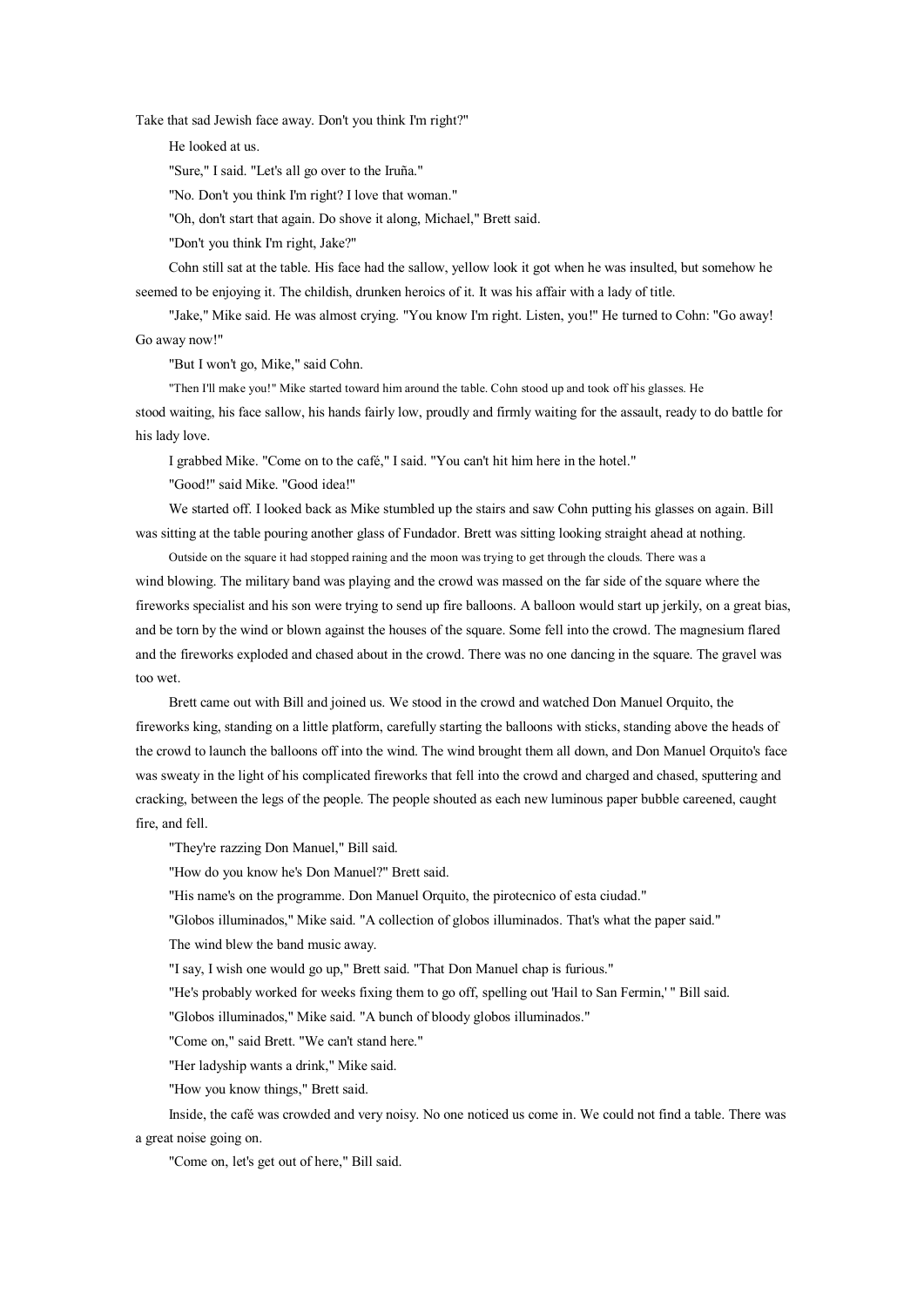Outside the paseo was going in under the arcade. There were some English and Americans from Biarritz in spor<sup>t</sup> clothes scattered at the tables. Some of the women stared at the people going by with lorgnons. We had acquired, at some time, <sup>a</sup> friend of Bill's from Biarritz. She was staying with another girl at the Grand Hotel. The other girl had <sup>a</sup> headache and had gone to bed.

"Here's the pub," Mike said. It was the Bar Milano, <sup>a</sup> small, tough bar where you could ge<sup>t</sup> food and where they danced in the back room. We all sat down at <sup>a</sup> table and ordered <sup>a</sup> bottle of Fundador. The bar was not full. There was nothing going on.

"This is <sup>a</sup> hell of <sup>a</sup> place," Bill said.

"It's too early."

"Let's take the bottle and come back later," Bill said. "I don't want to sit here on <sup>a</sup> night like this."

"Let's go and look at the English," Mike said. "I love to look at the English."

"They're awful," Bill said. "Where did they all come from?"

"They come from Biarritz," Mike said. "They come to see the last day of the quaint little Spanish fiesta." "I'll festa them," Bill said.

"You're an extraordinarily beautiful girl." Mike turned to Bill's friend. "When did you come here?" "Come off it, Michael."

"I say, she is a lovely girl. Where have I been? Where have I been looking all this while? You're a lovely thing. \_Have\_ we met? Come along with me and Bill. We're going to festa the English."

"I'll festa them," Bill said. "What the hell are they doing at this fiesta?"

"Come on," Mike said. "Just us three. We're going to festa the bloody English. I hope you're not English? I'm Scotch. I hate the English. I'm going to festa them. Come on, Bill."

Through the window we saw them, all three arm in arm, going toward the café. Rockets were going up in the square.

"I'm going to sit here," Brett said.

"I'll stay with you," Cohn said.

"Oh, don't!" Brett said. "For God's sake, go off somewhere. Can't you see Jake and I want to talk?"

"I didn't," Cohn said. "I thought I'd sit here because I felt <sup>a</sup> little tight."

"What <sup>a</sup> hell of <sup>a</sup> reason for sitting with any one. If you're tight, go to bed. Go on to bed."

"Was I rude enough to him?" Brett asked. Cohn was gone. "My God! I'm so sick of him!"

"He doesn't add much to the gayety."

"He depresses me so."

"He's behaved very badly."

"Damned badly. He had <sup>a</sup> chance to behave so well."

"He's probably waiting just outside the door now."

"Yes. He would. You know I do know how he feels. He can't believe it didn't mean anything."

"I know."

"Nobody else would behave as badly. Oh, I'm so sick of the whole thing. And Michael. Michael's been lovely,

too."

"It's been damned hard on Mike."

"Yes. But he didn't need to be <sup>a</sup> swine."

"Everybody behaves badly," I said. "Give them the proper chance."

"You wouldn't behave badly." Brett looked at me.

"I'd be as big an ass as Cohn," I said.

"Darling, don't let's talk <sup>a</sup> lot of rot."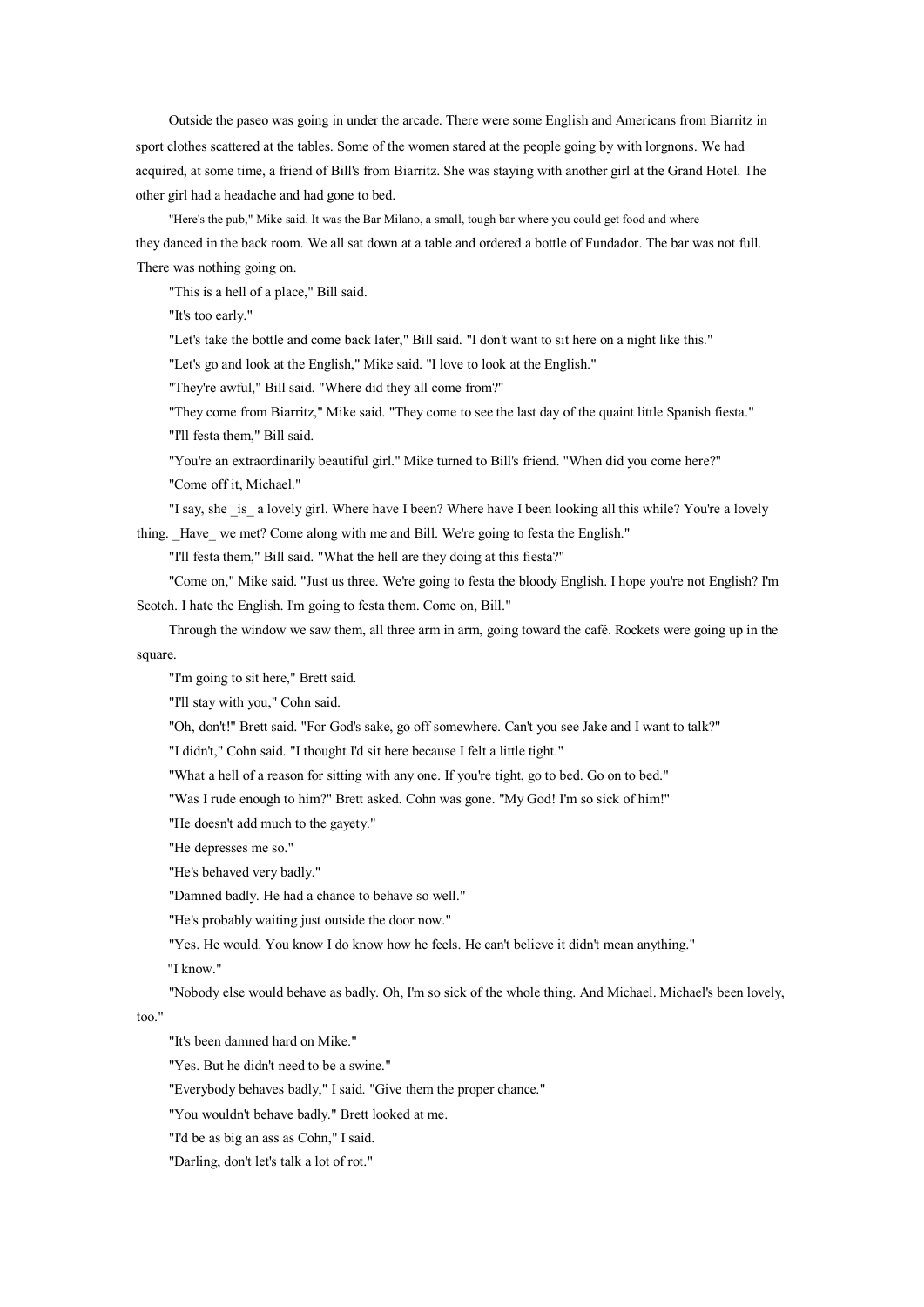"All right. Talk about anything you like."

"Don't be difficult. You're the only person I've got, and I feel rather awful to-night."

"You've go<sup>t</sup> Mike."

"Yes, Mike. Hasn't he been pretty?"

"Well," I said, "it's been damned hard on Mike, having Cohn around and seeing him with you."

"Don't I know it, darling? Please don't make me feel any worse than I do."

Brett was nervous as I had never seen her before. She kept looking away from me and looking ahead at the

## wall.

"Want to go for <sup>a</sup> walk?"

"Yes. Come on."

I corked up the Fundador bottle and gave it to the bartender.

"Let's have one more drink of that," Brett said. "My nerves are rotten."

We each drank <sup>a</sup> glass of the smooth amontillado brandy.

"Come on," said Brett.

As we came out the door I saw Cohn walk out from under the arcade.

"He was there," Brett said.

"He can't be away from you."

"Poor devil!"

"I'm not sorry for him. I hate him, myself."

"I hate him, too," she shivered. "I hate his damned suffering."

We walked arm in arm down the side Street away from the crowd and the lights of the square. The street was dark and wet, and we walked along it to the fortifications at the edge of town. We passed wine-shops with light coming out from their doors onto the black, wet street, and sudden bursts of music.

"Want to go in?"

"No."

We walked out across the wet grass and onto the stone wall of the fortifications. I spread <sup>a</sup> newspaper on the stone and Brett sat down. Across the plain it was dark, and we could see the mountains. The wind was high up and took the clouds across the moon. Below us were the dark pits of the fortifications. Behind were the trees and the shadow of the cathedral, and the town silhouetted against the moon.

"Don't feel bad," I said.

"I feel like hell," Brett said. "Don't let's talk."

We looked out at the plain. The long lines of trees were dark in the moonlight. There were the lights of a car on the road climbing the mountain. Up on the top of the mountain we saw the lights of the fort. Below to the left was the river. It was high from the rain, and black and smooth. Trees were dark along the banks. We sat and looked out. Brett stared straight ahead. Suddenly she shivered.

"It's cold."

"Want to walk back?"

"Through the park."

We climbed down. It was clouding over again. In the park it was dark under the trees.

"Do you still love me, Jake?"

"Yes," I said.

"Because I'm <sup>a</sup> goner," Brett said.

"How?"

"I'm <sup>a</sup> goner. I'm mad about the Romero boy. I'm in love with him, I think."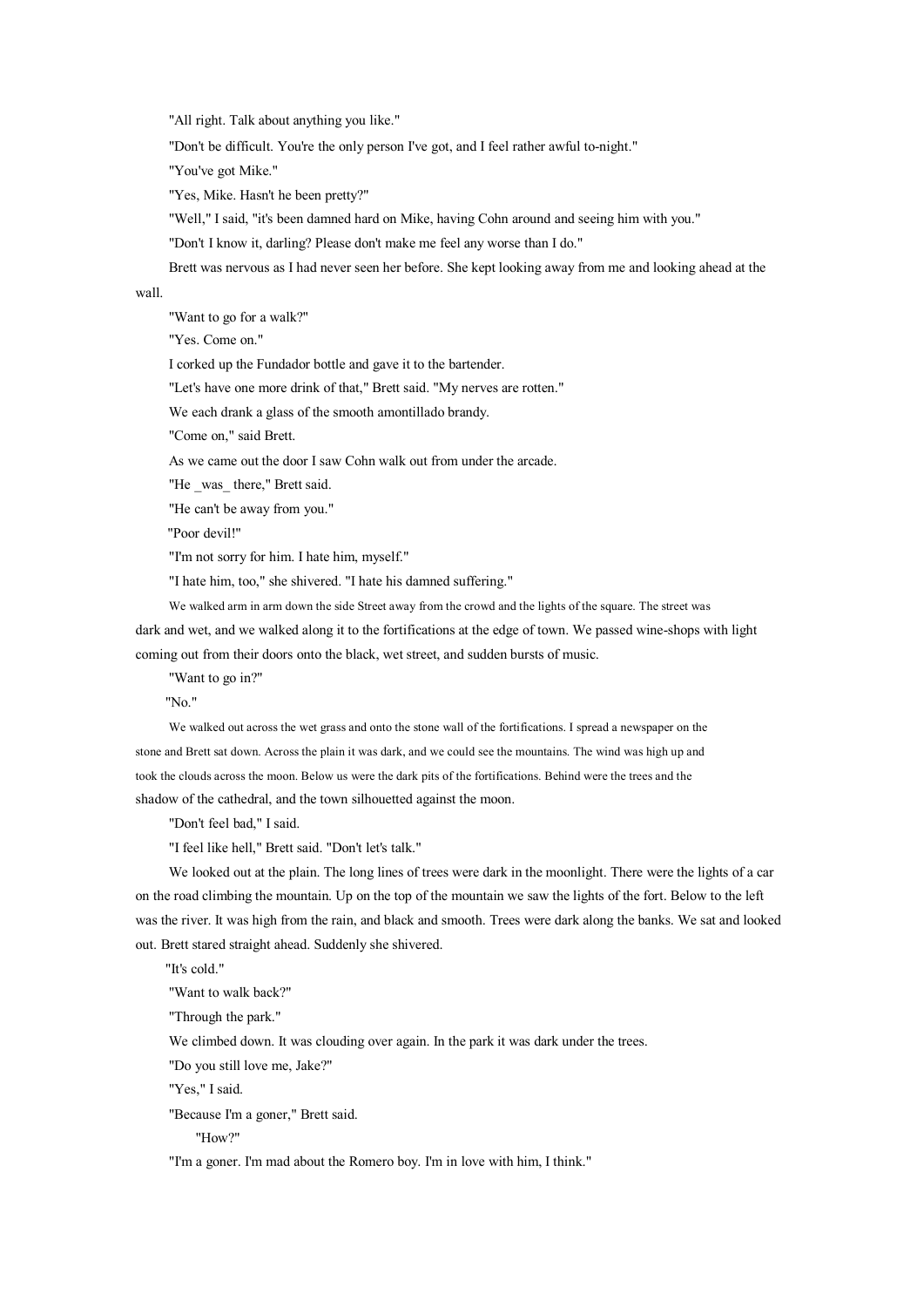"I wouldn't be if I were you."

"I can't help it. I'm <sup>a</sup> goner. It's tearing me all up inside."

"Don't do it."

"I can't help it. I've never been able to help anything."

"You ought to stop it."

"How can I stop it? I can't stop things. Feel that?"

Her hand was trembling.

"I'm like that all through."

"You oughtn't to do it."

"I can't help it. I'm <sup>a</sup> goner now, anyway. Don't you see the difference?"

"No."

"I've got to do something. I've got to do something I really want to do. I've lost my self-respect."

"You don't have to do that."

"Oh, darling, don't be difficult. What do you think it's meant to have that damned Jew about, and Mike the way he's acted?"

"Sure."

"I can't just stay tight all the time."

"No."

"Oh, darling, please stay by me. Please stay by me and see me through this."

"Sure."

"I don't say it's right. It is right though for me. God knows, I've never felt such <sup>a</sup> bitch."

"What do you want me to do?"

"Come on," Brett said. "Let's go and find him."

Together we walked down the gravel path in the park in the dark, under the trees and then out from under the trees and pas<sup>t</sup> the gate into the Street that led into town.

Pedro Romero was in the café. He was at <sup>a</sup> table with other bullfighters and bull-fight critics. They were smoking cigars. When we came in they looked up. Romero smiled and bowed. We sat down at <sup>a</sup> table half-way down the room.

"Ask him to come over and have <sup>a</sup> drink."

"Not yet. He'll come over."

"I can't look at him."

"He's nice to look at," I said.

"I've always done just what I wanted."

"I know."

"I do feel such <sup>a</sup> bitch."

"Well," I said.

"My God!" said Brett, "the things <sup>a</sup> woman goes through."

"Yes?"

"Oh, I do feel such <sup>a</sup> bitch."

I looked across at the table. Pedro Romero smiled. He said something to the other people at his table, and stood up. He came over to our table. I stood up and we shook hands.

"Won't you have <sup>a</sup> drink?"

"You must have <sup>a</sup> drink with me," he said. He seated himself, asking Brett's permission without saying anything. He had very nice manners. But he kept on smoking his cigar. It went well with his face.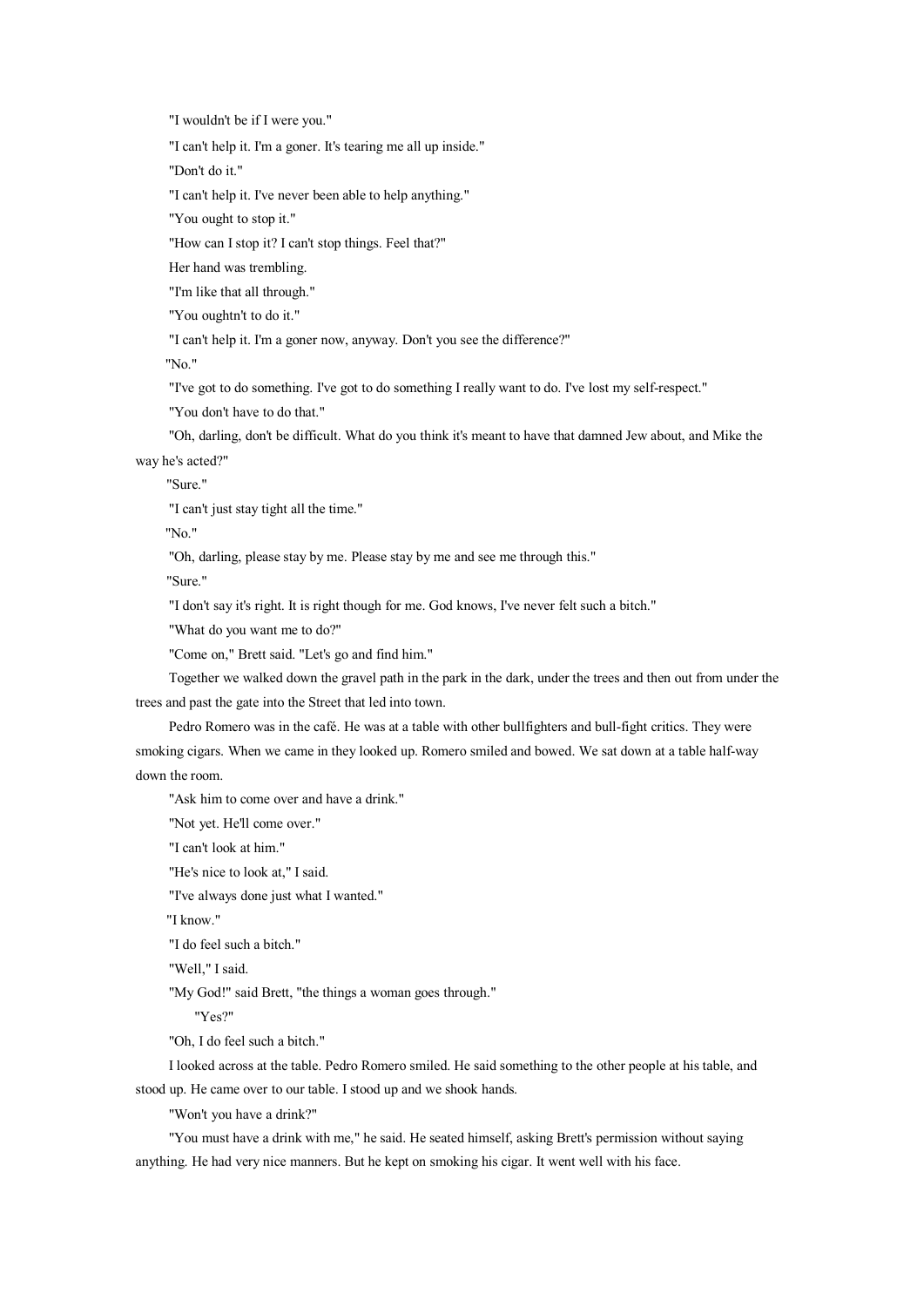"You like cigars?" I asked.

"Oh, yes. I always smoke cigars."

It was part of his system of authority. It made him seem older. I noticed his skin. It was clear and smooth and very brown. There was <sup>a</sup> triangular scar on his cheek-bone. I sawhe was watching Brett. He felt there was something between them. He must have felt it when Brett gave him her hand. He was being very careful. I think he was sure, but he did not want to make any mistake.

"You fight to-morrow?" I said.

"Yes," he said. "Algabeno was hurt to-day in Madrid. Did you hear?"

"No," I said. "Badly?"

He shook his head.

"Nothing. Here," he showed his hand. Brett reached out and spread the fingers apart.

"Oh!" he said in English, "you tell fortunes?"

"Sometimes. Do you mind?"

"No. I like it." He spread his hand flat on the table. "Tell me I live for always, and be <sup>a</sup> millionaire."

He was still very polite, but he was surer of himself. "Look," he said, "do you see any bulls in my hand?" He laughed. His hand was very fine and the wrist was small.

"There are thousands of bulls," Brett said. She was not at all nervous now. She looked lovely.

"Good," Romero laughed. "At <sup>a</sup> thousand duros apiece," he said to me in Spanish. "Tell me some more."

"It's <sup>a</sup> good hand," Brett said. "I think he'll live <sup>a</sup> long time."

"Say it to me. Not to your friend."

"I said you'd live <sup>a</sup> long time."

"I know it," Romero said. "I'm never going to die."

I tapped with my finger-tips on the table. Romero saw it. He shook his head.

"No. Don't do that. The bulls are my best friends."

I translated to Brett.

"You kill your friends?" she asked.

"Always," he said in English, and laughed. "So they don't kill me." He looked at her across the table.

"You know English well."

"Yes," he said. "Pretty well, sometimes. But I must not let anybody know. It would be very bad, <sup>a</sup> torero who speaks English."

"Why?" asked Brett.

"It would be bad. The people would not like it. Not yet."

"Whynot?"

"They would not like it. Bull-fighters are not like that."

"What are bull-fighters like?"

He laughed and tipped his hat down over his eyes and changed the angle of his cigar and the expression of his

face.

"Like at the table," he said. I glanced over. He had mimicked exactly the expression of Nacional. He smiled, his face natural again. "No. I must forget English."

"Don't forget it, yet," Brett said.

"No?"

"No."

"All right."

He laughed again.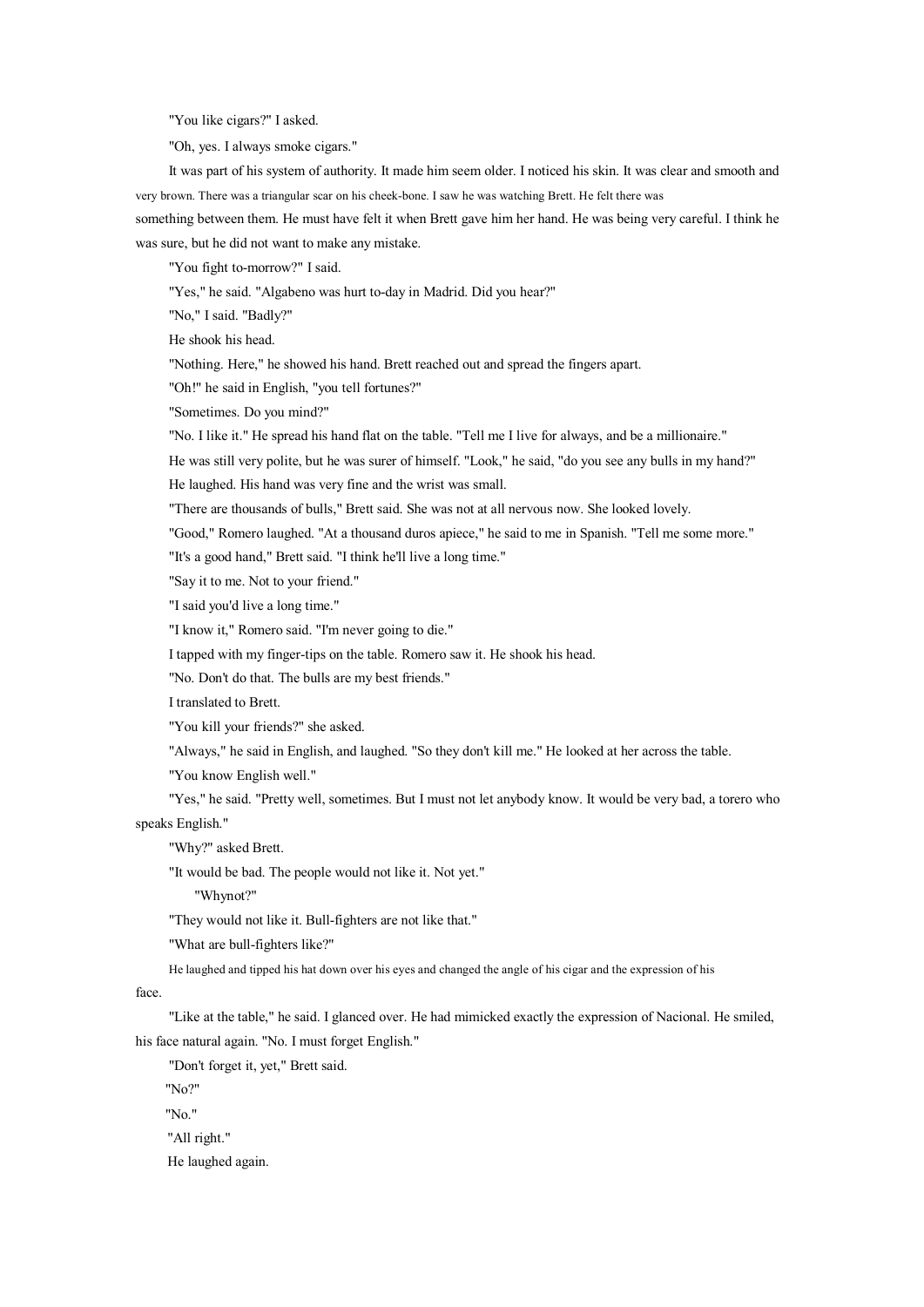"I would like <sup>a</sup> hat like that," Brett said.

"Good. I'll ge<sup>t</sup> you one."

"Right. See that you do."

"I will. I'll ge<sup>t</sup> you one to-night."

I stood up. Romero rose, too.

"Sit down," I said. "I must go and find our friends and bring them here."

He looked at me. It was <sup>a</sup> final look to ask if it were understood. It was understood all right.

"Sit down," Brett said to him. "You must teach me Spanish."

He sat down and looked at her across the table. I went out. The hard-eyed people at the bull-fighter table watched me go. It was not pleasant. When I came back and looked in the café, twenty minutes later, Brett and Pedro Romero were gone. The coffee-glasses and our three empty cognac-glasses were on the table. A waiter came with <sup>a</sup>

cloth and picked up the glasses and mopped off the table.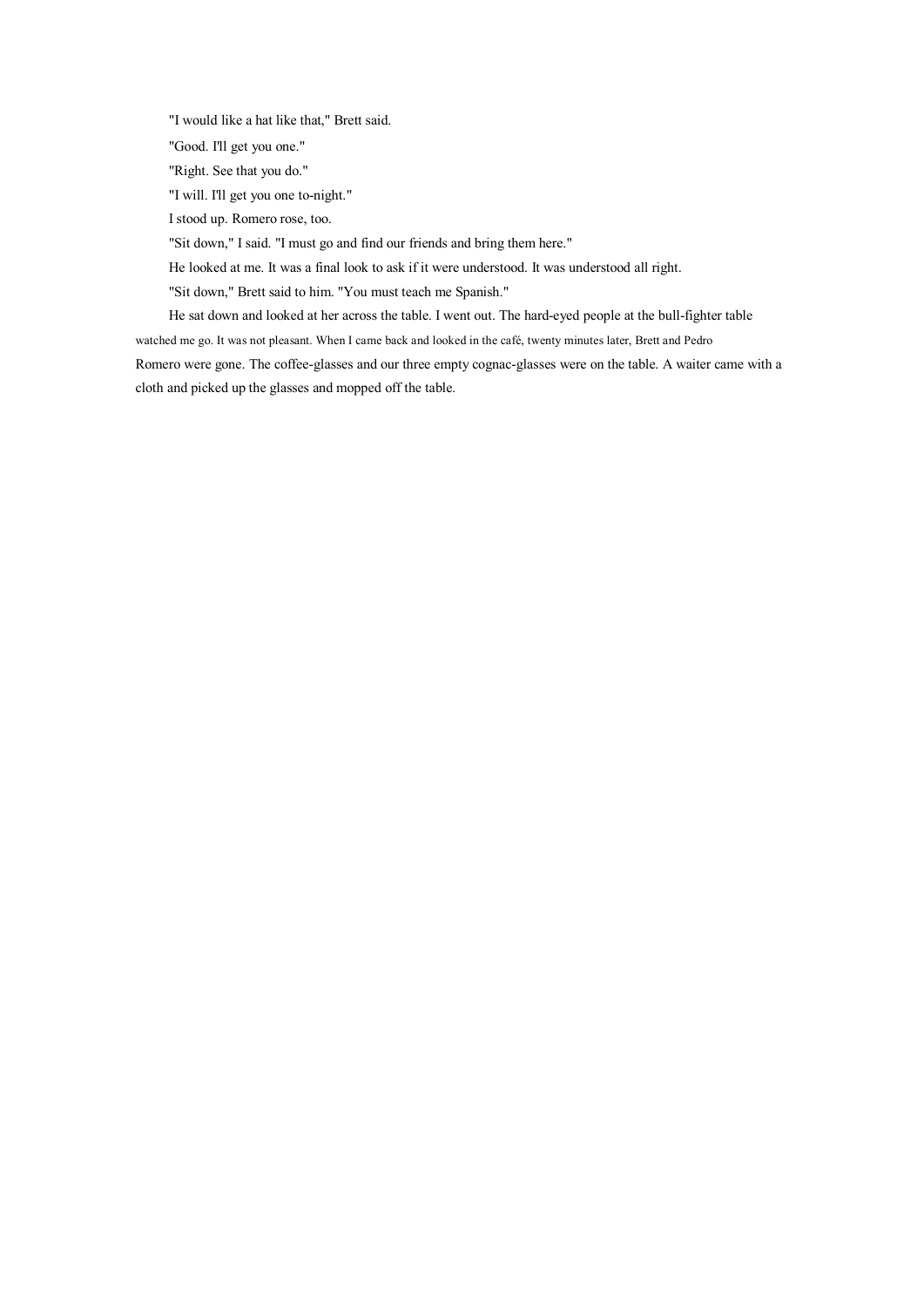Outside the Bar Milano I found Bill and Mike and Edna. Edna was the girl's name.

"We've been thrown out," Edna said.

"By the police," said Mike. "There's some people in there that don't like me."

"I've kept them out of four fights," Edna said. "You've go<sup>t</sup> to help me."

Bill's face was red.

"Come back in, Edna," he said. "Go on in there and dance with Mike."

"It's silly," Edna said. "There'll just be another row."

"Damned Biarritz swine," Bill said.

"Come on," Mike said. "After all, it's <sup>a</sup> pub. They can't occupy <sup>a</sup> whole pub."

"Good old Mike," Bill said. "Damned English swine come here and insult Mike and try and spoil the fiesta."

"They're so bloody," Mike said. "I hate the English."

"They can't insult Mike," Bill said. "Mike is <sup>a</sup> swell fellow. They can't insult Mike. I won't stand it. Who cares if he is <sup>a</sup> damn bankrupt?" His voice broke.

"Who cares?" Mike said. "I don't care. Jake doesn't care. Do \_you\_ care?"

"No," Edna said. "Are you <sup>a</sup> bankrupt?"

"Of course I am. You don't care, doyou, Bill?"

Bill pu<sup>t</sup> his arm around Mike's shoulder.

"I wish to hell I was <sup>a</sup> bankrupt. I'd show those bastards."

"They're just English," Mike said. "It never makes any difference what the English say."

"The dirty swine," Bill said. "I'm going to clean them out."

"Bill," Edna looked at me. "Please don't go in again, Bill. They're so stupid."

"That's it," said Mike. "They're stupid. I knew that was what it was."

"They can't say things like that about Mike," Bill said.

"Do you know them?" I asked Mike.

"No. I never saw them. They say they know me."

"I won't stand it," Bill said.

"Come on. Let's go over to the Suizo," I said.

"They're <sup>a</sup> bunch of Edna's friends from Biarritz," Bill said.

"They're simply stupid," Edna said.

"One of them's Charley Blackman, from Chicago," Bill said.

"I was never in Chicago," Mike said.

Edna started to laugh and could not stop.

"Take me away from here," she said, "you bankrupts."

"What kind of <sup>a</sup> row was it?" I asked Edna. We were walking across the square to the Suizo. Bill was gone.

"I don't know what happened, but some one had the police called to keep Mike out of the back room. There

were some people that had known Mike at Cannes. What's the matter with Mike?"

"Probably he owes them money," I said. "That's what people usually ge<sup>t</sup> bitter about."

In front of the ticket-booths out in the square there were two lines of people waiting. They were sitting on chairs or crouched on the ground with blankets and newspapers around them. They were waiting for the wickets to open in the morning to buy tickets for the bull-fight. The night was clearing and the moon was out. Some of the people in the line were sleeping.

At the Café Suizo we had just sat down and ordered Fundador when Robert Cohn came up.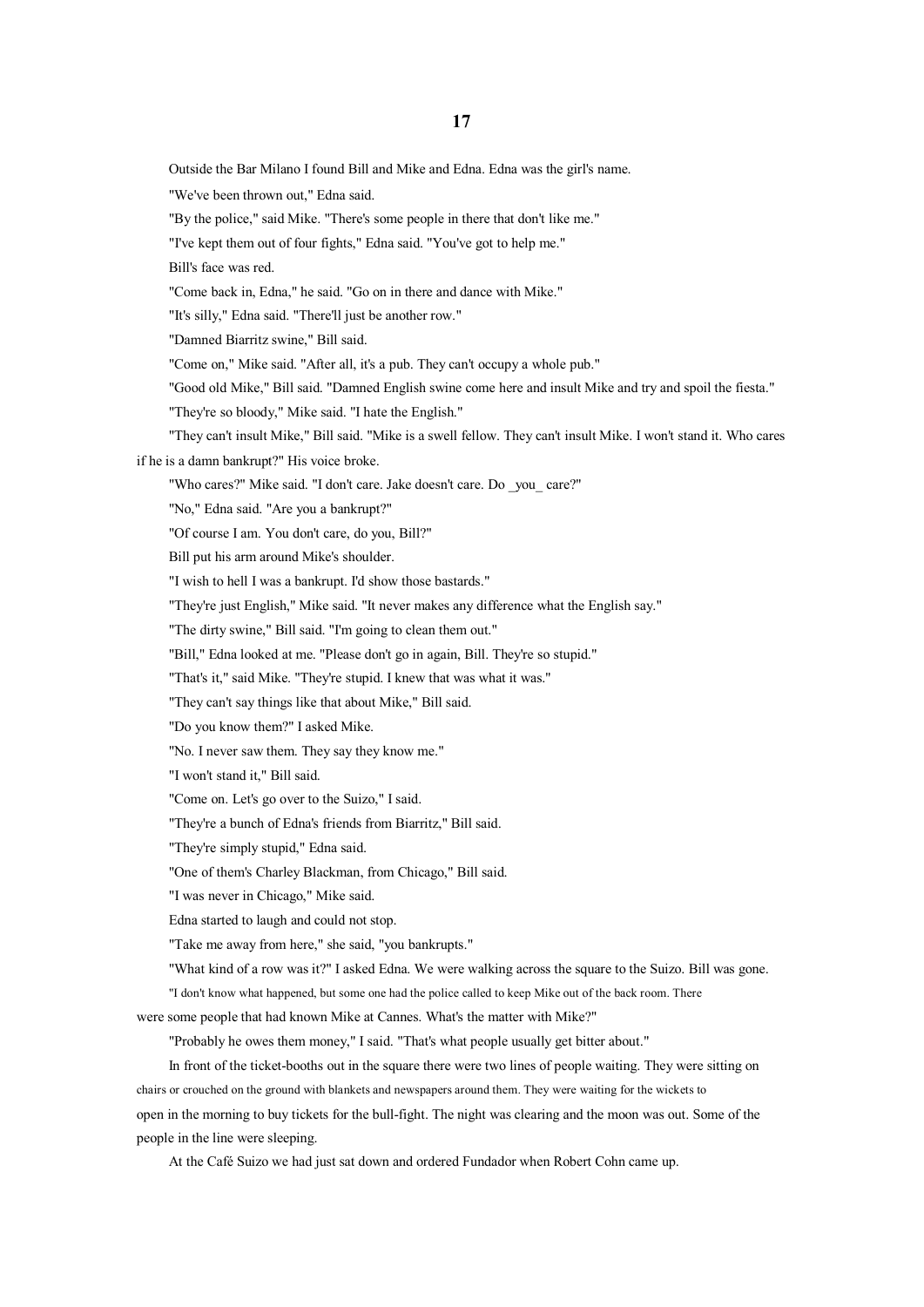"Where's Brett?" he asked.

"I don't know."

"She was with you."

"She must have gone to bed."

"She's

"I don't know where she is."

His face was sallow under the light. He was standing up.

"Tell me where she is."

"Sit down," I said. "I don't know where she is."

"The hell you don't!"

"You can shut your face."

"Tell me where Brett is."

"I'll not tell you <sup>a</sup> damn thing."

"You know where she is."

"If I did I wouldn't tell you."

"Oh, go to hell, Cohn," Mike called from the table. "Brett's gone off with the bull-fighter chap. They're on

their honeymoon."

"You shut up."

"Oh, go to hell!" Mike said languidly.

"Is that where she is?" Cohn turned to me.

"Go to hell!"

"She was with you. Is that where she is?"

"Go to hell!"

"I'll make you tell me"--he stepped forward--"you damned pimp."

I swung at him and he ducked. I sawhis face duck sideways in the light. He hit me and I sat down on the pavement. As I started to ge<sup>t</sup> on my feet he hit me twice. I went down backward under <sup>a</sup> table. I tried to ge<sup>t</sup> up and felt I did not have any legs. I felt I must ge<sup>t</sup> on my feet and try and hit him. Mike helped me up. Some one poured <sup>a</sup> carafe of water on my head. Mike had an arm around me, and I found I was sitting on <sup>a</sup> chair. Mike was pulling at my ears.

"I say, you were cold," Mike said.

"Where the hell were you?"

"Oh, I was around."

"You didn't want to mix in it?"

"He knocked Mike down, too," Edna said.

"He didn't knock me out," Mike said. "I just lay there."

"Does this happen every night at your fiestas?" Edna asked. "Wasn't that Mr. Cohn?"

"I'm all right," I said. "My head's <sup>a</sup> little wobbly."

There were several waiters and <sup>a</sup> crowd of people standing around.

"Vaya!" said Mike. "Get away. Go on."

The waiters moved the people away.

"It was quite <sup>a</sup> thing to watch," Edna said. "He must be <sup>a</sup> boxer."

"He is."

"I wish Bill had been here," Edna said. "I'd like to have seen Bill knocked down, too. I've always wanted to see Bill knocked down. He's so big."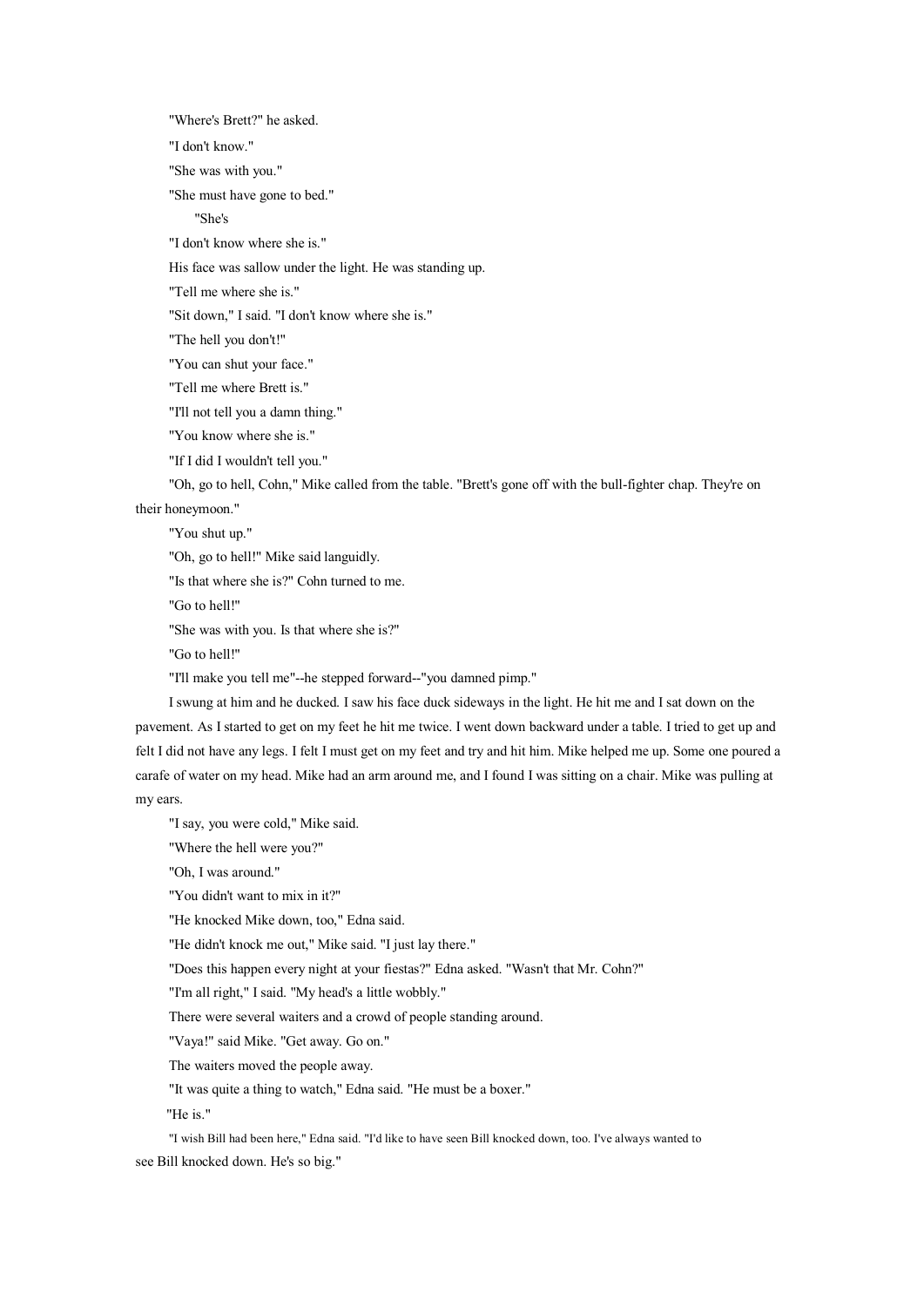"I was hoping he would knock down <sup>a</sup> waiter," Mike said, "and ge<sup>t</sup> arrested. I'dlike to see Mr. Robert Cohn in

jail."

"No," I said.

"Oh, no," said Edna. "You don't mean that."

"I do, though," Mike said. "I'm not one of these chaps likes being knocked about. I never play games, even." Mike took <sup>a</sup> drink.

"I never liked to hunt, you know. There was always the danger of having <sup>a</sup> horse fall on you. How do you feel,

## Jake?"

"All right."

"You're nice," Edna said to Mike. "Are you really <sup>a</sup> bankrupt?"

"I'm <sup>a</sup> tremendous bankrupt," Mike said. "I owe money to everybody. Don't you owe any money?"

"Tons."

"I owe everybody money," Mike said. "I borrowed <sup>a</sup> hundred pesetas from Montoya to-night."

"The hell you did," I said.

"I'll pay it back," Mike said. "I always pay everything back."

"That's why you're <sup>a</sup> bankrupt, isn't it?" Edna said.

I stood up. I had heard them talking from <sup>a</sup> long way away. It all seemed like some bad play.

"I'm going over to the hotel," I said. Then I heard them talking about me.

"Is he all right?" Edna asked.

"We'd better walk with him."

"I'm all right," I said. "Don't come. I'll see you all later."

I walked away from the café. They were sitting at the table. I looked back at them and at the empty tables. There was <sup>a</sup> waiter sitting at one of the tables with his head in his hands.

Walking across the square to the hotel everything looked new and changed. I had never seen the trees before. I had never seen the flagpoles before, nor the front of the theatre. It was all different. I felt as I felt once coming home from an out-of-town football game. I was carrying <sup>a</sup> suitcase with my football things in it, and I walked up the street from the station in the town I had lived in all my life and it was all new. They were raking the lawns and burning leaves in the road, and I stopped for <sup>a</sup> long time and watched. It was all strange. Then I went on, and my feet seemed to be <sup>a</sup> long way off, and everything seemed to come from <sup>a</sup> long way off, and I could hear my feet walking <sup>a</sup> great distance away. I had been kicked in the head early in the game. It was like that crossing the square. It was like that going up the stairs in the hotel. Going up the stairs took <sup>a</sup> long time, and I had the feeling that I was carrying my suitcase. There was <sup>a</sup> light in the room. Bill came out and met me in the hall.

"Say," he said, "go up and see Cohn. He's been in <sup>a</sup> jam, and he's asking for you."

"The hell with him."

"Go on. Go on up and see him."

I did not want to climb another flight of stairs.

"What are you looking at me that way for?"

"I'm not looking at you. Go on up and see Cohn. He's in bad shape."

"You were drunk <sup>a</sup> little while ago," I said.

"I'm drunk now," Bill said. "But you go up and see Cohn. He wants to see you."

"All right," I said. It was just <sup>a</sup> matter of climbing more stairs. I went on up the stairs carrying my phantom suitcase. I walked down the hail to Cohn's room. The door was shut and I knocked.

"Who is it?"

"Barnes."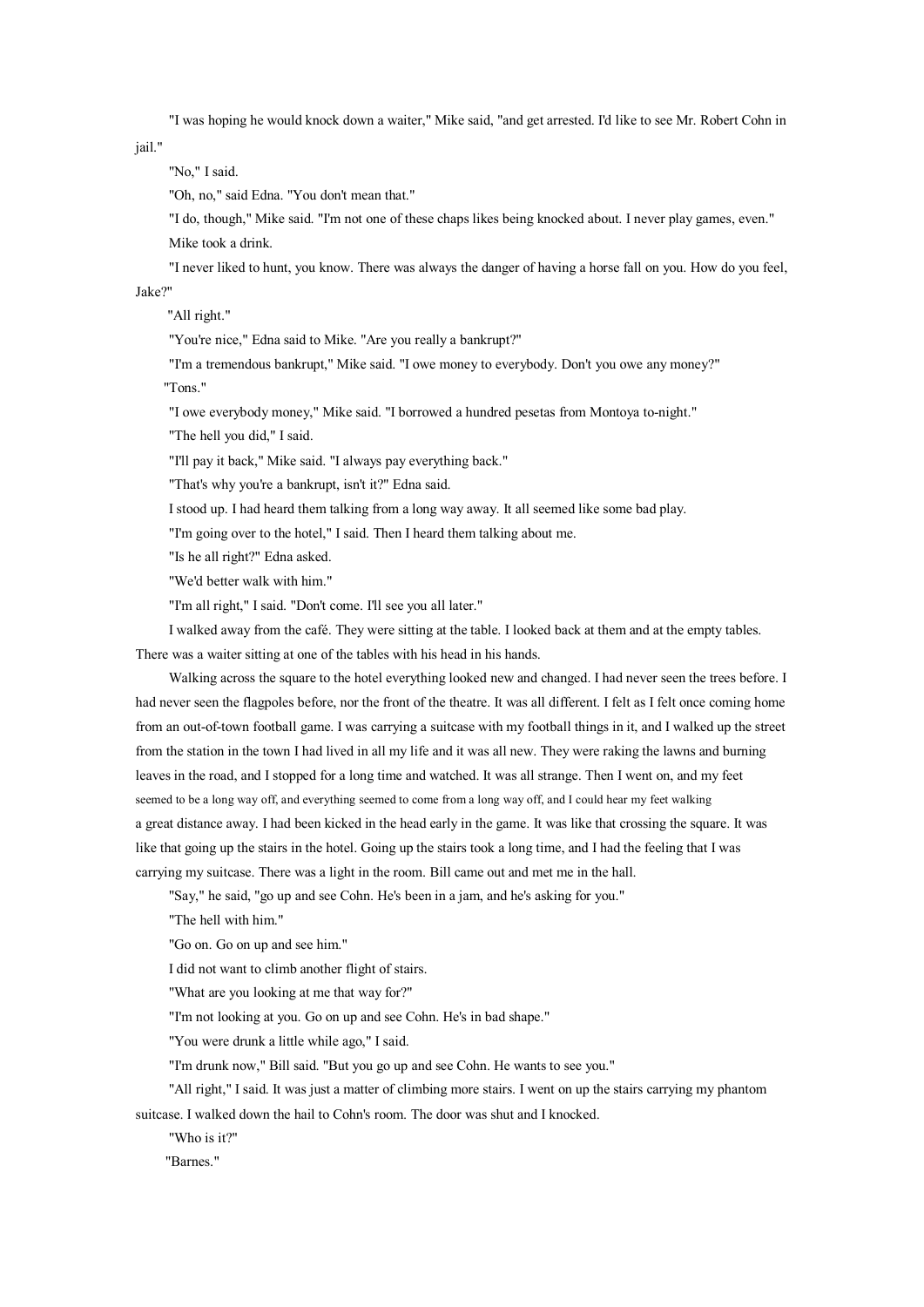"Come in, Jake."

I opened the door and went in, and set down my suitcase. There was no light in the room. Cohn was lying, face down, on the bed in the dark.

"Hello,

"Don't call me Jake."

I stood by the door. It was just like this that I had come home. Now it was <sup>a</sup> hot bath that I needed. A deep, hot bath, to lie back in.

"Where's the bathroom?" I asked.

Cohn was crying. There he was, face down on the bed, crying.

He had on <sup>a</sup> white polo shirt, the kind he'd worn at Princeton.

"I'm sorry, Jake. Please forgive me."

"Forgive you,

"Please forgive me, Jake."

I did not say anything. I stood there by the door.

"I was crazy. You must see how it was."

"Oh, that's all right."

"I couldn't stand it about Brett."

"You called me <sup>a</sup> pimp."

I did not care. I wanted <sup>a</sup> hot bath. I wanted <sup>a</sup> hot bath in deep water.

"I know. Please don't remember it. I was crazy."

"That's all right."

He was crying. His voice was funny. He lay there in his white shirt onthe bed in the dark. His polo shirt.

"I'm going away in the morning."

He was crying without making any noise.

"I just couldn't stand it about Brett. I've been through hell, Jake. It's been simply hell. When I met her down

here Brett treated me as though I were <sup>a</sup> perfect stranger. I just couldn't stand it. We lived together at San Sebastian. I suppose you know it. I can't stand it any more."

He lay there on the bed.

"Well," I said, "I'm going to take <sup>a</sup> bath."

"You were the only friend I had, and I loved Brett so."

"Well," I said, "so long."

"I guess it isn't any use," he said. "I guess it isn't any damn use."

"What?"

"Everything. Please say you forgive me, Jake."

"Sure," I said. "It's all right."

"I felt soterribly. I've been through such hell, Jake. Now everything's gone. Everything."

"Well," I said, "so long. I've got to go."

He rolled over sat on the edge of the bed, and then stood up.

"So long, Jake," he said. "You'll shake hands, won't you?"

"Sure. Why

We shook hands. In the dark I could not see his face very well.

"Well," I said, "see you in the morning."

"I'm going away in the morning."

"Oh, yes," I said.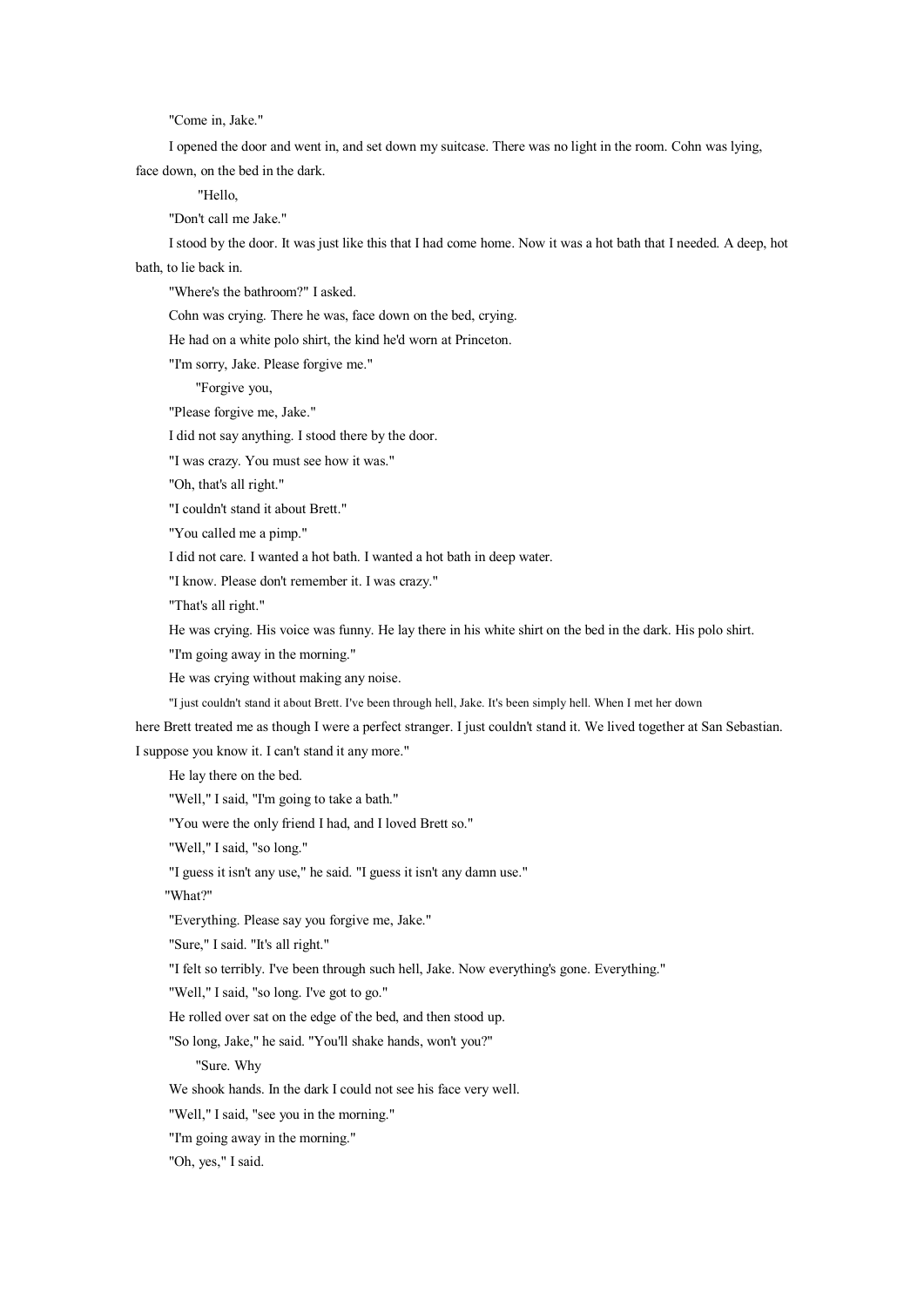I went out. Cohn was standing in the door of the room.

"Are you all right, Jake?" he asked.

"Oh, yes," I said. "I'm all right."

I could not find the bathroom. After <sup>a</sup> while I found it. There was <sup>a</sup> deep stone tub. I turned on the taps and the water would not run. I sat down on the edge of the bath-tub. When I go<sup>t</sup> up to go I found I had taken off my shoes. I hunted for themand found them and carried them down-stairs. I found my room and went inside and undressed and go<sup>t</sup> into bed.

I woke with <sup>a</sup> headache and the noise of the bands going by in the street. I remembered I had promised to take Bill's friend Edna to see the bulls go through the street and into the ring. I dressed and went down-stairs and out into the cold early morning. People were crossing the square, hurrying toward the bull-ring. Across the square were the two lines of men in front of the ticket-booths. They were still waiting for the tickets to go on sale at seven <sup>o</sup>'clock. I hurried across the street to the café. The waiter told me that my friends had been there and gone.

"How many were they?"

"Two gentlemen and <sup>a</sup> lady."

That was all right. Bill and Mike were with Edna. She had been afraid last night they would pass out. That was why I was to be sure to take her. I drank the coffee and hurried with the other people toward the bull-ring. I was not groggy now. There was only <sup>a</sup> bad headache. Everything looked sharp and clear, and the town smelt of the early morning.

The stretch of ground from the edge of the town to the bull-ring was muddy. There was <sup>a</sup> crowd all along the fence that led to the ring, and the outside balconies and the top of the bull-ring were solid with people. I heard the rocket and I knew I could not ge<sup>t</sup> into the ring in time to see the bulls come in, so I shoved through the crowd to the fence. I was pushed close against the planks of the fence. Between the two fences of the runway the police were clearing the crowd along. They walked or trotted on into the bull-ring. Then people commenced to come running. A drunk slipped and fell. Two policemen grabbed him and rushed him over to the fence. The crowd were running fast now. There was <sup>a</sup> grea<sup>t</sup> shout from the crowd, and putting my head through between the boards I saw the bulls just coming out of the street into the long running pen. They were going fast and gaining on the crowd. Just then another drunk started out from the fence with <sup>a</sup> blouse in his hands. He wanted to do capework with the bulls. The two policemen tore out, collared him, one hit him with <sup>a</sup> club, and they dragged him against the fence and stood flattened out against the fence as the last of the crowd and the bulls went by. There were so many people running ahead of the bulls that the mass thickened and slowed up going through the gate into the ring, and as the bulls passed, galloping together, heavy, muddy-sided, horns swinging, one shot ahead, caught <sup>a</sup> man in the running crowd in the back and lifted him in the air. Both the man's arms were by his sides, his head went back as the horn went in, and the bull lifted him and then dropped him. The bull picked another man running in front, but the man disappeared into the crowd, and the crowd was through the gate and into the ring with the bulls behind them. The red door of the ring went shut, the crowd on the outside balconies of the bull-ring were pressing through to the inside, there was <sup>a</sup> shout, then another shout.

The man who had been gored lay face down in the trampled mud. People climbed over the fence, and I could not see the man because the crowd was so thick around him. From inside the ring came the shouts. Each shout meant <sup>a</sup> charge by some bull into the crowd. You could tell by the degree of intensity in the shout how bad <sup>a</sup> thing it was that was happening. Then the rocket went up that meant the steers had gotten the bulls out of the ring and into the corrals. I left the fence and started back toward the town.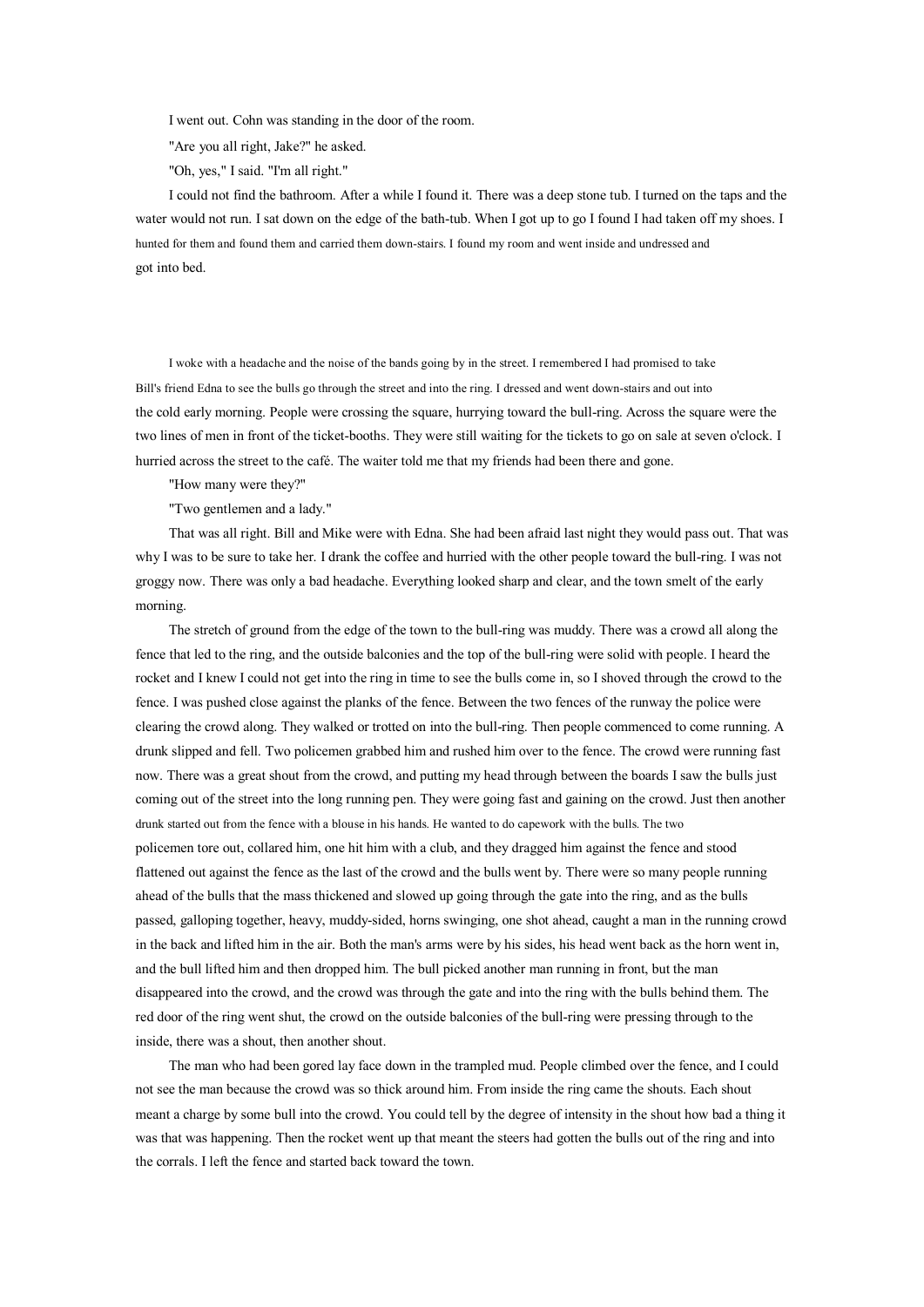Back in the town I went to the café to have <sup>a</sup> second coffee and some buttered toast. The waiters were sweeping out the café and mopping off the tables. One came over and took my order.

"Anything happen at the encierro?"

"I didn't see it all. One man was badly cogido."

"Where?"

"Here." I pu<sup>t</sup> one hand on the small of my back and the other on my chest, where it looked as though the horn must have come through. The waiter nodded his head and swep<sup>t</sup> the crumbs from the table with his cloth.

"Badly cogido," he said. "All for sport. All for pleasure."

He went away and came back with the long-handled coffee and milk pots. He poured the milk and coffee. It came out of the long spouts in two streams into the big cup. The waiter nodded his head.

"Badly cogido through the back," he said. He pu<sup>t</sup> the pots down on the table and sat down in the chair at the table. "A big horn wound. All for fun. Just for fun. What do you think of that?"

"I don't know."

"That's it. All for fun. Fun, you understand."

"You're not an aficionado?"

"Me? What are bulls? Animals. Brute animals." He stood up and put his hand on the small of his back. "Right through the back. A cornada right through the back. For fun--you understand."

He shook his head and walked away, carrying the coffee-pots. Two men were going by in the street. The waiter shouted to them. They were grave-looking. One shook his head. "Muerto!" he called.

The waiter nodded his head. The two men went on. They were on some errand. The waiter came over to my table.

"You hear? Muerto. Dead. He's dead. With <sup>a</sup> horn through him. All for morning fun. Es muy flamenco." "It's bad."

"Not for me," the waiter said. "No fun in that for me."

Later in the day we learned that the man who was killed was named Vicente Girones, and came from near Tafalla. The next day in the paper we read that he was twenty-eight years old, and had <sup>a</sup> farm, <sup>a</sup> wife, and two children. He had continued to come to the fiesta each year after he was married. The next day his wife came in from Tafalla to be with the body, and the day after there was <sup>a</sup> service in the chapel of San Fermin, and the coffin was carried to the railway-station by members of the dancing and drinking society of Tafalla. The drums marched ahead, and there was music on the fifes, and behind the men who carried the coffin walked the wife and two children.. . . Behind them marched all the members of the dancing and drinking societies of Pamplona, Estella, Tafalla, and Sanguesa who could stay over for the funeral. The coffin was loaded into the baggage-car of the train, and the widow and the two children rode, sitting, all three together, in an open third-class railwaycarriage. The train started with a jerk, and then ran smoothly, going down grade around the edge of the plateau and out into the fields of grain that blew in the wind on the plain on the way to Tafalla.

The bull who killed Vicente Girones was named Bocanegra, was Number 118 of the bull-breeding establishment of Sanchez Taberno, and was killed by Pedro Romero as the third bull of that same afternoon. His ear was cut by popular acclamation and given to Pedro Romero, who, in turn, gave it to Brett, who wrapped it in <sup>a</sup> handkerchief belonging to myself, and left both ear and handkerchief, along with <sup>a</sup> number of Muratti cigarette-stubs, shoved far back in the drawer of the bed-table that stood beside her bed in the Hotel Montoya, in Pamplona.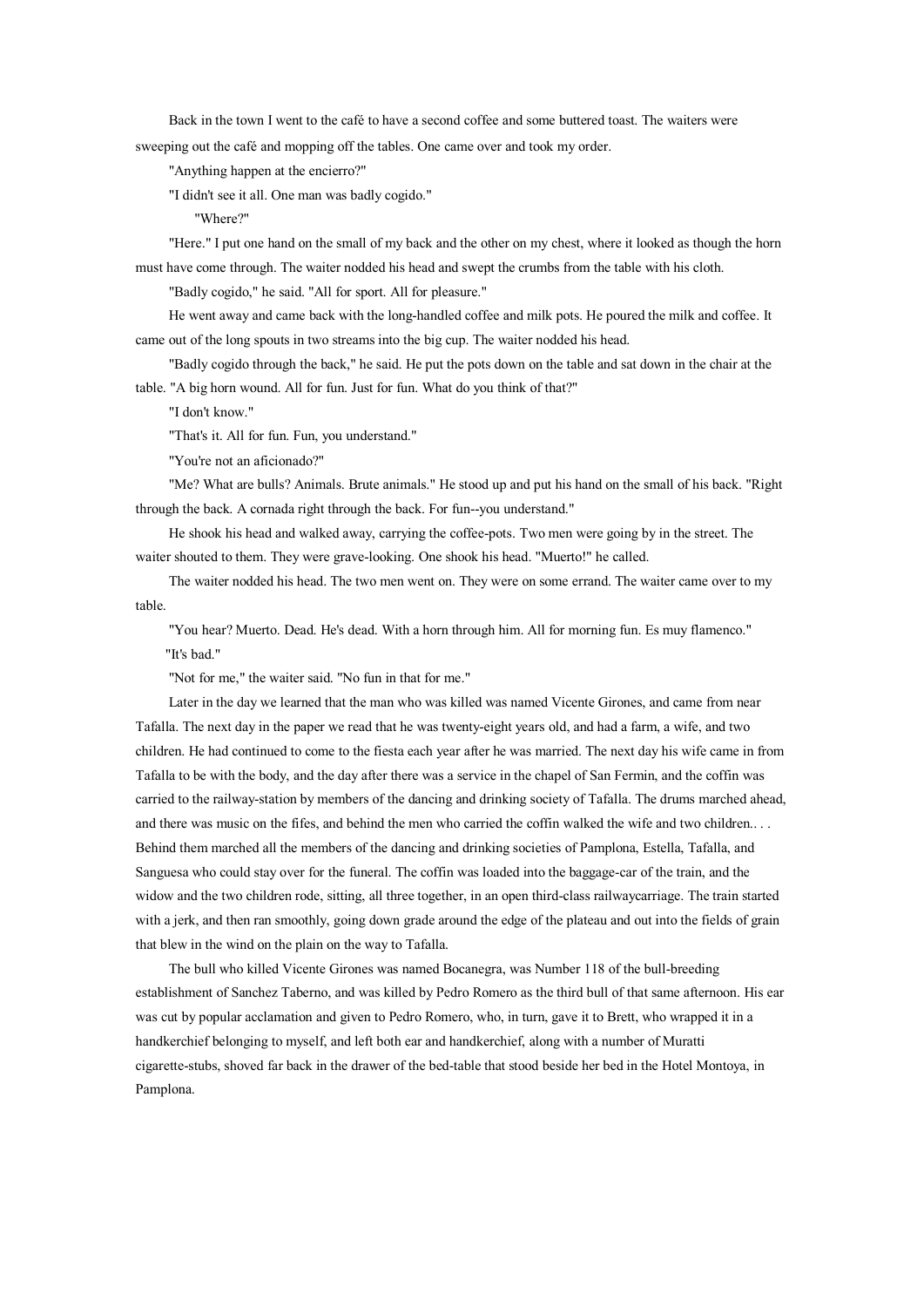Back in the hotel, the night watchman was sitting on <sup>a</sup> bench inside the door. He had been there all night and was very sleepy. He stood up as I came in. Three of the waitresses came in at the same time. They had been to the morning show at the bull-ring. They went upstairs laughing. I followed them up-stairs and went into my room. I took off my shoes and lay down on the bed. The window was open onto the balcony and the sunlight was bright in the room. I did not feel sleepy. It must have been half pas<sup>t</sup> three <sup>o</sup>'clock when I had gone to bed and the bands had waked me at six. My jaw was sore on both sides. I felt it with my thumb and fingers. That damn Cohn. He should have hit somebody the first time he was insulted, and then gone away. He was so sure that Brett loved him. He was going to stay, and true love would conquer all. Some one knocked on the door.

"Come in."

It was Bill and Mike. They sat down on the bed.

"Some encierro," Bill said. "Some encierro."

"I say, weren't you there?" Mike asked. "Ring for some beer, Bill."

"What <sup>a</sup> morning!" Bill said. He mopped off his face. "My God! what <sup>a</sup> morning! And here's old Jake. Old

Jake, the human punching-bag."

"What happened inside?"

"Good God!" Bill said, "what happened, Mike?"

"There were these bulls coming in," Mike said. "Just ahead of them was the crowd, and some chap tripped and brought the whole lot of them down."

"And the bulls all came in right over them," Bill said.

"I heard them yell."

"That was Edna," Bill said.

"Chaps kept coming out and waving their shirts."

"One bull went along the barrera and hooked everybody over."

"They took about twenty chaps to the infirmary," Mike said.

"What <sup>a</sup> morning!" Bill said. "The damn police kept arresting chaps that wanted to go and commit suicide

## with the bulls."

"The steers took them in, in the end," Mike said.

"It took about an hour."

"It was really about <sup>a</sup> quarter of an houi" Mike objected.

"Oh, go to hell," Bill said. "You've been in the war. It was two hours and <sup>a</sup> half for me."

"Where's that beer?" Mike asked.

"What did you do with the lovely Edna?"

"We took her home just now. She's gone to bed."

"How did she like it?"

"Fine. We told her it was just like that every morning."

"She was impressed," Mike said.

"She wanted us to go down in the ring, too," Bill said. "She likes action."

"I said it wouldn't be fair to my creditors," Mike said.

"What <sup>a</sup> morning," Bill said. "And what <sup>a</sup> night!"

"How's your jaw, Jake?" Mike asked.

"Sore," I said.

Bill laughed.

"Why didn't you hit him with <sup>a</sup> chair?"

"You can talk," Mike said. "He'd have knocked you out, too. I never saw him hit me. I rather think I saw him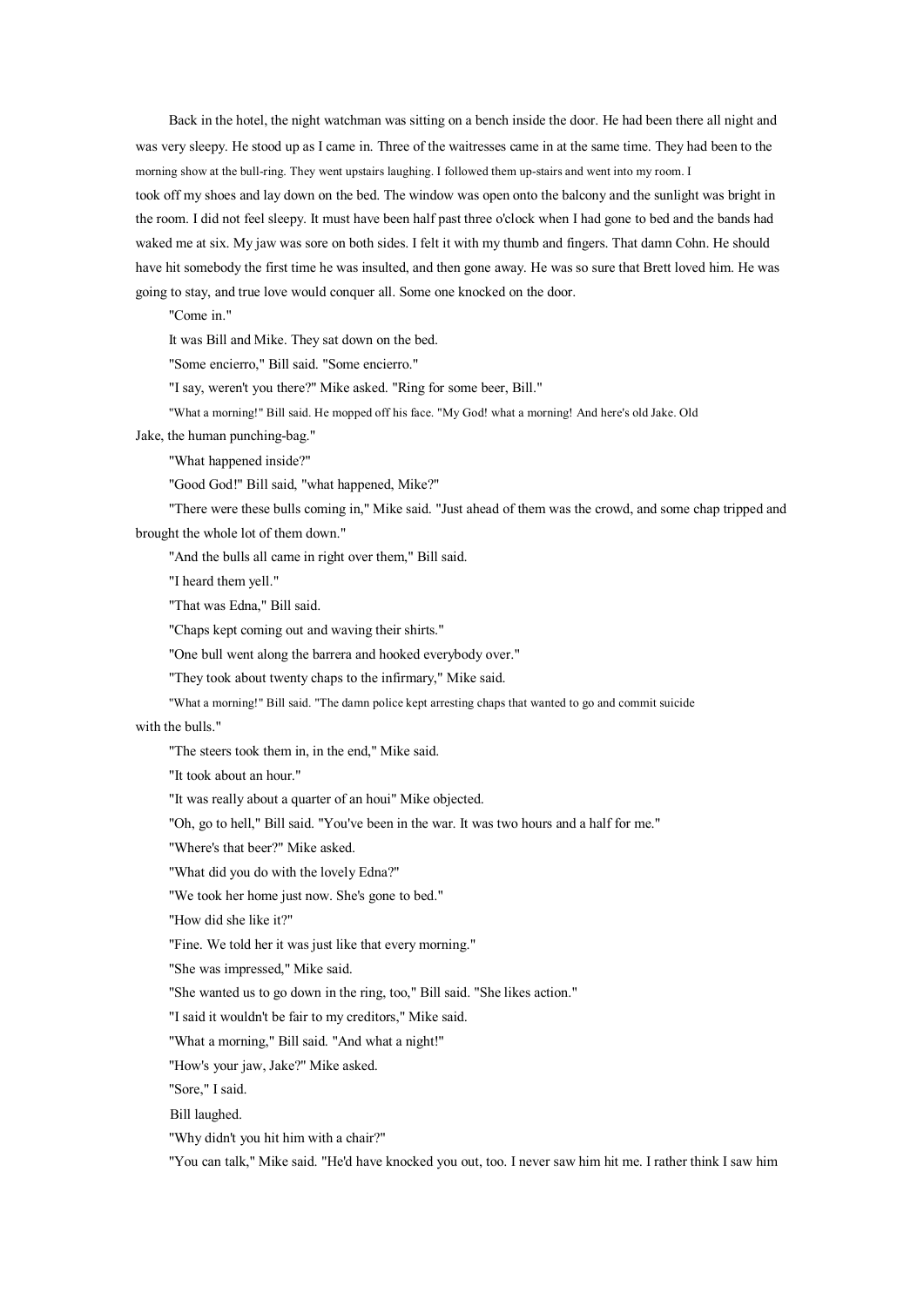just before, and then quite suddenly I was sitting down in the street, and Jake was lying under <sup>a</sup> table."

"Where did he go afterward?" I asked.

"Here she is," Mike said. "Here's the beautiful lady with the beer."

The chambermaid put the tray with the beer-bottles and glasses down on the table.

"Now bring up three more bottles," Mike said.

"Where did Cohn go after he hit me?" I asked Bill.

"Don't you know about that?" Mike was opening <sup>a</sup> beer-bottle. He poured the beer into one of the glasses,

holding the glass close to the bottle.

"Really?"Bill asked.

"Why he went in and found Brett and the bull-fighter chap in the bull-fighter's room, and then he massacred the poor, bloody bull-fighter."

"No."

"Yes."

"What <sup>a</sup> night!" Bill said.

"He nearly killed the poor, bloody bull-fighter. Then Cohn wanted to take Brett away. Wanted to make an honest woman of her, I imagine. Damned touching scene."

He took <sup>a</sup> long drink of the beer.

"He is an ass."

"What happened?"

"Brett gave him what for. She told him off. I think she was rather good."

"I'll bet she was," Bill said.

"Then Cohn broke down and cried, and wanted to shake hands with the bull-fighter fellow. He wanted to shake hands with Brett, too."

"I know. He shook hands with me."

"Did he? Well, they weren't having any of it. The bull-fighter fellow was rather good. He didn't say much, but he kept getting up and getting knocked down again. Cohn couldn't knock him out. It must have been damned funny."

"Where did you hear all this?"

"Brett. I saw her this morning."

"What happened finally?"

"It seems the bull-fighter fellow was sitting on the bed. He'd been knocked down about fifteen times, and he wanted to fight some more. Brett held him and wouldn't let him ge<sup>t</sup> up. He was weak, but Brett couldn't hold him, and he go<sup>t</sup> up. Then Cohn said he wouldn't hit him again. Said he couldn't do it. Said it would be wicked. Sothe bull-fighter chap sort of rather staggered over to him. Cohn went back against the wall.

"'So you won't hit me?'

"'No,' said Cohn. 'I'd be ashamed to.'

"So the bull-fighter fellow hit him just as hard as he could in the face, and then sat down on the floor. He couldn't ge<sup>t</sup> up, Brett said. Cohn wanted to pick him up and carry him to the bed. He said if Cohn helped him he'd kill him, and he'd kill him anyway this morning if Cohn wasn't out of town. Cohn was crying, and Brett had told him off, and he wanted to shake hands. I've told you that before."

"Tell the rest," Bill said.

"It seems the bull-fighter chap was sitting on the floor. He was waiting to ge<sup>t</sup> strength enough to ge<sup>t</sup> upand hit Cohn again. Brett wasn't having any shaking hands, and Cohn was crying and telling her how much he loved her, and she was telling him not to be <sup>a</sup> ruddy ass. Then Cohn leaned down to shake hands with the bull-fighter fellow.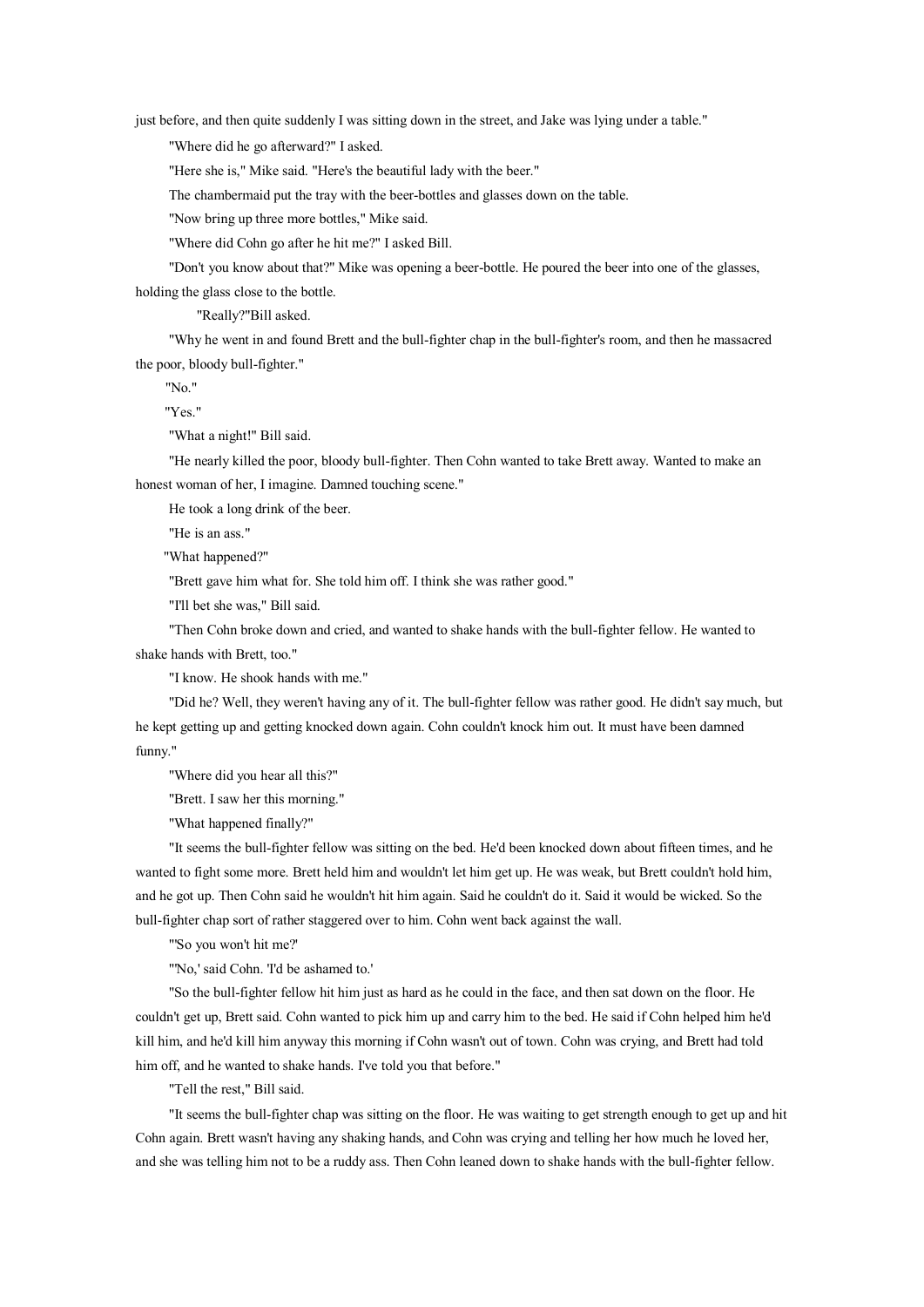No hard feelings, you know. All for forgiveness. And the bull-fighter chap hit him in the face again."

"That's quite <sup>a</sup> kid," Bill said.

"He ruined Cohn," Mike said. "You know I don't think Cohn will ever want to knock people about again."

"When did you see Brett?"

"This morning. She came in to ge<sup>t</sup> some things. She's looking after this Romero lad."

He poured out another bottle of beer.

"Brett's rather cut up. But she loves looking after people. That's how we came to go off together. She was looking after me."

"I know," I said.

"I'm rather drunk," Mike said. "I think I'll stay rather drunk. This is all awfully amusing, but it's not too pleasant. It's not too pleasant for me."

He drank off the beer.

"I gave Brett what for, you know. I said if she would go about with Jews and bull-fighters and such people, she must expec<sup>t</sup> trouble." He leaned forward. "I say, Jake, doyou mind if I drink that bottle of yours? She'll bring you another one."

"Please," I said. "I wasn't drinking it, anyway."

Mike started to open the bottle. "Would you mind opening it?" I pressed up the wire fastener and poured it for him.

"You know," Mike went on, "Brett was rather good. She's always rather good. I gave her <sup>a</sup> fearful hiding about Jews and bullfighters, and all those sort of people, and do you know what she said: 'Yes. I've had such <sup>a</sup> hell of <sup>a</sup> happy life with the British aristocracy!'

He took <sup>a</sup> drink.

"That was rather good. Ashley, chap she go<sup>t</sup> the title from, was <sup>a</sup> sailor, you know. Ninth baronet. When he came home he wouldn't sleep in <sup>a</sup> bed. Always made Brett sleep on the floor. Finally, when he go<sup>t</sup> really bad, he used to tell her he'd kill her. Always slept with <sup>a</sup> loaded service revolver. Brett used to take the shells out when he'd gone to sleep. She hasn't had an absolutely happy life, Brett. Damned shame, too. She enjoys things so."

He stood up. His hand was shaky.

"I'm going in the room. Try and ge<sup>t</sup> <sup>a</sup> little sleep."

He smiled.

"We go too long without sleep in these fiestas. I'm going to start now and ge<sup>t</sup> plenty of sleep. Damn bad thing not to ge<sup>t</sup> sleep. Makes you frightfully nervy."

"We'll see you at noon at the Iruña," Bill said.

Mike went out the door. We heard him in the next room.

He rang the bell and the chambermaid came and knocked at the door.

"Bring up half <sup>a</sup> dozen bottles of beer and <sup>a</sup> bottle of Fundador," Mike told her.

"Si, Señorito."

"I'm going to bed," Bill said. "Poor old Mike. I had <sup>a</sup> hell of <sup>a</sup> row about him last night."

"Where? At that Milano place?"

"Yes. There was <sup>a</sup> fellow there that had helped pay Brett and Mike out of Cannes, once. He was damned nasty."

"I know the story."

"I didn't. Nobody ought to have <sup>a</sup> right to say things about Mike."

"That's what makes it bad."

"They oughtn't to have any right. I wish to hell they didn't have any right. I'm going to bed."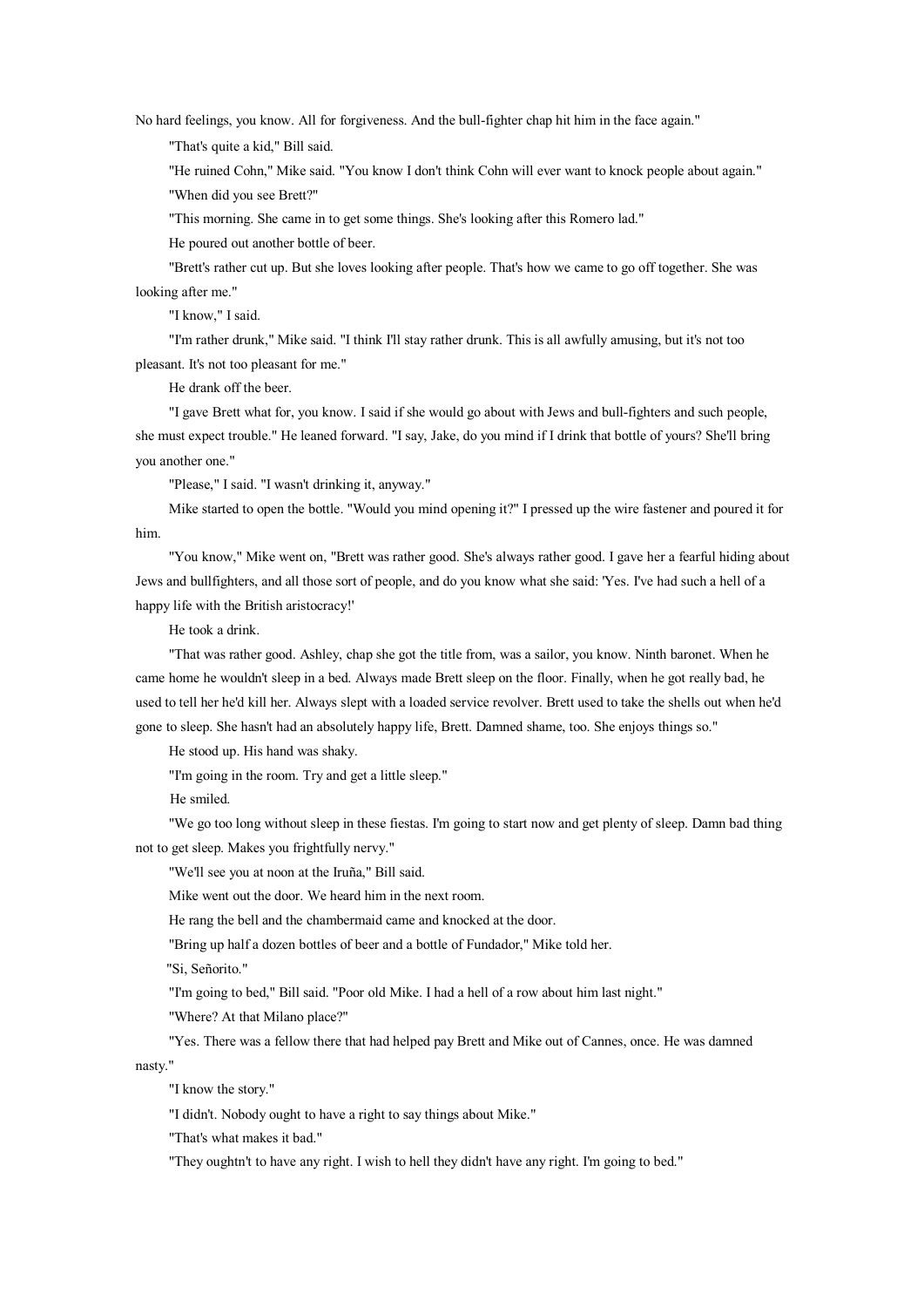"Was anybody killed in the ring?" "I don't think so. Just badly hurt." "A man was killed outside in the runway." "Was there?" said Bill.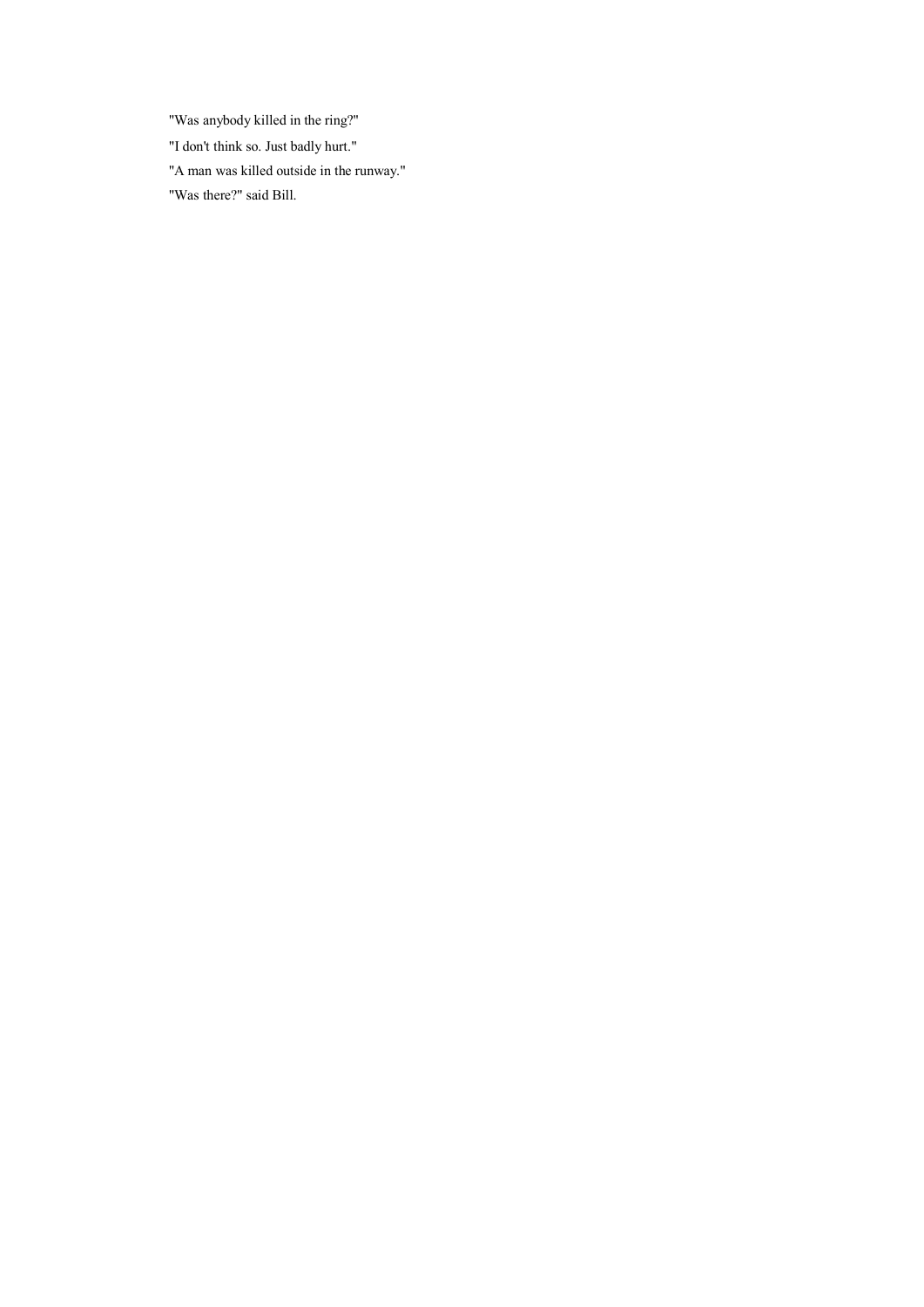At noon we were all at the café. It was crowded. We were eating shrimps and drinking beer. The town was crowded. Every street was full. Big motor-cars from Biarritz and San Sebastian kept driving up and parking around the square. They brought people for the bullfight. Sight-seeing cars came up, too. There was one with twentyfive Englishwomen in it. They sat in the big, white car and looked through their glasses at the fiesta. The dancers were all quite drunk. It was the last day of the fiesta.

The fiesta was solid and unbroken, but the motor-cars and tourist-cars made little islands of onlookers. When the cars emptied, the onlookers were absorbed into the crowd. You did not see them again excep<sup>t</sup> as spor<sup>t</sup> clothes, odd-looking at <sup>a</sup> table among the closely packed peasants in black smocks. The fiesta absorbed even the Biarritz English so that you did not see them unless you passed close to <sup>a</sup> table. All the time there was music in the street. The drums kept on pounding and the pipes were going. Inside the cafés men with their hands gripping the table, or on each other's shoulders, were singing the hard-voiced singing.

"Here comes Brett," Bill said.

I looked and saw her coming through the crowd in the square, walking, her head up, as though the fiesta were being staged in her honor, and she found it pleasant and amusing.

"Hello, you chaps!" she said. "I say, I have a thirst."

"Get another big beer," Bill said to the waiter.

"Shrimps?"

"Is Cohn gone?" Brett asked.

"Yes," Bill said. "He hired <sup>a</sup> car."

The beer came. Brett started to lift the glass mug and her hand shook. She saw it and smiled, and leaned forward and took <sup>a</sup> long sip.

"Good beer."

"Very good," I said. I was nervous about Mike. I did not think he had slept. He must have been drinking all the time, but he seemed to be under control.

"I heard Cohn had hurt you, Jake," Brett said.

"No. Knocked me out. That was all."

"I say, he did hurt Pedro Romero," Brett said. "He hurt him most badly."

"How is he?"

"He'll be all right. He won't go out of the room."

"Does he look badly?"

"Very. He was really hurt. I told him I wanted to pop out and see you chaps for <sup>a</sup> minute."

"Is he going to fight?"

"Rather. I'm going with you, if you don't mind."

"How's your boy friend?" Mike asked. He had not listened to anything that Brett had said.

"Brett's go<sup>t</sup> <sup>a</sup> bull-fighter," he said. "She had <sup>a</sup> Jew named Cohn, but he turned out badly."

Brett stood up.

"I am not going to listen to that sort of rot from you, Michael."

"How's your boy friend?"

"Damned well," Brett said. "Watch him this afternoon."

"Brett's go<sup>t</sup> <sup>a</sup> bull-fighter," Mike said. "A beautiful, bloody bullfighter."

"Would you mind walking over with me? I want to talk to you, Jake."

"Tell him all about your bull-fighter," Mike said. "Oh, to hell with your bull-fighter!" He tipped the table so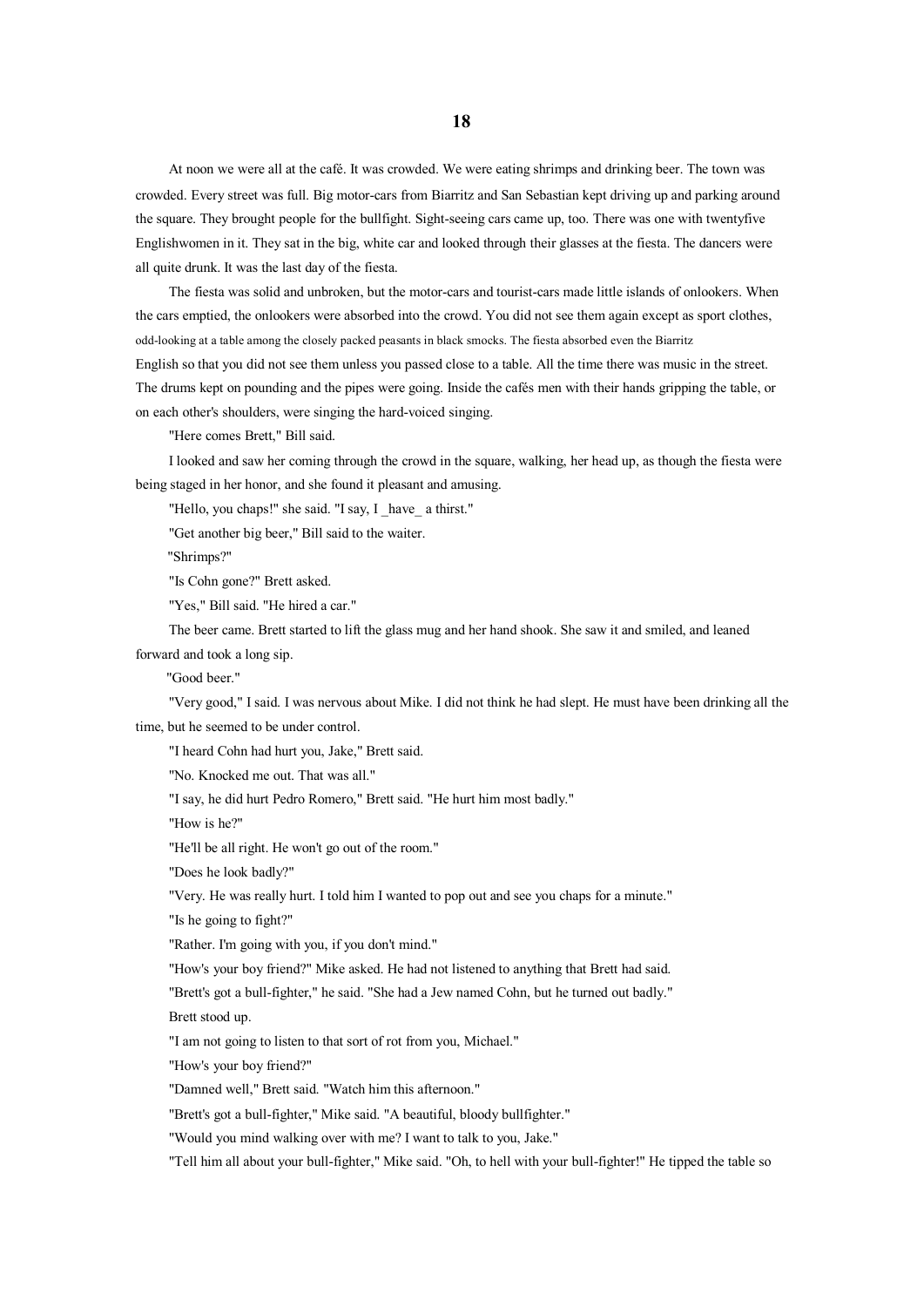that all the beers and the dIsh of shrimps went over in <sup>a</sup> crash.

"Come on," Brett said. "Let's ge<sup>t</sup> out of this."

In the crowd crossing the square I said: "How is it?"

"I'm not going to see himafter lunch until the fight. His people come in and dress him. They're very angry about me, he says."

Brett was radiant. She was happy. The sun was out and the day was bright.

"I feel altogether changed," Brett said. "You've no idea, Jake."

"Anything you want me to do?"

"No, just go to the fight with me."

"We'll see you at lunch?"

"No. I'm eating with him."

We were standing under the arcade at the door of the hotel. They were carrying tables out and setting them up under the arcade.

"Want to take <sup>a</sup> turn out to the park?" Brett asked. "I don't want to go up yet. I fancy he's sleeping."

We walked along pas<sup>t</sup> the theatre and out of the square and along through the barracks of the fair, moving with

the crowd between the lines of booths. We came out ona cross-street that led to the Paseo de Sarasate. We could see

the crowd walking there, all the fashionably dressed people. They were making the turn at the upper end of the park. "Don't let's go there," Brett said. "I don't want staring at just now."

We stood in the sunlight. It was hot and good after the rain and the clouds from the sea.

"I hope the wind goes down," Brett said. "It's very bad for him."

"So do I."

"He says the bulls are all right."

"They're good."

"Is that San Fermin's?"

Brett looked at the yellow wall of the chapel.

"Yes. Where the show started on Sunday."

"Let's go in. Do you mind? I'd rather like to pray <sup>a</sup> little for him or something."

We went in through the heavy leather door that moved very lightly. It was dark inside. Many people were

praying. You saw them as your eyes adjusted themselves to the half-light. We knelt at one of the long wooden

benches. After <sup>a</sup> little I felt Brett stiffen beside me, and saw she was looking straight ahead.

"Come on," she whispered throatily. "Let's ge<sup>t</sup> out of here. Makes me damned nervous."

Outside in the hot brightness of the Street Brett looked up at the tree-tops in the wind. The praying had not been much of <sup>a</sup> success.

"Don't know why I ge<sup>t</sup> so nervy in church," Brett said. "Never does me any good."

We walked along.

"I'm damned bad for <sup>a</sup> religious atmosphere," Brett said. "I've the wrong type of face.

"You know," Brett said, "I'm not worried about him at all. I just feel happy about him."

"Good."

"I wish the wind would drop, though."

"It's liable to go down by five <sup>o</sup>'clock."

"Let's

"You might pray," I laughed.

"Never does me any good. I've never gotten anything I prayed for. Have you?"

"Oh, yes."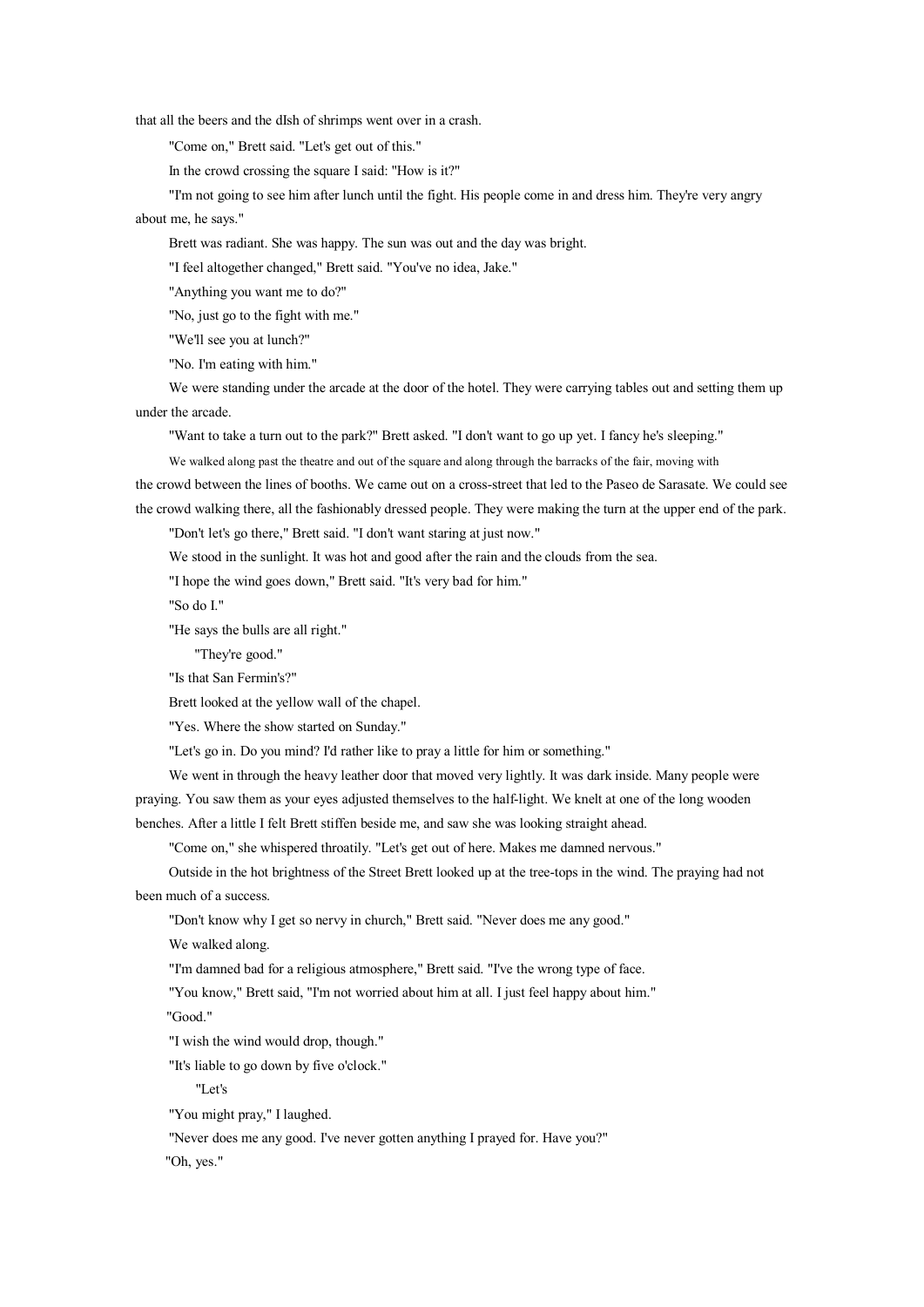"Oh, rot," said Brett. "Maybe it works for some people, though you don't look very religious, Jake."

"I'm pretty religious."

"Oh, rot," said Brett. "Don't start proselyting to-day. To-day's going to be bad enough as it is."

It was the first time I had seen her in the old happy, careless way since before she went off with Cohn. We

were back again in front of the hotel. All the tables were set now, and already several were filled with people eating. "Do look after Mike," Brett said. "Don't let him ge<sup>t</sup> too bad."

"Your frients haff gone up-stairs," the German maître d'hôtel said in English. He was <sup>a</sup> continual eavesdropper. Brett turned to him:

"Thank you, so much. Have you anything else to say?"

"No, ma'am<sup>"</sup>

"Good," said Brett.

"Save us <sup>a</sup> table for three," I said to the German. He smiled his dirty little pink-and-white smile.

"Iss madam eating here?"

"No," Brett said.

"Den I think <sup>a</sup> tabul for two will be enuff."

"Don't talk to him," Brett said. "Mike must have been in bad shape," she said on the stairs. We passed

Montoya on the stairs. He bowed and did not smile.

"I'll see you at the café," Brett said. "Thank you, so much, Jake."

We had stopped at the floor our rooms were on. She went straight down the hail and into Romero's room. She did not knock. She simply opened the door, went in, and closed it behind her.

I stood in front of the door of Mike's room and knocked. There was no answer. I tried the knob and it opened. Inside the room was in grea<sup>t</sup> disorder. All the bags were opened and clothing was strewn around. There were empty bottles beside the bed. Mike lay on the bed looking like <sup>a</sup> death mask of himself. He opened his eyes and looked at me.

"Hello, Jake," he said very slowly. "I'm getting <sup>a</sup> lit tle sleep. I've want ed <sup>a</sup> lit tle sleep for <sup>a</sup> long time."

"Let me cover you over."

"No. I'm quite warm."

"Don't go. I have <sup>n</sup>'t go<sup>t</sup> ten to sleep yet."

"You'll sleep, Mike. Don't worry, boy."

"Brett's go<sup>t</sup> <sup>a</sup> bull-fighter," Mike said. "But her Jew has gone away."

He turned his head and looked at me.

"Damned good thing, what?"

"Yes. Now go to sleep, Mike. You ought to ge<sup>t</sup> some sleep."

"I'm just start ing. I'm go ing to ge<sup>t</sup> <sup>a</sup> lit tie sleep."

He shut his eyes. I went Out of the room and turned the door to quietly. Bill was in my room reading the paper.

"See Mike?"

"Yes."

"Let's go and eat."

"I won't eat down-stairs with that German head waiter. He was damned snotty when I was getting Mike up-stairs."

"He was snotty to us, too."

"Let's go out and eat in the town."

We went down the stairs. On the stairs we passed <sup>a</sup> girl coming up with <sup>a</sup> covered tray.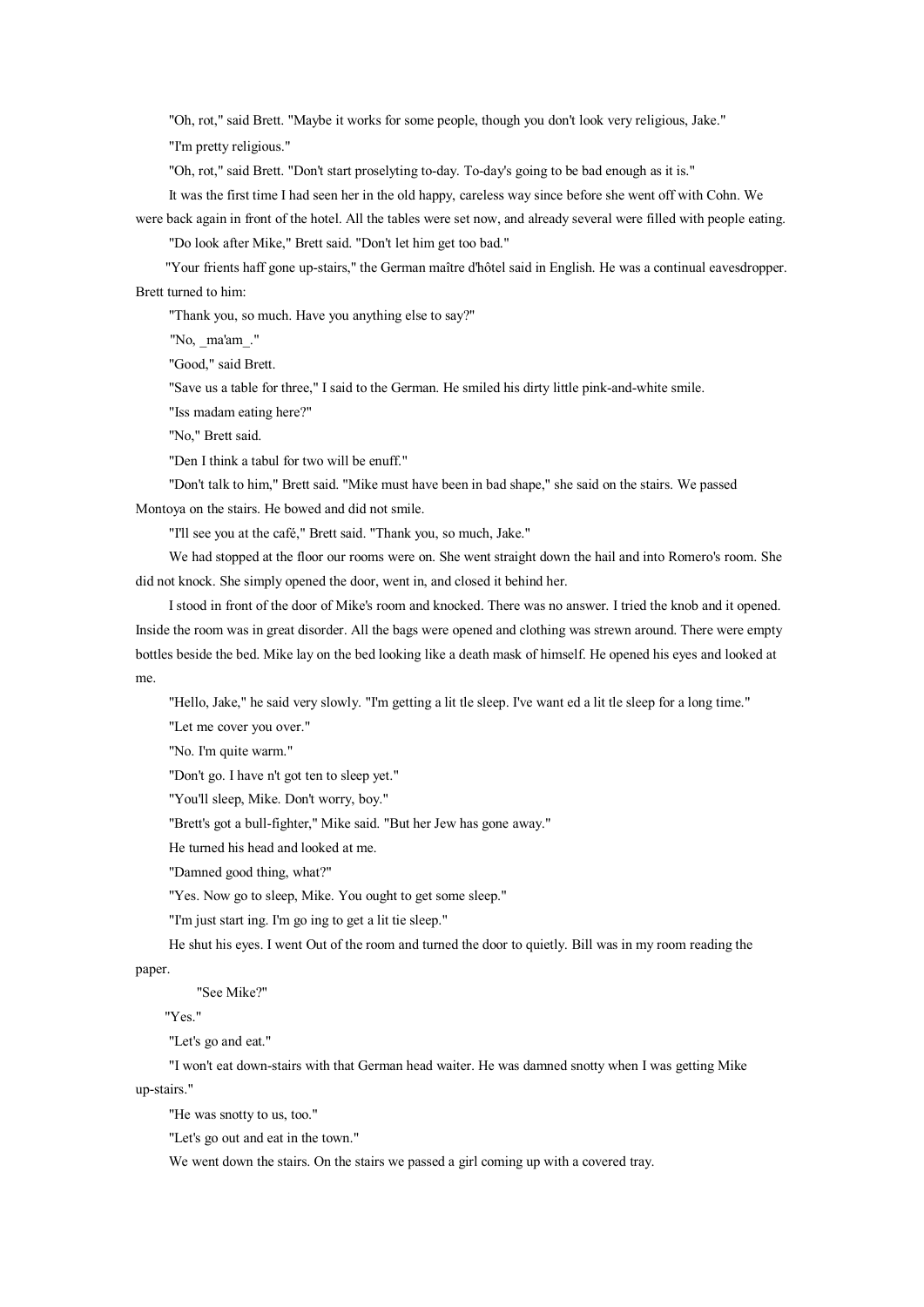"There goes Brett's lunch," Bill said.

"And the kid's," I said.

Outside on the terrace under the arcade the German head waiter came up. His red cheeks were shiny. He was being polite.

"I haff <sup>a</sup> tabul for two for you gentlemen," he said.

"Go sit at it," Bill said. We went on out across the street.

We ate at <sup>a</sup> restaurant in <sup>a</sup> side street off the square. They were all men eating in the restaurant. It was full of smoke and drinking and singing. The food was good and so was the wine. We did not talk much. Afterward we went to the café and watched the fiesta come to the boiling-point. Brett came over soon after lunch. She said she had looked in the room and that Mike was asleep.

When the fiesta boiled over and toward the bull-ring we went with the crowd. Brett sat at the ringside between Bill and me. Directly below us was the callejon, the passageway between the stands and the red fence of the barrera. Behind us the concrete stands filled solidly. Out in front, beyond the red fence, the sand of the ring was smooth-rolled and yellow. It looked <sup>a</sup> little heavy from the rain, but it was dry in the sun and firm and smooth. The swordhandlers and bull-ring servants came down the callejon carrying on their shoulders the wicker baskets of fighting capes and muletas. They were bloodstained and compactly folded and packed in the baskets. The sword-handlers opened the heavy leather sword-cases so the red wrapped hilts of the sheaf of swords showed as the leather case leaned against the fence. They unfolded the dark-stained red flannel of the muletas and fixed batons in them to spread the stuff and give the matador something to hold. Brett watched it all. She was absorbed in the professional details.

"He's his name stencilled on all the capes and muletas," she said. "Why do they call them muletas?"

"I don't know."

"I wonder if they ever launder them."

"I don't think so. It might spoil the color."

"The blood must stiffen them," Bill said.

"Funny," Brett said. "How one doesn't mind the blood."

Below in the narrow passage of the callejon the sword-handlers arranged everything. All the seats were full.

Above, all the boxes were full. There was not anempty seat excep<sup>t</sup> in the President's box. When he came in the fight would start. Across the smooth sand, in the high doorway that led into the corrals, the bull-fighters were standing, their arms furled in their capes, talking, waiting for the signal to march in across the arena. Brett was watching them with the glasses.

"Here, would you like to look?"

I looked through the glasses and saw the three matadors. Romero was in the centre, Belmonte on his left, Marcial on his right. Back of themwere their people, and behind the banderilleros, back in the passageway and in the open space of the corral, I saw the picadors. Romero was wearing <sup>a</sup> black suit. His tricornered hat was lowdown over his eyes. I could not see his face clearly under the hat, but it looked badly marked. He was looking straight ahead. Marcial was smoking <sup>a</sup> cigarette guardedly, holding it in his hand. Beimonte looked ahead, his face wan and yellow, his long wolf jaw out. He was looking at nothing. Neither he nor Romero seemed to have anything in common with the others. They were all alone. The President came in; there was handclapping above us in the grand stand, and I handed the glasses to Brett. There was applause. The music started. Brett looked through the glasses.

"Here, take them," she said.

Through the glasses I saw Belmonte speak to Romero. Marcial straightened up and dropped his cigarette, and, looking straight ahead, their heads back, their free arms swinging, the three matadors walked out. Behind them came all the procession, opening out, all striding in step, all the capes furled, everybody with free arms swinging,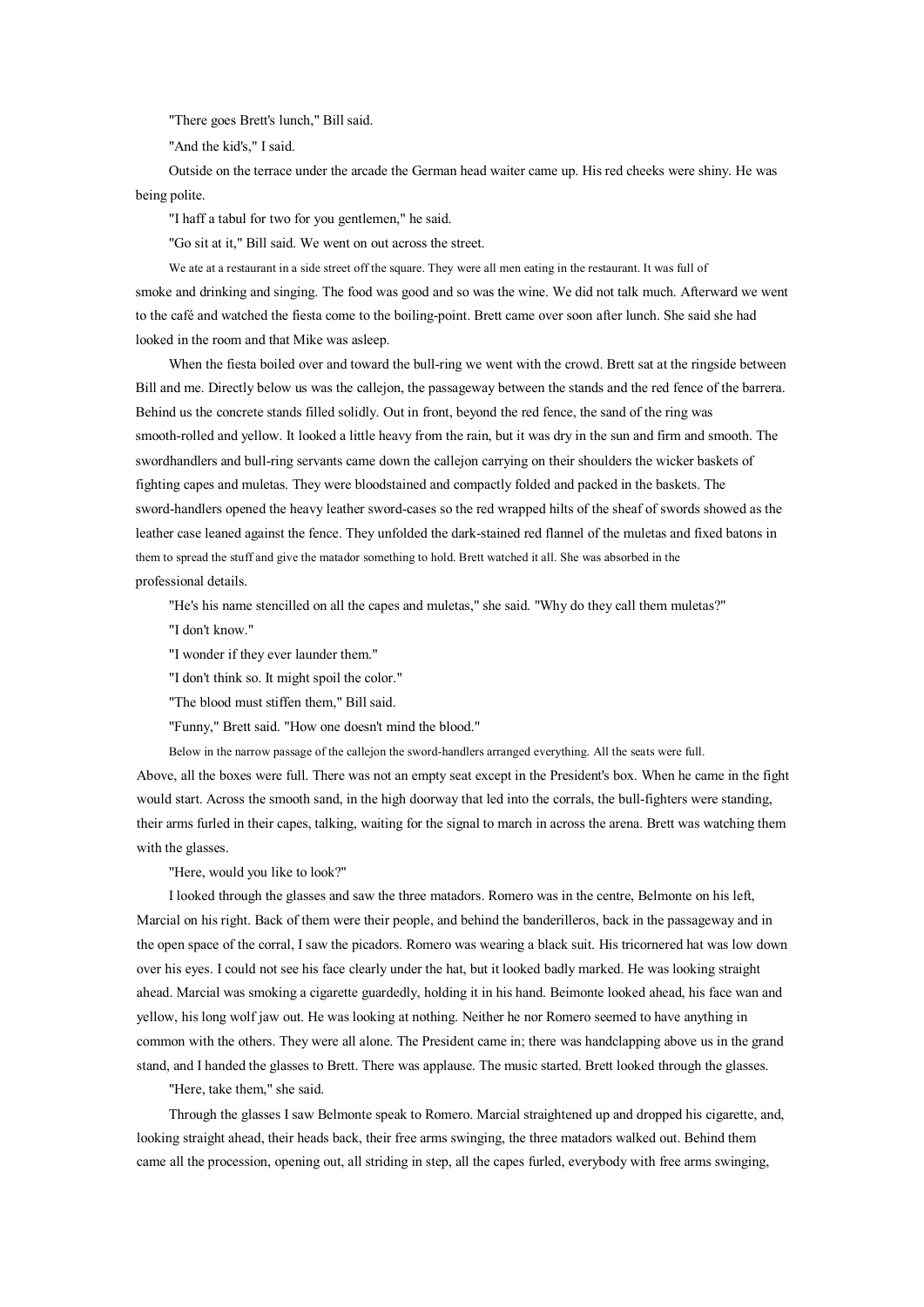and behind rode the picadors, their pics rising like lances. Behind all came the two trains of mules and the bull-ring servants. The matadors bowed, holding their hats on, before the President's box, and then came over to the barrera beiow us. Pedro Romero took off his heavy gold-brocaded cape and handed it over the fence to his sword-handler. He said something to the sword-handler. Close below us we saw Romero's lips were puffed, both eyes were discolored. His face was discolored and swollen. The sword-handler took the cape, looked up at Brett, and came over to us and handed up the cape.

"Spread it out in front of you," I said.

Brett leaned forward. The cape was heavy and smoothly stiff with gold. The sword-handler looked back, shook his head, and said something. A man beside me leaned over toward Brett.

"He doesn't want you to spread it," he said. "You should fold it and keep it in your lap."

Brett folded the heavy cape.

Romero did not look up at us. He was speaking to Belmonte. Belmonte had sent his formal cape over to some friends. He looked across at them and smiled, his wolf smile that was only with the mouth. Romero leaned over the barrera and asked for the water-jug. The sword-handler brought it and Romero poured water over the percale of his fighting-cape, and then scuffed the lower folds in the sand with his slippered foot.

"What's that for?" Brett asked.

"To give it weight in the wind."

"His face looks bad," Bill said.

"He feels very badly," Brett said. "He should be in bed."

The first bull was Belmonte's. Belmonte was very good. But because he go<sup>t</sup> thirty thousand pesetas and people had stayed in line all night to buy tickets to see him, the crowd demanded that he should be more than very good. Belmonte's great attraction is working close to the bull. In bull-fighting they speak of the terrain of the bull and the terrain of the bull-fighter. As long as <sup>a</sup> bull-fighter stays in his own terrain he is comparatively safe. Each time he enters into the terrain of the bull he is in great danger. Belmonte, in his best days, worked always in the terrain of the bull. This way he gave the sensation of coming tragedy. People went to the corrida to see Belmonte, to be given tragic sensations, and perhaps to see the death of Belmonte. Fifteen years ago they said if you wanted to see Belmonte you should go quickly, while he was still alive. Since then he has killed more than <sup>a</sup> thousand bulls. When he retired the legend grew up about how his bull-fighting had been, and when he came out of retirement the public were disappointed because no real man could work as close to the bulls as Belmonte was supposed to have done, not, of course, even Belmonte.

Also Belmonte imposed conditions and insisted that his bulls should not be too large, nor too dangerously armed with horns, and so the element that was necessary to give the sensation of tragedy was not there, and the public, who wanted three times as much from Belmonte, who was sick with <sup>a</sup> fistula, as Belmonte had ever been able to give, felt defrauded and cheated, and Belmonte's jawcame further out in contempt, and his face turned yellower, and he moved with greater difficulty as his pain increased, and finally the crowd were actively against him, and he was utterly contemptuous and indifferent. He had meant to have <sup>a</sup> great afternoon, and instead it was an afternoon of sneers, shouted insults, and finally <sup>a</sup> volley of cushions and pieces of bread and vegetables, thrown down at him in the plaza where he had had his greatest triumphs. His jawonly went further out. Sometimes he turned to smile that toothed, longjawed, lipless smile when he was called something particularly insulting, and always the pain that any movement produced grew stronger and stronger, until finally his yellow face was parchment color, and after his second bull was dead and the throwing of bread and cushions was over, after he had saluted the President with the same wolf-jawed smile and contemptuous eyes, and handed his sword over the barrera to be wiped, and put back in its case, he passed through into the callejon and leaned on the barrera below us, his head on his arms, not seeing, not hearing anything, only going through his pain. When he looked up, finally, he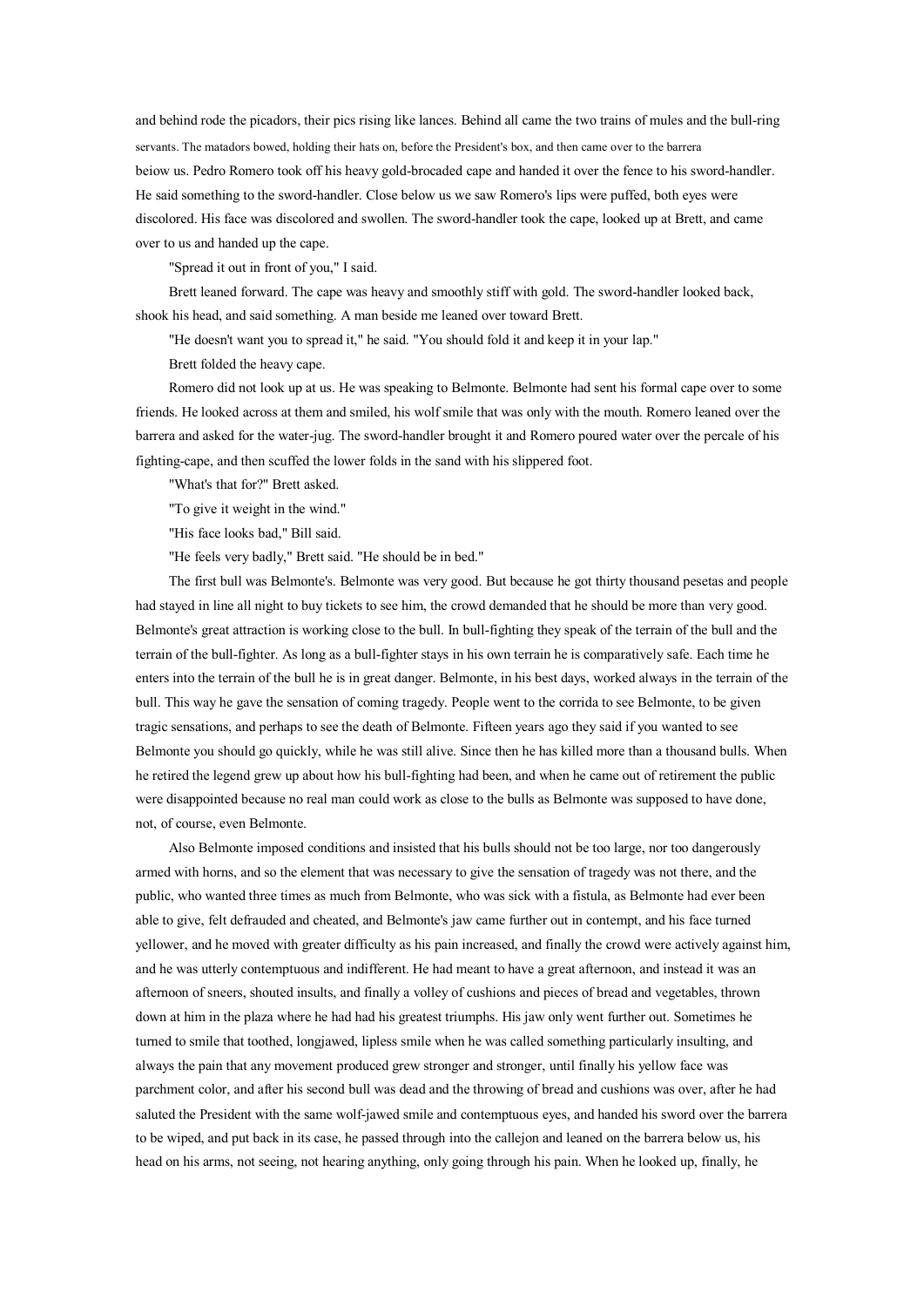asked for <sup>a</sup> drink of water. He swallowed <sup>a</sup> little, rinsed his mouth, spat the water, took his cape, and went back into the ring.

Because they were against Belmonte the public were for Romero. From the moment he left the barrera and went toward the bull they applauded him. Belmonte watched Romero, too, watched him always without seeming to. He paid no attention to Marcial. Marcial was the sort of thing he knew all about. He had come out of retirement to compete with Marcial, knowing it was <sup>a</sup> competition gained in advance. He had expected to compete with Marcial and the other stars of the decadence of bull-fighting, and he knew that the sincerity of his own bull-fighting would be so set off by the false aesthetics of the bull-fighters of the decadent period that he would only have to be in the ring. His return from retirement had been spoiled by Romero. Romero did always, smoothly, calmly, and beautifully, what he, Belmonte, could only bring himself to do now sometimes. The crowd felt it, even the people from Biarritz, even the American ambassador saw it, finally. It was <sup>a</sup> competition that Belmonte would not enter because it would lead only to <sup>a</sup> bad horn wound or death. Belmonte was no longer well enough. He no longer had his greatest moments in the bull-ring. He was not sure that there were any grea<sup>t</sup> moments. Things were not the same and now life only came in flashes. He had flashes of the old greatness with his bulls, but they were not of value because he had discounted them in advance when he had picked the bulls out for their safety, getting out of <sup>a</sup> motor and leaning on <sup>a</sup> fence, looking over at the herd on the ranch of his friend the bull-breeder. Sohe had two small, manageable bulls withoui much horns, and when he felt the greatness again coming, just <sup>a</sup> little of it through the pain that was always with him, it had been discounted and sold in advance, and it did not give him <sup>a</sup> good feeling. It was the greatness, but it did not make bull-fighting wonderful to him any more.

Pedro Romero had the greatness. He loved bull-fighting, and I think he loved the bulls, and I think he loved Brett. Everything of which he could control the locality he did in front of her all that afternoon. Never once did he look up. He made it stronger that way, and did it for himself, too, as well as for her. Because he did not look up to ask if it pleased he did it all for himself inside, and it strengthened him, and ye<sup>t</sup> he did it for her, too. But he did not do it for her at any loss to himself. He gained by it all through the afternoon.

His first "quite" was directly below us. The three matadors take the bull in turn after each charge he makes at <sup>a</sup> picador. Be!monte was the first. Marcial was the second. Then came Romero. The three of them were standing at the left of the horse. The picador, his hat down over his eyes, the shaft of his pic angling sharply toward the bull, kicked in the spurs and held them and with the reins in his left hand walked the horse forward toward the bull. The bull was watching. Seemingly he watched the white horse, but really he watched the triangular steel point of the pic. Romero, watching, saw the bull start to turn his head. He did not want to charge. Romero flicked his cape so the color caught the bull's eye. The bull charged with the reflex, charged, and found not the flash of color but <sup>a</sup> white horse, and <sup>a</sup> man leaned far over the horse, shot the steel point of the long hickory shaft into the hump of muscle on the bull's shoulder, and pulled his horse sideways as he pivoted on the pic, making <sup>a</sup> wound, enforcing the iron into the bull's shoulder, making him bleed for Belmonte.

The bull did not insist under the iron. He did not really want to ge<sup>t</sup> at the horse. He turned and the group broke apar<sup>t</sup> and Romero was taking him out with his cape. He took him out softly and smoothly, and then stopped and, standing squarely in front of the bull, offered him the cape. The bull's tail went up and he charged, and Romero moved his arms ahead of the bull, wheeling, his feet firmed. The dampened, mud-weighted cape swung open and full as a sail fills, and Romero pivoted with it just ahead of the bull. At the end of the pass they were facing each other again. Romero smiled. The bull wanted it again, and Romero's cape filled again, this time on the other side. Each time he let the bull pass so close that the man and the bull and the cape that filled and pivoted ahead of the bull were all one sharply etched mass. It was all so slow and so controlled. It was as though he were rocking the bull to sleep. He made four veronicas like that, and finished with <sup>a</sup> half-veronica that turned his back on the bull and came away toward the applause, his hand on his hip, his cape on his arm, and the bull watching his back going away.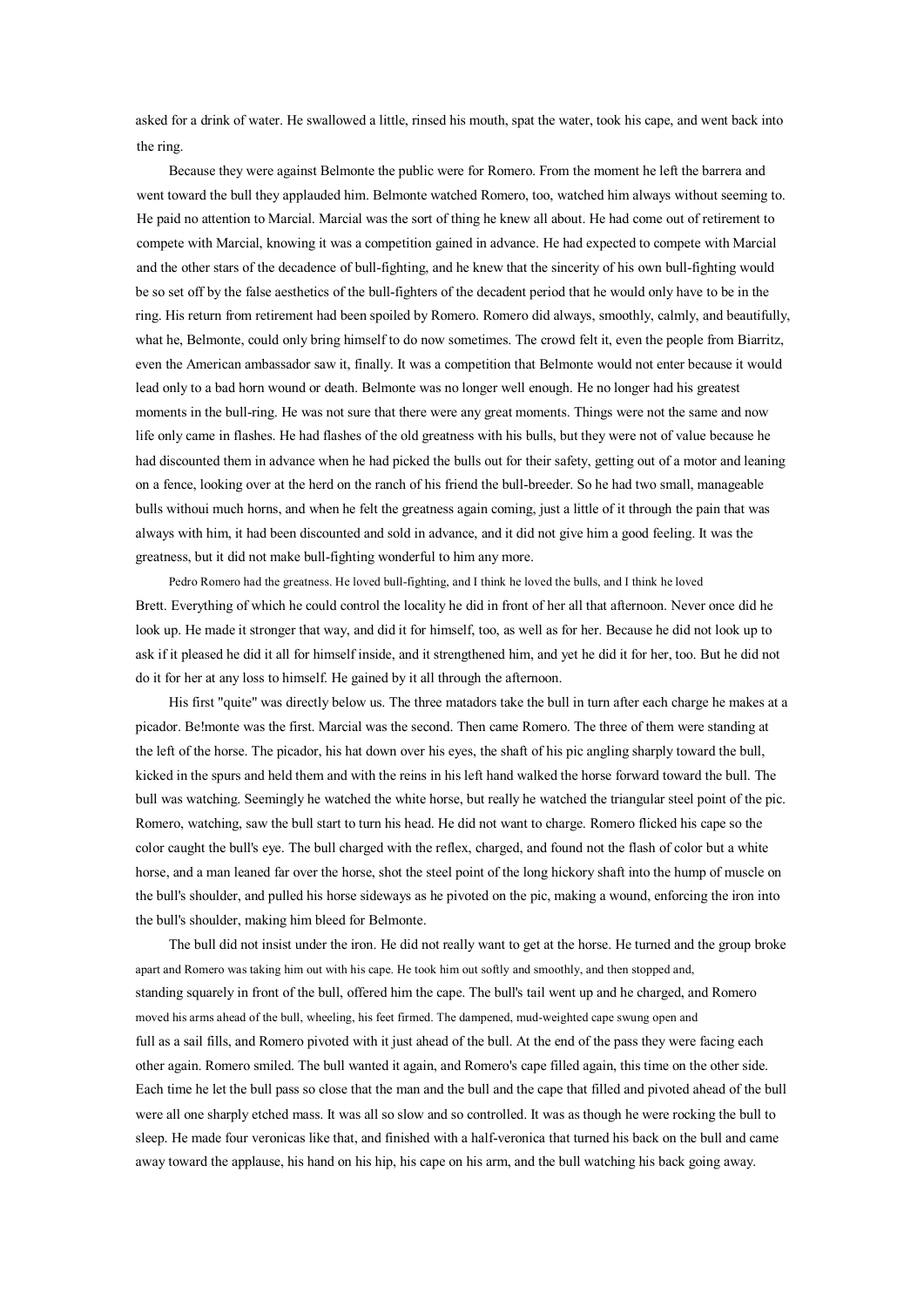In his own bulls he was perfect. His first bull did not see well. After the first two passes with the cape Romero knew exactly how bad the vision was impaired. He worked accordingly. It was not brilliant bull-fighting. It was only perfect bull-fighting. The crowd wanted the bull changed. They made <sup>a</sup> grea<sup>t</sup> row. Nothing very fine could happen with <sup>a</sup> bull that could not see the lures, but the President would not order him replaced.

"Why don't they change him?" Brett asked.

"They've paid for him. They don't want to lose their money."

"It's hardly fair to Romero."

"Watch how he handles <sup>a</sup> bull that can't see the color."

"It's the sort of thing I don't like to see."

It was not nice to watch if you cared anything about the person who was doing it. With the bull who could not see the colors of the capes, or the scarlet flannel of the muleta, Romero had to make the bull consent with his body. He had to ge<sup>t</sup> soclose that the bull saw his body, and would start for it, and then shift the bull's charge to the flannel and finish out the pass in the classic manner. The Biarritz crowd did not like it. They thought Romero was afraid, and that was why he gave that little sidestep each time as he transferred the bull's charge from his own body to the flannel. They preferred Belmonte's imitation of himself or Marcial's imitation of Belmonte. There were three of them in the row behind us.

"What's he afraid of the bull for? The bull's so dumb he only goes after the cloth."

"He's just <sup>a</sup> young bull-fighter. He hasn't learned it yet."

"But I thought he was fine with the cape before."

"Probably he's nervous now."

Out in the centre of the ring, all alone, Romero was going on with the same thing, getting so close that the bull could see him plainly, offering the body, offering it again <sup>a</sup> little closer, the bull watching dully, then so close that the bull thought he had him, offering again and finally drawing the charge and then, just before the horns came, giving the bull the red cloth to follow with that little, almost imperceptible, jerk that sooffended the critical judgment of the Biarritz bull-fight experts.

"He's going to kill now," I said to Brett. "The bull's still strong. He wouldn't wear himself out."

Out in the centre of the ring Romero profiled in front of the bull, drew the sword out from the folds of the muleta, rose on his toes, and sighted along the blade. The bull charged as Romero charged. Romero's left hand dropped the muleta over the bull's muzzle to blind him, his left shoulder went forward between the horns as the sword went in, and for just aninstant he and the bull were one, Romero way out over the bull, the right arm extended high up to where the hilt of the sword had gone in between the bull's shoulders. Then the figure was broken. There was <sup>a</sup> little jolt as Romero came clear, and then he was standing, one hand up, facing the bull, his shirt ripped out from under his sleeve, the white blowing in the wind, and the bull, the red sword hilt tight between his shoulders, his head going down and his legs settling.

"There he goes," Bill said.

Romero was close enough so the bull could see him. His hand still up, he spoke to the bull. The bull gathered himself, then his head went forward and he went over slowly, then all over, suddenly, four feet in the air.

They handed the sword to Romero, and carrying it blade down, the muleta in his other hand, he walked over to in front of the President's box, bowed, straightened, and came over to the barrera and handed over the sword and muleta.

"Bad one," said the sword-handler.

"He made me sweat," said Romero. He wiped off his face. The sword-handler handed him the water-jug.

Romero wiped his lips. It hurt him to drink Out of the jug. He did not look up at us.

Marcial had <sup>a</sup> big day. They were still applauding him when Romero's last bull came in. It was the bull that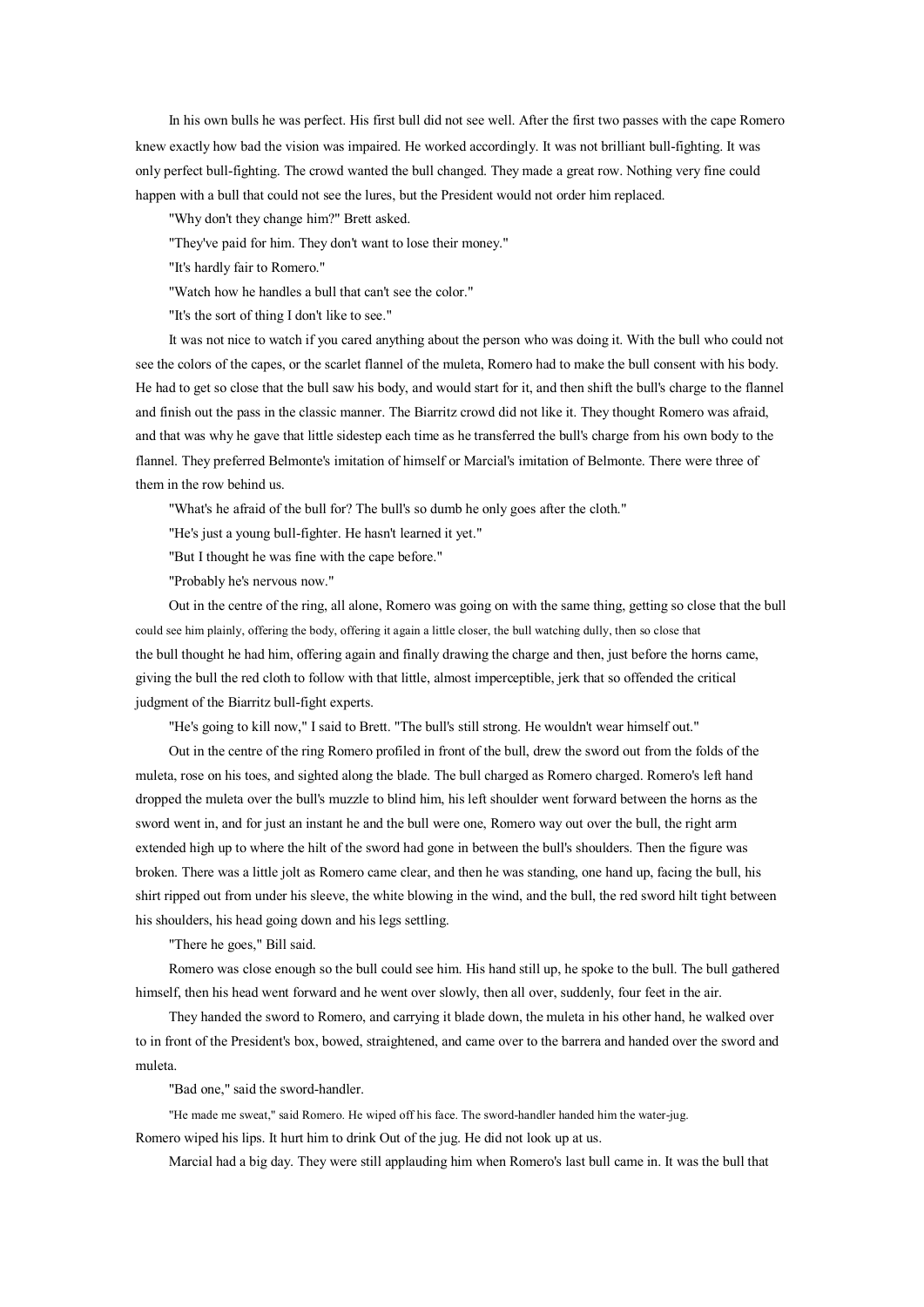had sprinted out and killed the man in the morning running.

During Romero's first bull his hurt face had been very noticeable. Everything he did showed it. All the concentration of the awkwardly delicate working with the bull that could not see well brought it out. The fight with Cohn had not touched his spirit but his face had been smashed and his body hurt. He was wiping all that out now. Each thing that he did with this bull wiped that out <sup>a</sup> little cleaner. It was <sup>a</sup> good bull, <sup>a</sup> big bull, and with horns, and it turned and recharged easily and surely. He was what Romero wanted in bulls.

When he had finished his work with the muleta and was ready to kill, the crowd made him go on. They did not want the bull killed yet, they did not want it to be over. Romero went on. It was like <sup>a</sup> course in bull-fighting. All the passes he linked up, all completed, all slow, templed and smooth. There were no tricks and no mystifications. There was no brusqueness. And each pass as it reached the summit gave you <sup>a</sup> sudden ache inside. The crowd did not want it ever to be finished.

The bull was squared on all four feet to be killed, and Romero killed directly below us. He killed not as he had been forced to by the last bull, but as he wanted to. He profiled directly in front of the bull, drew the sword out of the folds of the muleta and sighted along the blade. The bull watched him. Romero spoke to the bull and tapped one of his feet. The bull charged and Romero waited for the charge, the muleta held low, sighting along the blade, his feet firm. Then without taking <sup>a</sup> step forward, he became one with the bull, the sword was in high between the shoulders, the bull had followed the low-swung flannel, that disappeared as Romero lurched clear to the left, and it was over. The bull tried to go forward, his legs commenced to settle, he swung from side to side, hesitated, then went down on his knees, and Romero's older brother leaned forward behind him and drove <sup>a</sup> short knife into the bull's neck at the base of the horns. The first time he missed. He drove the knife in again, and the bull went over, twitching and rigid. Romero's brother, holding the bull's horn in one hand, the knife in the other, looked up at the President's box. Handkerchiefs were waving all over the bullring. The President looked down from the box and waved his handkerchief. The brother cut the notched black ear from the dead bull and trotted over with it to Romero. The bull lay heavy and black on the sand, his tongue out. Boys were running toward him from all parts of the arena, making <sup>a</sup> little circle around him. They were starting to dance around the bull.

Romero took the ear from his brother and held it up toward the President. The President bowed and Romero, running to ge<sup>t</sup> ahead of the crowd, came toward us. He leaned up against the barrera and gave the ear to Brett. He nodded his head and smiled. The crowd were all about him. Brett held down the cape.

"You liked it?" Romero called.

Brett did not say anything. They looked at each other and smiled. Brett had the ear in her hand.

"Don't ge<sup>t</sup> bloody," Romero said, and grinned. The crowd wanted him. Several boys shouted at Brett. The crowd was the boys, the dancers, and the drunks. Romero turned and tried to ge<sup>t</sup> through the crowd. They were all around him trying to lift him and put him on their shoulders. He fought and twisted away, and started running, in the midst of them, toward the exit. He did not want to be carried on people's shoulders. But they held him and lifted him. It was uncomfortable and his legs were spraddled and his body was very sore. They were lifting him and all running toward the gate. He had his hand on somebody's shoulder. He looked around at us apologetically. The crowd, running, went out the gate with him.

We all three went back to the hotel. Brett went upstairs. Bill and I sat in the down-stairs dining-room and ate some hard-boiled eggs and drank several bottles of beer. Belmonte came down in his street clothes with his manager and two other men. They sat at the next table and ate. Belmonte ate very little. They were leaving on the seven <sup>o</sup>'clock train for Barcelona. Belmonte wore <sup>a</sup> blue-striped shirt and <sup>a</sup> dark suit, and ate soft-boiled eggs. The others ate <sup>a</sup> big meal. Belmonte did not talk. He only answered questions.

Bill was tired after the bull-fight. Sowas I. We both took <sup>a</sup> bullfight very hard. We sat and ate the eggs and I watched Belmonte and the people at his table. The men with him were tough-looking and businesslike.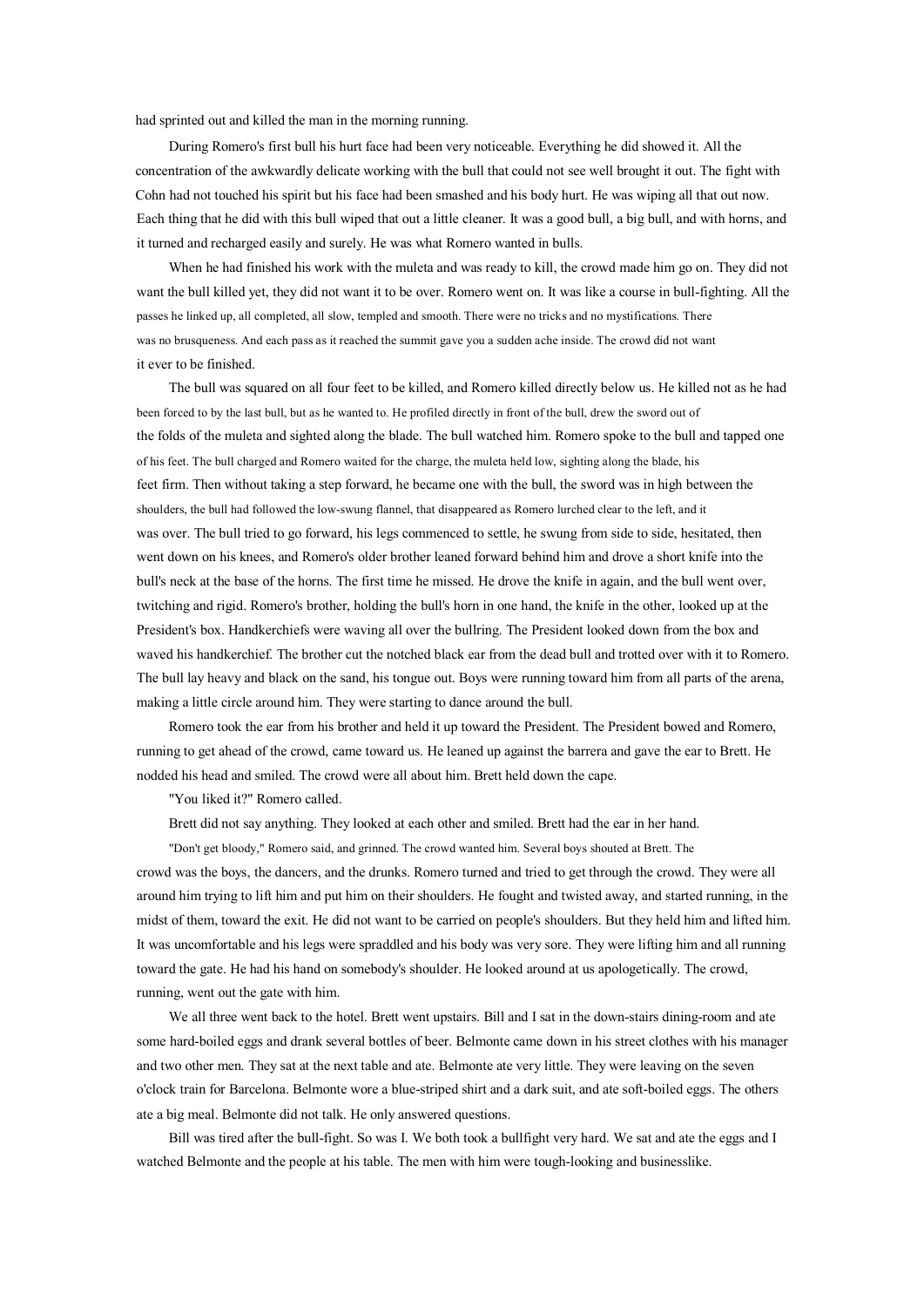"Come on over to the café," Bill said. "I want an absinthe."

It was the last day of the fiesta. Outside it was beginning to be cloudy again. The square was full of people and the fireworks experts were making up their set pieces for the night and covering them over with beech branches. Boys were watching. We passed stands of rockets with long bamboo stems. Outside the café there was <sup>a</sup> great crowd. The music and the dancing were going on. The giants and the dwarfs were passing.

"Where's Edna?" I asked Bill.

"I don't know."

We watched the beginning of the evening of the last night of the fiesta. The absinthe made everything seem better. I drank it without sugar in the dripping glass, and it was pleasantly bitter.

"I feel sorry about Cohn," Bill said. "He had an awful time."

"Oh, to hell with Cohn," I said.

"Where do you suppose he went?"

"Up to Paris."

"What do you suppose he'll do?"

"Oh, to hell with him."

"What do you suppose he'll do?"

"Pick up with his old girl, probably."

"Who was his old girl?"

"Somebody named Frances."

We had another absinthe.

"When do you go back?" I asked.

"To-morrow."

After <sup>a</sup> little while Bill said: "Well, it was <sup>a</sup> swell fiesta."

"Yes," I said, "something doing all the time."

"You wouldn't believe it. It's like <sup>a</sup> wonderful nightmare."

"Sure," I said. "I'd believe anything. Including nightmares."

"What's the matter? Feel low?"

"Low as hell."

"Have another absinthe. Here, waiter! Another absinthe for this señor."

"I feel like hell," I said.

"Drink that," said Bill. "Drink it slow."

It was beginning to ge<sup>t</sup> dark. The fiesta was going on. I began to feel drunk but I did not feel any better.

"How do you feel?"

"I feel like hell."

"Have another?"

"It won't do any good."

"Try it. You can't tell; maybe this is the one that gets it. Hey, waiter! Another absinthe for this señor!"

I poured the water directly into it and stirred it instead of letting it drip. Bill put in <sup>a</sup> lump of ice. I stirred the ice around with <sup>a</sup> spoon in the brownish, cloudy mixture.

"How is it?"

"Fine."

"Don't drink it fast that way. It will make you sick."

I set down the glass. I had not meant to drink it fast.

"I feel tight."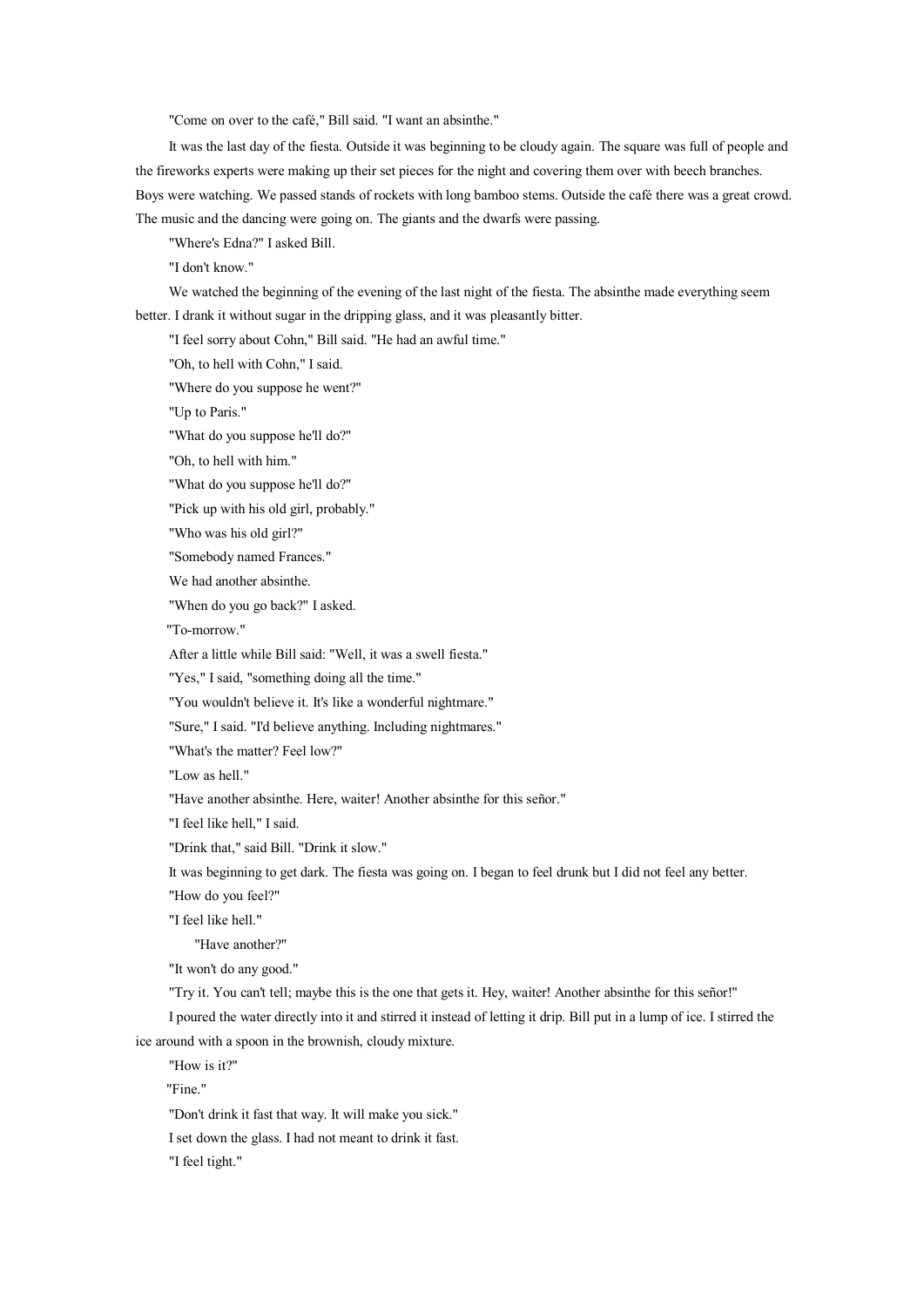"You ought to."

"That's what youwanted, wasn't it?"

"Sure. Get tight. Get over your damn depression."

"Well, I'm tight. Is that what you want?"

"Sit down."

"I won't sit down," I said. "I'm going over to the hotel."

I was very drunk. I was drunker than I ever remembered having been. At the hotel I went up-stairs. Brett's

door was open. I pu<sup>t</sup> my head in the room. Mike was sitting on the bed. He waved <sup>a</sup> bottle.

"Jake," he said. "Come in, Jake."

I went in and sat down. The room was unstable unless I looked at some fixed point.

"Brett, you know. She's gone off with the bull-fighter chap."

"No."

"Yes. She looked for you to say good-bye. They went on the seven <sup>o</sup>'clock train."

"Did they?"

"Bad thing to do," Mike said. "She shouldn't have done it."

"No."

"Have <sup>a</sup> drink? Wait while I ring for some beer."

"I'm drunk," I said. "I'm going in and lie down."

"Are you blind? I was blind myself."

"Yes," I said, "I'm blind."

"Well, bung-o," Mike said. "Get some sleep, old Jake."

I went out the door and into my own room and lay on the bed. The bed went sailing off and I sat up in bed and looked at the wall to make it stop. Outside in the square the fiesta was going on. It did not mean anything. Later Bill and Mike came in to ge<sup>t</sup> me to go down and eat with them. I pretended to be asleep.

"He's asleep. Better let him alone."

"He's blind as <sup>a</sup> tick," Mike said. They went out.

I go<sup>t</sup> up and went to the balcony and looked out at the dancing in the square. The world was not wheeling any

more. It was just very clear and bright, and inclined to blur at the edges. I washed, brushed my hair. I looked strange to myself in the glass, and went down-stairs to the dining-room.

"Here he is!" said Bill. "Good old Jake! I knew you wouldn't pass out."

"Hello, you old drunk," Mike said.

"I go<sup>t</sup> hungry and woke up."

"Eat some soup," Bill said.

The three of us sat at the table, and it seemed as though about six people were missing.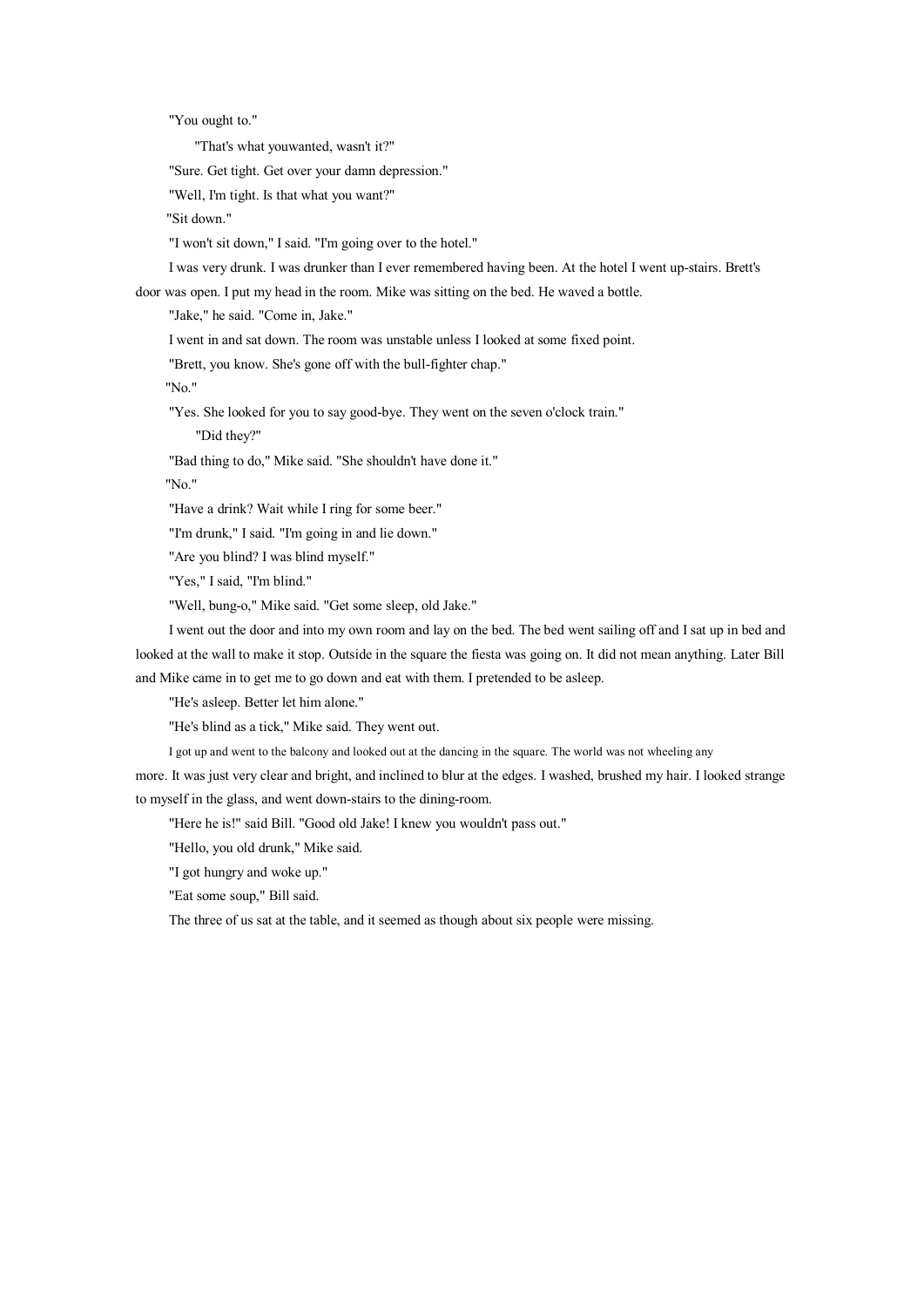# **BOOK THREE**

#### **19**

In the morning it was all over. The fiesta was finished. I woke about nine <sup>o</sup>'clock, had <sup>a</sup> bath, dressed, and went down-stairs. The square was empty and there were no people on the streets. A few children were picking up rocket-sticks in the square. The cafés were just opening and the waiters were carrying Out the comfortable white wicker chairs and arranging them around the marble-topped tables in the shade of the arcade. They were sweeping the streets and sprinkling them with <sup>a</sup> hose.

I sat in one of the wicker chairs and leaned back comfortably. The waiter was in no hurry to come. The white-paper announcements of the unloading of the bulls and the big schedules of special trains were still up on the pillars of the arcade. A waiter wearing <sup>a</sup> blue apron came out with <sup>a</sup> bucket of water and <sup>a</sup> cloth, and commenced to tear down the notices, pulling the paper off in strips and washing and rubbing away the paper that stuck to the stone. The fiesta was over.

I drank <sup>a</sup> coffee and after <sup>a</sup> while Bill came over. I watched him come walking across the square. He sat down at the table and ordered <sup>a</sup> coffee.

"Well," he said, "it's all over."

"Yes," I said. "When do you go?"

"I don't know. We better ge<sup>t</sup> <sup>a</sup> car, I think. Aren't you going back to Paris?"

"No. I can stay away another week. I think I'll go to San Sebastian."

"I want to ge<sup>t</sup> back."

"What's Mike going to do?"

"He's going to Saint Jean de Luz."

"Let's ge<sup>t</sup> <sup>a</sup> car and all go as far as Bayonne. You can ge<sup>t</sup> the train up from there to-night."

"Good. Let's go after lunch."

"All right. I'll get the car."

We had lunch and paid the bill. Montoya did not come near us. One of the maids brought the bill. The car was outside. The chauffeur piled and strapped the bags on top of the car and put them in beside him in the front seat and we go<sup>t</sup> in. The car went out of the square, along through the side streets, out under the trees and down the hill and away from Pamplona. It did not seem like <sup>a</sup> very long ride. Mike had <sup>a</sup> bottle of Fundador. I only took <sup>a</sup> couple of drinks. We came over the mountains and out of Spain and down the white roads and through the overfoliaged, wet, green, Basque country, and finally into Bayonne. We left Bill's baggage at the station, and he bought <sup>a</sup> ticket to Paris. His train left at seven-ten. We came out of the station. The car was standing out in front.

"What shall we do about the car?" Bill asked.

"Oh, bother the car," Mike said. "Let's just keep the car with us."

"All right," Bill said. "Where shall we go?"

"Let's go to Biarritz and have <sup>a</sup> drink."

"Old Mike the spender," Bill said.

We drove in to Biarritz and left the car outside <sup>a</sup> very Ritz place. We went into the bar and sat on high stools and drank <sup>a</sup> whiskey and soda.

"That drink's mine," Mike said.

"Let's roll for it."

So we rolled poker dice out of <sup>a</sup> deep leather dice-cup. Bill was out first roll. Mike lost to me and handed the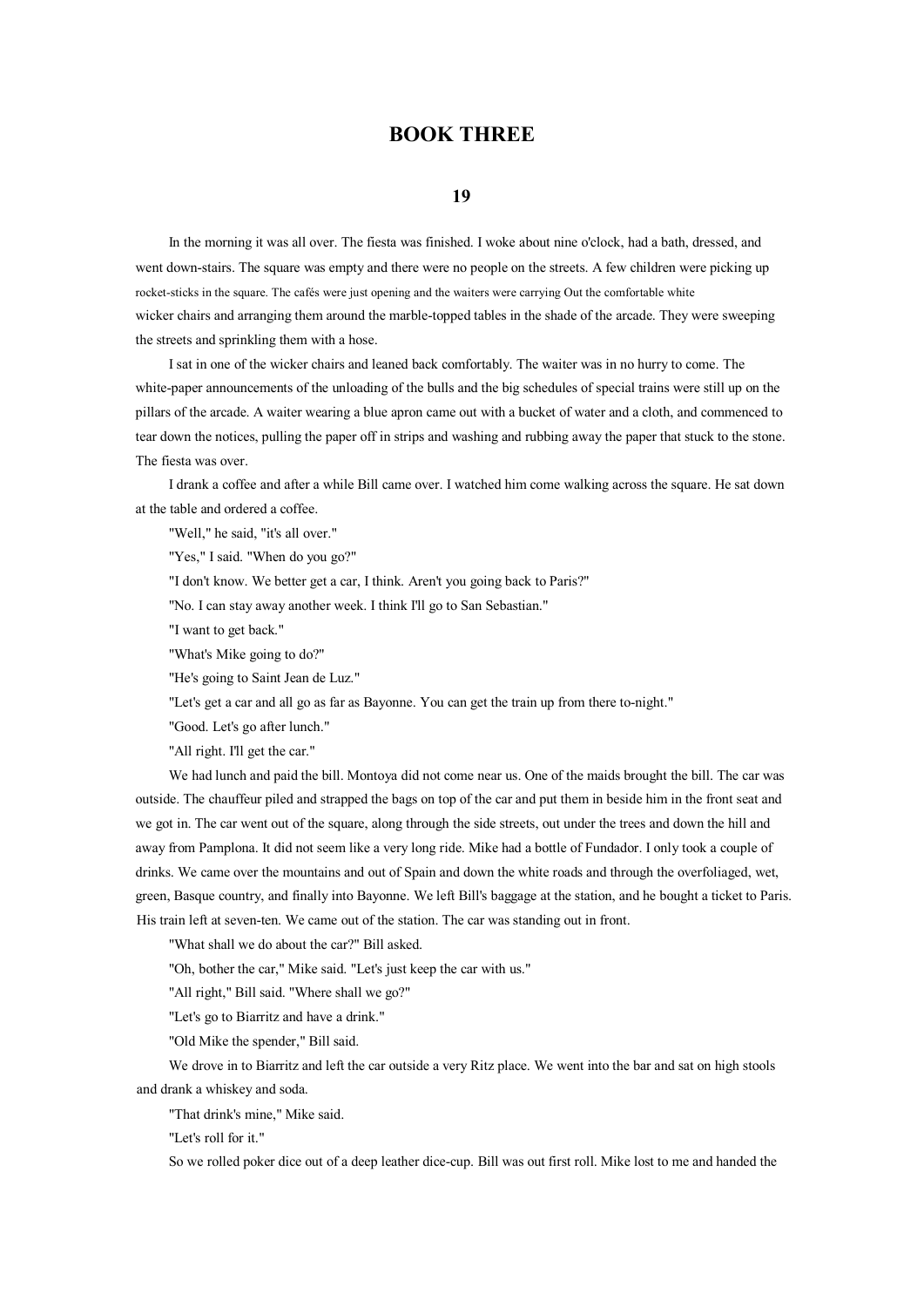bartender <sup>a</sup> hundred-franc note. The whiskeys were twelve francs apiece. We had another round and Mike lost again. Each time he gave the bartender <sup>a</sup> good tip. In <sup>a</sup> room off the bar there was <sup>a</sup> good jazz band playing. It was <sup>a</sup> pleasant bar. We had another round. I went out on the first roll with four kings. Bill and Mike rolled. Mike won the first roll with four jacks. Bill won the second. On the final roll Mike had three kings and let them stay. He handed the dice-cup to Bill. Bill rattled them and rolled, and there were three kings, an ace. and <sup>a</sup> queen.

"It's yours, Mike," Bill said. "Old Mike, the gambler."

"I'm so sorry," Mike said. "I can't ge<sup>t</sup> it."

"What's the matter?"

"I've no money," Mike said. "I'm stony. I've just twenty francs. Here, take twenty francs."

Bill's face sort of changed.

"I just had enough to pay Montoya. Damned lucky to have it, too."

"I'll cash you <sup>a</sup> check," Bill said.

"That's damned nice of you, but you see I can't write checks."

"What are you going to do for money?"

"Oh, some will come through. I've two weeks allowance should be here. I can live on tick at this pub in Saint Jean."

"What do you want to do about the car?" Bill asked me. "Do you want to keep it on?"

"It doesn't make any difference. Seems sort of idiotic."

"Come on, let's have another drink," Mike said.

"Fine. This one is on me," Bill said. "Has Brett any money?" He turned to Mike.

"I shouldn't think so. She pu<sup>t</sup> up most of what I gave to old Montoya."

"She hasn't any money with her?" I asked.

"I shouldn't think so. She never has any money. She gets five hundred quid <sup>a</sup> year and pays three hundred and

fifty of it in interest to Jews."

"I suppose they ge<sup>t</sup> it at the source," said Bill.

"Quite. They're not really Jews. We just call them Jews. They're Scotsmen, I believe."

"Hasn't she any at all with her?" I asked.

"I hardly think so. She gave it all to me when she left."

"Well," Bill said, "we might as well have another drink."

"Damned good idea," Mike said. "One never gets anywhere by discussing finances."

"No," said Bill. Bill and I rolled for the next two rounds. Bill lost and paid. We went out to the car.

"Anywhere you'd like to go, Mike?" Bill asked.

"Let's take <sup>a</sup> drive. It might do my credit good. Let's drive about <sup>a</sup> little."

"Fine. I'd like to see the coast. Let's drive down toward Hendaye."

"I haven't any credit along the coast."

"You can't ever tell," said Bill.

We drove out along the coast road. There was the green of the headlands, the white, red-roofed villas, patches of forest, and the ocean very blue with the tide out and the water curling far out along the beach. We drove through Saint Jean de Luz and passed through villages farther down the coast. Back of the rolling country we were going through we saw the mountains we had come over from Pamplona. The road went on ahead. Bill looked at his watch. It was time for us to go back. He knocked on the glass and told the driver to turn around. The driver backed the car out into the grass to turn it. In back of us were the woods, below <sup>a</sup> stretch of meadow, then the sea.

At the hotel where Mike was going to stay in Saint Jean we stopped the car and he go<sup>t</sup> out. The chauffeur carried in his bags. Mike stood by the side of the car.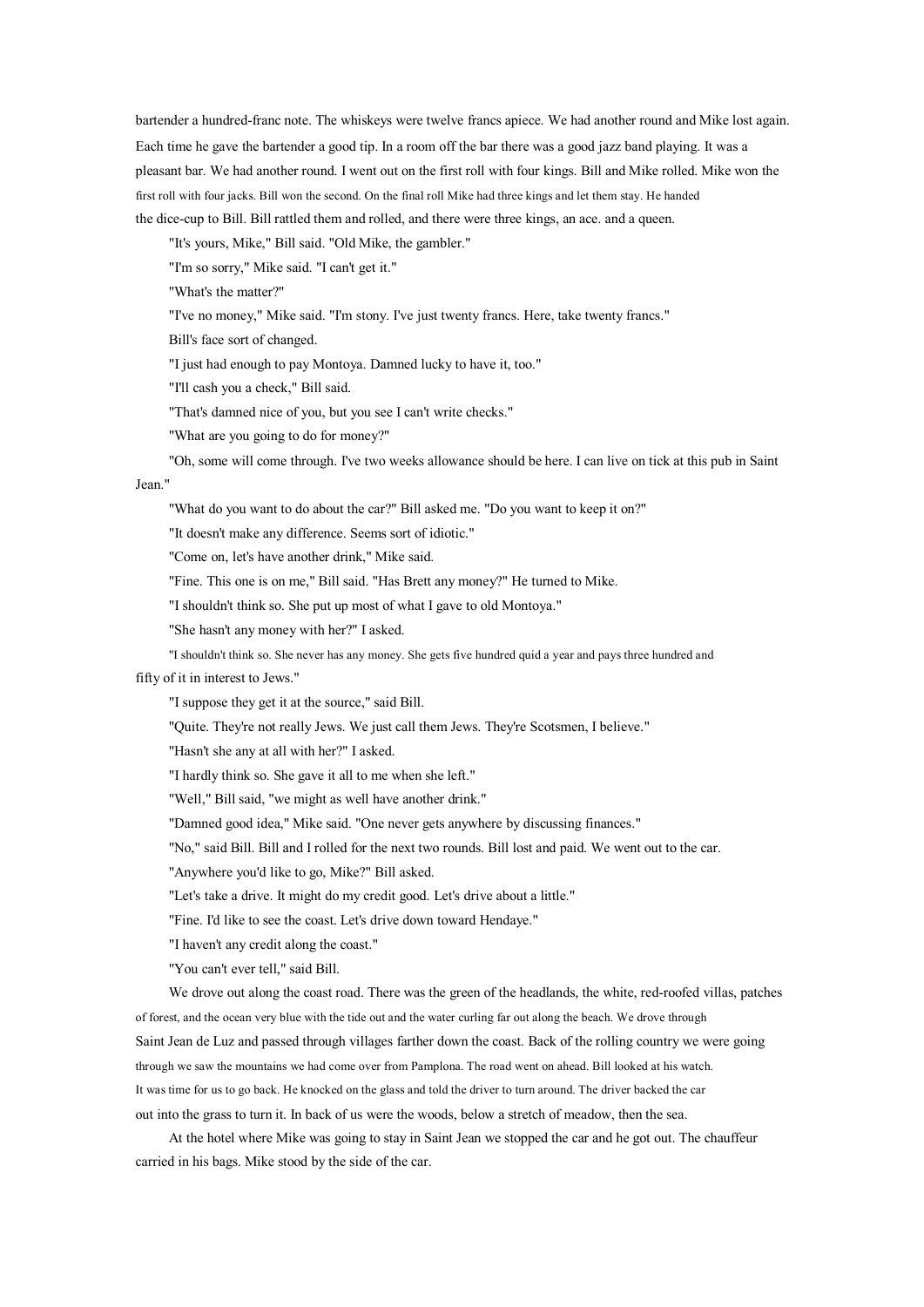"Good-bye, you chaps," Mike said. "It was <sup>a</sup> damned fine fiesta."

"So long, Mike," Bill said.

"I'll see you around," I said.

"Don't worry about money," Mike said. "You can pay for the car, Jake, and I'll send you my share."

"So long, Mike."

"So long, you chaps. You've been damned nice."

We all shook hands. We waved from the car to Mike. He stood in the road watching. We go<sup>t</sup> to Bayonne just

before the train left. A porter carried Bill's bags in from the consigne. I went as far as the inner gate to the tracks. "So long, fella," Bill said.

"So long, kid!"

"It was swell. I've had <sup>a</sup> swell time."

"Will you be in Paris?"

"No, I have to sail on the 17th. So long, fella!"

"So long, old kid!"

He went in through the gate to the train. The porter went ahead with the bags. I watched the train pull out. Bill was at one of the windows. The window passed, the rest of the train passed, and the tracks were empty. I went outside to the car.

"How much do we owe you?" I asked the driver. The price to Bayonne had been fixed at <sup>a</sup> hundred and fifty pesetas.

"Two hundred pesetas."

"How much more will it be if you drive me to San Sebastian on your way back?"

"Fifty

"Don't kid me."

"Thirty-five

"It's not worth it," I said. "Drive me to the Hotel Panier Fleuri."

At the hotel I paid the driver and gave him <sup>a</sup> tip. The car was powdered with dust. I rubbed the rod-case through the dust. It seemed the last thing that connected me with Spain and the fiesta. The driver put the car in gear and went down the street. I watched it turn off to take the road to Spain. I went into the hotel and they gave me <sup>a</sup> room. It was the same room I had slept in when Bill and Cohn and I were in Bayonne. That seemed <sup>a</sup> very long time ago. I washed, changed my shirt, and went out in the town.

At a newspaper kiosque I bought a copy of the New York Herald and sat in a café to read it. It felt strange to be in France again. There was <sup>a</sup> safe, suburban feeling. I wished I had gone up to Paris with Bill, excep<sup>t</sup> that Paris would have meant more fiesta-ing. I was through with fiestas for <sup>a</sup> while. It would be quiet in San Sebastian. The season does not open there until August. I could ge<sup>t</sup> <sup>a</sup> good hotel room and read and swim. There was <sup>a</sup> fine beach there. There were wonderful trees along the promenade above the beach, and there were many children sent down with their nurses before the season opened. In the evening there would be band concerts under the trees across from the Café Marinas. I could sit in the Marinas and listen.

"How does one eat inside?" I asked the waiter. Inside the café was <sup>a</sup> restaurant.

"Well. Very well. One eats very well."

"Good."

I went in and ate dinner. It was <sup>a</sup> big meal for France but it seemed very carefully apportioned after Spain. I drank <sup>a</sup> bottle of wine for company. It was <sup>a</sup> Château Margaux. It was pleasant to be drinking slowly and to be tasting the wine and to be drinking alone. A bottle of wine was good company. Afterward I had coffee. The waiter recommended a Basque liqueur called Izzarra. He brought in the bottle and poured a liqueur-glass full. He said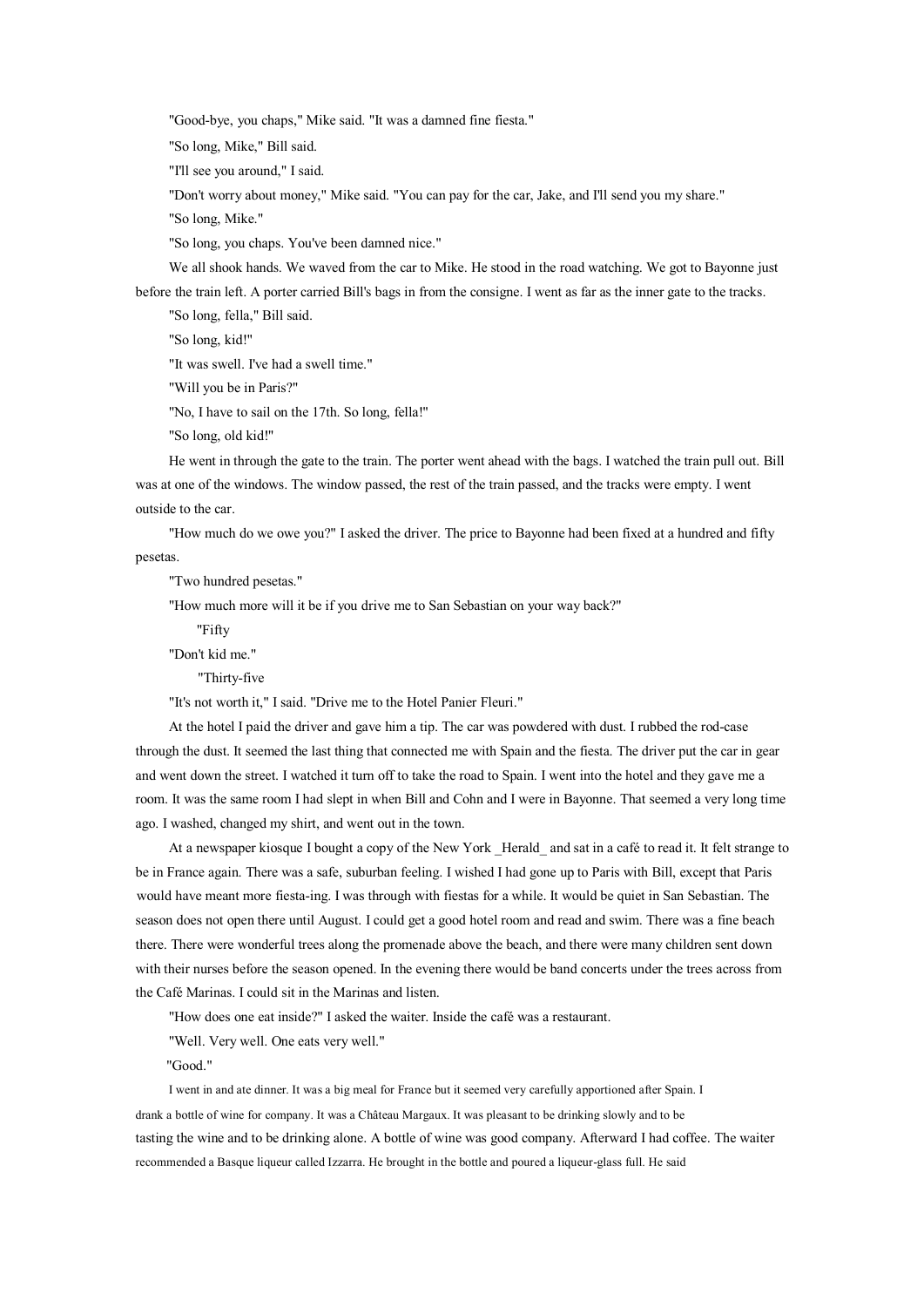Izzarra was made of the flowers of the Pyrenees. The veritable flowers of the Pyrenees. It looked like hair-oil and smelled like Italian \_strega\_. I told him to take the flowers of the Pyrenees away and bring me <sup>a</sup> \_vieux marc\_. The marc was good. I had a second marc after the coffee.

The waiter seemed <sup>a</sup> little offended about the flowers of the Pyrenees, so I overtipped him. That made him happy. It felt comfortable to be in <sup>a</sup> country where it is so simple to make people happy. You can never tell whether <sup>a</sup> Spanish waiter will thank you. Everything is on such <sup>a</sup> clear financial basis in France. It is the simplest country to live in. No one makes things complicated by becoming your friend for any obscure reason. If you want people to like you you have only to spend <sup>a</sup> little money. I spent <sup>a</sup> little money and the waiter liked me. He appreciated my valuable qualities. He would be glad to see me back. I would dine there again some time and he would be glad to see me, and would want me at his table. It would be <sup>a</sup> sincere liking because it would have <sup>a</sup> sound basis. I was back in France.

Next morning I tipped every one <sup>a</sup> little too much at the hotel to make more friends, and left on the morning train for San Sebastian. At the station I did not tip the porter more than I should because I did not think I would ever see him again. I only wanted <sup>a</sup> few good French friends in Bayonne to make me welcome in case I should come back there again. I knew that if they remembered me their friendship would be loyal.

At Irun we had to change trains and show passports. I hated to leave France. Life was so simple in France. I felt I was <sup>a</sup> fool to be going back into Spain. In Spain you could not tell about anything. I felt like <sup>a</sup> fool to be going back into it, but I stood in line with my passport, opened my bags for the customs, bought <sup>a</sup> ticket, went through <sup>a</sup> gate, climbed onto the train, and after forty minutes and eight tunnels I was at San Sebastian.

Even on <sup>a</sup> hot day San Sebastian has <sup>a</sup> certain early-morning quality. The trees seem as though their leaves were never quite dry. The streets feel as though they had just been sprinkled. It is always cool and shady on certain streets on the hottest day. I went to <sup>a</sup> hotel in the town where I had stopped before, and they gave me <sup>a</sup> room with <sup>a</sup> balcony that opened out above the roofs of the town. There was <sup>a</sup> green mountainside beyond the roofs.

I unpacked my bags and stacked my books on the table beside the head of the bed, put out my shaving things, hung up some clothes in the big armoire, and made up <sup>a</sup> bundle for the laundry. Then I took <sup>a</sup> shower in the bathroom and went down to lunch. Spain had not changed to summer-time, so I was early. I set my watch again. I had recovered an hour by coming to San Sebastian.

As I went into the dining-room the concierge brought me <sup>a</sup> police bulletin to fill out. I signed it and asked him for two telegraph forms, and wrote <sup>a</sup> message to the Hotel Montoya, telling them to forward all mail and telegrams for me to this address. I calculated how many days I would be in San Sebastian and then wrote out <sup>a</sup> wire to the office asking them to hold mail, but forward all wires for me to San Sebastian for six days. Then I went in and had lunch.

After lunch I went up to my room, read <sup>a</sup> while, and went to sleep. When I woke it was half pas<sup>t</sup> four. I found my swimming-suit, wrapped it with <sup>a</sup> comb in <sup>a</sup> towel, and went down-stairs and walked up the street to the Concha. The tide was about half-way out. The beach was smooth and firm, and the sand yellow. I went into <sup>a</sup> bathing-cabin, undressed, pu<sup>t</sup> on my suit, and walked across the smooth sand to the sea. The sand was warm under bare feet. There were quite <sup>a</sup> few people in the water and on the beach. Out beyond where the headlands of the Concha almost met to form the harbor there was <sup>a</sup> white line of breakers and the open sea. Although the tide was going out, there were <sup>a</sup> few slow rollers. They came in like undulations in the water gathered weight of water, and then broke smoothly on the warm sand. I waded out. The water was cold. As <sup>a</sup> roller came I dove, swam out under water, and came to the surface with all the chill gone. I swam out to the raft, pulled myself up, and lay on the hot planks. A boy and girl were at the other end. The girl had undone the top strap of her bathing-suit and was browning her back. The boy lay face downward on the raft and talked to her. She laughed at things he said, and turned her brown back in the sun. I lay on the raft in the sun until I was dry. Then I tried several dives. I dove deep once, swimming down to the bottom.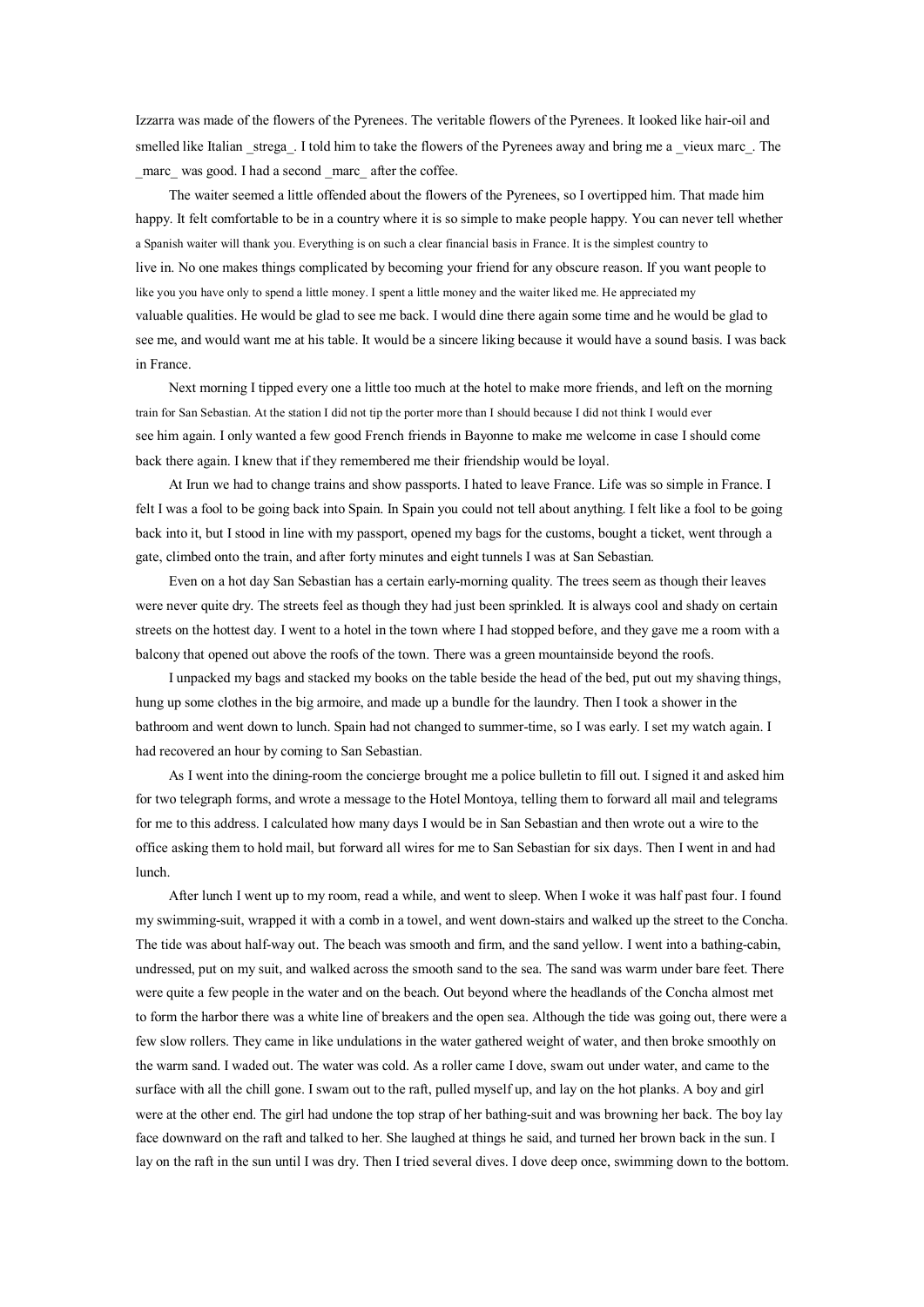I swam with my eyes open and it was green and dark. The raft made <sup>a</sup> dark shadow. I came out of the water beside the raft, pulled up, dove once more, holding it for length, and then swam ashore. I lay on the beach until I was dry, then went into the bathing-cabin, took off my suit, sloshed myself with fresh water, and rubbed dry.

I walked around the harbor under the trees to the casino, and then up one of the cool streets to the Café Marinas. There was an orchestra playing inside the café and I sat out on the terrace and enjoyed the fresh coolness in the hot day, and had <sup>a</sup> glass of lemonjuice and shaved ice and then <sup>a</sup> long whiskey and soda. I sat in front of the Marinas for <sup>a</sup> long time and read and watched the people, and listened to the music.

Later when it began to ge<sup>t</sup> dark, I walked around the harbor and out along the promenade, and finally back to the hotel for supper. There was <sup>a</sup> bicycle-race on, the Tour du Pays Basque, and the riders were stopping that night in San Sebastian. In the dining-room, at one side, there was <sup>a</sup> long table of bicycle-riders, eating with their trainers and managers. They were all French and Belgians, and paid close attention to their meal, but they were having <sup>a</sup> good time. At the head of the table were two good-looking French girls, with much Rue du Faubourg Montmartre chic. I could not make out whom they belonged to. They all spoke in slang at the long table and there were many private jokes and some jokes at the far end that were not repeated when the girls asked to hear them. The next morning at five <sup>o</sup>'clock the race resumed with the last lap, San Sebastian-Bilbao. The bicycle-riders drank much wine, and were burned and browned by the sun. They did not take the race seriously excep<sup>t</sup> among themselves. They had raced among themselves so often that it did not make much difference who won. Especially in <sup>a</sup> foreign country. The money could be arranged.

The man who had <sup>a</sup> matter of two minutes lead in the race had an attack of boils, which were very painful. He sat on the small of his back. His neck was very red and the blond hairs were sunburned. The other riders joked him about his boils. He tapped on the table with his fork.

"Listen," he said, "to-morrow my nose is so tight on the handlebars that the only thing touches those boils is <sup>a</sup> lovely breeze."

One of the girls looked at him down the table, and he grinned and turned red. The Spaniards, they said, did not know how to pedal.

I had coffee out on the terrasse with the team manager of one of the big bicycle manufacturers. He said it had been <sup>a</sup> very pleasant race, and would have been worth watching if Bottechia had not abandoned it at Pamplona. The dust had been bad, but in Spain the roads were better than in France. Bicycle road-racing was the only spor<sup>t</sup> in the world, he said. Had I ever followed the Tour de France? Only in the papers. The Tour de France was the greatest sporting event in the world. Following and organizing the road races had made him know France. Few people know France. All spring and all summer and all fall he spent on the road with bicycle road-racers. Look at the number of motor-cars now that followed the riders from town to town in a road race. It was a rich country and more sportif every year. It would be the most sportif country in the world. It was bicycle road-racing did it. That and football. He knew France. \_La France Sportive\_. He knew road-racing. We had <sup>a</sup> cognac. After all, though, it wasn't bad to get back to Paris. There is only one Paname. In all the world, that is. Paris is the town the most sportif in the world. Did I know the \_Chope de Negre?\_ Did I not. I would see himthere some time. I certainly would. We would drink another \_fine\_ together. We certainly would. They started at six <sup>o</sup>'clock less <sup>a</sup> quarter in the morning. Would I be up for the depart? I would certainly try to. Would I like him to call me? It was very interesting. I would leave <sup>a</sup> call at the desk. He would not mind calling me. I could not let him take the trouble. I would leave <sup>a</sup> call at the desk. We said good-bye until the next morning.

In the morning when I awoke the bicycle-riders and their following cars had been on the road for three hours. I had coffee and the papers in bed and then dressed and took my bathing-suit down to the beach. Everything was fresh and cool and damp in the early morning. Nurses in uniform and in peasant costume walked under the trees with children. The Spanish children were beautiful. Some bootblacks sat together under <sup>a</sup> tree talking to <sup>a</sup> soldier.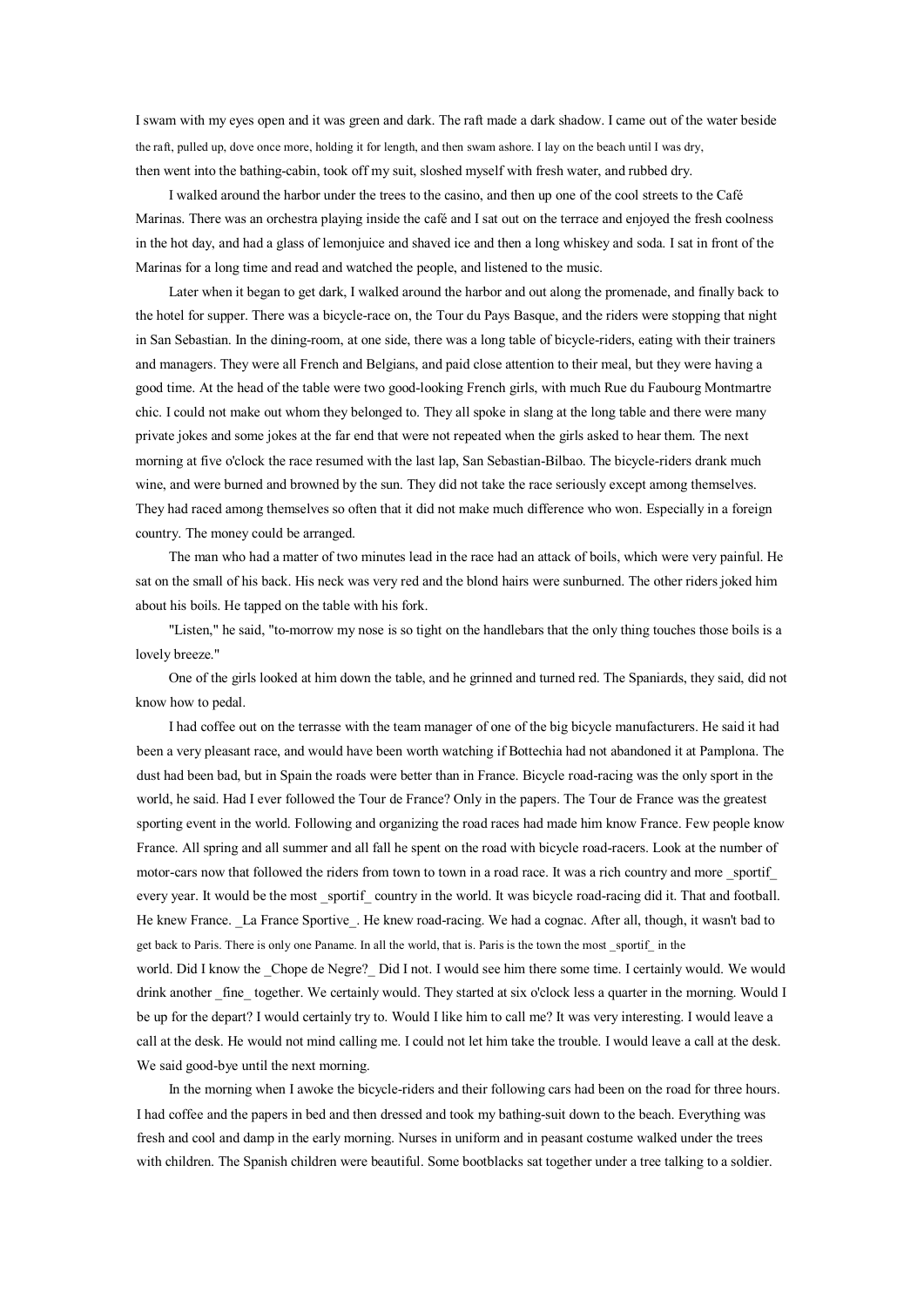The soldier had only one arm. The tide was in and there was <sup>a</sup> good breeze and <sup>a</sup> surf on the beach.

I undressed in one of the bath-cabins, crossed the narrow line of beach and went into the water. I swam out, trying to swim through the rollers, but having to dive sometimes. Then in the quiet water I turned and floated. Floating I saw only the sky, and felt the drop and lift of the swells. I swam back to the surf and coasted in, face down, on <sup>a</sup> big roller, then turned and swam, trying to keep in the trough and not have <sup>a</sup> wave break over me. It made me tired, swimming in the trough, and I turned and swam out to the raft. The water was buoyant and cold. It felt as though you could never sink. I swam slowly, it seemed like <sup>a</sup> long swim with the high tide, and then pulled up on the raft and sat, dripping, onthe boards that were becoming hot inthe sun. I looked around at the bay, the old town, the casino, the line of trees along the promenade, and the big hotels with their white porches and gold-lettered names. Off on the right, almost closing the harbor, was <sup>a</sup> green hill with <sup>a</sup> castle. The raft rocked with the motion of the water. On the other side of the narrow gap that led into the open sea was another high headland. I thought I would like to swim across the bay but I was afraid of cramp.

I sat in the sun and watched the bathers on the beach. They looked very small. After <sup>a</sup> while I stood up, gripped with my toes on the edge of the raft as it tipped with my weight, and dove cleanly and deeply, to come up through the lightening water, blew the salt water out of my head, and swam slowly and steadily in to shore.

After I was dressed and had paid for the bath-cabin, I walked back to the hotel. The bicycle-racers had left several copies of L'Auto around, and I gathered them up in the reading-room and took them out and sat in an easy chair in the sun toread about and catch up on French sporting life. While I was sitting there the concierge came out with <sup>a</sup> blue envelope in his hand.

"A telegram for you, sir."

I poked my finger along under the fold that was fastened down, spread it open, and read it. It had been forwarded from Paris:

### COULD YOU COME HOTEL MONTANA MADRID AM RATHER IN TROUBLE BRETT.

I tipped the concierge and read the message again. A postman was coming along the sidewalk. He turned into the hotel. He had <sup>a</sup> big moustache and looked very military. He came out of the hotel again. The concierge was just behind him.

"Here's another telegram for you, sir."

"Thank you," I said.

I opened it. It was forwarded from Pamplona.

#### COULD YOU COME HOTEL MONTANA MADRID AM RATHER IN TROUBLE BRETT.

The concierge stood there waiting for another tip, probably.

"What time is there <sup>a</sup> train for Madrid?"

"It left at nine this morning. There is <sup>a</sup> slow train at eleven, and the Sud Express at ten to-night."

"Get me <sup>a</sup> berth on the Sud Express. Do you want the money now?"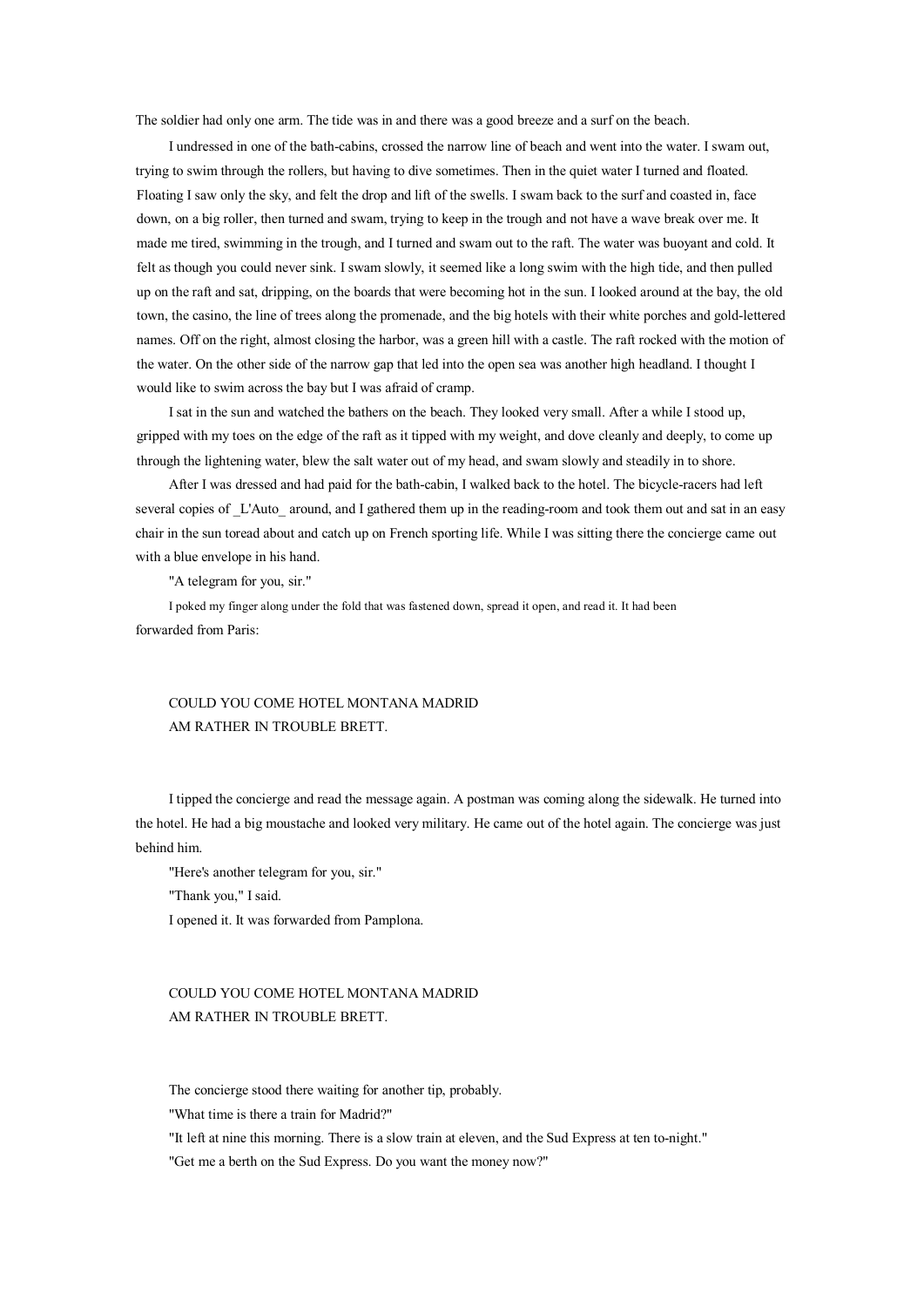"Just as you wish," he said. "I will have it put on the bill."

"Do that."

Well, that meant San Sebastian all shot to hell. I suppose, vaguely, I had expected something of the sort. I saw the concierge standing in the doorway.

"Bring me <sup>a</sup> telegram form, please."

He brought it and I took out my fountain-pen and printed:

# LADY ASHLEY HOTEL MONTANA MADRID ARRIVING SUD EXPRESS TOMORROW LOVE JAKE.

That seemed to handle it. That was it. Send <sup>a</sup> girl off with one man. Introduce her to another to go off with him. Now go and bring her back. And sign the wire with love. That was it all right. I went in to lunch.

I did not sleep much that night on the Sud Express. In the morning I had breakfast in the dining-car and watched the rock and pine country between Avila and Escorial. I saw the Escorial out of the window, gray and long and cold in the sun, and did not give <sup>a</sup> damn about it. I saw Madrid come up over the plain, <sup>a</sup> compac<sup>t</sup> white skyline on the top of <sup>a</sup> little cliff away off across the sun-hardened country.

The Norte station in Madrid is the end of the line. All trains finish there. They don't go on anywhere. Outside were cabs and taxis and <sup>a</sup> line of hotel runners. It was like <sup>a</sup> country town. I took <sup>a</sup> taxi and we climbed up through the gardens, bythe empty palace and the unfinished church on the edge of the cliff, and on up until we were in the high, hot, modern town. The taxi coasted down <sup>a</sup> smooth street to the Puerta del Sol, and then through the traffic and out into the Carrera San Jeronimo. All the shops had their awnings down against the heat. The windows on the sunny side of the street were shuttered. The taxi stopped at the curb. I saw the sign HOTEL MONTANA on the second floor. The taxi-driver carried the bags in and left them by the elevator. I could not make the elevator work, so I walked up. On the second floor up was <sup>a</sup> cut brass sign: HOTEL MONTANA. I rang and no one came to the door. I rang again and <sup>a</sup> maid with <sup>a</sup> sullen face opened the door.

"Is Lady Ashley here?" I asked.

She looked at me dully.

"Is an Englishwoman here?"

She turned and called some one inside. A very fat woman came to the door. Her hair was gray and stiffly oiled in scallops around her face. She was short and commanding.

"Muy buenos," I said. "Is there an Englishwoman here? I would like to see this English lady."

"Muy buenos. Yes, there is <sup>a</sup> female English. Certainly you can see her if she wishes to see you."

"She wishes to see me."

"The chica will ask her."

"It is very hot."

"It is very hot in the summer in Madrid."

"And how cold in winter."

"Yes, it is very cold in winter."

Did I want to stay myself in person in the Hotel Montana?

Of that as ye<sup>t</sup> I was undecided, but it would give me pleasure if my bags were brought up from the ground floor in order that they might not be stolen. Nothing was ever stolen in the Hotel Montana. In other fondas, yes. Not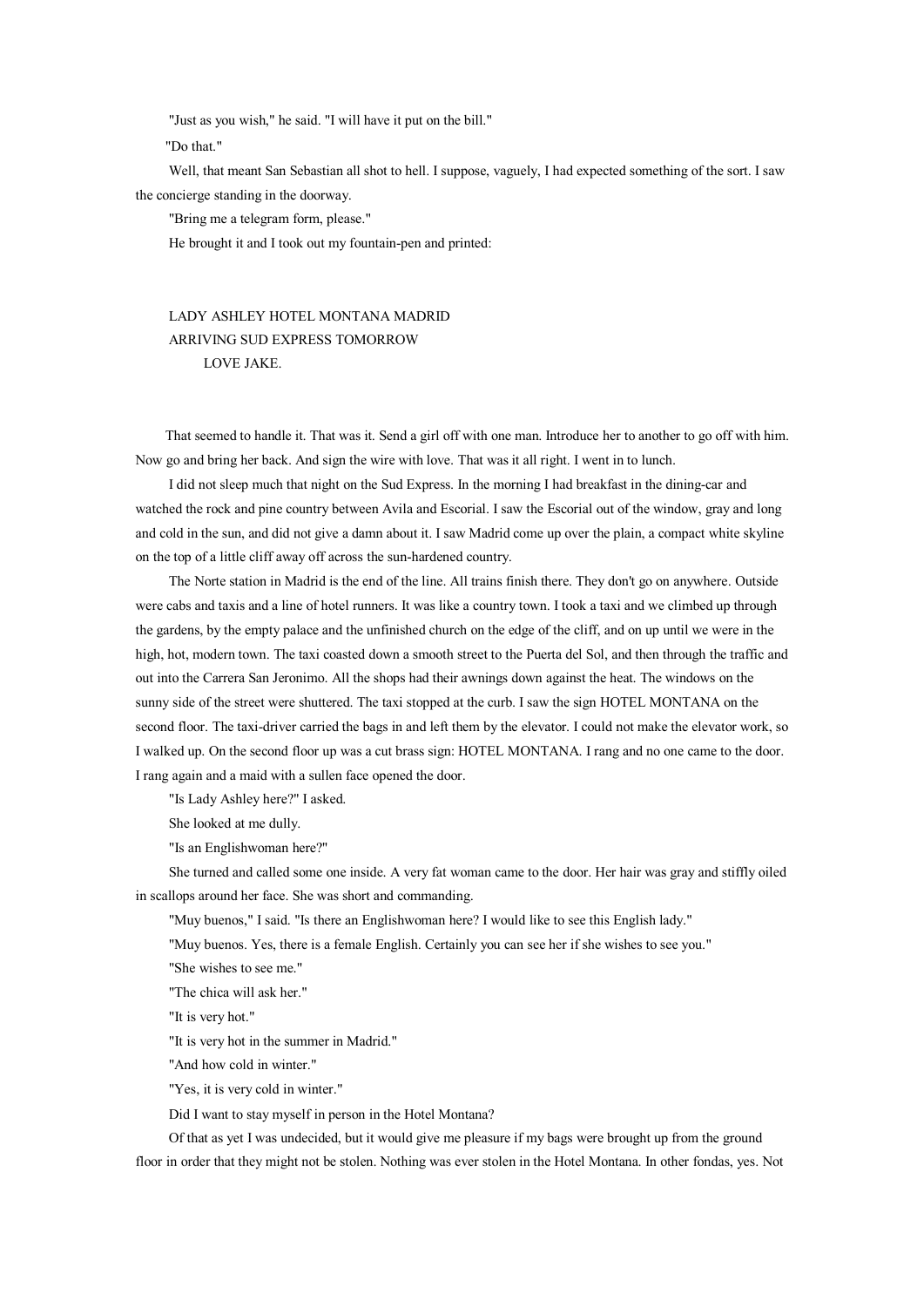here. No. The personages of this establishment were rigidly selectioned. I was happy to hear it. Nevertheless I would welcome the upbringal of my bags.

The maid came in and said that the female English wanted to see the male English now, at once.

"Good," I said. "You see. It is as I said."

"Clearly."

I followed the maid's back down <sup>a</sup> long, dark corridor. At the end she knocked on <sup>a</sup> door.

"Hello," said Brett. "Is it you, jake?"

"It's me."

"Come in. Come in."

I opened the door. The maid closed it after me. Brett was in bed. She had just been brushing her hair and held the brush in her hand. The room was in that disorder produced only by those who have always had servants.

"Darling!" Brett said.

I went over to the bed and pu<sup>t</sup> my arms around her. She kissed me, and while she kissed me I could feel she was thinking of something else. She was trembling in my arms. She felt very small.

"Darling! I've had such <sup>a</sup> hell of <sup>a</sup> time."

"Tell me about it."

"Nothing to tell. He only left yesterday. I made him go."

"Why didn't you keep him?"

"I don't know. It isn't the sort of thing one does. I don't think I hurt him any."

"You were probably damn good for him."

"He shouldn't be living with any one. I realized that right away."

"No."

"Oh, hell!" she said, "let's not talk about it. Let's never talk about it."

"All right."

"It was rather <sup>a</sup> knock his being ashamed of me. He was ashamed of me for <sup>a</sup> while, you know."

"No."

"Oh, yes. They ragged him about me at the café, I guess. He wanted me to grow my hair out. Me, with long hair. I'd look so like hell."

"It's funny."

"He said it would make me more womanly. I'd look a fright."

"What happened?"

"Oh, he go<sup>t</sup> over that. He wasn't ashamed of me long."

"What was it about being in trouble?"

"I didn't know whether I could make himgo, and I didn't have <sup>a</sup> sou to go away and leave him. He tried to

give me <sup>a</sup> lot of money, you know. I told him I had scads of it. He knew that was <sup>a</sup> lie. I couldn't take his money, you know."

"No."

"Oh, let's not talk about it. There were some funny things, though. Do give me <sup>a</sup> cigarette."

I lit the cigarette.

"He learned his English as <sup>a</sup> waiter in Gib."

"Yes."

"He wanted to marry me, finally."

"Really?"

"Of course. I can't even marry Mike."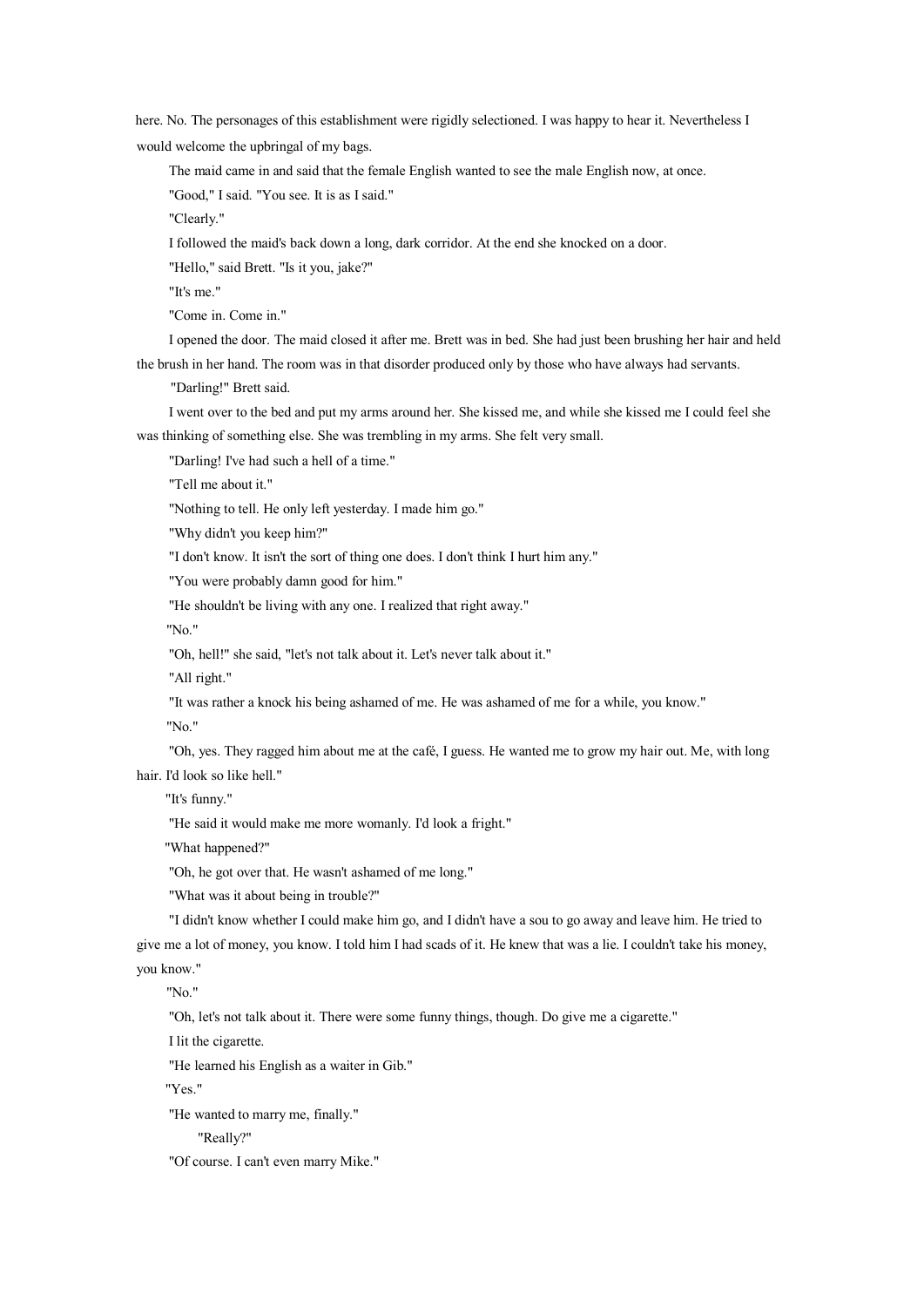"Maybe he thought that would make him Lord Ashley."

"No. It wasn't that. He really wanted to marry me. SoI couldn't go away from him, he said. He wanted to make it sure I could never go away from him. After I'd gotten more womanly, of course."

"You ought to feel set up."

"I do. I'm all right again. He's wiped out that damned Cohn."

"Good."

"You know I'd have lived with him if I hadn't seen it was bad for him. We go<sup>t</sup> along damned well."

"Outside of your personal appearance."

"Oh, he'd have gotten used to that."

She pu<sup>t</sup> out the cigarette.

"I'm thirty-four, you know. I'm not going to be one of these bitches that ruins children."

"No."

"I'm not going to be that way. I feel rather good, you know. I feel rather set up."

"Good."

She looked away. I thought she was looking for another cigarette. Then I saw she was crying. I could feel her crying. Shaking and crying. She wouldn't look up. I pu<sup>t</sup> my arms around her.

"Don't let's ever talk about it. Please don't let's ever talk about it."

"Dear Brett."

"I'm going back to Mike." I could feel her crying as I held her close. "He's so damned nice and he's so awful.

He's my sort of thing."

She would not look up. I stroked her hair. I could feel her shaking.

"I won't be one of those bitches," she said. "But, oh, Jake, please let's never talk about it."

We left the Hotel Montana. The woman who ran the hotel would not let me pay the bill. The bill had been

paid.

"Oh, well. Let it go," Brett said. "It doesn't matter now."

We rode in <sup>a</sup> taxi down to the Palace Hotel, left the bags, arranged for berths on the Sud Express for the night,

and went into the bar of the hotel for a cocktail. We sat on high stools at the bar while the barman shook the

Martinis in <sup>a</sup> large nickelled shaker.

"It's funny what <sup>a</sup> wonderful gentility you ge<sup>t</sup> inthe bar of <sup>a</sup> big hotel," I said.

"Barmen and jockeys are the only people who are polite any more."

"No matter how vulgar <sup>a</sup> hotel is, the bar is always nice."

"It's odd."

"Bartenders have always been fine."

"You know," Brett said, "it's quite true. He is only nineteen. Isn't it amazing?"

We touched the two glasses as they stood side by side on the bar. They were coldly beaded. Outside the curtained window was the summer heat of Madrid.

"I like an olive in <sup>a</sup> Martini," I said to the barman.

"Right you are, sir. There you are."

"Thanks."

"I should have asked, you know."

The barman went far enough up the bar so that he would not hear our conversation. Brett had sipped from the Martini as it stood, on the wood. Then she picked it up. Her hand was steady enough to lift it after that first sip.

"It's good. Isn't it <sup>a</sup> nice bar?"

"They're all nice bars."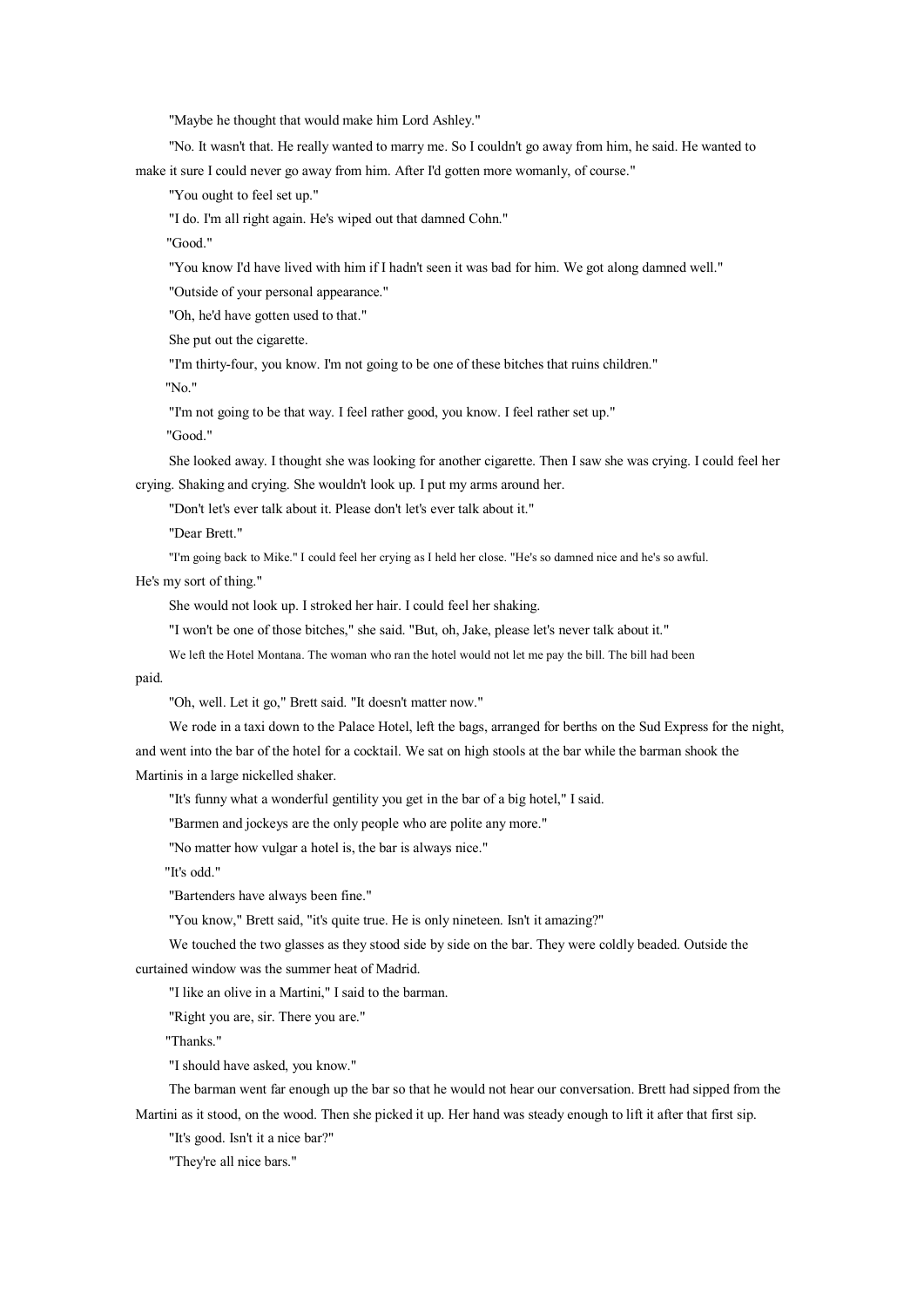"You know I didn't believe it at first. He was born in 1905. I was in school in Paris, then. Think of that."

"Anything you want me to think about it?"

"Don't be an ass. \_Would\_ you buy <sup>a</sup> lady <sup>a</sup> drink?"

"We'll have two more Martinis."

"As they were before, sir?"

"They were very good." Brett smiled at him.

"Thank you,

"Well, bung-o," Brett said.

"Bung-o!"

"You know," Brett said, "he'd only been with two women before. He never cared about anything but

bull-fighting."

"He's go<sup>t</sup> plenty of time."

"I don't know. He thinks it was me. Not the show in general."

"Well, it was you."

"Yes. It was me."

"I thought you weren't going to ever talk about it."

"How can I help it?"

"You'll lose it if you talk about it."

"I just talk around it. You know I feel rather damned good, Jake."

"You should."

"You know it makes one feel rather good deciding not to be <sup>a</sup> bitch."

"Yes."

"It's sort of what we have instead of God."

"Some people have God," I said. "Quite <sup>a</sup> lot."

"He never worked very well with me."

"Should we have another Martini?"

The barman shook up two more Martinis and poured them out into fresh glasses.

"Where will we have lunch?" I asked Brett. The bar was cool. You could feel the heat outside through the

window.

"Here?" asked Brett.

"It's rotten here in the hotel. Do you know <sup>a</sup> place called Botin's?" I asked the barman.

"Yes, sir. Would you like to have me write out the address?"

"Thank you."

We lunched up-stairs at Botin's. It is one of the best restaurants in the world. We had roast young suckling pig and drank rioja alta. Brett did not eat much. She never ate much. I ate a very big meal and drank three bottles of

\_rioja alta\_.

"How do you feel, Jake?" Brett asked. "My God! what <sup>a</sup> meal you've eaten."

"I feel fine. Do you want <sup>a</sup> dessert?"

"Lord, no."

Brett was smoking.

"You like to eat, don't you?" she said.

"Yes," I said. "I like to do <sup>a</sup> lot of things."

"What do you like to do?"

"Oh," I said, "I like to do <sup>a</sup> lot of things. Don't you want <sup>a</sup> dessert?"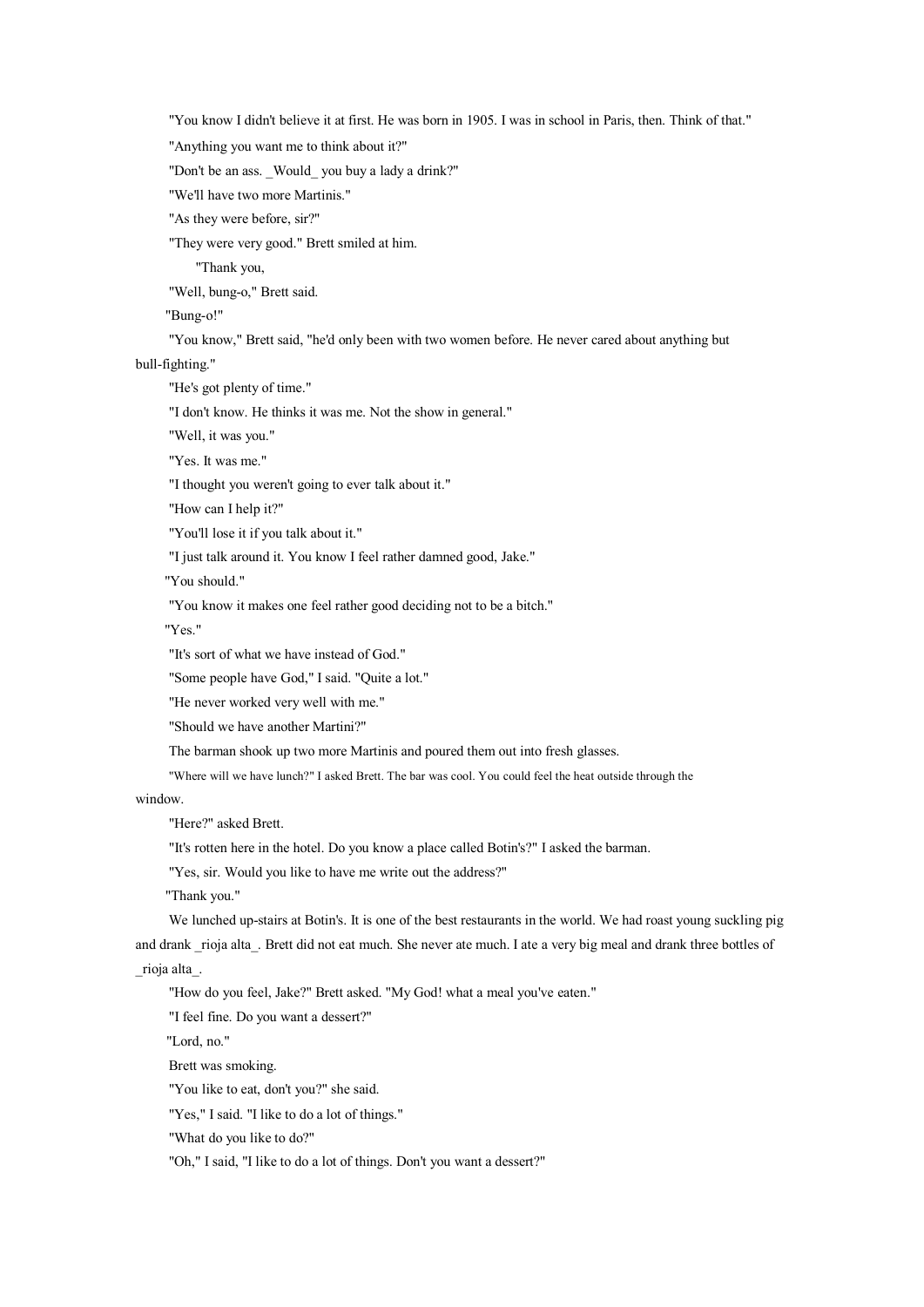"You asked me that once," Brett said.

"Yes," I said. "So I did. Let's have another bottle of \_rioja alta\_."

"It's very good."

"You haven't drunk much of it," I said.

"I have. You haven't seen."

"Let's ge<sup>t</sup> two bottles," I said. The bottles came. I poured <sup>a</sup> little in my glass, then <sup>a</sup> glass for Brett, then filled my glass. We touched glasses.

"Bung-o!" Brett said. I drank my glass and poured out another. Brett pu<sup>t</sup> her hand on my arm.

"Don't ge<sup>t</sup> drunk, Jake," she said. "You don't have to."

"How do you know?"

"Don't," she said. "You'll be all right."

"I'm not getting drunk," I said. "I'm just drinking <sup>a</sup> little wine. I like to drink wine."

"Don't ge<sup>t</sup> drunk," she said. "Jake, don't ge<sup>t</sup> drunk."

"Want to go for <sup>a</sup> ride?" I said. "Want to ride through the town?"

"Right," Brett said. "I haven't seen Madrid. I should see Madrid."

"I'll finish this," I said.

Down-stairs we came out through the first-floor dining-room to the street. A waiter went for <sup>a</sup> taxi. It was hot and bright. Up the street was <sup>a</sup> little square with trees and grass where there were taxis parked. A taxi came up the street, the waiter hanging out at the side. I tipped him and told the driver where to drive, and go<sup>t</sup> in beside Brett. The driver started up the street. I settled back. Brett moved close to me. We sat close against each other. I pu<sup>t</sup> my arm around her and she rested against me comfortably. It was very hot and bright, and the houses looked sharply white. We turned out onto the Gran Via.

"Oh, Jake," Brett said, "we could have had such <sup>a</sup> damned good time together."

Ahead was <sup>a</sup> mounted policeman in khaki directing traffic. He raised his baton. The car slowed suddenly pressing Brett against me.

"Yes," I said. "Isn't it pretty to think so?"

THE END